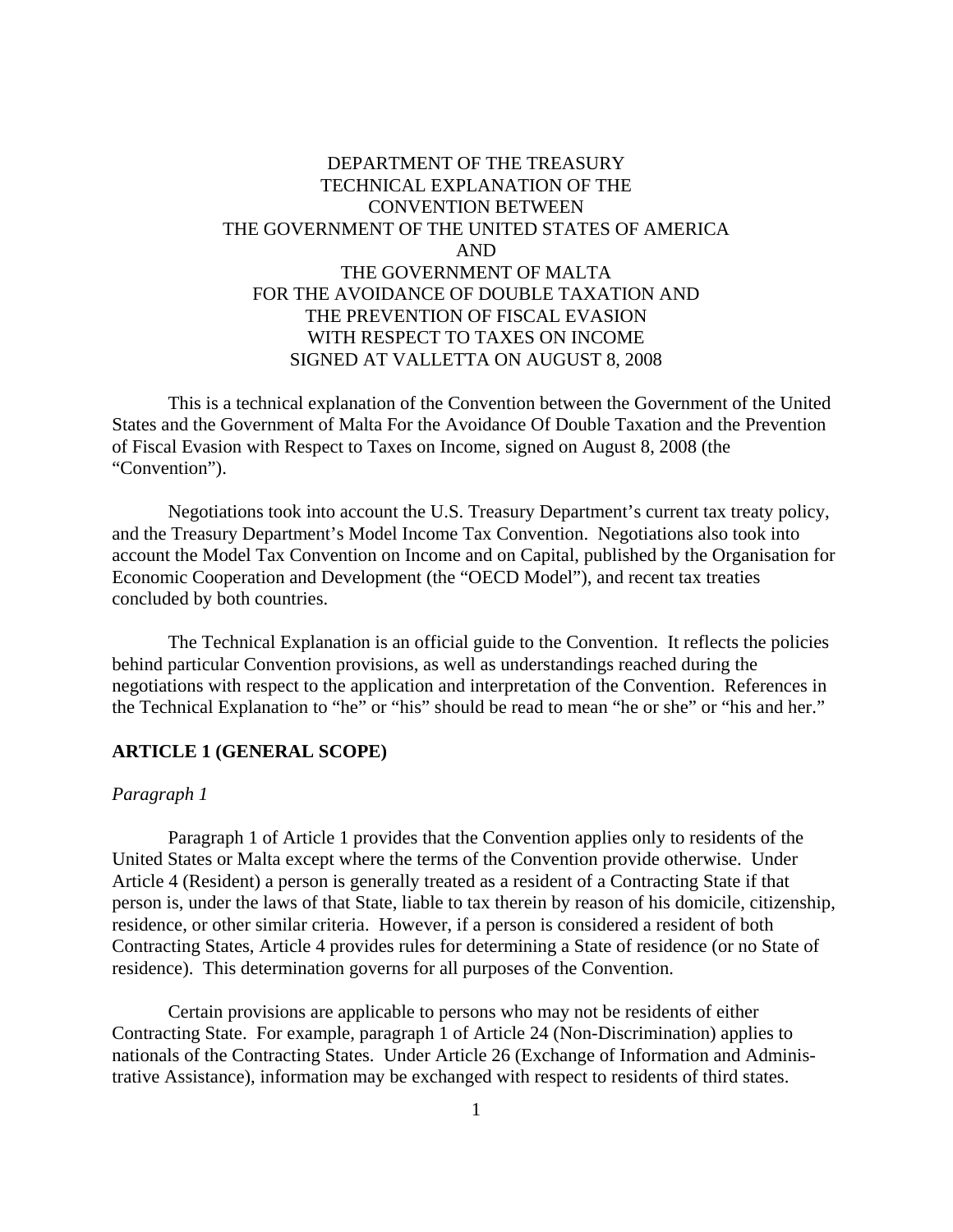### *Paragraph 2*

Paragraph 2 states the generally accepted relationship both between the Convention and domestic law and between the Convention and other agreements between the Contracting States. That is, no provision in the Convention may restrict any exclusion, exemption, deduction, credit or other benefit accorded by the tax laws of the Contracting States, or by any other agreement between the Contracting States. The relationship between the non-discrimination provisions of the Convention and the General Agreement on Trade in Services (the "GATS") is addressed in paragraph 3.

Under paragraph 2, for example, if a deduction would be allowed under the U.S. Internal Revenue Code (the "Code") in computing the U.S. taxable income of a resident of Malta, the deduction also is allowed to that person in computing taxable income under the Convention. Paragraph 2 also means that the Convention may not increase the tax burden on a resident of a Contracting States beyond the burden determined under domestic law. Thus, a right to tax given by the Convention cannot be exercised unless that right also exists under internal law.

It follows that, under the principle of paragraph 2, a taxpayer's U.S. tax liability need not be determined under the Convention if the Code would produce a more favorable result. A taxpayer may not, however, choose among the provisions of the Code and the Convention in an inconsistent manner in order to minimize tax. Thus, a taxpayer may use the Convention to reduce its taxable income, but may not use both treaty and Code rules where doing so would thwart the intent of either set of rules. For example, assume that a resident of Malta has three separate businesses in the United States. One is a profitable permanent establishment and the other two are trades or businesses that would earn taxable income under the Code but that do not meet the permanent establishment threshold tests of the Convention. One is profitable and the other incurs a loss. Under the Convention, the income of the permanent establishment is taxable in the United States, and both the profit and loss of the other two businesses are ignored. Under the Code, all three would be subject to tax, but the loss would offset the profits of the two profitable ventures. The taxpayer may not invoke the Convention to exclude the profits of the profitable trade or business and invoke the Code to claim the loss of the loss trade or business against the profit of the permanent establishment. (See Rev. Rul. 84-17, 1984-1 C.B. 308.) If, however, the taxpayer invokes the Code for the taxation of all three ventures, he would not be precluded from invoking the Convention with respect, for example, to any dividend income he may receive from the United States that is not effectively connected with any of his business activities in the United States.

Similarly, nothing in the Convention can be used to deny any benefit granted by any other agreement between the United States and Malta. For example, if certain benefits are provided for military personnel or military contractors under a Status of Forces Agreement between the United States and Malta, those benefits or protections will be available to residents of the Contracting States regardless of any provisions to the contrary (or silence) in the Convention.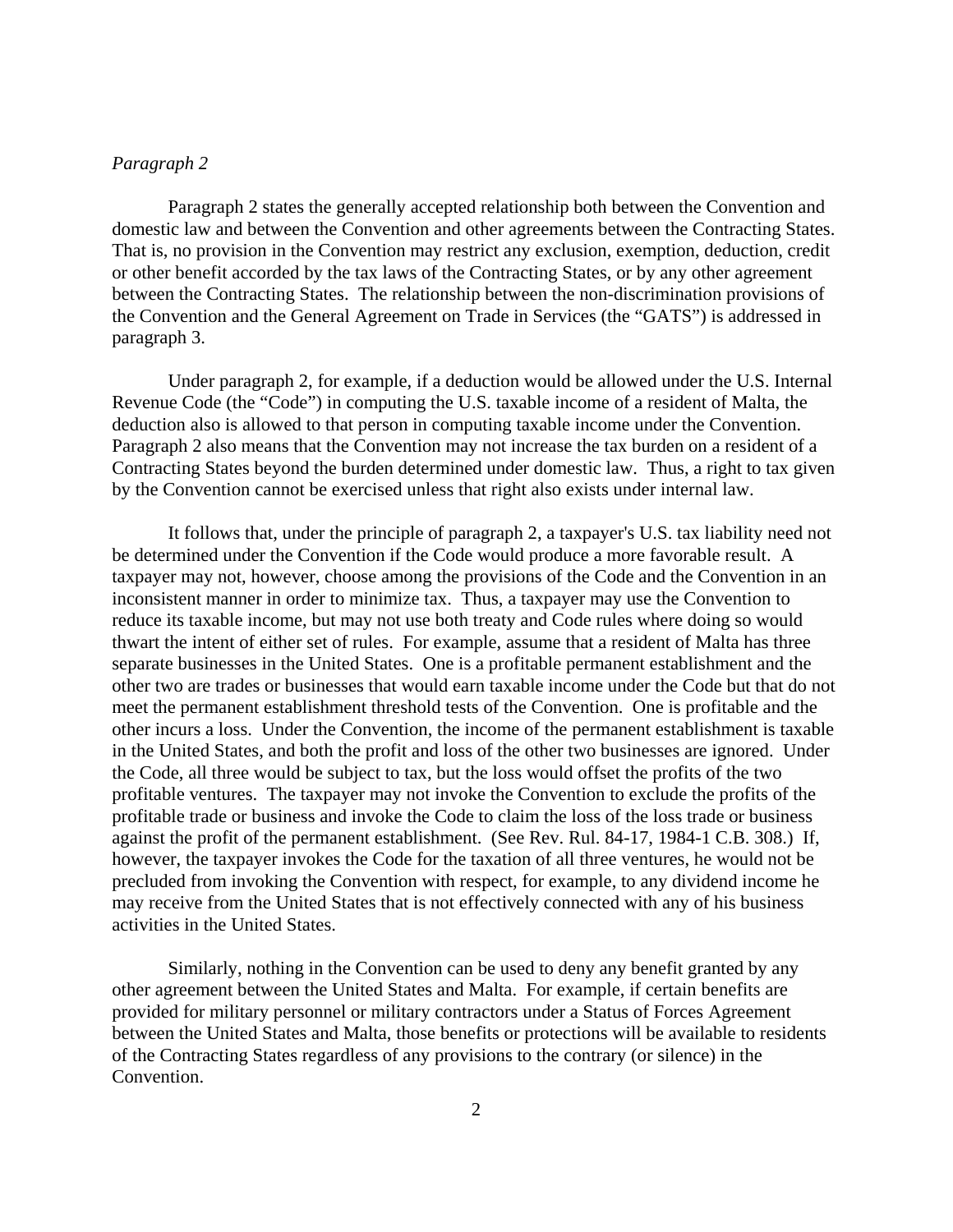### *Paragraph 3*

Paragraph 3 specifically relates to non-discrimination obligations of the Contracting States under the GATS. The provisions of paragraph 3 are an exception to the rule provided in paragraph 2 of this Article under which the Convention shall not restrict in any manner any benefit now or hereafter accorded by any other agreement between the Contracting States.

Subparagraph (a) of paragraph 3 provides that, unless the competent authorities determine that a taxation measure is not within the scope of the Convention, the national treatment obligations of the GATS shall not apply with respect to that measure. Further, any question arising as to the interpretation of the Convention, including in particular whether a measure is within the scope of the Convention shall be considered only by the competent authorities of the Contracting States, and the procedures under the Convention exclusively shall apply to the dispute. Thus, paragraph 3 of Article XXII (Consultation) of the GATS may not be used to bring a dispute before the World Trade Organization unless the competent authorities of both Contracting States have determined that the relevant taxation measure is not within the scope of Article 24 (Non-Discrimination) of the Convention.

The term "measure" for these purposes is defined broadly in subparagraph (b) of paragraph 3. It would include, for example, a law, regulation, rule, procedure, decision, administrative action or guidance, or any other form of measure.

## *Paragraph 4*

Paragraph 4 contains the traditional saving clause found in all U.S. treaties. The Contracting States reserve their rights, except as provided in paragraph 5, to tax their residents and citizens as provided in their internal laws, notwithstanding any provisions of the Convention to the contrary. For example, if a resident of Malta performs professional services in the United States and the income from the services is not attributable to a permanent establishment in the United States, Article 7 (Business Profits) would by its terms prevent the United States from taxing the income. If, however, the resident of Malta is also a citizen of the United States, the saving clause permits the United States to include the remuneration in the worldwide income of the citizen and subject it to tax under the normal Code rules (*i.e.*, without regard to Code section 894(a)). However, subparagraph 5(a) of Article 1 preserves the benefits of special foreign tax credit rules applicable to the U.S. taxation of certain U.S. income of its citizens resident in Malta. See paragraph 4 of Article 23 (Relief from Double Taxation).

For purposes of the saving clause, "residence" is determined under Article 4 (Resident). Thus, an individual who is a resident of the United States under the Code (but not a U.S. citizen) but who is determined to be a resident of the other Contracting State under the tie-breaker rules of Article 4 would be subject to U.S. tax only to the extent permitted by the Convention. The United States would not be permitted to apply its statutory rules to that person to the extent the rules are inconsistent with the treaty.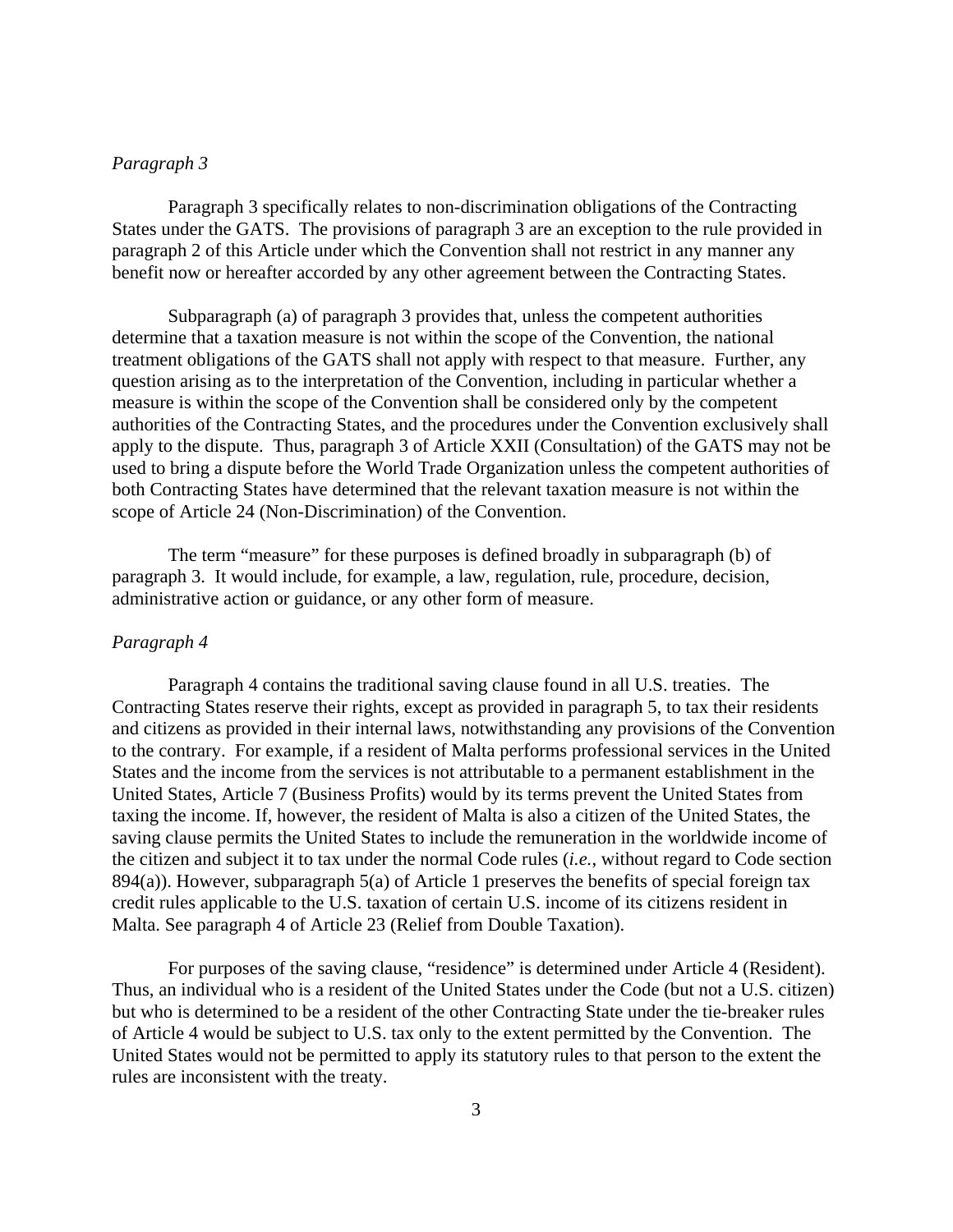However, the person would be treated as a U.S. resident for U.S. tax purposes other than determining the individual's U.S. tax liability. For example, in determining under Code section 957 whether a foreign corporation is a controlled foreign corporation, shares in that corporation held by the individual would be considered to be held by a U.S. resident. As a result, other U.S. citizens or residents might be deemed to be United States shareholders of a controlled foreign corporation subject to current inclusion of Subpart F income recognized by the corporation. See, Treas. Reg. section 301.7701(b)-7(a)(3).

Under paragraph 4, each Contracting State also reserves its right to tax former citizens and former long-term residents for a period of ten years following the loss of such status. Thus, paragraph 4 allows the United States to tax former U.S. citizens and former U.S. long-term residents in accordance with Section 877 of the Code. Section 877 generally applies to a former citizen or long-term resident of the United States who relinquishes citizenship or terminates long-term residency before June 17, 2008 if he fails to certify that he has complied with U.S. tax laws during the 5 preceding years, or if either of the following criteria exceed established thresholds: (a) the average annual net income tax of such individual for the period of 5 taxable years ending before the date of the loss of status, or (b) the net worth of such individual as of the date of the loss of status.

The United States defines "long-term resident" as an individual (other than a U.S. citizen) who is a lawful permanent resident of the United States in at least 8 of the prior 15 taxable years. An individual is not treated as a lawful permanent resident for any taxable year in which the individual is treated as a resident of Malta under this Convention, or as a resident of any country other than the United States under the provisions of any other U.S. tax treaty, and the individual does not waive the benefits of the relevant tax treaty.

### *Paragraph 5*

Paragraph 5 sets forth certain exceptions to the saving clause. The referenced provisions are intended to provide benefits to citizens and residents even if such benefits do not exist under internal law. Paragraph 5 thus preserves these benefits for citizens and residents of the Contracting States.

Subparagraph (a) lists certain provisions of the Convention that are applicable to all citizens and residents of a Contracting State, despite the general saving clause rule of paragraph 4:

- (1) Paragraph 2 of Article 9 (Associated Enterprises) grants the right to a correlative adjustment with respect to income tax due on profits reallocated under Article 9.
- (2) Paragraphs 1 b), 2, and 5 of Article 17 (Pensions, Social Security, Annuities, Alimony and Child Support) provide exemptions from source or residence State taxation for certain pension distributions, social security payments and child support.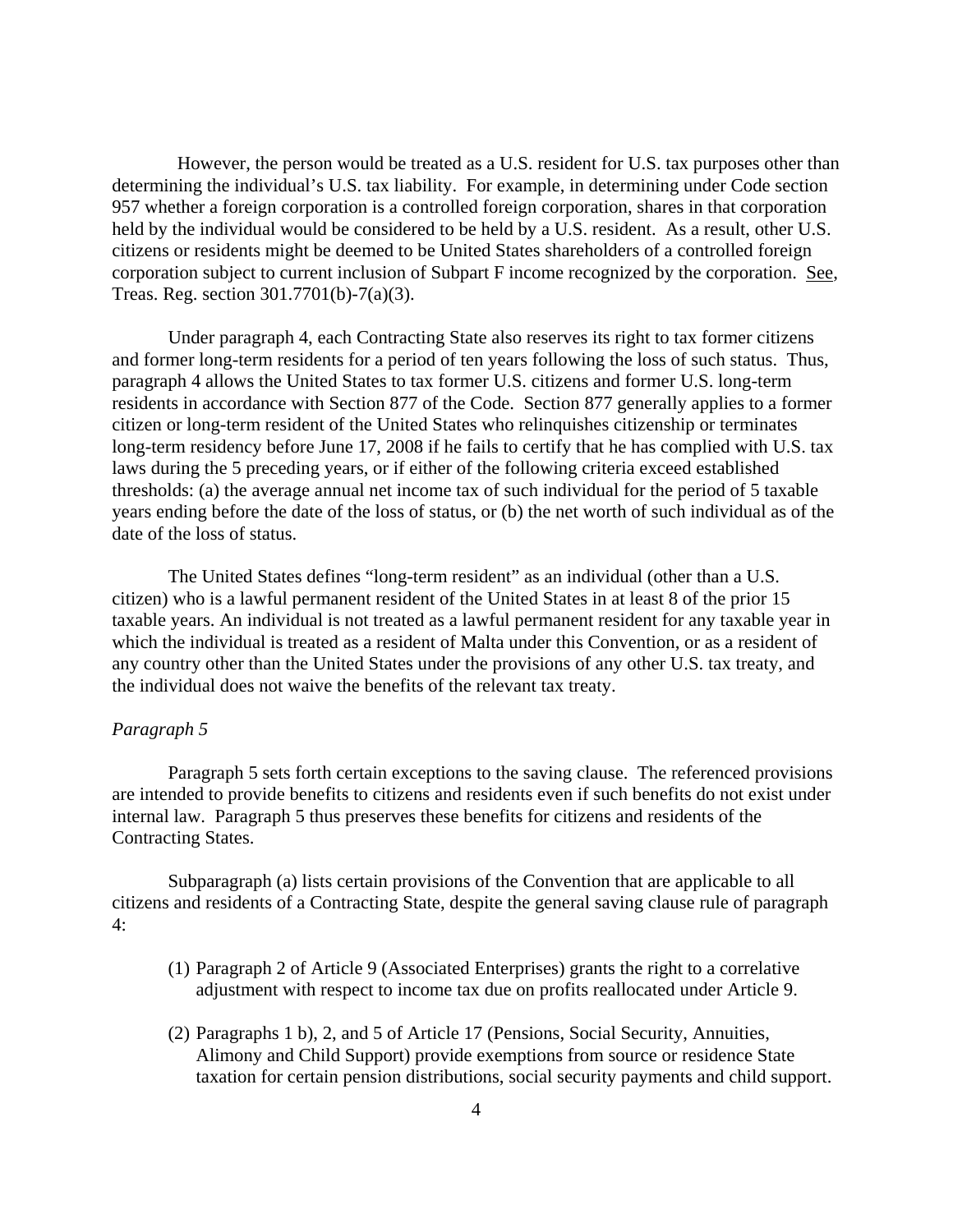- (3) Article 18 (Pensions Funds) provides an exemption for certain investment income of pension funds located in the other Contracting State.
- (4) Article 23 (Relief from Double Taxation) confirms to citizens and residents of one Contracting State the benefit of a credit for income taxes paid to the other or an exemption for income earned in the other State.
- (5) Article 24 (Non-Discrimination) protects residents and nationals of one Contracting State against the adoption of certain discriminatory taxation practices in the other Contracting State.
- (6) Article 25 (Mutual Agreement Procedure) confers certain benefits on citizens and residents of the Contracting States in order to reach and implement solutions to disputes between the two Contracting States. For example, the competent authorities are permitted to use a definition of a term that differs from an internal law definition. The statute of limitations may be waived for refunds, so that the benefits of an agreement may be implemented.

Subparagraph (b) of paragraph 5 provides a different set of exceptions to the saving clause. The benefits referred to are all intended to be granted to temporary residents of a Contracting State (for example, in the case of the United States, holders of non-immigrant visas), but not to citizens or to persons who have acquired permanent residence in that State. If beneficiaries of these provisions travel from one of the Contracting States to the other, and remain in the other long enough to become residents under its internal law, but do not acquire permanent residence status (i.e., in the U.S. context, they do not become "green card" holders) and are not citizens of that State, the host State will continue to grant these benefits even if they conflict with the statutory rules. The benefits preserved by this paragraph are the host country exemptions for government service salaries and pensions under Article 19 (Government Service), certain income of visiting students and trainees under Article 20 (Students and Trainees), and the income of diplomatic agents and consular officers under Article 27 (Members of Diplomatic Missions and Consular Posts).

### *Paragraph 6*

 Paragraph 6 addresses special issues presented by fiscally transparent entities such as partnerships and certain estates and trusts. Because countries may take different views as to when an entity is fiscally transparent, the risk of both double taxation and double non-taxation is relatively high. The intention of paragraph 6 is to eliminate a number of technical problems that arguably would have prevented investors using such entities from claiming treaty benefits, even though such investors would be subject to tax on the income derived through such entities. The provision also prevents the use of such entities to claim treaty benefits in circumstances where the person investing through such an entity is not subject to tax on the income in its State of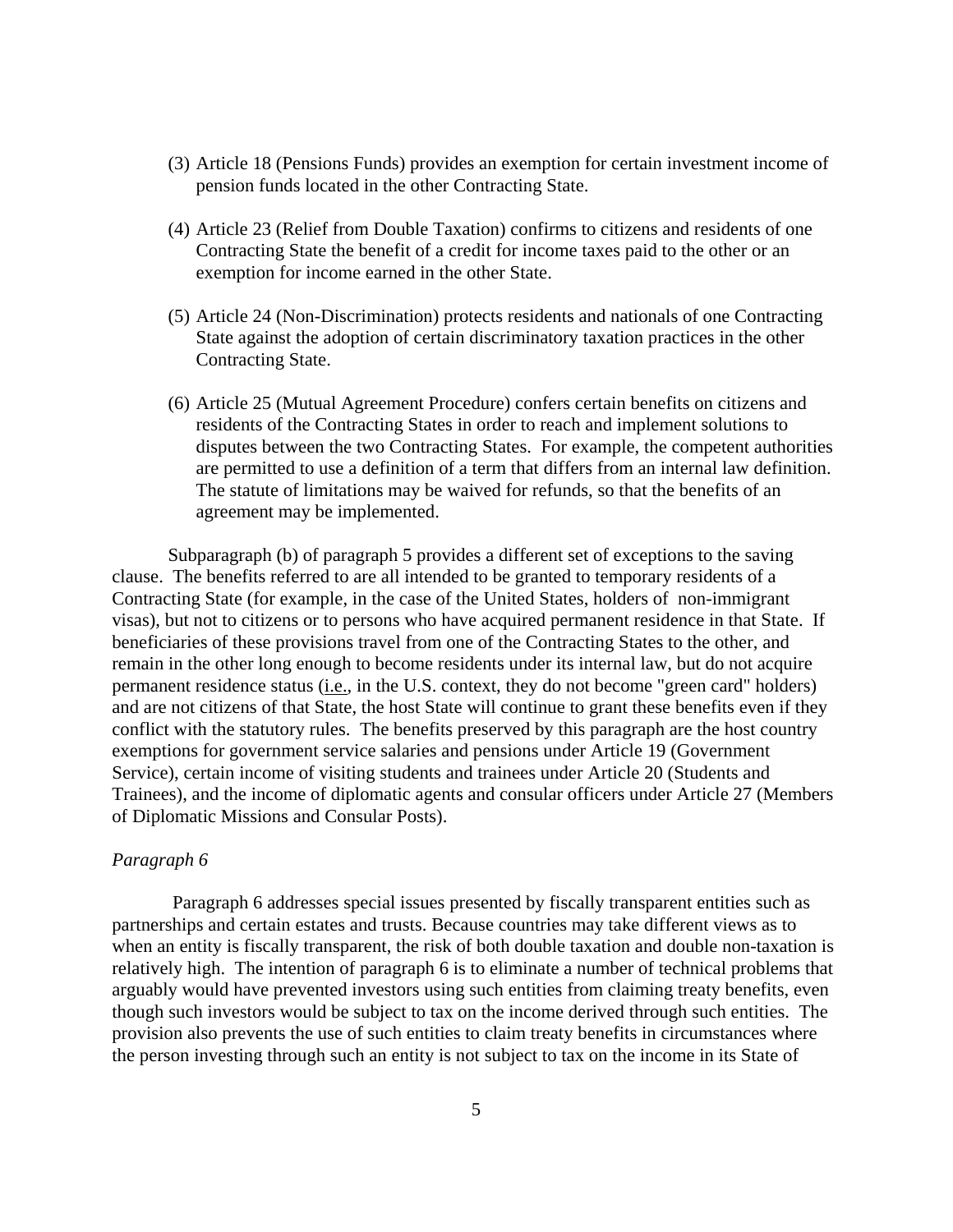residence. The provision, and the corresponding requirements of the substantive rules of Articles 6 through 21, should be read with those two goals in mind.

In general, paragraph 6 relates to entities that are not subject to tax at the entity level, as distinct from entities that are subject to tax, but with respect to which tax may be relieved under an integrated system. This paragraph applies to any resident of a Contracting State who is entitled to income derived through an entity that is treated as fiscally transparent under the laws of either Contracting State. Entities falling under this description in the United States include partnerships, common investment trusts under section 584, and grantor trusts. This paragraph also applies to U.S. limited liability companies ("LLCs") that are treated as partnerships or as disregarded entities for U.S. tax purposes.

Under paragraph 6, an item of income, profit or gain derived by such a fiscally transparent entity will be considered to be derived by a resident of a Contracting State if a resident is treated under the taxation laws of that State as deriving the item of income. For example, if a company that is a resident of Malta pays interest to an entity that is treated as fiscally transparent for U.S. tax purposes, the interest will be considered derived by a resident of the U.S. only to the extent that the taxation laws of the United States treats one or more U.S. residents (whose status as U.S. residents is determined, for this purpose, under U.S. tax law) as deriving the interest for U.S. tax purposes. In the case of a partnership, the persons who are, under U.S. tax laws, treated as partners of the entity would normally be the persons whom the U.S. tax laws would treat as deriving the interest income through the partnership. Also, it follows that persons whom the United States treats as partners but who are not U.S. residents for U.S. tax purposes may not claim a benefit for the interest paid to the entity under the Convention, because they are not residents of the United States for purposes of claiming this treaty benefit. (If, however, the country in which they are treated as resident for tax purposes, as determined under the laws of that country, has an income tax convention with Malta, they may be entitled to claim a benefit under that convention.) In contrast, if, for example, an entity is organized under U.S. laws and is classified as a corporation for U.S. tax purposes, interest paid by a company that is a resident of Malta to the U.S. entity will be considered derived by a resident of the United States since the U.S. corporation is treated under U.S. taxation laws as a resident of the United States and as deriving the income.

The same result obtains even if the entity were viewed differently under the tax laws of Malta (*e.g.*, as not fiscally transparent in the first example above where the entity is treated as a partnership for U.S. tax purposes). Similarly, the characterization of the entity in a third country is also irrelevant, even if the entity is organized in that third country. The results follow regardless of whether the entity is disregarded as a separate entity under the laws of one jurisdiction but not the other, such as a single owner entity that is viewed as a branch for U.S. tax purposes and as a corporation for tax purposes under the laws of Malta. These results also obtain regardless of where the entity is organized (*i.e.*, in the United States, in Malta or, as noted above, in a third country).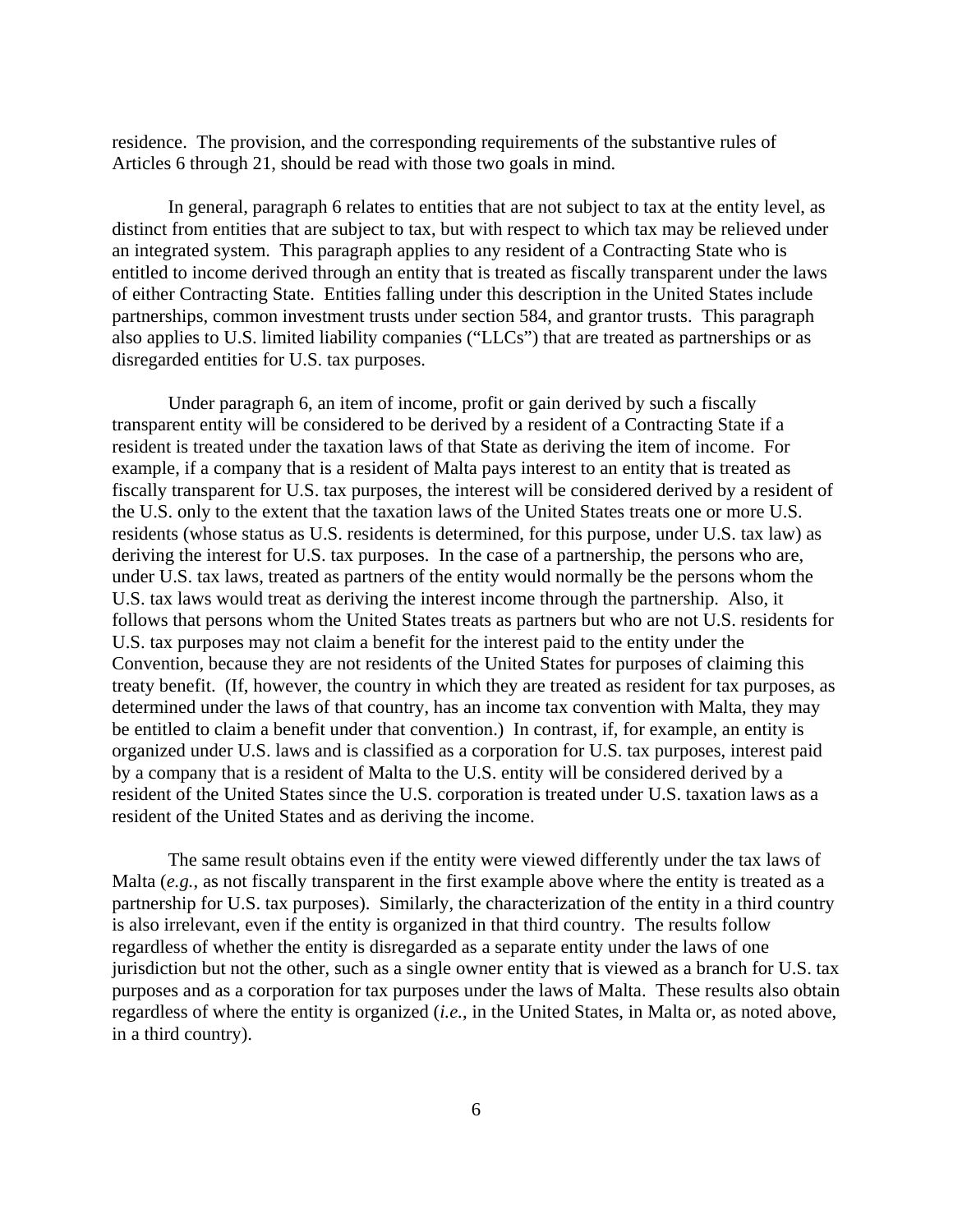For example, income from U.S. sources received by an entity organized under the laws of the United States, which is treated for tax purposes under the laws of Malta as a corporation and is owned by a shareholder who is a resident of Malta for its tax purposes, is not considered derived by the shareholder of that corporation even if, under the tax laws of the United States, the entity is treated as fiscally transparent. Rather, for purposes of the treaty, the income is treated as derived by the U.S. entity.

These principles also apply to trusts to the extent that they are fiscally transparent in either Contracting State. For example, if X, a resident of Malta, creates a revocable trust in the United States and names persons resident in a third country as the beneficiaries of the trust, the trust's income would be regarded as being derived by a resident of Malta only to the extent that the laws of Malta treat X as deriving the income for its tax purposes, perhaps through application of rules similar to the U.S. "grantor trust" rules.

Paragraph 6 is not an exception to the saving clause of paragraph 4. Accordingly, paragraph 6 does not prevent a Contracting State from taxing an entity that is treated as a resident of that State under its tax law. For example, if a U.S. LLC with members who are residents of Malta elects to be taxed as a corporation for U.S. tax purposes, the United States will tax that LLC on its worldwide income on a net basis, without regard to whether Malta views the LLC as fiscally transparent.

### **ARTICLE 2 (TAXES COVERED)**

This Article specifies the U.S. taxes and the taxes of Malta to which the Convention applies. With two exceptions, the taxes specified in Article 2 are the covered taxes for all purposes of the Convention. A broader coverage applies, however, for purposes of Articles 24 (Non-Discrimination) and 26 (Exchange of Information and Administrative Assistance). Article 24 (Non-Discrimination) applies with respect to all taxes, including those imposed by state and local governments. Article 26 (Exchange of Information and Administrative Assistance) applies with respect to all taxes imposed at the national level.

#### *Paragraph 1*

Paragraph 1 identifies the category of taxes to which the Convention applies. Paragraph 1 is based on the U.S. and OECD Models and defines the scope of application of the Convention. The Convention applies to taxes on income, including gains, imposed on behalf of a Contracting State, irrespective of the manner in which they are levied. Except with respect to Article 24 (Non-Discrimination), state and local taxes are not covered by the Convention.

#### *Paragraph 2*

Paragraph 2 also is based on the U.S. and OECD Models and provides a definition of taxes on income and on capital gains. The Convention covers taxes on total income or any part of income and includes tax on gains derived from the alienation of property. The Convention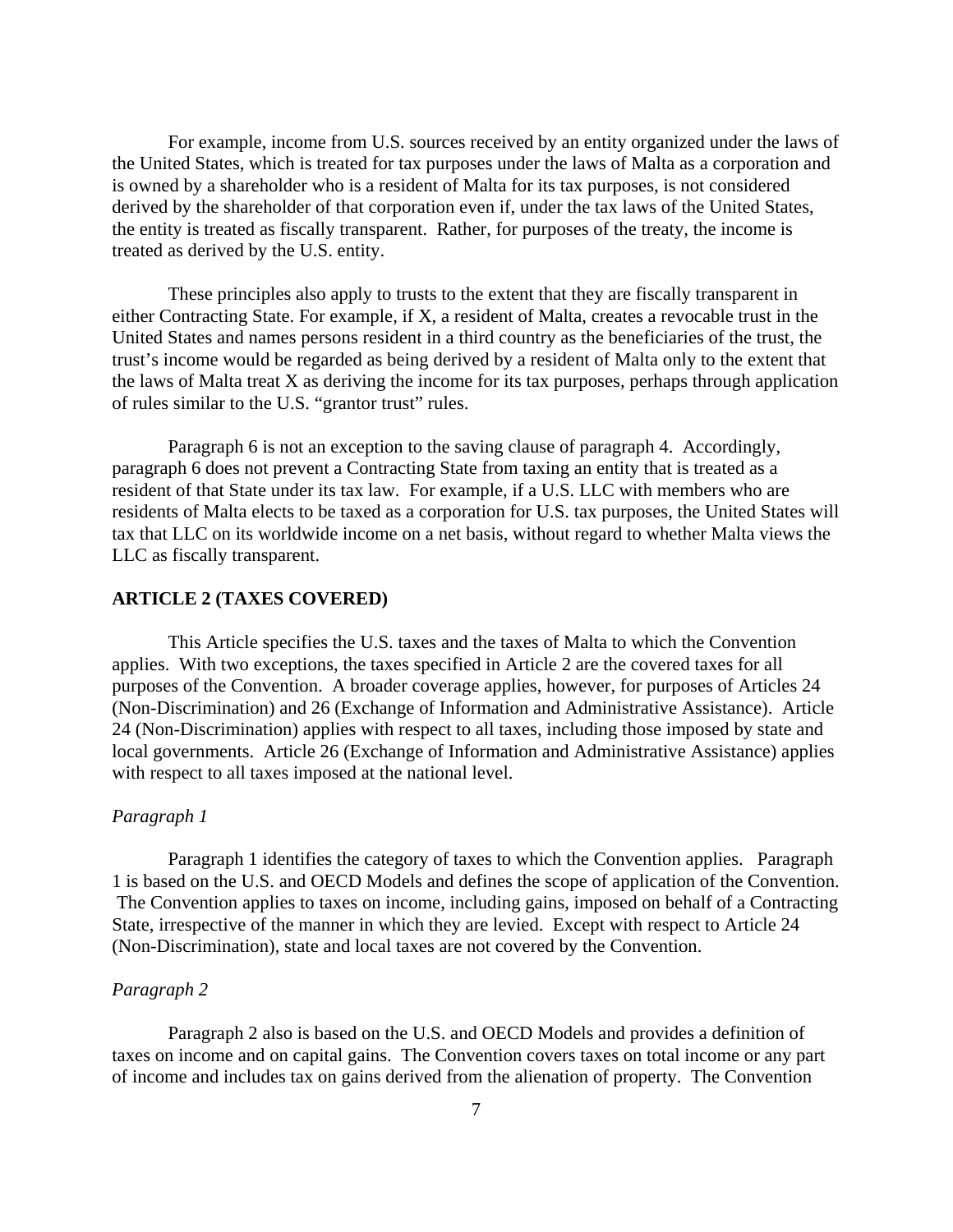does not apply, however, to social security charges, or any other charges where there is a direct connection between the levy and individual benefits. Nor does it apply to property taxes, except with respect to Article 24 (Non-Discrimination).

### *Paragraph 3*

Paragraph 3 lists the taxes in force at the time of signature of the Convention to which the Convention applies.

The existing covered taxes of Malta are identified in subparagraph 3(a) as the income tax.

Subparagraph 3(b) provides that the existing U.S. taxes subject to the rules of the Convention are the Federal income taxes imposed by the Code, together with the excise taxes imposed with respect to private foundations (Code sections 4940 through 4948). Social security and unemployment taxes (Code sections 1401, 3101, 3111 and 3301) are specifically excluded from coverage.

### *Paragraph 4*

Under paragraph 4, the Convention will apply to any taxes that are identical, or substantially similar, to those enumerated in paragraph 3, and which are imposed in addition to, or in place of, the existing taxes after August 8, 2008, the date of signature of the Convention. The paragraph also provides that the competent authorities of the Contracting States will notify each other of any changes that have been made in their laws, whether tax laws or non-tax laws, that affect significantly their obligations under the Convention. Non-tax laws that may affect a Contracting State's obligations under the Convention may include, for example, laws affecting bank secrecy.

#### **ARTICLE 3 (GENERAL DEFINITIONS)**

Article 3 provides general definitions and rules of interpretation applicable throughout the Convention. Certain other terms are defined in other articles of the Convention. For example, the term "resident of a Contracting State" is defined in Article 4 (Resident). The term "permanent establishment" is defined in Article 5 (Permanent Establishment). These definitions are used consistently throughout the Convention. Other terms, such as "dividends," "interest" and "royalties" are defined in specific articles for purposes only of those articles.

#### *Paragraph 1*

Paragraph 1 defines a number of basic terms used in the Convention. The introduction to paragraph 1 makes clear that these definitions apply for all purposes of the Convention, unless the context requires otherwise. This latter condition allows flexibility in the interpretation of the treaty in order to avoid results not intended by the treaty's negotiators.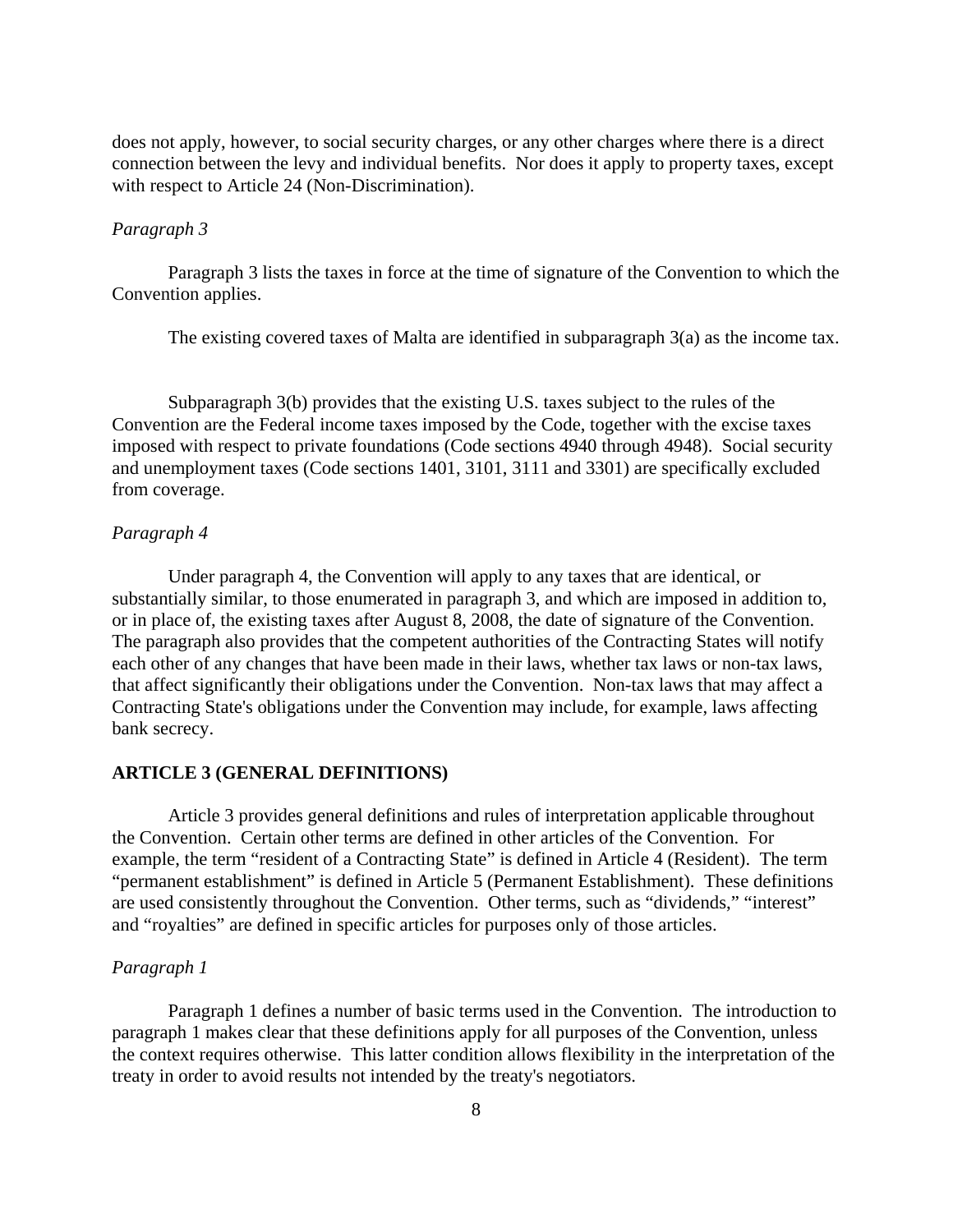Subparagraph 1(a) defines the term "person" to include an individual, a trust, a partnership, a company and any other body of persons. The definition is significant for a variety of reasons. For example, under Article 4, only a "person" can be a "resident" and therefore eligible for most benefits under the treaty. Also, all "persons" are eligible to claim relief under Article 25 (Mutual Agreement Procedure).

The term "company" is defined in subparagraph 1(b) as a body corporate or an entity treated as a body corporate for tax purposes in the state where it is organized. The definition refers to the law of the state in which an entity is organized in order to ensure that an entity that is treated as fiscally transparent in its country of residence will not get inappropriate benefits, such as the reduced withholding rate provided by subparagraph  $2(a)(i)$  of Article 10 (Dividends). It also ensures that the Limitation on Benefits provisions of Article 22 will be applied at the appropriate level.

The terms "enterprise of a Contracting State" and "enterprise of the other Contracting State" are defined in subparagraph 1(c) as an enterprise carried on by a resident of a Contracting State and an enterprise carried on by a resident of the other Contracting State. An enterprise of a Contracting State need not be carried on in that State. It may be carried on in the other Contracting State or a third state (e.g., a U.S. corporation doing all of its business in the other Contracting State would still be a U.S. enterprise).

Subparagraph 1(c) further provides that these terms also encompass an enterprise conducted through an entity (such as a partnership) that is treated as fiscally transparent in the Contracting State where the entity's owner is resident. The definition makes this point explicitly to ensure that the purpose of the Convention is not thwarted by an overly technical application of the term "enterprise of a Contracting State" to activities carried on through partnerships and similar entities. In accordance with Article 4 (Resident), entities that are fiscally transparent in the country in which their owners are resident are not considered to be residents of a Contracting State (although income derived by such entities may be taxed as the income of a resident, if taxed in the hands of resident partners or other owners). It could be argued that an enterprise conducted by such an entity is not conducted by a resident of a Contracting State, and therefore would not benefit from provisions applicable to enterprises of a Contracting State. The definition is intended to make clear that an enterprise conducted by such an entity will be treated as carried on by a resident of a Contracting State to the extent its partners or other owners are residents. This approach is consistent with the Code, which under section 875 attributes a trade or business conducted by a partnership to its partners and a trade or business conducted by an estate or trust to its beneficiaries.

Subparagraph (d) defines the term "enterprise" as any activity or set of activities that constitutes the carrying on of a business. The term "business" is not defined, but subparagraph (e) provides that it includes the performance of professional services and other activities of an independent character. Both subparagraphs are identical to definitions added to the OECD Model in connection with the deletion of Article 14 (Independent Personal Services) from the OECD Model. The inclusion of the two definitions is intended to clarify that income from the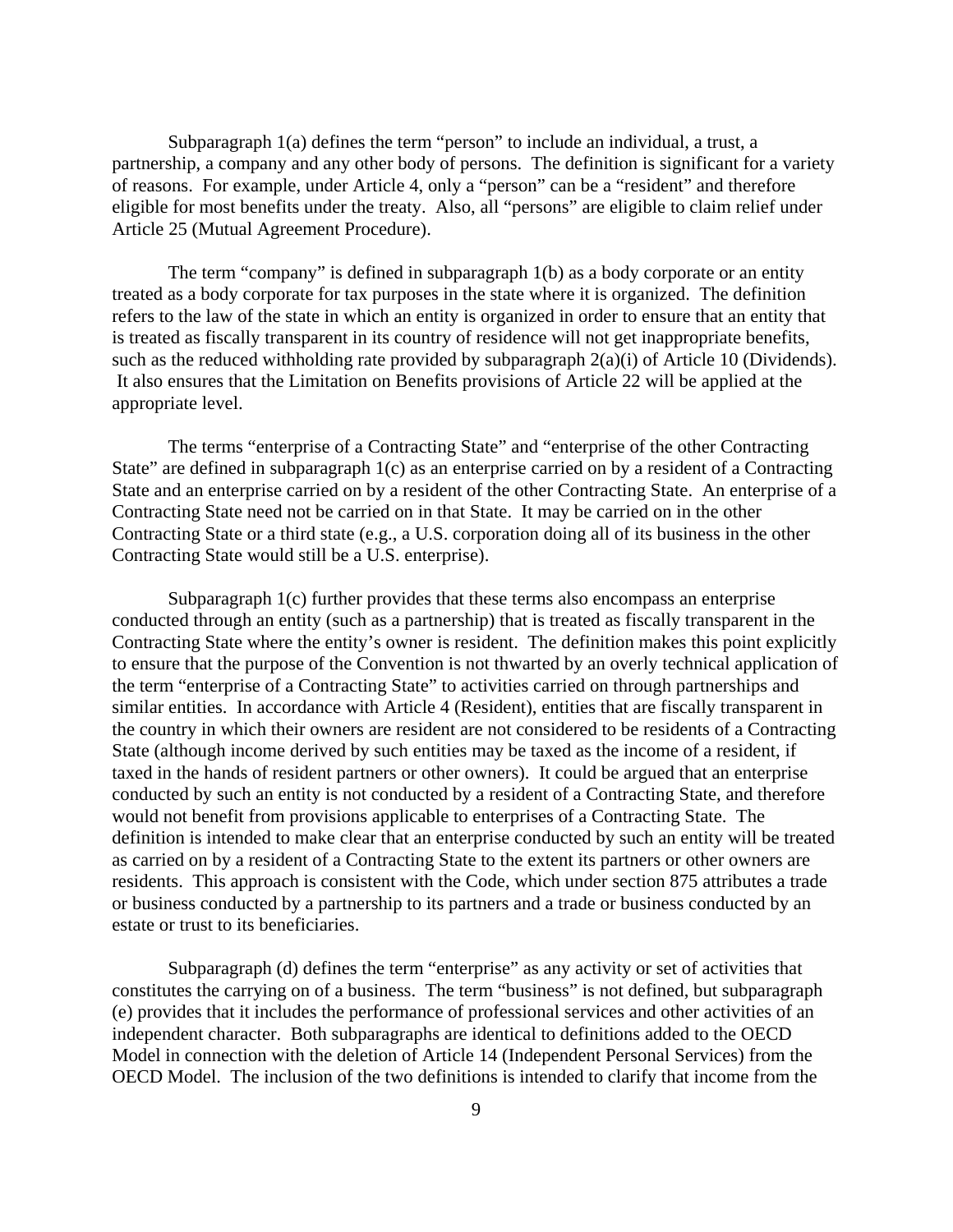performance of professional services or other activities of an independent character is dealt with under Article 7 (Business Profits) and not Article 21 (Other Income).

Subparagraph 1(f) defines the term "international traffic." The term means any transport by a ship or aircraft except when such transport is solely between places within a Contracting State. This definition is applicable principally in the context of Article 8 (Shipping and Air Transport). The definition combines with paragraphs 2 and 3 of Article 8 to exempt from tax by the source State income from the rental of ships or aircraft that is earned both by lessors that are operators of ships and aircraft and by those lessors that are not (e.g., a bank or a container leasing company).

The exclusion from international traffic of transport solely between places within a Contracting State means, for example, that carriage of goods or passengers solely between New York and Chicago would not be treated as international traffic, whether carried by a U.S. or a foreign carrier. The substantive taxing rules of the Convention relating to the taxation of income from transport, principally Article 8 (Shipping and Air Transport), therefore, would not apply to income from such carriage. Thus, if the carrier engaged in internal U.S. traffic were a resident of Malta (assuming that were possible under U.S. law), the United States would not be required to exempt the income from that transport under Article 8. The income would, however, be treated as business profits under Article 7 (Business Profits), and therefore would be taxable in the United States only if attributable to a U.S. permanent establishment of the foreign carrier, and then only on a net basis. The gross basis U.S. tax imposed by section 887 would never apply under the circumstances described. If, however, goods or passengers are carried by a carrier resident in Malta from a non-U.S. port to, for example, New York, and some of the goods or passengers continue on to Chicago, the entire transport would be international traffic. This would be true if the international carrier transferred the goods at the U.S. port of entry from a ship to a land vehicle, from a ship to a lighter, or even if the overland portion of the trip in the United States was handled by an independent carrier under contract with the original international carrier, so long as both parts of the trip were reflected in original bills of lading. For this reason, the Convention, following the U.S. Model, refers, in the definition of "international traffic," to "such transport" being solely between places in the other Contracting State, while the OECD Model refers to the ship or aircraft being operated solely between such places. The formulation in the Convention is intended to make clear that, as in the above example, even if the goods are carried on a different aircraft for the internal portion of the international voyage than is used for the overseas portion of the trip, the definition applies to that internal portion as well as the external portion.

Finally, a "cruise to nowhere," i.e., a cruise beginning and ending in a port in the same Contracting State with no stops in a foreign port, would not constitute international traffic.

Subparagraph  $1(g)$  designates the "competent authorities" for the other Contracting State and the United States. The U.S. competent authority is the Secretary of the Treasury or his delegate. The Secretary of the Treasury has delegated the competent authority function to the Commissioner of Internal Revenue, who in turn has delegated the authority to the Deputy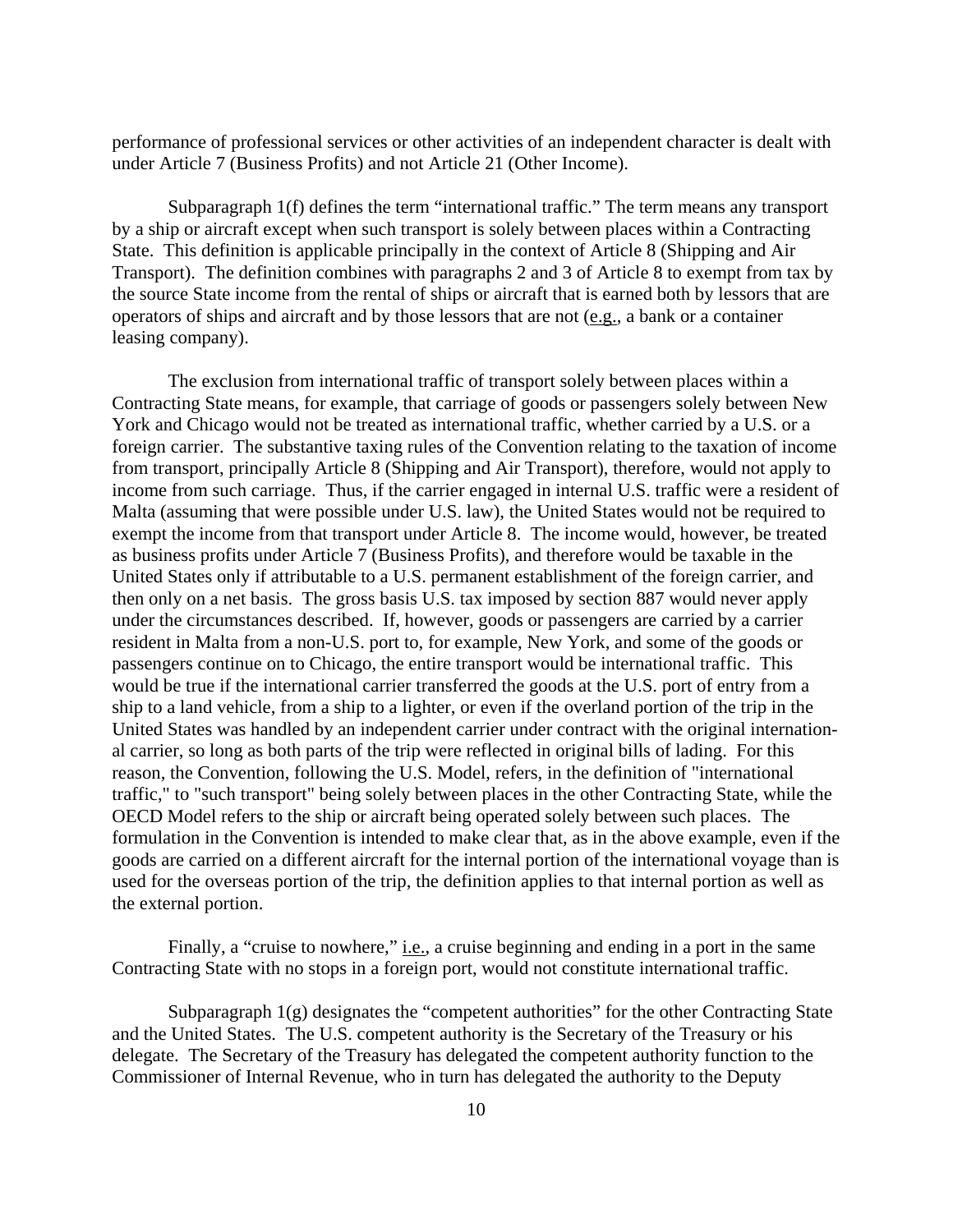Commissioner (International) LMSB. With respect to interpretative issues, the Deputy Commissioner (International) LMSB acts with the concurrence of the Associate Chief Counsel (International) of the Internal Revenue Service. In the case of Malta, the competent authority is the Minister responsible for finance or his authorized representative.

The geographical scope of the Convention with respect to the United States is set out in subparagraph 1(h). It encompasses the United States of America, including the states, the District of Columbia and the territorial sea of the United States. The term does not include Puerto Rico, the Virgin Islands, Guam or any other U.S. possession or territory. For certain purposes, the term "United States" includes the sea bed and subsoil of undersea areas adjacent to the territorial sea of the United States. This extension applies to the extent that the United States exercises sovereignty in accordance with international law for the purpose of natural resource exploration and exploitation of such areas. This extension of the definition applies, however, only if the person, property or activity to which the Convention is being applied is connected with such natural resource exploration or exploitation. Thus, it would not include any activity involving the sea floor of an area over which the United States exercised sovereignty for natural resource purposes if that activity was unrelated to the exploration and exploitation of natural resources. This result is consistent with the result that would be obtained under Section 638, which treats the continental shelf as part of the United States for purposes of natural resource exploration and exploitation.

The geographical scope of the Convention with respect to Malta is set out in subparagraph 1(i). The term "Malta" means the Republic of Malta and, when used in a geographical sense, means the island of Malta, the Island of Gozo, and the other islands of the Maltese archipelago including the territorial waters thereof as well as any area of the sea-bed, it's sub-soil and the superjacent water column adjacent to the territorial waters, where the Republic of Malta exercises sovereign rights, jurisdiction or control in accordance with international law and its national law, including its legislation relating to the exploration of the Continental Shelf and exploitation of its natural resources.

The term "national," as it relates to the United States and to Malta, is defined in subparagraph 1(j). This term is relevant for purposes of Articles 19 (Government Service) and 24 (Non-Discrimination). A national of one of the Contracting States is (1) an individual who is a citizen or national of that State, and (2) any legal person, partnership or association deriving its status, as such, from the law in force in the State where it is established.

 arrangements. In the case of the United States, the term "pension fund" includes the following: a Subparagraph (k) defines the term "pension fund" to include any person established in a Contracting State that, in the case of the United States, is generally exempt from income taxation, and in the case of Malta, is a licensed fund or scheme subject to tax only on income derived from immovable property situated in Malta, and that is operated principally to provide pension or retirement benefits or to earn income for the benefit of one or more such trust providing pension or retirement benefits under a Code section 401(a) qualified pension plan, profit sharing or stock bonus plan, Code section 403(a) qualified annuity plan, a Code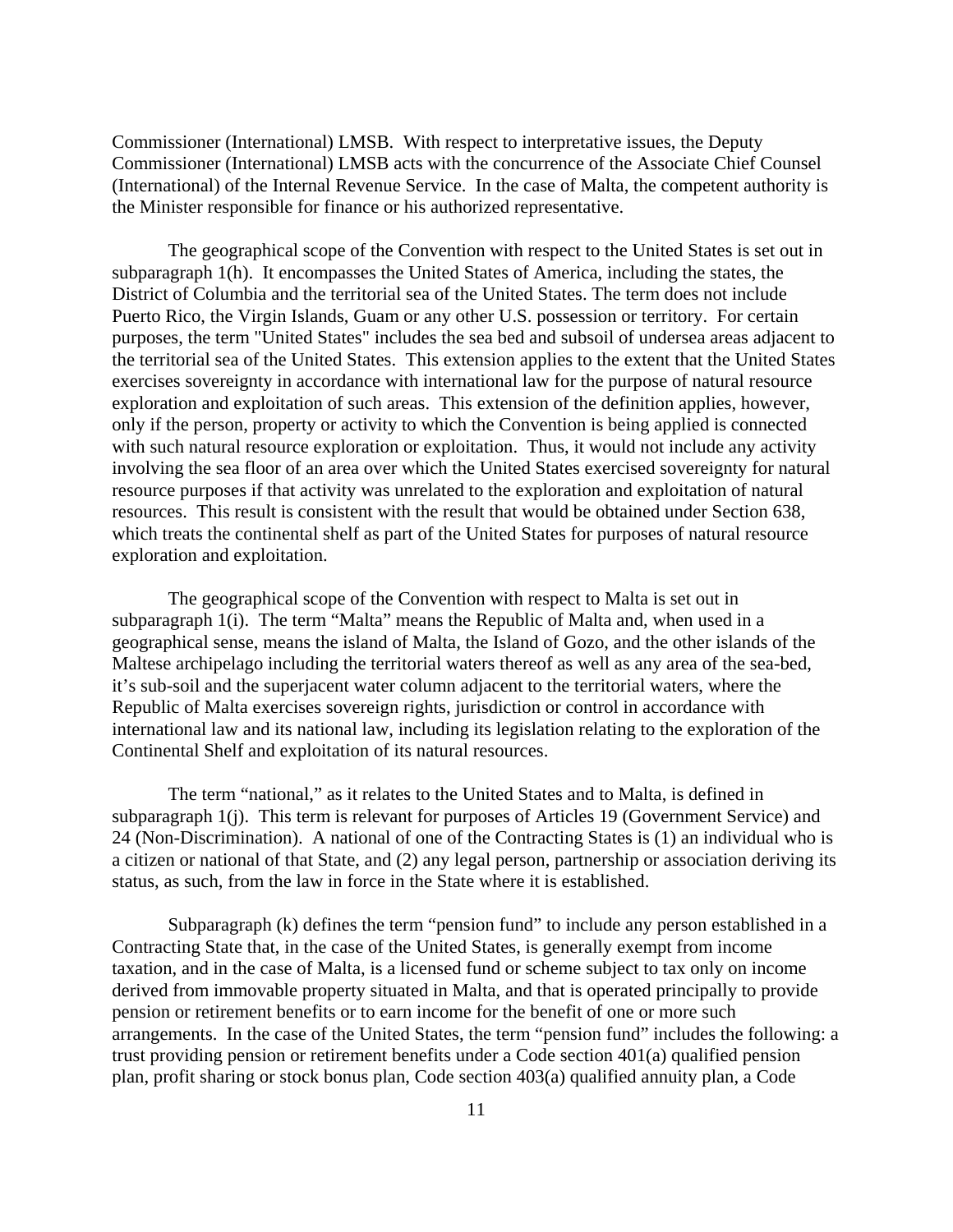section 403(b) plan, a trust that is an individual retirement account under Code section 408, a Roth individual retirement account under Code section 408A, or a simple retirement account under Code section 408(p), a trust providing pension or retirement benefits under a simplified employee pension plan under Code section 408(k), a trust described in section 457(g) providing pension or retirement benefits under a Code section 457(b) plan, and the Thrift Savings Fund (section 7701(j)). Section 401(k) plans and group trusts described in Revenue Ruling 81-100 and meeting the conditions of Revenue Ruling 2004-67 qualify as pension funds to the extent that they are Code section 401(a) plans and other pension funds.

### *Paragraph 2*

Terms that are not defined in the Convention are dealt with in paragraph 2.

Paragraph 2 provides that in the application of the Convention, any term used but not defined in the Convention will have the meaning that it has under the law of the Contracting State whose tax is being applied, unless the context requires otherwise, or the competent authorities have agreed on a different meaning pursuant to Article 25 (Mutual Agreement Procedure). If the term is defined under both the tax and non-tax laws of a Contracting State, the definition in the tax law will take precedence over the definition in the non-tax laws. Finally, there also may be cases where the tax laws of a State contain multiple definitions of the same term. In such a case, the definition used for purposes of the particular provision at issue, if any, should be used.

If the meaning of a term cannot be readily determined under the law of a Contracting State, or if there is a conflict in meaning under the laws of the two States that creates difficulties in the application of the Convention, the competent authorities, as indicated in paragraph  $3(c)(iv)$ of Article 25 (Mutual Agreement Procedure), may establish a common meaning in order to prevent double taxation or to further any other purpose of the Convention. This common meaning need not conform to the meaning of the term under the laws of either Contracting State.

The reference in paragraph 2 to the internal law of a Contracting State means the law in effect at the time the treaty is being applied, not the law as in effect at the time the treaty was signed. The use of "ambulatory" definitions, however, may lead to results that are at variance with the intentions of the negotiators and of the Contracting States when the treaty was negotiated and ratified. The reference in both paragraphs 1 and 2 to the "context otherwise requir[ing]" a definition different from the treaty definition, in paragraph 1, or from the internal law definition of the Contracting State whose tax is being imposed, under paragraph 2, refers to a circumstance where the result intended by the Contracting States is different from the result that would obtain under either the paragraph 1 definition or the statutory definition. Thus, flexibility in defining terms is necessary and permitted.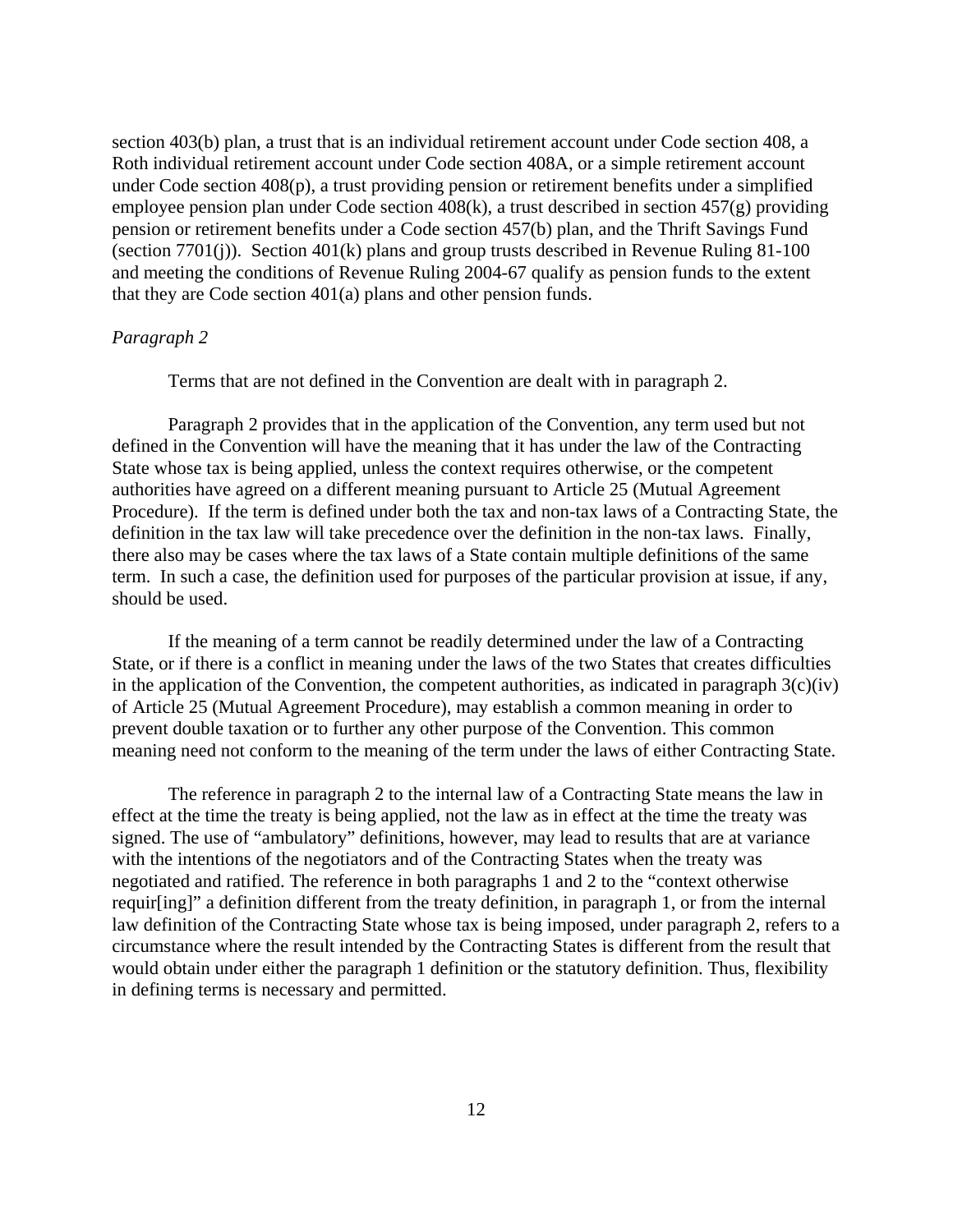### **ARTICLE 4 (RESIDENT)**

This Article sets forth rules for determining whether a person is a resident of a Contracting State for purposes of the Convention. As a general matter only residents of the Contracting States may claim the benefits of the Convention. The treaty definition of residence is to be used only for purposes of the Convention. The fact that a person is determined to be a resident of a Contracting State under Article 4 does not necessarily entitle that person to the benefits of the Convention. In addition to being a resident, a person also must qualify for benefits under Article 22 (Limitation on Benefits) in order to receive benefits conferred on residents of a Contracting State.

The determination of residence for treaty purposes looks first to a person's liability to tax as a resident under the respective taxation laws of the Contracting States. As a general matter, a person who, under those laws, is a resident of one Contracting State and not of the other need look no further. For purposes of the Convention, that person is a resident of the State in which he is resident under internal law. If, however, a person is resident in both Contracting States under their respective taxation laws, the Article proceeds, where possible, to use tie-breaker rules to assign a single State of residence to such a person for purposes of the Convention.

## *Paragraph 1*

The term "resident of a Contracting State" is defined in paragraph 1. In general, this definition incorporates the definitions of residence in U.S. law and that of Malta by referring to a resident as a person who, under the laws of a Contracting State, is subject to tax there by reason of his domicile, residence, citizenship, place of management, place of incorporation or any other similar criterion. Thus, residents of the United States include aliens who are considered U.S. residents under Code section 7701(b). Paragraph 1 also specifically includes the two Contracting States, and political subdivisions and local authorities of the two States, as residents for purposes of the Convention.

Certain entities that are nominally subject to tax but that in practice are rarely required to pay tax also would generally be treated as residents and therefore accorded treaty benefits. For example, a U.S. Regulated Investment Company (RIC) and a U.S. Real Estate Investment Trust (REIT) are residents of the United States for purposes of the treaty. Although the income earned by these entities normally is not subject to U.S. tax in the hands of the entity, they are taxable to the extent that they do not currently distribute their profits, and therefore may be regarded as liable to tax. They also must satisfy a number of requirements under the Code in order to be entitled to special tax treatment.

A person who is liable to tax in a Contracting State only in respect of income from sources within that State or capital situated therein or of profits attributable to a permanent establishment in that State will not be treated as a resident of that Contracting State for purposes of the Convention. Thus, a consular official of Malta who is posted in the United States, who may be subject to U.S. tax on U.S. source investment income, but is not taxable in the United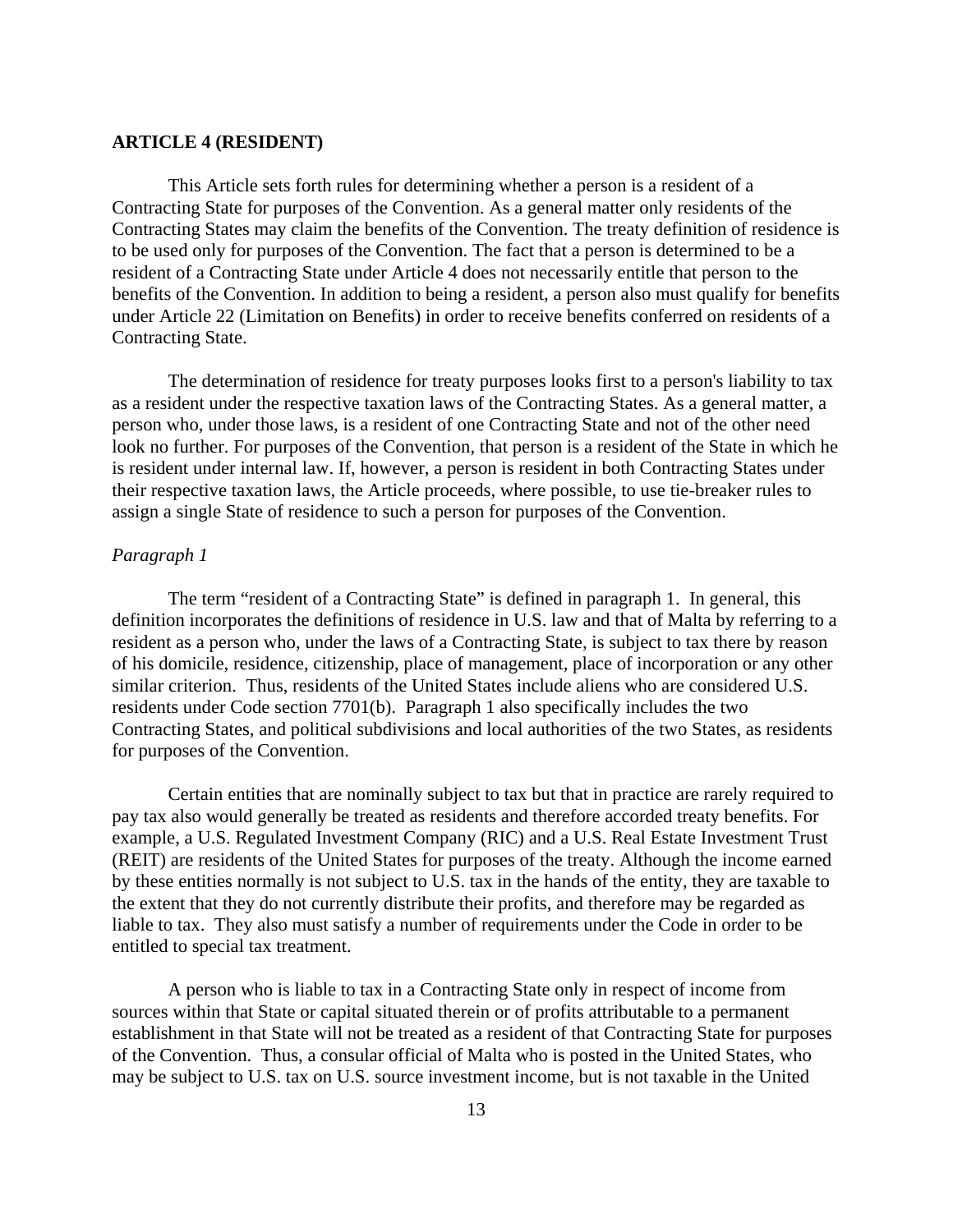States on non-U.S. source income (see Code section 7701(b)(5)(B)), would not be considered a resident of the United States for purposes of the Convention. Similarly, an enterprise of Malta with a permanent establishment in the United States is not, by virtue of that permanent establishment, a resident of the United States. The enterprise generally is subject to U.S. tax only with respect to its income that is attributable to the U.S. permanent establishment, not with respect to its worldwide income, as it would be if it were a U.S. resident.

### *Paragraph 2*

Paragraph 2 provides that certain tax-exempt entities such as pension funds and charitable organizations will be regarded as residents of a Contracting State regardless of whether they are generally liable to income tax in the State where they are established. The paragraph applies to legal persons organized under the laws of a Contracting State and established and maintained in that State to provide pensions or other similar benefits pursuant to a plan, or exclusively for religious, charitable, scientific, artistic, cultural, or educational purposes. Thus, a section 501(c) organization organized in the United States (such as a U.S. charity) that is generally exempt from tax under U.S. law is a resident of the United States for all purposes of the Convention. In the case of Malta, the Exchange of Notes accompanying the Convention provides that paragraph 2 applies to entities exempt from taxation under Maltese law as philanthropic institutions, philharmonic societies, or sports clubs.

## *Paragraph 3*

If, under the laws of the two Contracting States, and, thus, under paragraph 1, an individual is deemed to be a resident of both Contracting States, a series of tie-breaker rules are provided in paragraph 3 to determine a single State of residence for that individual. These tests are to be applied in the order in which they are stated. The first test is based on where the individual has a permanent home. If that test is inconclusive because the individual has a permanent home available to him in both States, he will be considered to be a resident of the Contracting State where his personal and economic relations are closest (i.e., the location of his "center of vital interests"). If that test is also inconclusive, or if he does not have a permanent home available to him in either State, he will be treated as a resident of the Contracting State where he maintains a habitual abode. If he has a habitual abode in both States or in neither of them, he will be treated as a resident of the Contracting State of which he is a national. If he is a national of both States or of neither, the matter will be considered by the competent authorities, who will assign a single State of residence.

#### *Paragraph 4*

Paragraph 4 seeks to settle dual-residence issues for companies. A company is treated as resident in the United States if it is created or organized under the laws of the United States or a political subdivision. Because a company can be treated as a resident of Malta if it is either incorporated or managed and controlled there, dual residence can arise in the case of a U.S. company that is managed and controlled in Malta. In other cases, a company may be a dual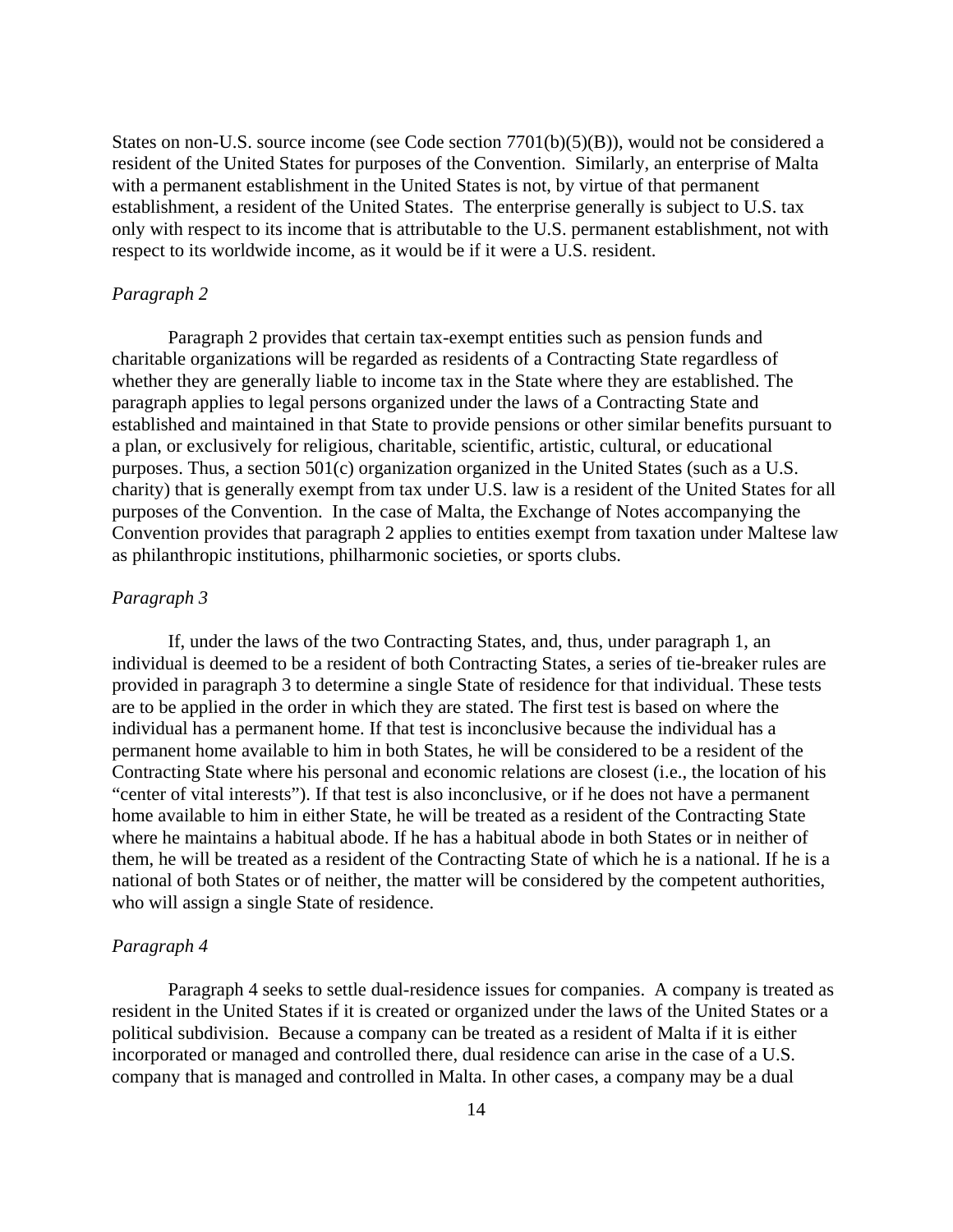resident because it was originally incorporated in one Contracting State but has "continued" into the other Contracting State. Paragraph 4 attempts to deal with each of these situations.

 Under paragraph 4, the residence of a dual-resident company will be in the Contracting State under the laws of which it is created or organized if it is created or organized under the laws of only one of the other Contracting States. Thus, if a company is a resident of the United States because it is incorporated under the laws of one of the states and is a resident of Malta because its place of effective management is in Malta, then it will be a resident only of the United States. However, if the incorporation test does not resolve the question because, for example, the company was incorporated in one Contracting State and continued into the other Contracting State, but the first-mentioned Contracting State does not recognize the migration and continues to treat the company as a resident, then the competent authorities will try to determine a single State of residence for the company.

If the competent authorities do not reach an agreement on a single State of residence, that company may not claim any benefit accorded to residents of a Contracting State by the Convention. The company may, however, claim any benefits that are not limited to residents, such as those provided by paragraph 1 of Article 24 (Non-Discrimination). Thus, for example, a State cannot discriminate against a dual resident company.

Dual resident companies also may be treated as a resident of a Contracting State for purposes other than that of obtaining benefits under the Convention. For example, if a dual resident company pays a dividend to a resident of Malta, the U.S. paying agent would withhold on that dividend at the appropriate treaty rate because reduced withholding is a benefit enjoyed by the resident of Malta, not by the dual resident company. The dual resident company that paid the dividend would, for this purpose, be treated as a resident of the United States under the Convention. In addition, information relating to dual resident companies can be exchanged under the Convention because, by its terms, Article 26 (Exchange of Information and Administrative Assistance) is not limited to residents of the Contracting States.

## *Paragraph 5*

Dual residents other than individuals or companies (such as trusts or estates) are addressed by paragraph 5. If such a person is, under the rules of paragraph 1, resident in both Contracting States, the competent authorities shall seek to determine a single State of residence for that person for purposes of the Convention.

#### **ARTICLE 5 (PERMANENT ESTABLISHMENT)**

This Article defines the term "permanent establishment," a term that is significant for several articles of the Convention. The existence of a permanent establishment in a Contracting State is necessary under Article 7 (Business Profits) for the taxation by that State of the business profits of a resident of the other Contracting State. Articles 10 (Dividends), 11 (Interest), and 12 (Royalties) provide for reduced rates of tax at source on payments of these items of income to a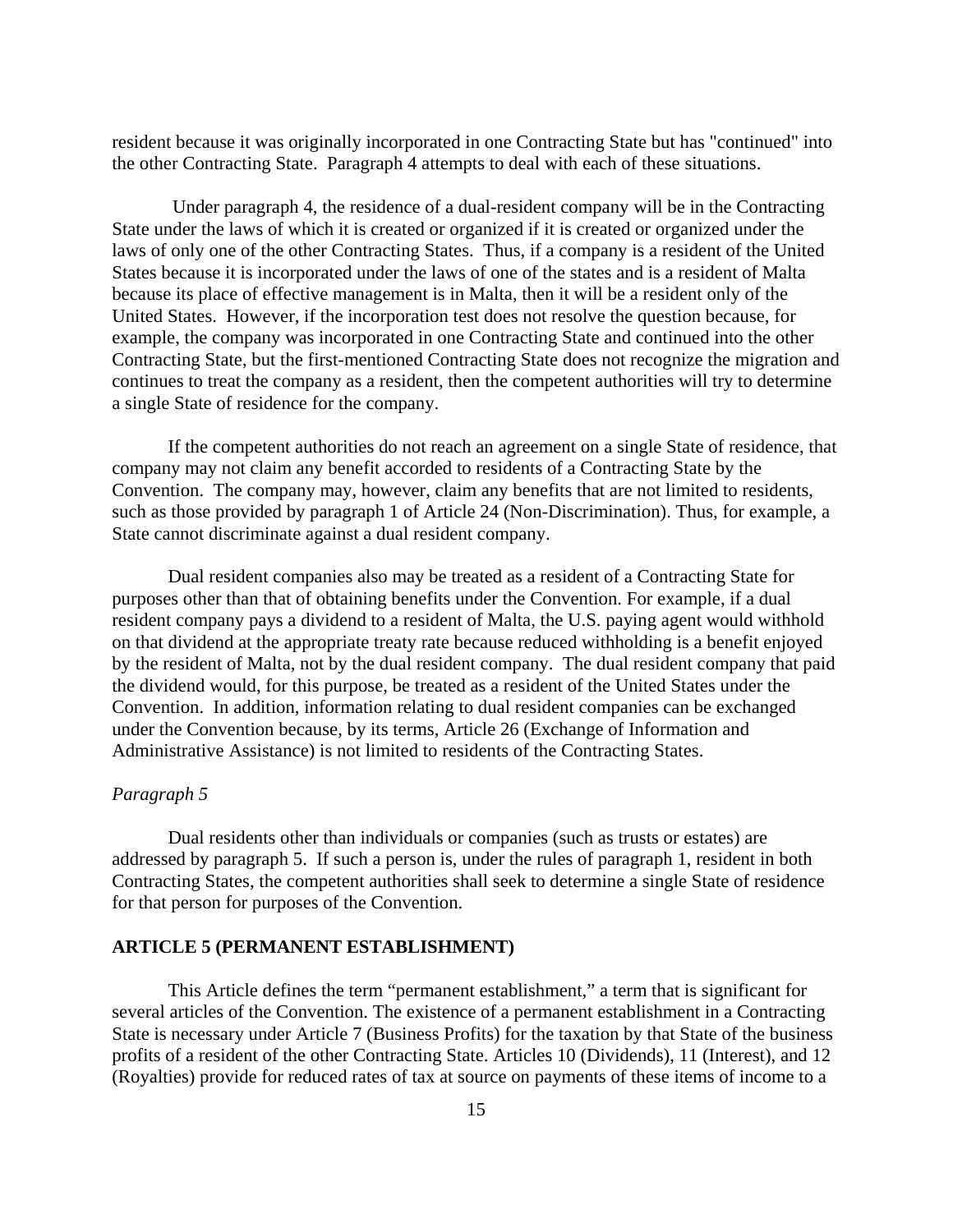resident of the other State only when the income is not attributable to a permanent establishment that the recipient has in the source State. The concept is also relevant in determining which Contracting State may tax certain gains under Article 13 (Gains) and certain "other income" under Article 21 (Other Income).

#### *Paragraph 1*

The basic definition of the term "permanent establishment" is contained in paragraph 1. As used in the Convention, the term means a fixed place of business through which the business of an enterprise is wholly or partly carried on. As indicated in the OECD Commentary to Article 5 (see paragraphs 4 through 8), a general principle to be observed in determining whether a permanent establishment exists is that the place of business must be "fixed" in the sense that a particular building or physical location is used by the enterprise for the conduct of its business, and that it must be foreseeable that the enterprise's use of this building or other physical location will be more than temporary.

## *Paragraph 2*

Paragraph 2 lists a number of types of fixed places of business that constitute a permanent establishment. This list is illustrative and non-exclusive. According to paragraph 2, the term permanent establishment includes a place of management, a branch, an office, a factory, a workshop, and a mine, oil or gas well, quarry or other place of extraction of natural resources.

#### *Paragraph 3*

This paragraph provides rules to determine whether a building site or a construction, assembly or installation project, or an installation or drilling rig or ship used for the exploration of natural resources constitutes a permanent establishment for the contractor, driller, etc. Such a site or activity does not create a permanent establishment unless the site, project, etc. lasts, or the exploration activity continues, for more than twelve months. It is only necessary to refer to "exploration" and not "exploitation" in this context because exploitation activities are defined to constitute a permanent establishment under subparagraph 2(f). Thus, a drilling rig does not constitute a permanent establishment if a well is drilled in only six months, but if production begins in the following month the well becomes a permanent establishment as of that date.

The twelve-month test applies separately to each site or project. The twelve-month period begins when work (including preparatory work carried on by the enterprise) physically begins in a Contracting State. A series of contracts or projects by a contractor that are interdependent both commercially and geographically are to be treated as a single project for purposes of applying the twelve-month threshold test. For example, the construction of a housing development would be considered as a single project even if each house were constructed for a different purchaser.

In applying this paragraph, time spent by a sub-contractor on a building site is counted as time spent by the general contractor at the site for purposes of determining whether the general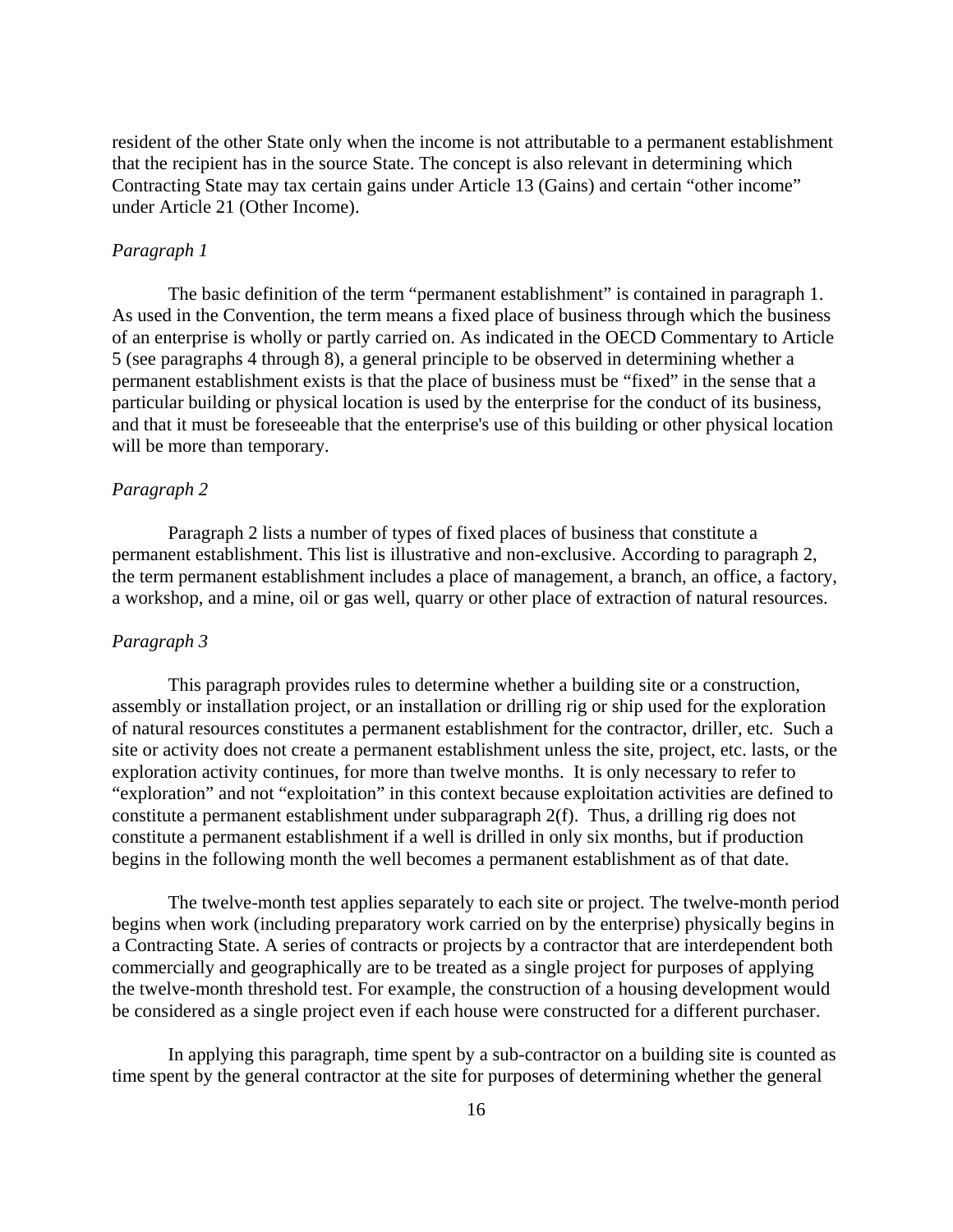contractor has a permanent establishment. However, for the sub-contractor itself to be treated as having a permanent establishment, the sub-contractor's activities at the site must last for more than 12 months. If a sub-contractor is on a site intermittently, then, for purposes of applying the 12-month rule, time is measured from the first day the sub-contractor is on the site until the last day *(i.e.,* intervening days that the sub-contractor is not on the site are counted).

These interpretations of the Article are based on the Commentary to paragraph 3 of Article 5 of the OECD Model, which contains language that is substantially the same as that in the Convention. These interpretations are consistent with the generally accepted international interpretation of the relevant language in paragraph 3 of Article 5 of the Convention.

If the twelve-month threshold is exceeded, the site or project constitutes a permanent establishment from the first day of activity.

### *Paragraph 4*

This paragraph contains exceptions to the general rule of paragraph 1, listing a number of activities that may be carried on through a fixed place of business but which nevertheless do not create a permanent establishment. The use of facilities solely to store, display or deliver merchandise belonging to an enterprise does not constitute a permanent establishment of that enterprise. The maintenance of a stock of goods belonging to an enterprise solely for the purpose of storage, display or delivery, or solely for the purpose of processing by another enterprise does not give rise to a permanent establishment of the first-mentioned enterprise. The maintenance of a fixed place of business solely for the purpose of purchasing goods or merchandise, or for collecting information, for the enterprise, or for other activities that have a preparatory or auxiliary character for the enterprise, such as advertising, or the supply of information, do not constitute a permanent establishment of the enterprise. Moreover, subparagraph 4(f) provides that a combination of the activities described in the other subparagraphs of paragraph 4 will not give rise to a permanent establishment if the combination results in an overall activity that is of a preparatory or auxiliary character.

### *Paragraph 5*

Paragraphs 5 and 6 specify when activities carried on by an agent or other person acting on behalf of an enterprise create a permanent establishment of that enterprise. Under paragraph 5, a person is deemed to create a permanent establishment of the enterprise if that person has and habitually exercises an authority to conclude contracts that are binding on the enterprise. If, however, for example, his activities are limited to those activities specified in paragraph 4 which would not constitute a permanent establishment if carried on by the enterprise through a fixed place of business, the person does not create a permanent establishment of the enterprise.

The Convention uses the U.S. Model language "binding on the enterprise," rather than the OECD Model language "in the name of that enterprise." This difference in language is not intended to be a substantive difference. As indicated in paragraph 32 to the OECD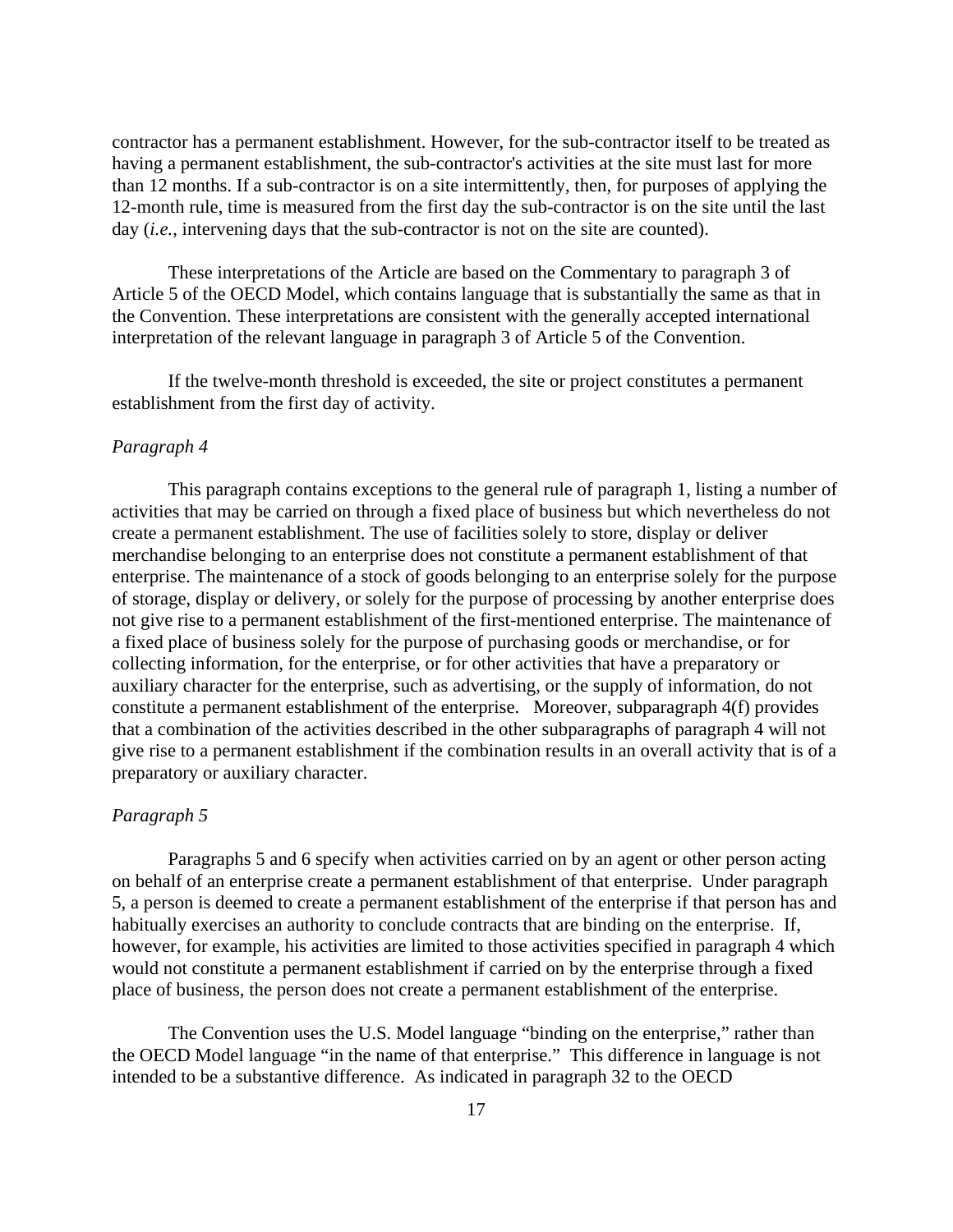Commentaries on Article 5, paragraph 5 of the Article is intended to encompass persons who have "sufficient authority to bind the enterprise's participation in the business activity in the State concerned."

The contracts referred to in paragraph 5 are those relating to the essential business operations of the enterprise, rather than ancillary activities. For example, if the person has no authority to conclude contracts in the name of the enterprise with its customers for, say, the sale of the goods produced by the enterprise, but it can enter into service contracts in the name of the enterprise for the enterprise's business equipment, this contracting authority would not fall within the scope of the paragraph, even if exercised regularly.

### *Paragraph 6*

Under paragraph 6, an enterprise is not deemed to have a permanent establishment in a Contracting State merely because it carries on business in that State through an independent agent, including a broker or general commission agent, if the agent is acting in the ordinary course of his business as an independent agent. Thus, there are two conditions that must be satisfied: the agent must be both legally and economically independent of the enterprise, and the agent must be acting in the ordinary course of its business in carrying out activities on behalf of the enterprise.

Whether the agent and the enterprise are independent is a factual determination. Among the questions to be considered are the extent to which the agent operates on the basis of instructions from the enterprise. An agent that is subject to detailed instructions regarding the conduct of its operations or comprehensive control by the enterprise is not legally independent.

In determining whether the agent is economically independent, a relevant factor is the extent to which the agent bears business risk. Business risk refers primarily to risk of loss. An independent agent typically bears risk of loss from its own activities. In the absence of other factors that would establish dependence, an agent that shares business risk with the enterprise, or has its own business risk, is economically independent because its business activities are not integrated with those of the principal. Conversely, an agent that bears little or no risk from the activities it performs is not economically independent and therefore is not described in paragraph 6.

Another relevant factor in determining whether an agent is economically independent is whether the agent acts exclusively or nearly exclusively for the principal. Such a relationship may indicate that the principal has economic control over the agent. A number of principals acting in concert also may have economic control over an agent. The limited scope of the agent's activities and the agent's dependence on a single source of income may indicate that the agent lacks economic independence. It should be borne in mind, however, that exclusivity is not in itself a conclusive test; an agent may be economically independent notwithstanding an exclusive relationship with the principal if it has the capacity to diversify and acquire other clients without substantial modifications to its current business and without substantial harm to its business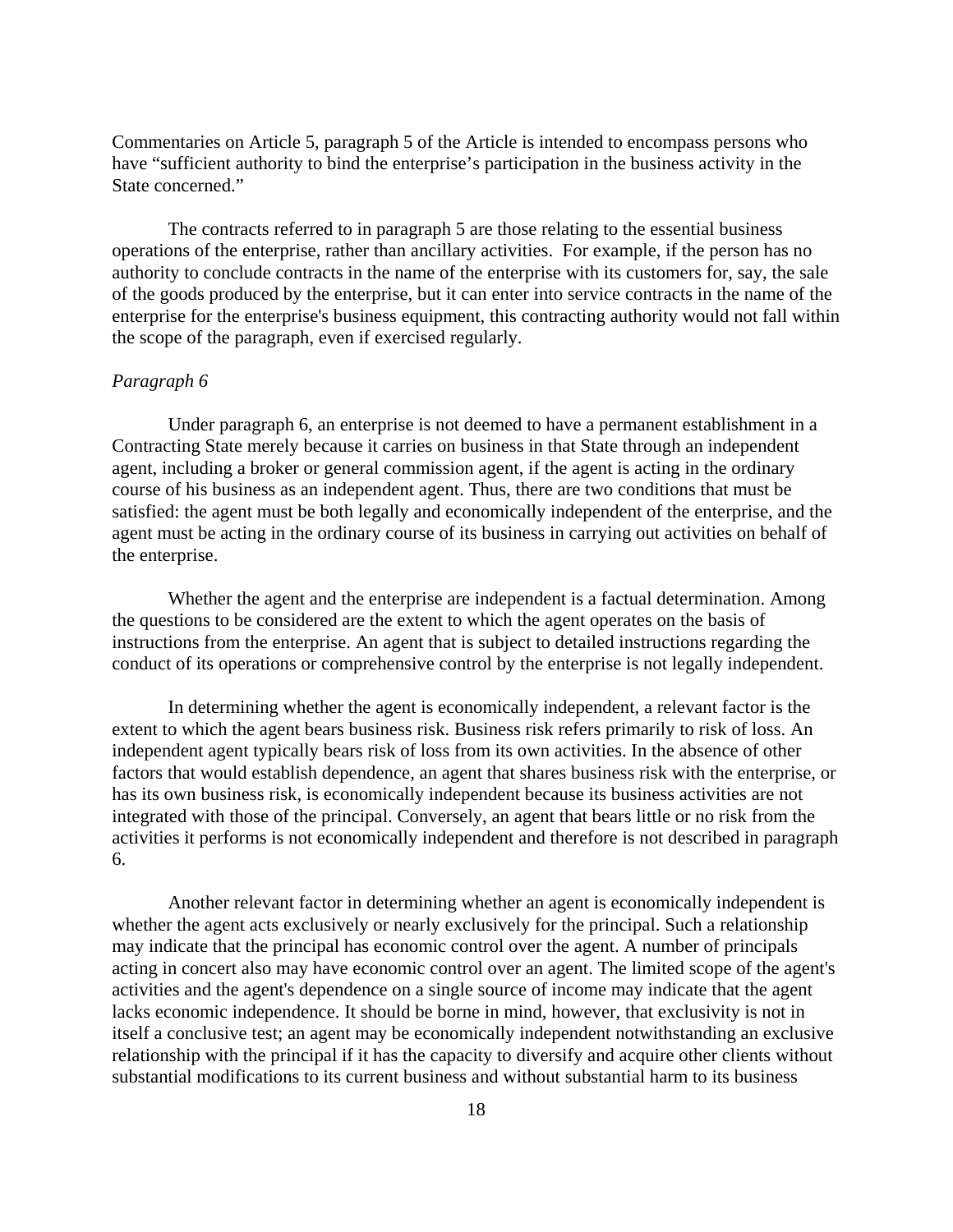profits. Thus, exclusivity should be viewed merely as a pointer to further investigation of the relationship between the principal and the agent. Each case must be addressed on the basis of its own facts and circumstances.

### *Paragraph 7*

This paragraph clarifies that a company that is a resident of a Contracting State is not deemed to have a permanent establishment in the other Contracting State merely because it controls, or is controlled by, a company that is a resident of that other Contracting State, or that carries on business in that other Contracting State. The determination whether a permanent establishment exists is made solely on the basis of the factors described in paragraphs 1 through 6 of the Article. Whether a company is a permanent establishment of a related company, therefore, is based solely on those factors and not on the ownership or control relationship between the companies.

### **ARTICLE 6 (INCOME FROM REAL (IMMOVABLE) PROPERTY)**

This article deals with the taxation of income from real (immovable) property situated in a Contracting State (the "situs State"). The Article does not grant an exclusive taxing right to the situs State; the situs State is merely given the primary right to tax. The Article does not impose any limitation in terms of rate or form of tax imposed by the situs State, except that, as provided in paragraph 5, the situs State must allow the taxpayer an election to be taxed on a net basis.

### *Paragraph 1*

The first paragraph of Article 6 states the general rule that income of a resident of a Contracting State derived from real (immovable) property situated in the other Contracting State may be taxed in the Contracting State in which the property is situated. The paragraph specifies that income from real (immovable) property includes income from agriculture and forestry. Given the availability of the net election in paragraph 5, taxpayers generally should be able to obtain the same tax treatment in the situs country regardless of whether the income is treated as business profits or real (immovable) property income.

### *Paragraph 2*

The term "real (immovable) property" is defined in paragraph 2 by reference to the internal law definition in the situs State. In the case of the United States, the term has the meaning given to it by Reg. § 1.897-1(b). In addition to the statutory definitions in the two Contracting States, the paragraph specifies certain additional classes of property that, regardless of internal law definitions, are within the scope of the term for purposes of the Convention. This expanded definition conforms to that in the OECD Model. The definition of "real (immovable) property" for purposes of Article 6 is more limited than the expansive definition of "real (immovable) property" in paragraph 1 of Article 13 (Capital Gains). The Article 13 term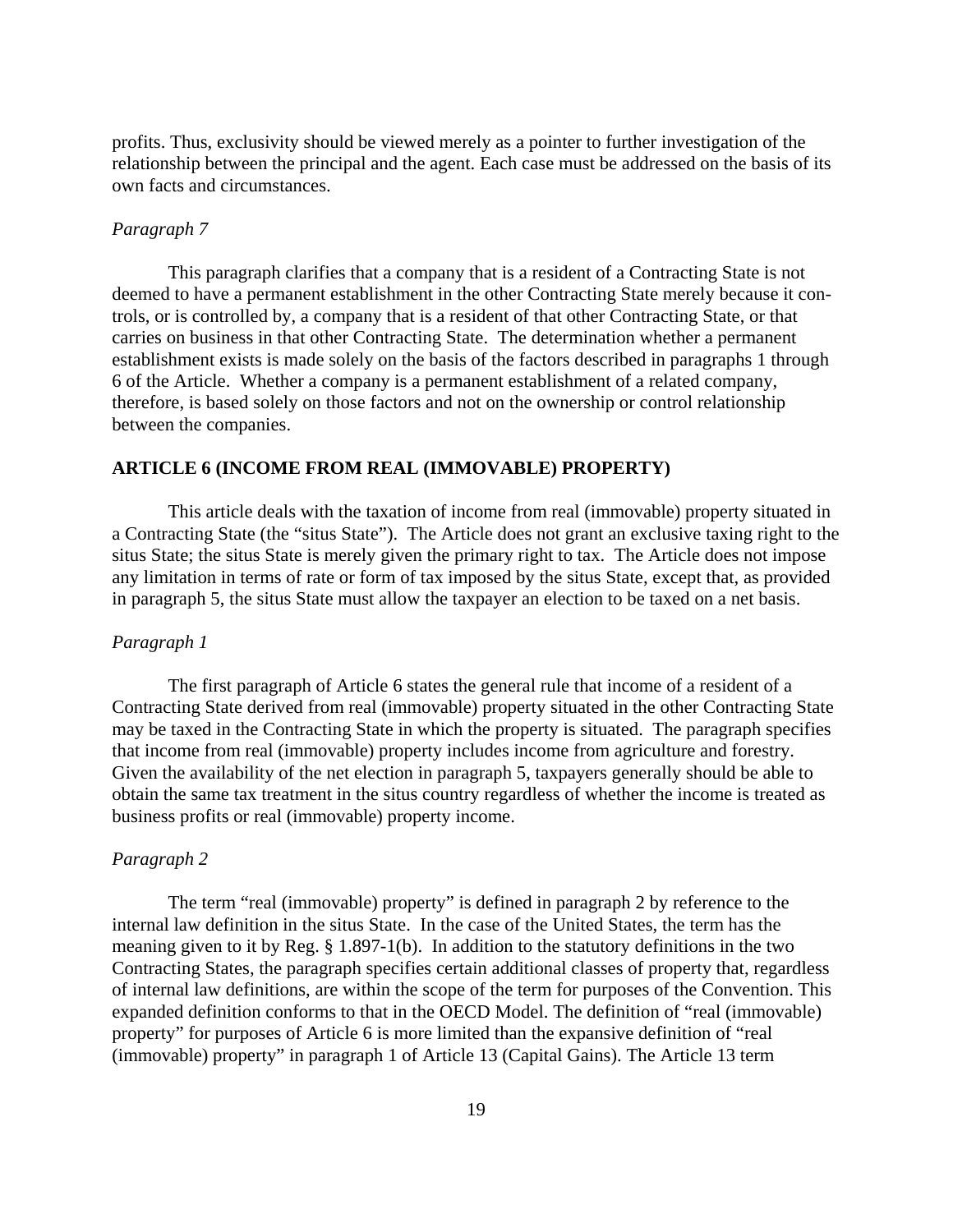includes not only real (immovable) property as defined in Article 6 but certain other interests in real (immovable) property. *Paragraph 3* 

Paragraph 3 makes clear that all forms of income derived from the exploitation of real (immovable) property are taxable in the Contracting State in which the property is situated. This includes income from any use of real (immovable) property, including, but not limited to, income from direct use by the owner (in which case income may be imputed to the owner for tax purposes) and rental income from the letting of real (immovable) property. In the case of a net lease of real (immovable) property, if a net election pursuant to paragraph 5 has not been made, the gross rental payment (before deductible expenses incurred by the lessee) is treated as income from the property.

Other income closely associated with real (immovable) property is covered by other Articles of the Convention, however, and not Article 6. For example, income from the disposition of an interest in real (immovable) property is not considered "derived" from real (immovable) property; taxation of that income is addressed in Article 13 (Gains). Interest paid on a mortgage on real (immovable) property would be covered by Article 11 (Interest). Distributions by a U.S. Real Estate Investment Trust or certain regulated investment companies would fall under Article 13 in the case of distributions of U.S. real property gain or Article 10 (Dividends) in the case of distributions treated as dividends. Finally, distributions from a United States Real Property Holding Corporation are not considered to be income from the exploitation of real (immovable) property; such payments would fall under Article 10 or 13.

## *Paragraph 4*

This paragraph specifies that the basic rule of paragraph 1 (as elaborated in paragraph 3) applies to income from real (immovable) property of an enterprise. This clarifies that the situs country may tax the real (immovable) property income (including rental income) of a resident of the other Contracting State in the absence of attribution to a permanent establishment in the situs State. This provision represents an exception to the general rule under Articles 7 (Business Profits) that income must be attributable to a permanent establishment in order to be taxable in the situs State.

## *Paragraph 5*

The paragraph provides that a resident of one Contracting State that derives real (immovable) property income from the other may elect, for any taxable year, to be subject to tax in that other State on a net basis, as though the income were attributable to a permanent establishment in that other State. In the case of real property situated in the United States, the election may be terminated only with the consent of the competent authority of the United States. Termination of such election will be granted in accordance with the provisions of Treas. Reg. §  $1.871 - 10(d)(2)$ .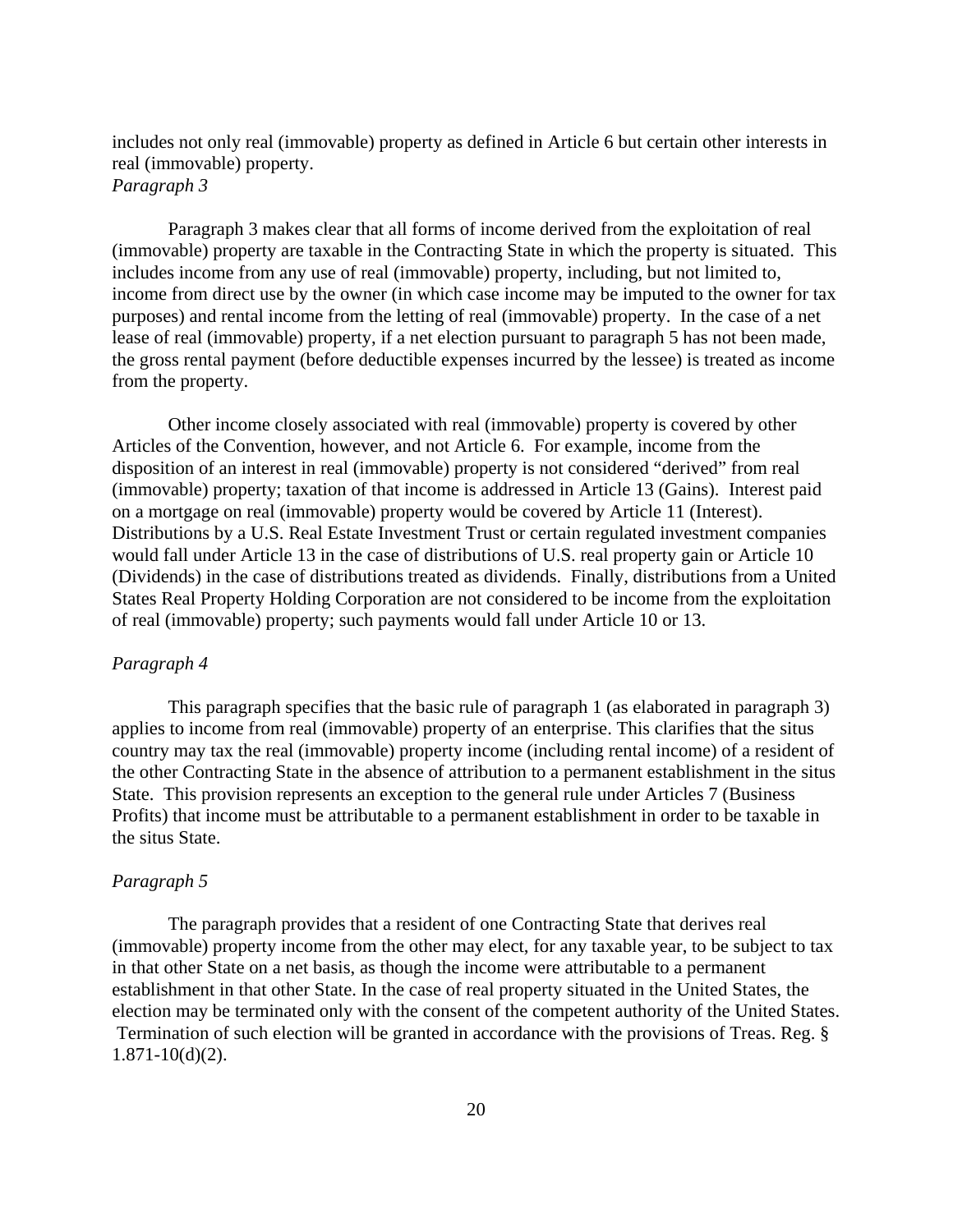#### **ARTICLE 7 (BUSINESS PROFITS)**

This Article provides rules for the taxation by a Contracting State of the business profits of an enterprise of the other Contracting State.

#### *Paragraph 1*

Paragraph 1 states the general rule that business profits of an enterprise of one Contracting State may not be taxed by the other Contracting State unless the enterprise carries on business in that other Contracting State through a permanent establishment (as defined in Article 5 (Permanent Establishment)) situated there. When that condition is met, the State in which the permanent establishment is situated may tax the enterprise on the income that is attributable to the permanent establishment.

Although the Convention does not include a definition of "business profits," the term is intended to cover income derived from any trade or business. In accordance with this broad definition, the term "business profits" includes income attributable to notional principal contracts and other financial instruments to the extent that the income is attributable to a trade or business of dealing in such instruments or is otherwise related to a trade or business (as in the case of a notional principal contract entered into for the purpose of hedging currency risk arising from an active trade or business). Any other income derived from such instruments is, unless specifically covered in another article, dealt with under Article 21 (Other Income).

The term "business profits" also includes income derived by an enterprise from the rental of tangible personal property (unless such tangible personal property consists of aircraft, ships or containers, income from which is addressed by Article 8 (Shipping and Air Transport)). The inclusion of income derived by an enterprise from the rental of tangible personal property in business profits means that such income earned by a resident of a Contracting State can be taxed by the other Contracting State only if the income is attributable to a permanent establishment maintained by the resident in that other State, and, if the income is taxable, it can be taxed only on a net basis. Income from the rental of tangible personal property that is not derived in connection with a trade or business is dealt with in Article 21 (Other Income).

In addition, as a result of the definitions of "enterprise" and "business" in Article 3 (General Definitions), the term includes income derived from the furnishing of personal services. Thus, a consulting firm resident in one State whose employees or partners perform services in the other State through a permanent establishment may be taxed in that other State on a net basis under Article 7, and not under Article 14 (Income from Employment), which applies only to income of employees. With respect to the enterprise's employees themselves, however, their salary remains subject to Article 14.

Because this article applies to income earned by an enterprise from the furnishing of personal services, the article also applies to income derived by a partner resident in a Contracting State that is attributable to personal services performed in the other Contracting State through a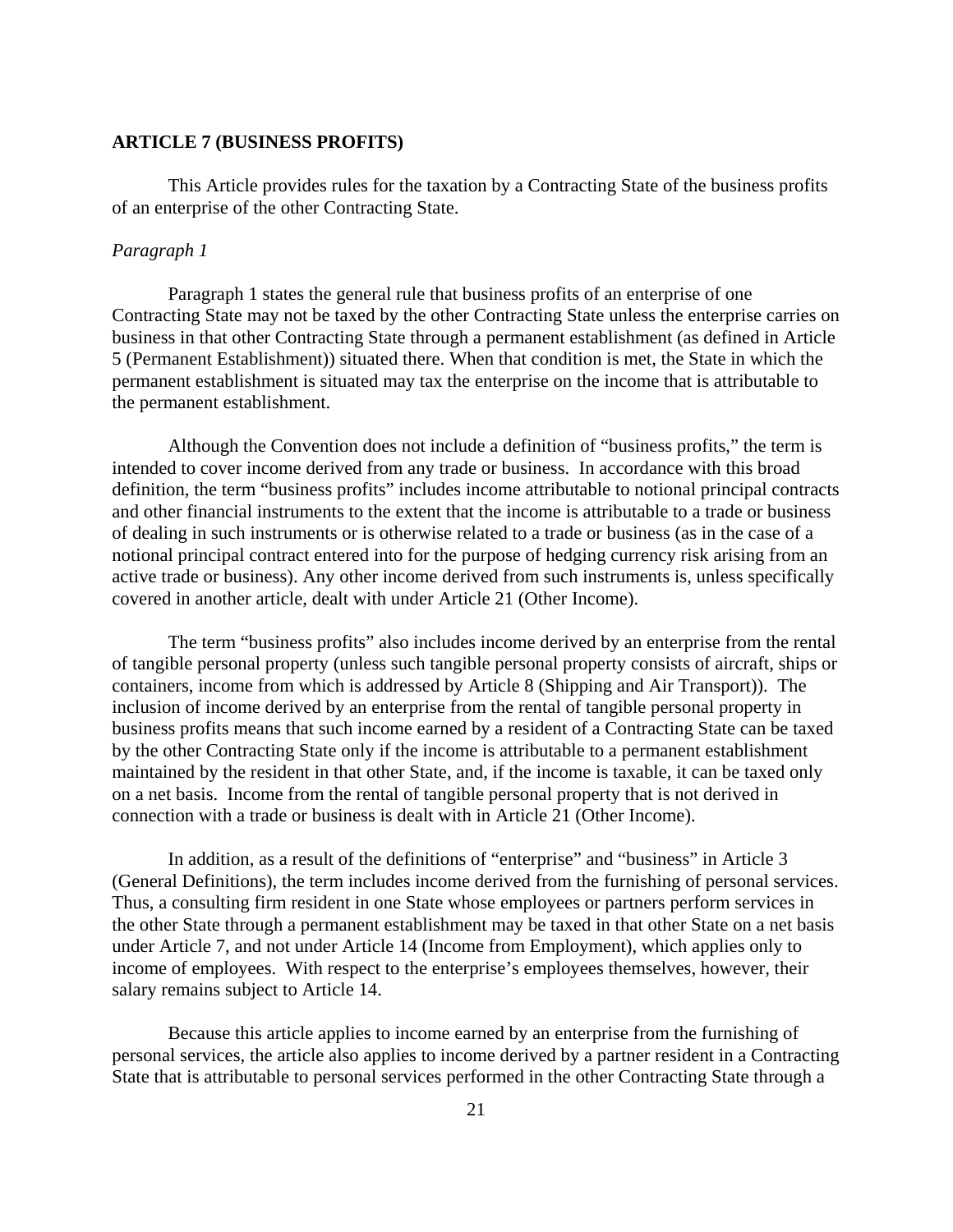partnership with a permanent establishment in that other State. Income which may be taxed under this article includes all income attributable to the permanent establishment in respect of the performance of the personal services carried on by the partnership (whether by the partner himself, other partners in the partnership, or by employees assisting the partners) and any income from activities ancillary to the performance of those services (*e.g.*, charges for facsimile services).

The application of Article 7 to a service partnership may be illustrated by the following example: a partnership formed in Malta has five partners (who agree to split profits equally), four of whom are resident and perform personal services only in Malta at Office A, and one of whom performs personal services at Office B, a permanent establishment in the United States. In this case, the four partners of the partnership resident in Malta may be taxed in the United States in respect of their share of the income attributable to the permanent establishment, Office B. The services giving rise to income which may be attributed to the permanent establishment would include not only the services performed by the one resident partner, but also, for example, if one of the four other partners came to the United States and worked on an Office B matter there, the income in respect of those services. Income from the services performed by the visiting partner would be subject to tax in the United States regardless of whether the visiting partner actually visited or used Office B while performing services in the United States.

## *Paragraph 2*

Paragraph 2 provides rules for the attribution of business profits to a permanent establishment. The Contracting States will attribute to a permanent establishment the profits that it would have earned had it been a distinct and separate enterprise engaged in the same or similar activities under the same or similar conditions. This language incorporates the arm's-length standard for purposes of determining the profits attributable to a permanent establishment. The computation of business profits attributable to a permanent establishment under this paragraph is subject to the rules of paragraph 3 for the allowance of expenses incurred for the purposes of earning the profits.

The "attributable to" concept of paragraph 2 is analogous but not entirely equivalent to the "effectively connected" concept in Code section 864(c). The profits attributable to a permanent establishment may be from sources within or without a Contracting State.

Paragraph 2 also provides that the business profits attributed to a permanent establishment include only those derived from the assets used, risks assumed and activities performed by the permanent establishment. This rule is consistent with the "asset-use" and "business activities" tests of Code section 864(c)(2).

## *Paragraph 3*

Paragraph 3 provides that in determining the business profits of a permanent establishment, deductions shall be allowed for the expenses incurred for the purposes of the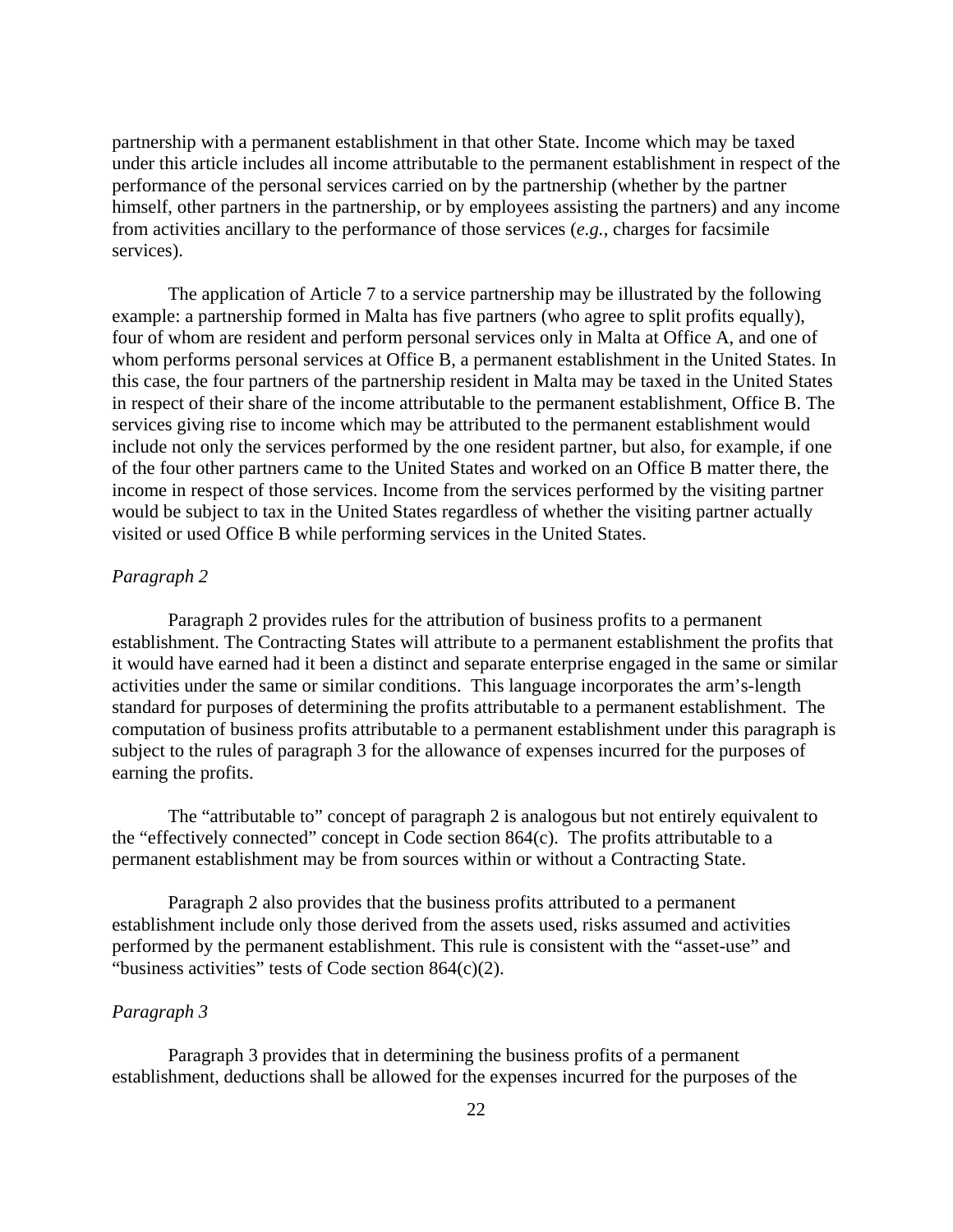permanent establishment, ensuring that business profits will be taxed on a net basis. This rule is not limited to expenses incurred exclusively for the purposes of the permanent establishment, but includes expenses incurred for the purposes of the enterprise as a whole, or that part of the enterprise that includes the permanent establishment. Deductions are to be allowed regardless of which accounting unit of the enterprise books the expenses, so long as they are incurred for the purposes of the permanent establishment. For example, a portion of the interest expense recorded on the books of the home office in one State may be deducted by a permanent establishment in the other if properly allocable thereto. This rule permits (but does not require) each Contracting State to apply the type of expense allocation rules provided by U.S. law (such as in Treas. Reg. sections 1.861-8 and 1.882-5).

Paragraph 3 does not permit a deduction for expenses charged to a permanent establishment by another unit of the enterprise. Thus, a permanent establishment may not deduct a royalty deemed paid to the head office. Similarly, a permanent establishment may not increase its business profits by the amount of any notional fees for ancillary services performed for another unit of the enterprise, but also should not receive a deduction for the expense of providing such services, since those expenses would be incurred for purposes of a business unit other than the permanent establishment.

## *Paragraph 4*

Paragraph 4 provides that no business profits can be attributed to a permanent establishment merely because it purchases goods or merchandise for the enterprise of which it is a part. This paragraph is essentially identical to paragraph 5 of Article 7 of the OECD Model. This rule applies only to an office that performs functions for the enterprise in addition to purchasing. The income attribution issue does not arise if the sole activity of the office is the purchase of goods or merchandise because such activity does not give rise to a permanent establishment under Article 5 (Permanent Establishment). A common situation in which paragraph 4 is relevant is one in which a permanent establishment purchases raw materials for the enterprise's manufacturing operation conducted outside the United States and sells the manufactured product. While business profits may be attributable to the permanent establishment with respect to its sales activities, no profits are attributable to it with respect to its purchasing activities.

### *Paragraph 5*

Paragraph 5 provides that profits shall be determined by the same method each year, unless there is good reason to change the method used. This rule assures consistent tax treatment over time for permanent establishments. It limits the ability of both the Contracting State and the enterprise to change accounting methods to be applied to the permanent establishment. It does not, however, restrict a Contracting State from imposing additional requirements, such as the rules under Code section 481, to prevent amounts from being duplicated or omitted following a change in accounting method.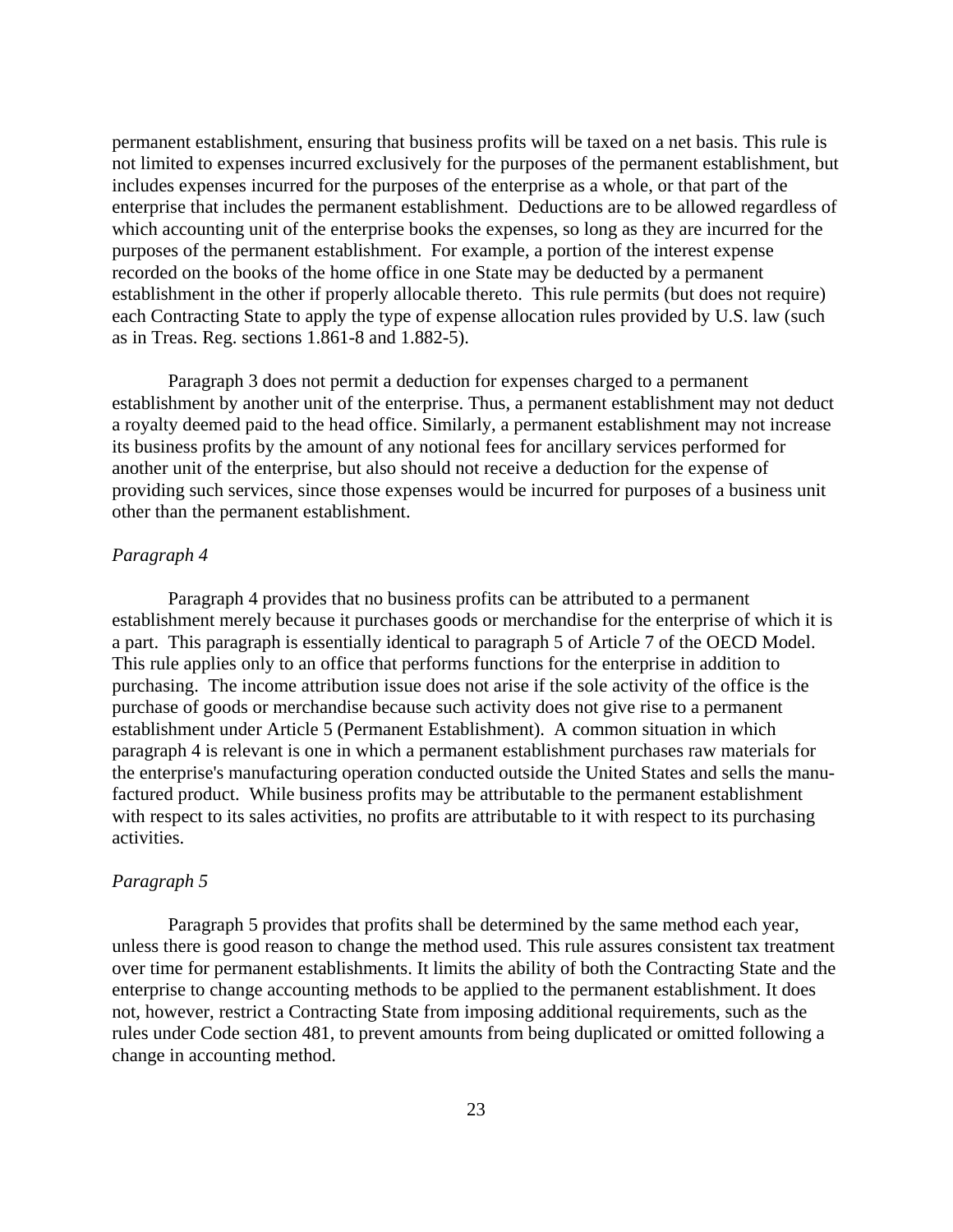## *Paragraph 6*

Paragraph 6 coordinates the provisions of Article 7 and other provisions of the Convention. Under this paragraph, when business profits include items of income that are dealt with separately under other articles of the Convention, the provisions of those articles will, except when they specifically provide to the contrary, take precedence over the provisions of Article 7. For example, the taxation of dividends will be determined by the rules of Article 10 (Dividends), and not by Article 7, except where, as provided in paragraph 6 of Article 10, the dividend is attributable to a permanent establishment. In the latter case the provisions of Article 7 apply. Thus, an enterprise of one State deriving dividends from the other State may not rely on Article 7 to exempt those dividends from tax at source if they are not attributable to a permanent establishment of the enterprise in the other State. By the same token, if the dividends are attributable to a permanent establishment in the other State, the dividends may be taxed on a net income basis at the source State full corporate tax rate, rather than on a gross basis under Article 10.

As provided in Article 8 (Shipping and Air Transport), income derived from shipping and air transport activities in international traffic described in that Article is taxable only in the country of residence of the enterprise regardless of whether it is attributable to a permanent establishment situated in the source State.

## *Paragraph 7*

Paragraph 7 incorporates into the Convention the rule of Code section  $864(c)(6)$ . Like the Code section on which it is based, paragraph 7 provides that any income or gain attributable to a permanent establishment during its existence is taxable in the Contracting State where the permanent establishment is situated, even if the payment of that income or gain is deferred until after the permanent establishment ceases to exist. This rule applies with respect to this Article, paragraph 6 of Article 10, paragraph 5 of Article 11 (Interest), paragraph 4 of Articles 12 (Royalties), paragraph 3 of Article 13 (Gains) and paragraph 2 of Article 21 (Other Income).

The effect of this rule can be illustrated by the following example. Assume a company that is a resident of the other Contracting State and that maintains a permanent establishment in the United States winds up the permanent establishment's business and sells the permanent establishment's inventory and assets to a U.S. buyer at the end of year 1 in exchange for an interest-bearing installment obligation payable in full at the end of year 3. Despite the fact that Article 13's threshold requirement for U.S. taxation is not met in year 3 because the company has no permanent establishment in the United States, the United States may tax the deferred income payment recognized by the company in year 3.

## *Relationship to Other Articles*

This Article is subject to the saving clause of paragraph 4 of Article 1 (General Scope) of the Model. Thus, if a citizen of the United States who is a resident of Malta under the treaty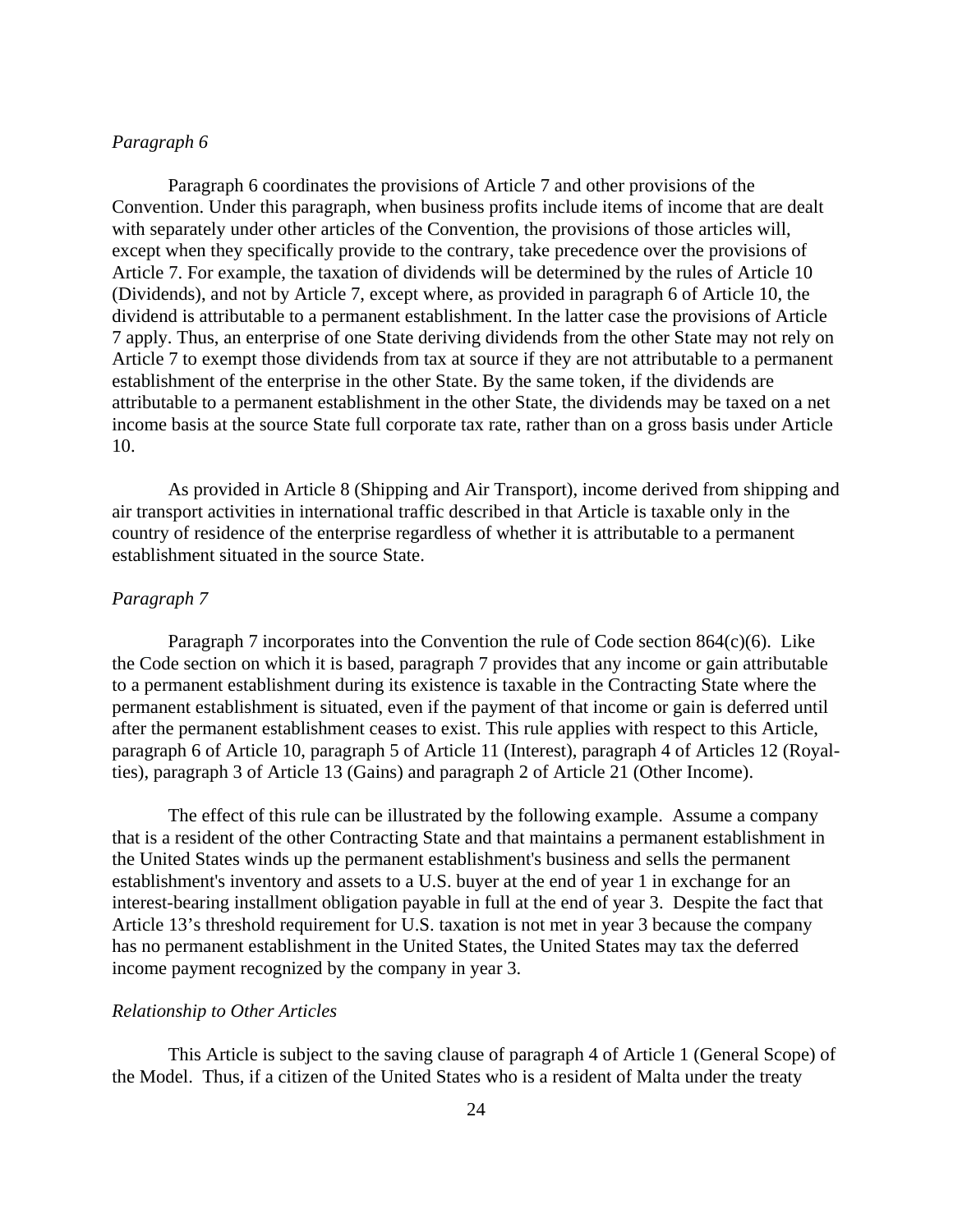derives business profits from the United States that are not attributable to a permanent establishment in the United States, the United States may, subject to the special foreign tax credit rules of paragraph 4 of Article 23 (Relief from Double Taxation), tax those profits, notwithstanding the provision of paragraph 1 of this Article which would exempt the income from U.S. tax.

The benefits of this Article are also subject to Article 22 (Limitation on Benefits). Thus, an enterprise of Malta and that derives income effectively connected with a U.S. trade or business may not claim the benefits of Article 7 unless the resident carrying on the enterprise qualifies for such benefits under Article 22.

## **ARTICLE 8 (SHIPPING AND AIR TRANSPORT)**

This Article governs the taxation of profits from the operation of ships and aircraft in international traffic. The term "international traffic" is defined in subparagraph 1(f) of Article 3 (General Definitions). The Exchange of Notes accompanying the Convention provides that neither the provisions of Article 8 nor any other provision of the Convention shall affect the continued validity and application of the provisions of the Agreement between the United States and Malta regarding the Taxation of Shipping and Aircraft effected by exchange of notes dated at Washington December 26, 1996, and March 11, 1997.

### *Paragraph 1*

Paragraph 1 provides that profits derived by an enterprise of a Contracting State from the operation in international traffic of ships or aircraft are taxable only in that Contracting State. Because paragraph 6 of Article 7 (Business Profits) defers to Article 8 with respect to shipping income, such income derived by a resident of one of the Contracting States may not be taxed in the other State even if the enterprise has a permanent establishment in that other State. Thus, if a U.S. airline has a ticket office in Malta, Malta may not tax the airline's profits attributable to that office under Article 7. Since entities engaged in international transportation activities normally will have many permanent establishments in a number of countries, the rule avoids difficulties that would be encountered in attributing income to multiple permanent establishments if the income were covered by Article 7.

### *Paragraph 2*

The income from the operation of ships or aircraft in international traffic that is exempt from tax under paragraph 1 is defined in paragraph 2.

In addition to income derived directly from the operation of ships and aircraft in international traffic, this definition also includes certain items of rental income. First, income of an enterprise of a Contracting State from the rental of ships or aircraft on a full basis (i.e., with crew) is income of the lessor from the operation of ships and aircraft in international traffic and, therefore, is exempt from tax in the other Contracting State under paragraph 1. Also, paragraph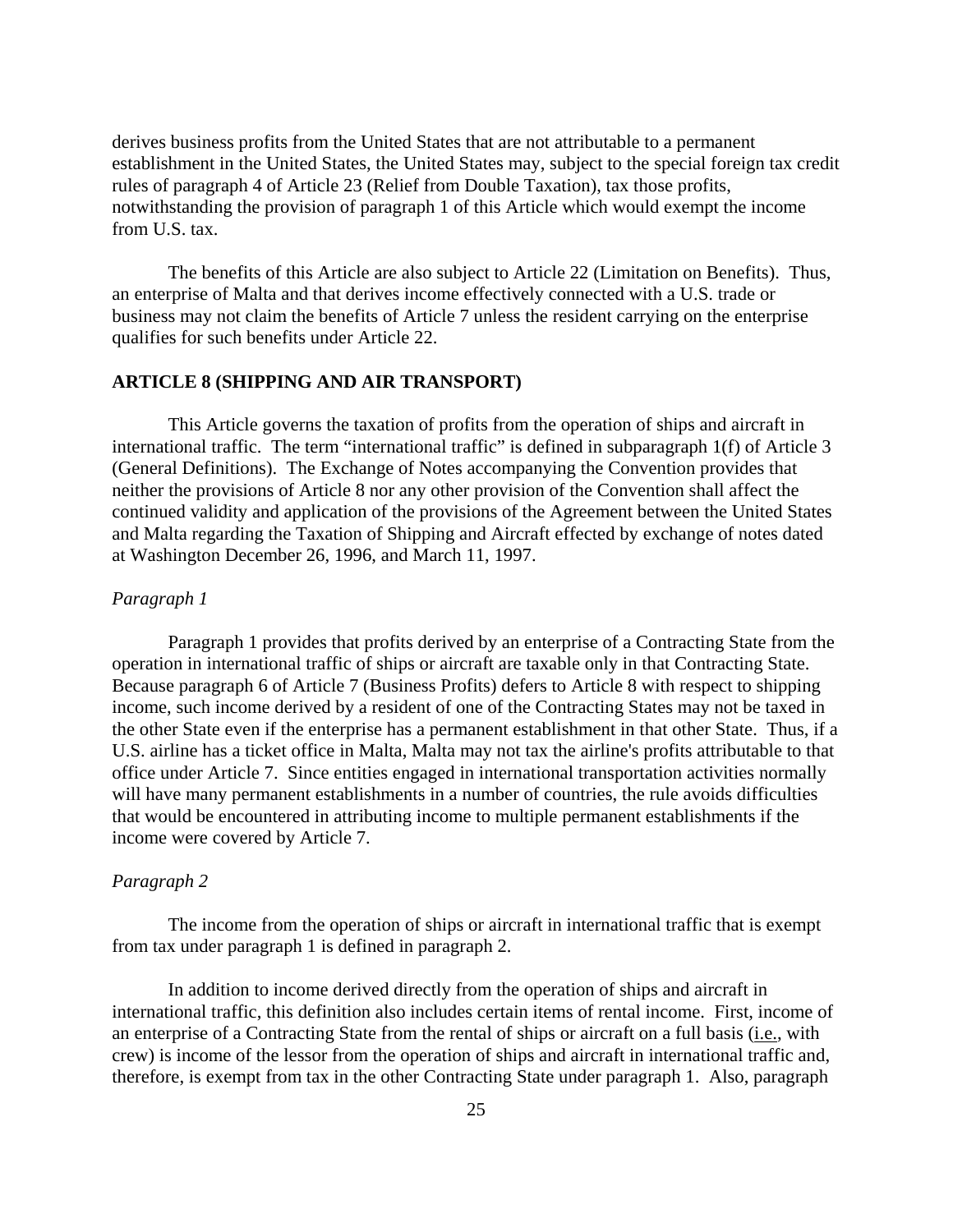2 encompasses income from the lease of ships or aircraft on a bareboat basis (i.e., without crew), either when the income is incidental to other income of the lessor from the operation of ships or aircraft in international traffic, or when the ships or aircraft are operated in international traffic by the lessee. If neither of those two conditions apply, income from the bareboat rentals would constitute business profits. The coverage of Article 8 is therefore broader than that of Article 8 of the OECD Model, which covers bareboat leasing only when it is incidental to other income of the lessor from the operation of ships of aircraft in international traffic.

Paragraph 2 also clarifies, consistent with the Commentary to Article 8 of the OECD Model, that income earned by an enterprise from the inland transport of property or passengers within either Contracting State falls within Article 8 if the transport is undertaken as part of the international transport of property or passengers by the enterprise. Thus, if a U.S. shipping company contracts to carry property from Malta to a U.S. city and, as part of that contract, it transports the property by truck from its point of origin to an airport in Malta (or it contracts with a trucking company to carry the property to the airport) the income earned by the U.S. shipping company from the overland leg of the journey would be taxable only in the United States. Similarly, Article 8 also would apply to all of the income derived from a contract for the international transport of goods, even if the goods were transported to the port by a lighter, not by the vessel that carried the goods in international waters.

Finally, certain non-transport activities that are an integral part of the services performed by a transport company, or are ancillary to the enterprise's operation of ships or aircraft in international traffic, are understood to be covered in paragraph 1, though they are not specified in paragraph 2. These include, for example, the provision of goods and services by engineers, ground and equipment maintenance and staff, cargo handlers, catering staff and customer services personnel. Where the enterprise provides such goods to, or performs services for, other enterprises and such activities are directly connected with or ancillary to the enterprise's operation of ships or aircraft in international traffic, the profits from the provision of such goods and services to other enterprises will fall under this paragraph.

For example, enterprises engaged in the operation of ships or aircraft in international traffic may enter into pooling arrangements for the purposes of reducing the costs of maintaining facilities needed for the operation of their ships or aircraft in other countries. For instance, where an airline enterprise agrees (for example, under an International Airlines Technical Pool agreement) to provide spare parts or maintenance services to other airlines landing at a particular location (which allows it to benefit from these services at other locations), activities carried on pursuant to that agreement will be ancillary to the operation of aircraft in international traffic by the enterprise.

Also, advertising that the enterprise may do for other enterprises in magazines offered aboard ships or aircraft that it operates in international traffic or at its business locations, such as ticket offices, is ancillary to its operation of these ships or aircraft. Profits generated by such advertising fall within this paragraph. Income earned by concessionaires, however, is not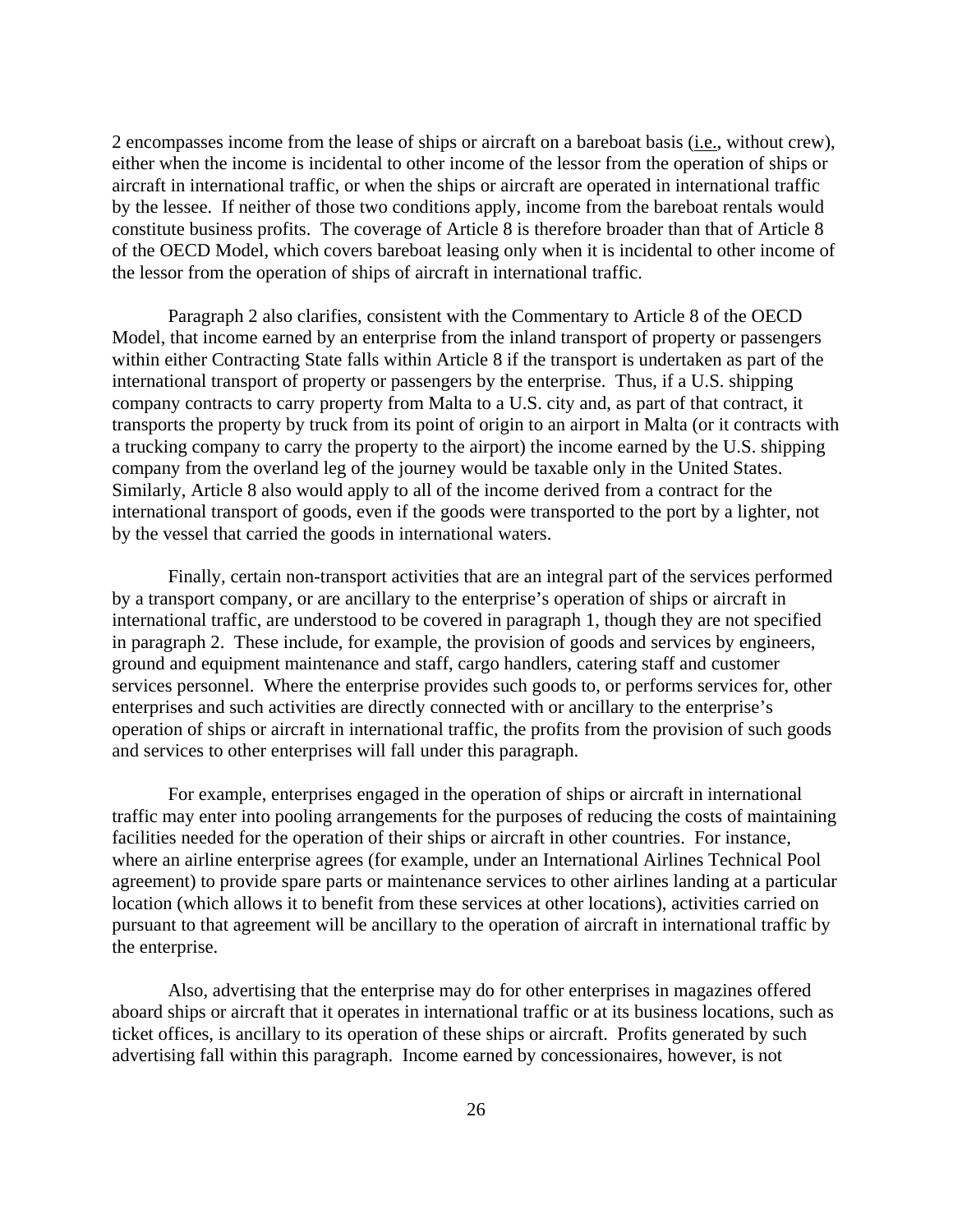covered by Article 8. These interpretations of paragraph 1 also are consistent with the Commentary to Article 8 of the OECD Model.

### *Paragraph 3*

Under this paragraph, profits of an enterprise of a Contracting State from the use, maintenance or rental of containers (including equipment for their transport) are exempt from tax in the other Contracting State, unless those containers are used for transport solely in the other Contracting State. This result obtains under paragraph 3 regardless of whether the recipient of the income is engaged in the operation of ships or aircraft in international traffic, and regardless of whether the enterprise has a permanent establishment in the other Contracting State. Only income from the use, maintenance or rental of containers that is incidental to other income from international traffic is covered by Article 8 of the OECD Model.

#### *Paragraph 4*

This paragraph clarifies that the provisions of paragraphs 1 and 3 also apply to profits derived by an enterprise of a Contracting State from participation in a pool, joint business or international operating agency. This refers to various arrangements for international cooperation by carriers in shipping and air transport. For example, airlines from two countries may agree to share the transport of passengers between the two countries. They each will fly the same number of flights per week and share the revenues from that route equally, regardless of the number of passengers that each airline actually transports. Paragraph 4 makes clear that with respect to each carrier the income dealt with in the Article is that carrier's share of the total transport, not the income derived from the passengers actually carried by the airline. This paragraph corresponds to paragraph 4 of Article 8 of the OECD Model.

#### *Relationship to Other Articles*

The taxation of gains from the alienation of ships, aircraft or containers is not dealt with in this Article but in paragraph 4 of Article 13 (Gains).

As with other benefits of the Convention, the benefit of exclusive residence country taxation under Article 8 is available to an enterprise only if it is entitled to benefits under Article 22 (Limitation on Benefits).

This Article also is subject to the saving clause of paragraph 4 of Article 1 (General Scope) of the Model. Thus, if a citizen of the United States who is a resident of Malta derives profits from the operation of ships or aircraft in international traffic, notwithstanding the exclusive residence country taxation in paragraph 1 of Article 8, the United States may, subject to the special foreign tax credit rules of paragraph 4 of Article 23 (Relief from Double Taxation), tax those profits as part of the worldwide income of the citizen. (This is an unlikely situation, however, because non-tax considerations (e.g., insurance) generally result in shipping activities being carried on in corporate form.)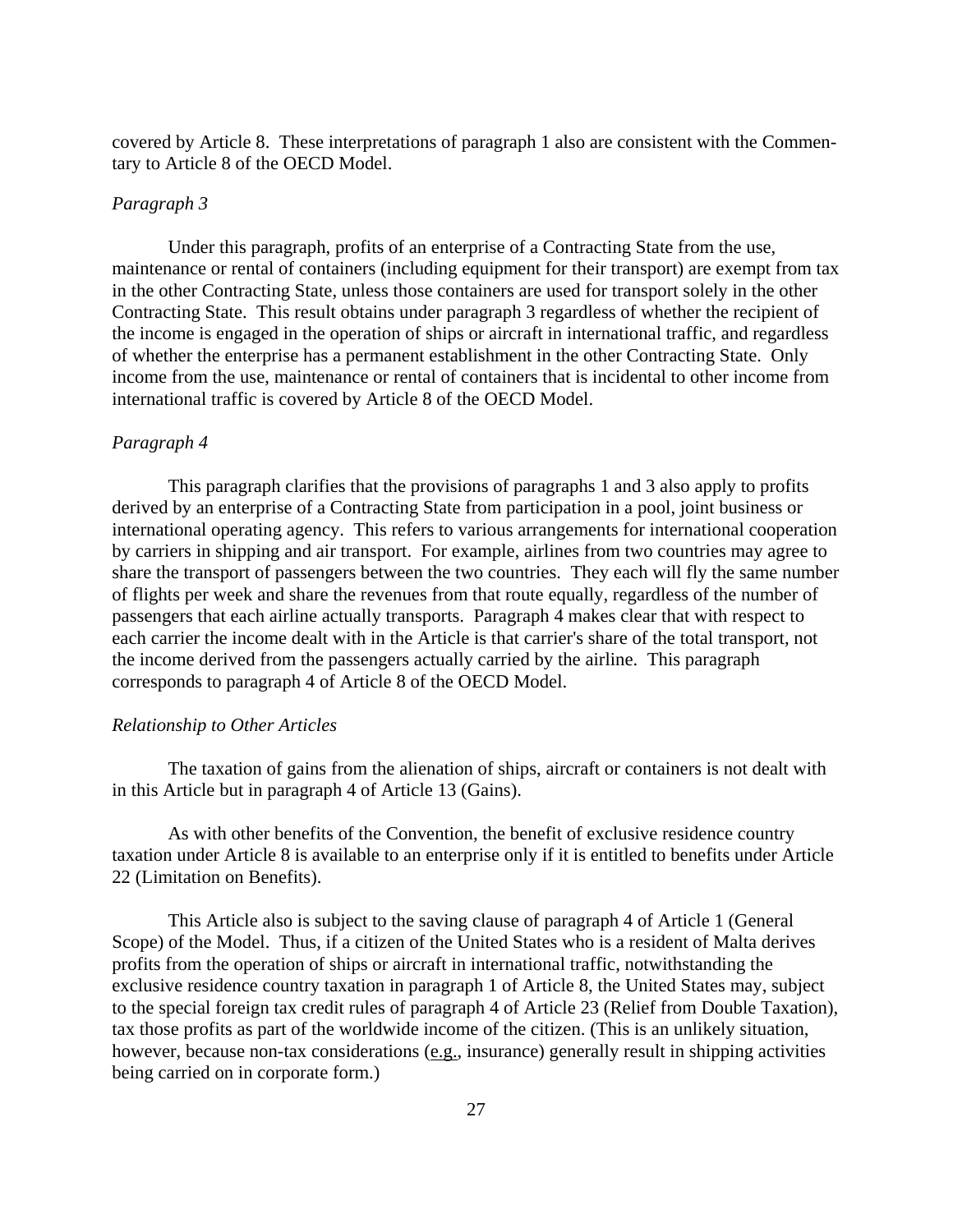### **ARTICLE 9 (ASSOCIATED ENTERPRISES)**

This Article incorporates in the Convention the arm's-length principle reflected in the U.S. domestic transfer pricing provisions, particularly Code section 482. It provides that when related enterprises engage in a transaction on terms that are not arm's-length, the Contracting States may make appropriate adjustments to the taxable income and tax liability of such related enterprises to reflect what the income and tax of these enterprises with respect to the transaction would have been had there been an arm's-length relationship between them.

## *Paragraph 1*

This paragraph addresses the situation where an enterprise of a Contracting State is related to an enterprise of the other Contracting State, and there are arrangements or conditions imposed between the enterprises in their commercial or financial relations that are different from those that would have existed in the absence of the relationship. Under these circumstances, the Contracting States may adjust the income (or loss) of the enterprise to reflect what it would have been in the absence of such a relationship.

The paragraph identifies the relationships between enterprises that serve as a prerequisite to application of the Article. As the Commentary to the OECD Model makes clear, the necessary element in these relationships is effective control, which is also the standard for purposes of section 482. Thus, the Article applies if an enterprise of one State participates directly or indirectly in the management, control, or capital of the enterprise of the other State. Also, the Article applies if any third person or persons participate directly or indirectly in the management, control, or capital of enterprises of different States. For this purpose, all types of control are included, i.e., whether or not legally enforceable and however exercised or exercisable.

The fact that a transaction is entered into between such related enterprises does not, in and of itself, mean that a Contracting State may adjust the income (or loss) of one or both of the enterprises under the provisions of this Article. If the conditions of the transaction are consistent with those that would be made between independent persons, the income arising from that transaction should not be subject to adjustment under this Article.

Similarly, the fact that associated enterprises may have concluded arrangements, such as cost sharing arrangements or general services agreements, is not in itself an indication that the two enterprises have entered into a non-arm's-length transaction that should give rise to an adjustment under paragraph 1. Both related and unrelated parties enter into such arrangements (e.g., joint venturers may share some development costs). As with any other kind of transaction, when related parties enter into an arrangement, the specific arrangement must be examined to see whether or not it meets the arm's-length standard. In the event that it does not, an appropriate adjustment may be made, which may include modifying the terms of the agreement or recharacterizing the transaction to reflect its substance.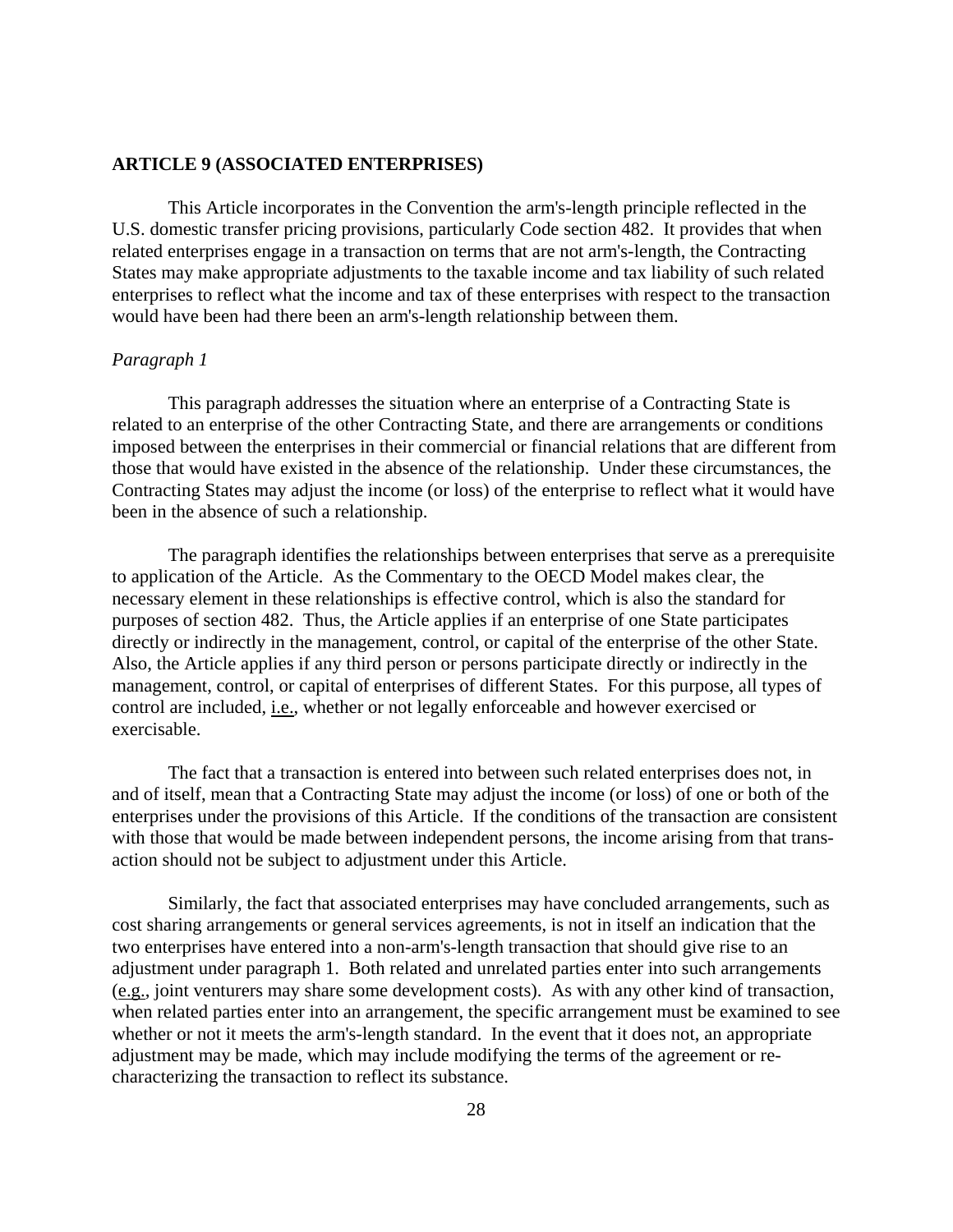It is understood that the "commensurate with income" standard for determining appropriate transfer prices for intangibles, added to Code section 482 by the Tax Reform Act of 1986, was designed to operate consistently with the arm's-length standard. The implementation of this standard in the section 482 regulations is in accordance with the general principles of paragraph 1 of Article 9 of the Convention, as interpreted by the OECD Transfer Pricing Guidelines.

This Article also permits tax authorities to deal with thin capitalization issues. They may, in the context of Article 9, scrutinize more than the rate of interest charged on a loan between related persons. They also may examine the capital structure of an enterprise, whether a payment in respect of that loan should be treated as interest, and, if it is treated as interest, under what circumstances interest deductions should be allowed to the payor. Paragraph 2 of the Commentary to Article 9 of the OECD Model, together with the U.S. observation set forth in paragraph 15, sets forth a similar understanding of the scope of Article 9 in the context of thin capitalization.

### *Paragraph 2*

When a Contracting State has made an adjustment that is consistent with the provisions of paragraph 1, and the other Contracting State agrees that the adjustment was appropriate to reflect arm's-length conditions, that other Contracting State is obligated to make a correlative adjustment (sometimes referred to as a "corresponding adjustment") to the tax liability of the related person in that other Contracting State. Although the OECD Model does not specify that the other Contracting State must agree with the initial adjustment before it is obligated to make the correlative adjustment, the Commentary makes clear that the paragraph is to be read that way.

As explained in the Commentary to Article 9 of the OECD Model, Article 9 leaves the treatment of "secondary adjustments" to the laws of the Contracting States. When an adjustment under Article 9 has been made, one of the parties will have in its possession funds that it would not have had at arm's length. The question arises as to how to treat these funds. In the United States the general practice is to treat such funds as a dividend or contribution to capital, depending on the relationship between the parties. Under certain circumstances, the parties may be permitted to restore the funds to the party that would have the funds had the transactions been entered into on arm's length terms, and to establish an account payable pending restoration of the funds. See Rev. Proc. 99-32, 1999-2 C.B. 296.

The Contracting State making a secondary adjustment will take the other provisions of the Convention, where relevant, into account. For example, if the effect of a secondary adjustment is to treat a U.S. corporation as having made a distribution of profits to its parent corporation in the other Contracting State, the provisions of Article 10 (Dividends) will apply, and the United States may impose a 5 percent withholding tax on the dividend. Also, if under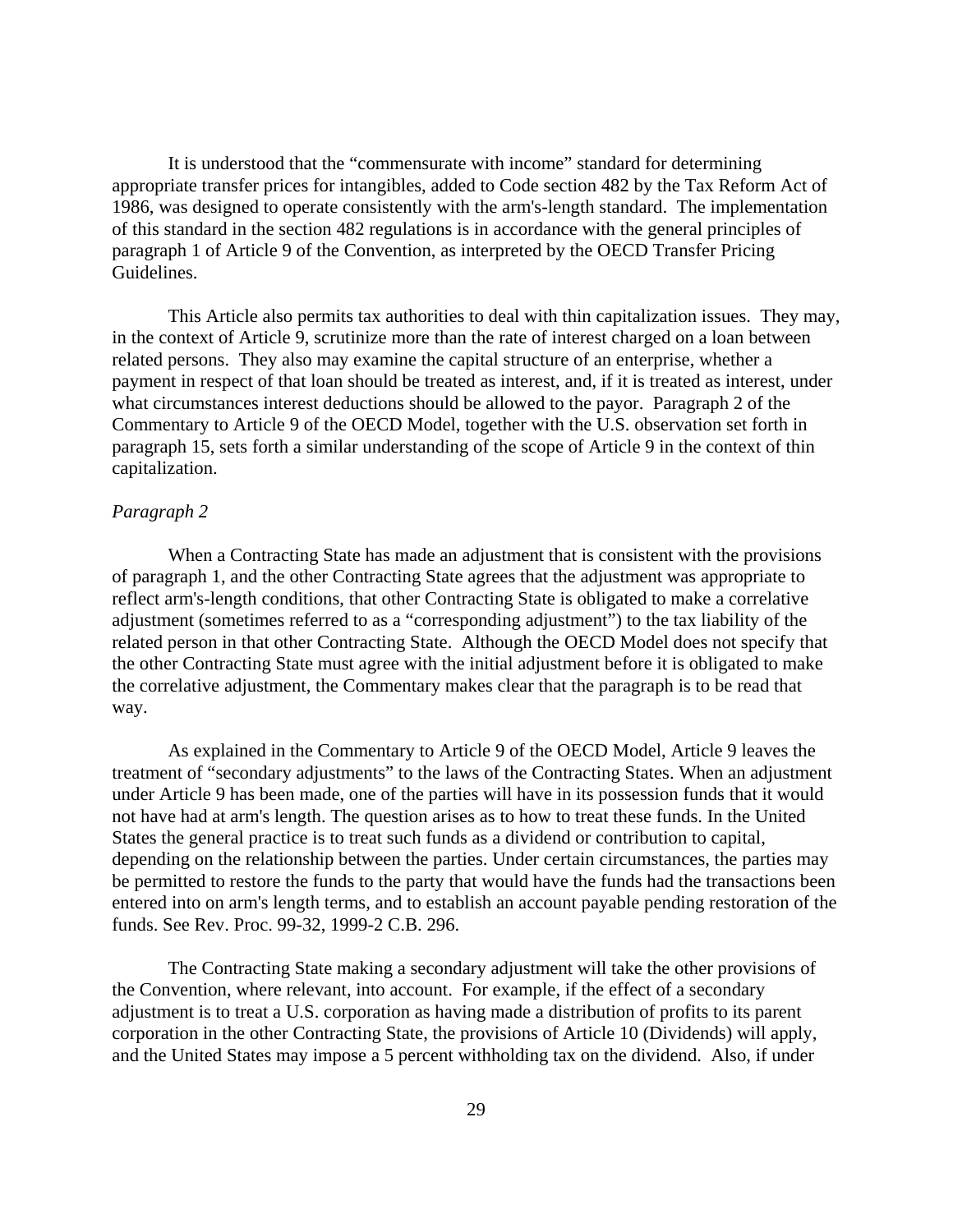Article 23 (Relief from Double Taxation) the other State generally gives a credit for taxes paid with respect to such dividends, it would also be required to do so in this case.

The competent authorities are authorized by paragraph 3 of Article 25 (Mutual Agreement Procedure) to consult, if necessary, to resolve any differences in the application of these provisions. For example, there may be a disagreement over whether an adjustment made by a Contracting State under paragraph 1 was appropriate.

If a correlative adjustment is made under paragraph 2, it is to be implemented, pursuant to paragraph 2 of Article 25 (Mutual Agreement Procedure), notwithstanding any time limits or other procedural limitations in the law of the Contracting State making the adjustment. If a taxpayer has entered a closing agreement (or other written settlement) with the United States prior to bringing a case to the competent authorities, the U.S. competent authority will endeavor only to obtain a correlative adjustment from Malta. See, Rev. Proc. 2006-54, 2006-49 I.R.B. 1035, Section 7.05.

### *Relationship to Other Articles*

The saving clause of paragraph 4 of Article 1 (General Scope) does not apply to paragraph 2 of Article 9 by virtue of an exception to the saving clause in subparagraph 5(a) of Article 1. Thus, even if the statute of limitations has run, a refund of tax can be made in order to implement a correlative adjustment. Statutory or procedural limitations, however, cannot be overridden to impose additional tax, because paragraph 2 of Article 1 provides that the Convention cannot restrict any statutory benefit.

#### **ARTICLE 10 (DIVIDENDS)**

Article 10 provides rules for the taxation of dividends paid by a company that is a resident of one Contracting State to a beneficial owner that is a resident of the other Contracting State. The Article provides for full residence-State taxation of such dividends and a limited source-State right to tax. Article 10 also provides rules for the imposition of a tax on branch profits by the State of source. Finally, the article prohibits a State from imposing taxes on a company resident in the other Contracting State, other than a branch profits tax, on undistributed earnings.

#### *Paragraph 1*

The right of a shareholder's country of residence to tax dividends arising in the source country is preserved by paragraph 1, which permits a Contracting State to tax its residents on dividends paid to them by a company that is a resident of the other Contracting State. For dividends from any other source paid to a resident, Article 21 (Other Income) grants the residence country exclusive taxing jurisdiction (other than for dividends attributable to a permanent establishment in the other State).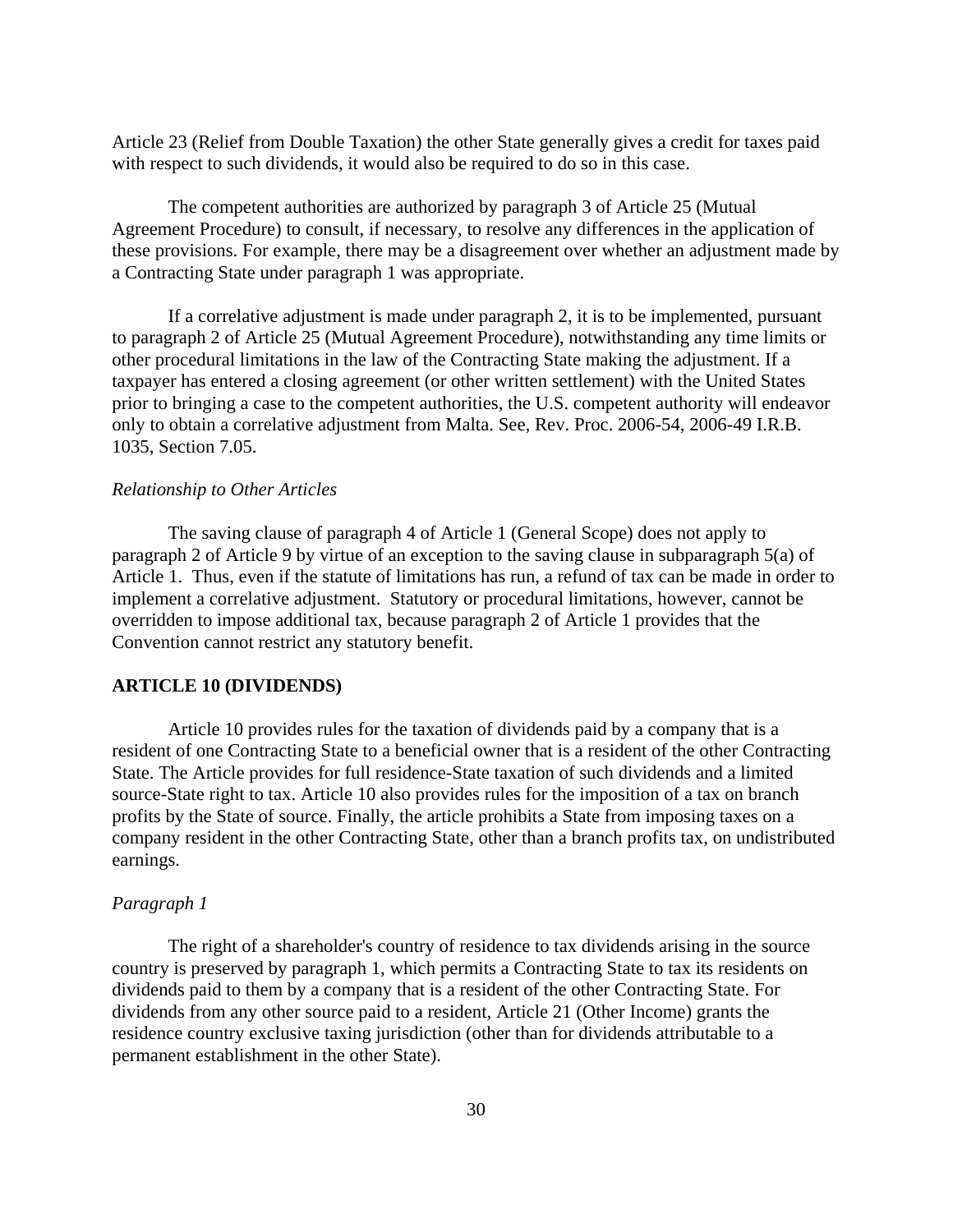## *Paragraph 2*

The State of source also may tax dividends beneficially owned by a resident of the other State, subject to the limitations of paragraphs 2 and 3. With respect to dividends paid by a company resident in the United States, paragraph 2(a) generally limits the rate of U.S. withholding tax State to 15 percent of the gross amount of the dividend. If, however, the beneficial owner of the dividend is a company resident in Malta and owns directly shares representing at least 10 percent of the voting power of the company paying the dividend, then the rate of withholding tax in the United States is limited to 5 percent of the gross amount of the dividend. Shares are considered voting shares if they provide the power to elect, appoint or replace any person vested with the powers ordinarily exercised by the board of directors of a U.S. corporation. With respect to dividends paid by a company resident in Malta to a beneficial owner that is a resident of the United States, subparagraph 2(b) limits the tax that may be charged by Malta to the Maltese tax chargeable on the profits out of which the dividends are paid.

The benefits of paragraph 2 may be granted at the time of payment by means of reduced rate of withholding tax at source. It also is consistent with the paragraph for tax to be withheld at the time of payment at full statutory rates, and the treaty benefit to be granted by means of a subsequent refund so long as such procedures are applied in a reasonable manner.

The determination of whether the ownership threshold for subparagraph  $2(a)(i)$  is met for purposes of the 5 percent maximum rate of withholding tax is made on the date on which entitlement to the dividend is determined. Thus, the determination would generally be made on the dividend record date.

Paragraph 2 does not affect the taxation of the profits out of which the dividends are paid. The taxation by a Contracting State of the income of its resident companies is governed by the internal law of the Contracting State, subject to the provisions of paragraph 4 of Article 24 (Non-Discrimination).

The term "beneficial owner" is not defined in the Convention, and is, therefore, defined as under the internal law of the State granting treaty benefits (*i.e.*, the source State). The beneficial owner of the dividend for purposes of Article 10 is the person to which the income is attributable under the laws of the source State. Thus, if a dividend paid by a corporation that is a resident of one of the States (as determined under Article 4 (Residence)) is received by a nominee or agent that is a resident of the other State on behalf of a person that is not a resident of that other State, the dividend is not entitled to the benefits of this Article. However, a dividend received by a nominee on behalf of a resident of that other State would be entitled to benefits. These limitations are confirmed by paragraph 12 of the Commentary to Article 10 of the OECD Model. See also paragraph 24 of the Commentary to Article 1 of the OECD Model.

Special rules, however, apply to shares that are held through fiscally transparent entities. In that case, the rules of paragraph 6 of Article 1 (General Scope) will apply to determine whether the dividends should be treated as having been derived by a resident of a Contracting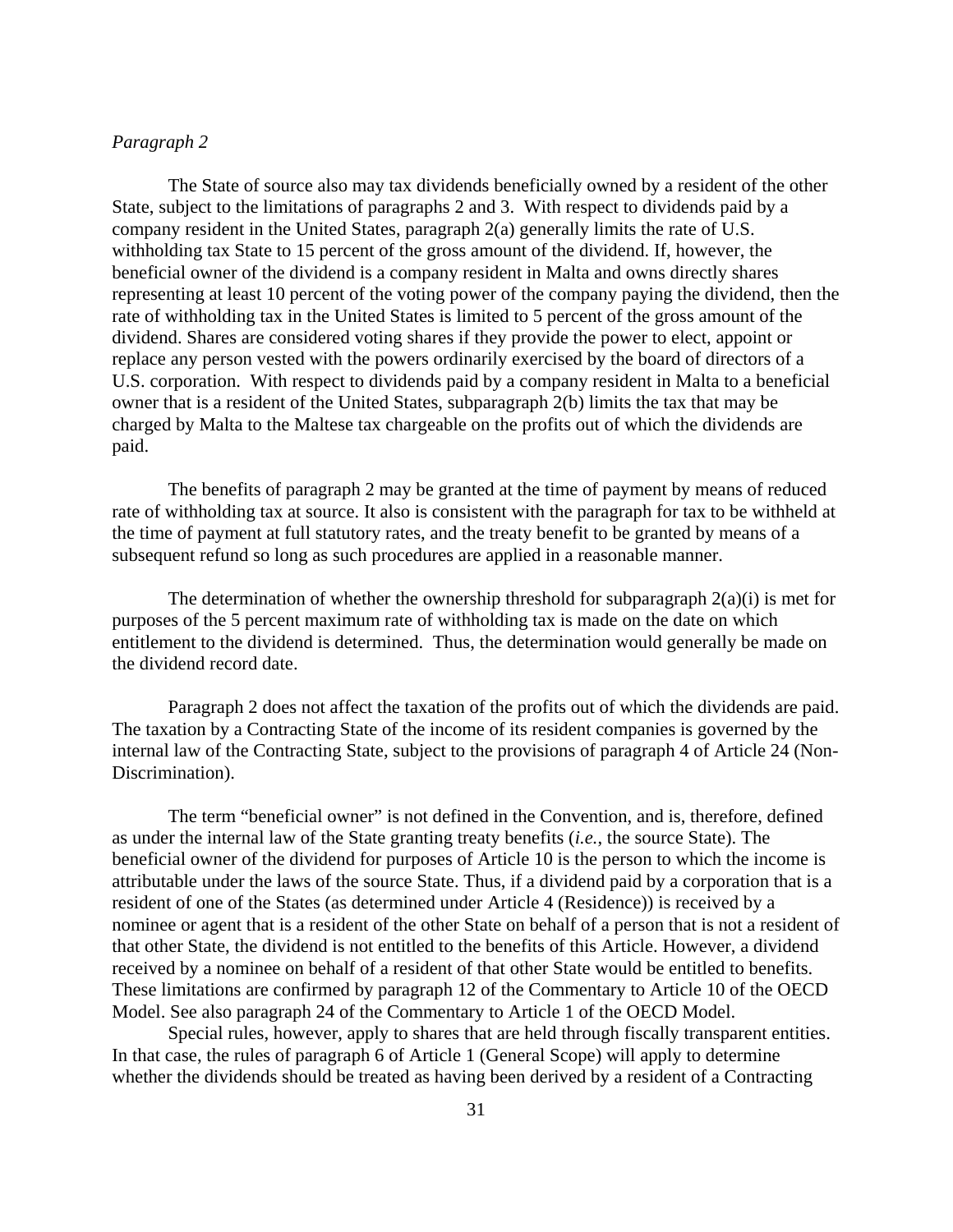State. Residence-State principles shall be used to determine who derives the dividend, to assure that the dividends for which the source State grants benefits of the Convention will be taken into account for tax purposes by a resident of the residence State. Source State principles of beneficial ownership shall then apply to determine whether the person who derives the dividends, or another resident of the other Contracting State, is the beneficial owner of the dividend. If the person who derives the dividend under paragraph 6 of Article 1 would not be treated a nominee, agent, custodian, conduit, etc. under the source State's principles for determining beneficial ownership as, that person will be treated as the beneficial owner of the income, profits or gains for purposes of the Convention.

Assume for instance, that a company resident in Malta pays a dividend to LLC, an entity that is treated as fiscally transparent for U.S. tax purposes but is treated as a company for Maltese tax purposes. USCo, a company incorporated in the United States, is the sole interest holder in LLC. Paragraph 6 of Article 1 provides that USCo derives the dividend. Malta's principles of beneficial ownership shall then be applied to USCo. If under the laws of Malta USCo is found not to be the beneficial owner of the dividend, USCo will not be entitled to the benefits of Article 10 with respect to such dividend. The payment may be entitled to benefits, however, if USCo is found to be a nominee, agent, custodian, or conduit for another person who is a resident of the United States.

Beyond identifying the person to whom the principles of beneficial ownership shall be applied, the principles of paragraph 6 of Article 1 will also apply when determining whether other requirements, such as the ownership threshold of subparagraph 2(a)(i) have been satisfied.

For example, assume that MCo, a company that is a resident of Malta, owns all of the outstanding shares in ThirdDE, an entity that is disregarded for U.S. tax purposes that is resident in a third country. ThirdDE owns 100% of the stock of USCo. Malta views ThirdDE as fiscally transparent under its domestic law, and taxes MCo currently on the income derived by ThirdDE. In this case, MCo is treated as deriving the dividends paid by USCo under paragraph 6 of Article 1. Moreover, MCo is treated as owning the shares of USCo directly. The Convention does not address what constitutes direct ownership for purposes of Article 10. As a result, whether ownership is direct is determined under the internal law of the State granting treaty benefits (i.e., the source State) unless the context otherwise requires. Accordingly, a company that holds stock through such an entity will generally be considered to directly own such stock for purposes of Article 10.

This result may change, however, if ThirdDE is regarded as non-fiscally transparent under the laws of Malta. Assuming that ThirdDE is treated as non-fiscally transparent by Malta, the income will not be treated as derived by a resident of Malta for purposes of the Convention. However, ThirdDE may still be entitled to the benefits of the U.S. tax treaty, if any, with its country of residence.

The same principles would apply in determining whether companies holding shares through fiscally transparent entities such as partnerships, trusts, and estates would qualify for benefits. As a result, companies holding shares through such entities may be able to claim the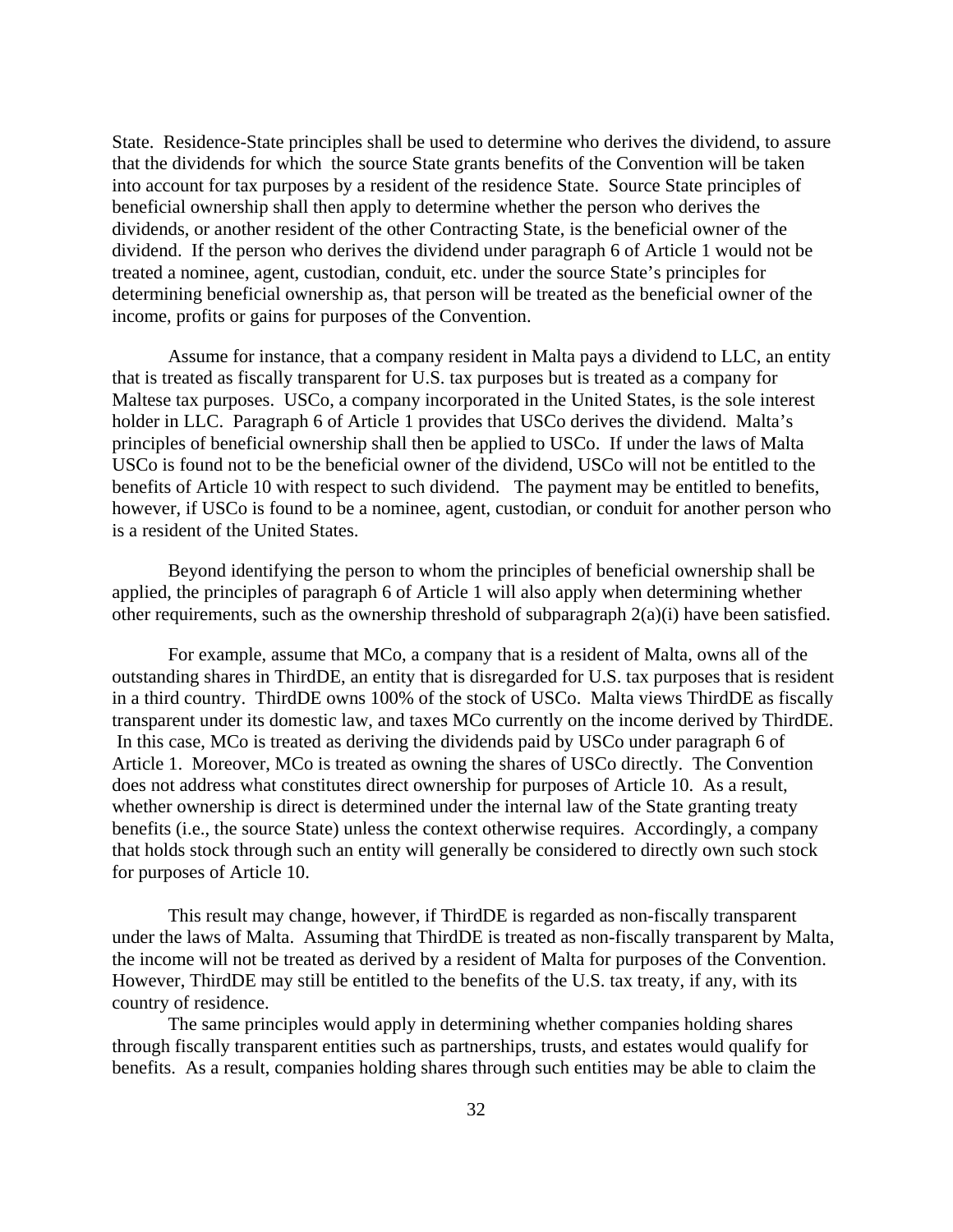benefits of subparagraph (a)(i) under certain circumstances. The lower rate applies when the company's proportionate share of the shares held by the intermediate entity meets the 10 percent threshold, and the company meets the requirements of subparagraph 6 of Article 1 (i.e., the company's country of residence treats the intermediate entity as fiscally transparent) with respect to the dividend. Whether this ownership threshold is satisfied may be difficult to determine and often will require an analysis of the partnership or trust agreement.

## *Paragraph 3*

Paragraph 3 provides that dividends beneficially owned by a pension fund may not be taxed in the Contracting State of which the company paying the tax is a resident, unless such dividends are derived from the carrying on of a business, directly or indirectly, by the pension fund or through an associated enterprise. For these purposes, the term "pension fund" is defined in subparagraph 1(k) of Article 3 (General Definitions).

## *Paragraph 4*

Paragraph 4 imposes limitations on the rate reductions provided by paragraphs 2 and 3 in the case of dividends paid by RIC or a REIT.

The first sentence of subparagraph 4(a) provides that dividends paid by a RIC or REIT are not eligible for the 5 percent rate of withholding tax of subparagraph  $2(a)(i)$ .

The second sentence of subparagraph 4(a) provides that the 15 percent maximum rate of withholding tax of subparagraph  $2(a)(ii)$  applies to dividends paid by RICs and that the elimination of source-country withholding tax of paragraph 3 applies to dividends paid by RICs and beneficially owned by a pension fund.

The third sentence of subparagraph 4(a) provides that the 15 percent rate of withholding tax also applies to dividends paid by a REIT and that the elimination of source-country withholding tax of paragraph 3 applies to dividends paid by REITs and beneficially owned by a pension fund, provided that one of the three following conditions is met. First, the beneficial owner of the dividend is an individual or a pension fund, in either case holding an interest of not more than 10 percent in the REIT. Second, the dividend is paid with respect to a class of stock that is publicly traded and the beneficial owner of the dividend is a person holding an interest of not more than 5 percent of any class of the REIT's shares. Third, the beneficial owner of the dividend holds an interest in the REIT of not more than 10 percent and the REIT is "diversified."

Subparagraph (b) provides a definition of the term "diversified." A REIT is diversified if the gross value of no single interest in real property held by the REIT exceeds 10 percent of the gross value of the REIT's total interest in real property. Foreclosure property is not considered an interest in real property, and a REIT holding a partnership interest is treated as owning its proportionate share of any interest in real property held by the partnership.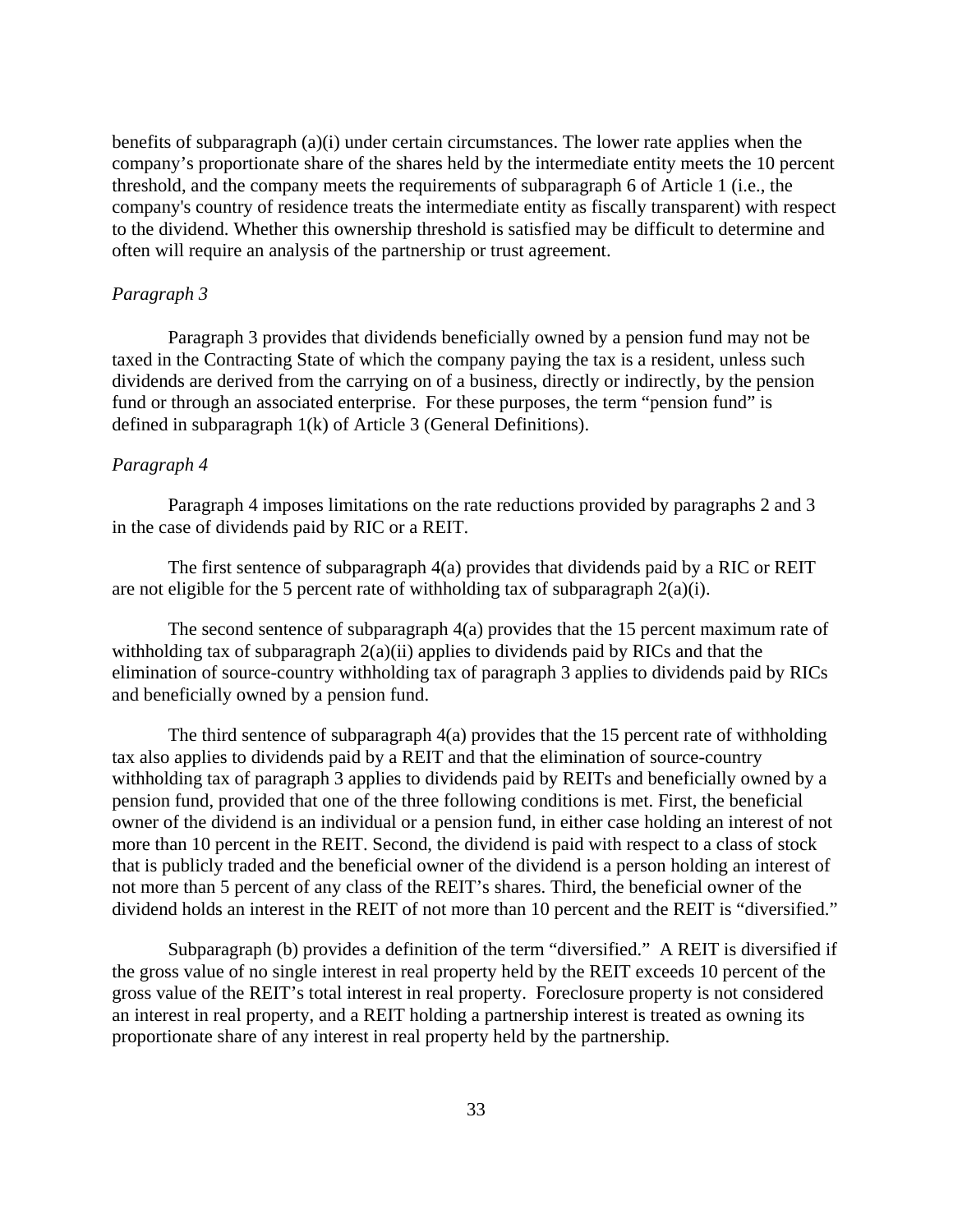The restrictions set out above are intended to prevent the use of these entities to gain inappropriate U.S. tax benefits. For example, a company resident in Malta that wishes to hold a diversified portfolio of U.S. corporate shares could hold the portfolio directly and would bear a U.S. withholding tax of 15 percent on all of the dividends that it receives. Alternatively, it could hold the same diversified portfolio by purchasing 10 percent or more of the interests in a RIC that in turn held the portfolio. Absent the special rule in paragraph 4, such use of the RIC could transform portfolio dividends, taxable in the United States under the Convention at a 15 percent maximum rate of withholding tax, into direct investment dividends taxable at a 5 percent maximum rate of withholding tax or eligible for the elimination of source-country withholding tax on dividends paid to pension funds.

Similarly, a resident of Malta directly holding U.S. real property would pay U.S. tax upon the sale of the property either at a 30 percent rate of withholding tax on the gross income or at graduated rates on the net income. As in the preceding example, by placing the real property in a REIT, the investor could, absent a special rule, transform income from the sale of real estate into dividend income from the REIT, taxable at the rates provided in Article 10, significantly reducing the U.S. tax that otherwise would be imposed. Paragraph 4 prevents this result and thereby avoids a disparity between the taxation of direct real estate investments and real estate investments made through REITs. In the cases in which paragraph 4 allows a dividend from a REIT to be eligible for the 15 percent rate of withholding tax, the holding in the REIT is not considered the equivalent of a direct holding in the underlying real property.

#### *Paragraph 5*

Paragraph 5 defines the term dividends broadly and flexibly. The definition is intended to cover all arrangements that yield a return on an equity investment in a corporation as determined under the tax law of the state of source, as well as arrangements that might be developed in the future.

The term includes income from shares, or other corporate rights that are not treated as debt under the law of the source State, that participate in the profits of the company. The term also includes income that is subjected to the same tax treatment as income from shares by the law of the State of source. Thus, a constructive dividend that results from a non-arm's length transaction between a corporation and a related party is a dividend. In the case of the United States the term dividend includes amounts treated as a dividend under U.S. law upon the sale or redemption of shares or upon a transfer of shares in a reorganization. See, e.g., Rev. Rul. 92-85, 1992-2 C.B. 69 (sale of foreign subsidiary's stock to U.S. sister company is a deemed dividend to extent of the subsidiary's and sister company's earnings and profits). Further, a distribution from a U.S. publicly traded limited partnership, which is taxed as a corporation under U.S. law, is a dividend for purposes of Article 10. However, a distribution by a limited liability company is not taxable by the United States under Article 10, provided the limited liability company is not characterized as an association taxable as a corporation under U.S. law.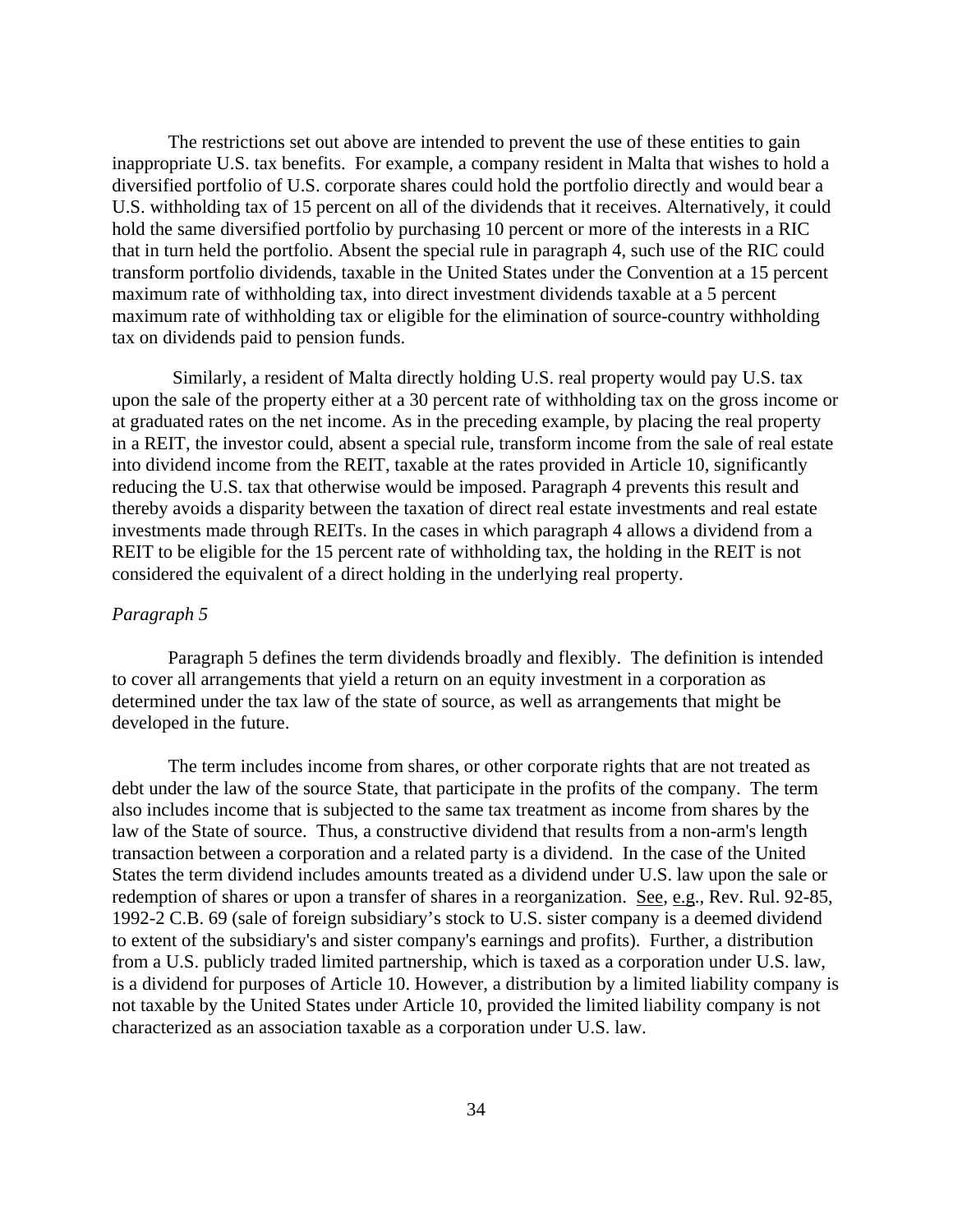Finally, a payment denominated as interest that is made by a thinly capitalized corporation may be treated as a dividend to the extent that the debt is recharacterized as equity under the laws of the source State.

#### *Paragraph 6*

Paragraph 6 provides a rule for taxing dividends paid with respect to holdings that form part of the business property of a permanent establishment. In such case, the rules of Article 7 (Business Profits) shall apply. Accordingly, the dividends will be taxed on a net basis using the rates and rules of taxation generally applicable to residents of the State in which the permanent establishment is located, as such rules may be modified by the Convention. An example of dividends paid with respect to the business property of a permanent establishment would be dividends derived by a dealer in stock or securities from stock or securities that the dealer held for sale to customers.

#### *Paragraph 7*

The right of a Contracting State to tax dividends paid by a company that is a resident of the other Contracting State is restricted by paragraph 7 to cases in which the dividends are paid to a resident of that Contracting State or are attributable to a permanent establishment or fixed base in that Contracting State. Thus, a Contracting State may not impose a "secondary" withholding tax on dividends paid by a nonresident company out of earnings and profits from that Contracting State.

The paragraph also restricts the right of a Contracting State to impose corporate level taxes on undistributed profits, other than a branch profits tax. The paragraph does not restrict a State's right to tax its resident shareholders on undistributed earnings of a corporation resident in the other State. Thus, the authority of the United States to impose taxes on subpart F income and on earnings deemed invested in U.S. property, and its tax on income of a passive foreign investment company that is a qualified electing fund is in no way restricted by this provision.

#### *Paragraph 8*

Paragraph 8 permits a Contracting State to impose a branch profits tax on a company resident in the other Contracting State. The tax is in addition to other taxes permitted by the Convention. The term "company" is defined in subparagraph 1(b) of Article 3 (General Definitions).

A Contracting State may impose a branch profits tax on a company if the company has income attributable to a permanent establishment in that Contracting State, derives income from real (immovable) property in that Contracting State that is taxed on a net basis under Article 6 (Income from Real (Immovable) Property), or realizes gains taxable in that State under paragraph 1 of Article 13 (Gains). In the case of the United States, the imposition of such tax is limited, however, to the portion of the aforementioned items of income that represents the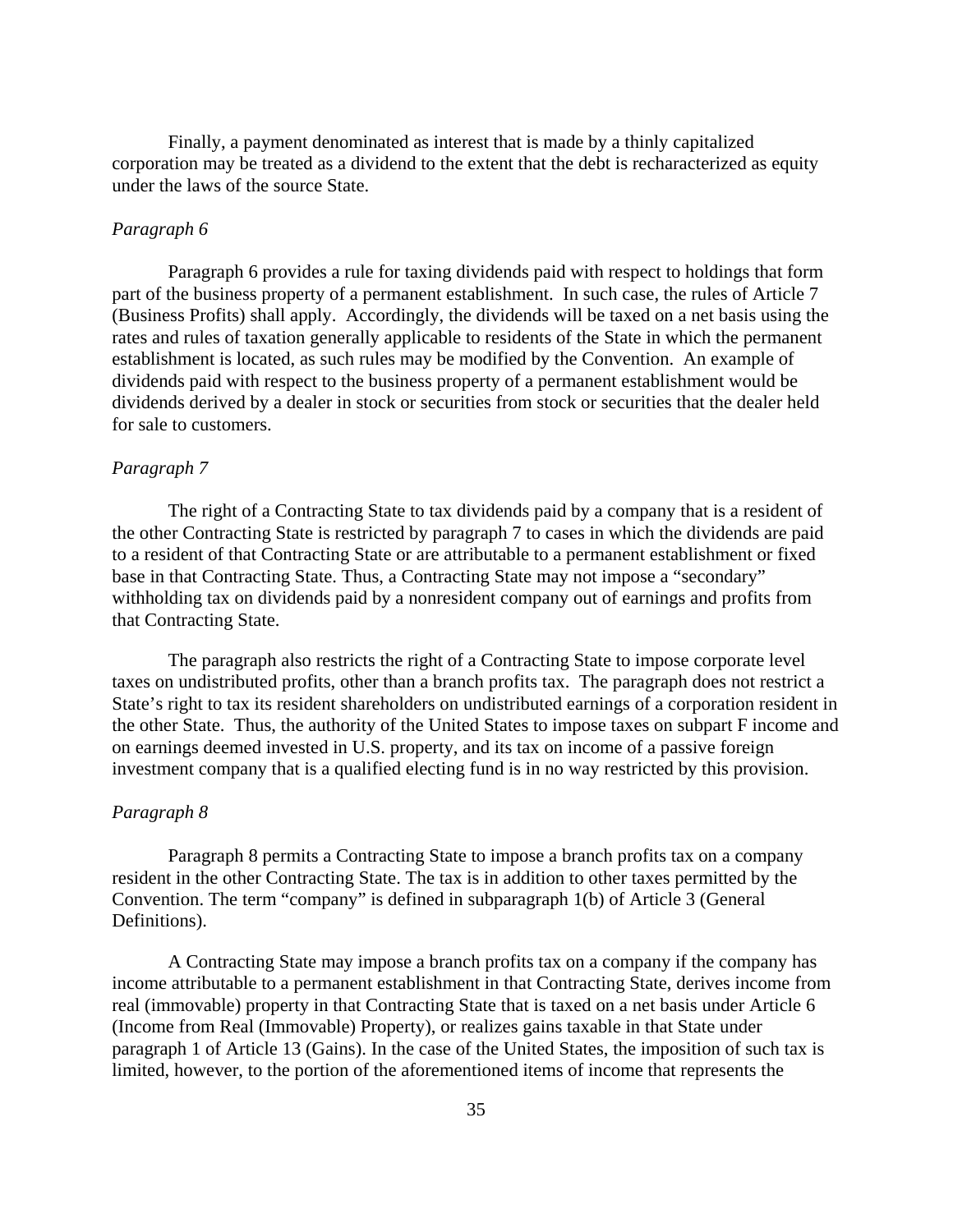amount of such income that is the "dividend equivalent amount." This is consistent with the relevant rules under the U.S. branch profits tax, and the term dividend equivalent amount is defined under U.S. law. Section 884 defines the dividend equivalent amount as an amount for a particular year that is equivalent to the income described above that is included in the corporation's effectively connected earnings and profits for that year, after payment of the corporate tax under Articles 6 (Income from Real (Immovable) Property), 7 (Business Profits) or 13 (Gains), reduced for any increase in the branch's U.S. net equity during the year or increased for any reduction in its U.S. net equity during the year. U.S. net equity is U.S. assets less U.S. liabilities. See Treas. Reg. section 1.884-1.

The dividend equivalent amount for any year approximates the dividend that a U.S. branch office would have paid during the year if the branch had been operated as a separate U.S. subsidiary company. If Malta also imposes a branch profits tax, the base of its tax must be limited to an amount that is analogous to the dividend equivalent amount.

As discussed in the explanation of paragraph 2 of Article 1 (General Scope), consistency principles prohibit a taxpayer from applying provisions of the Code and this Convention inconsistently. In the context of the branch profits tax, this consistency requirement means that if a Maltese company uses the principles of Article 7 to determine its U.S. taxable income then it must also use those principles to determine its dividend equivalent amount. Similarly, if the Maltese company instead uses the Code to determine its U.S. taxable income it must also use the Code to determine its dividend equivalent amount. As in the case of Article 7, if a Maltese company, for example, does not from year to year consistently apply the Code or the Convention to determine its dividend equivalent amount, then the Maltese company must make appropriate adjustments or recapture amounts that would otherwise be subject to U.S. branch profits tax if it had consistently applied the Code or the Convention to determine its dividend equivalent amount from year to year.

Subparagraph b) provides that the branch profits tax shall not be imposed at a rate exceeding five percent. It is intended that subparagraph b) apply equally if a taxpayer determines its taxable income under the laws of a Contracting State or under the provisions of Article 7. For example, as discussed above, consistency principles require a Maltese company that determines its U.S. taxable income under the Code to also determine its dividend equivalent amount under the Code. In that case, subparagraph b) would apply even though the Maltese company did not determine its dividend equivalent amount using the principles of Article 7.

#### *Relationship to Other Articles*

Notwithstanding the foregoing limitations on source country taxation of dividends, the saving clause of paragraph 4 of Article 1 permits the United States to tax dividends received by its residents and citizens, subject to the special foreign tax credit rules of paragraph 4 of Article 23 (Relief from Double Taxation), as if the Convention had not come into effect.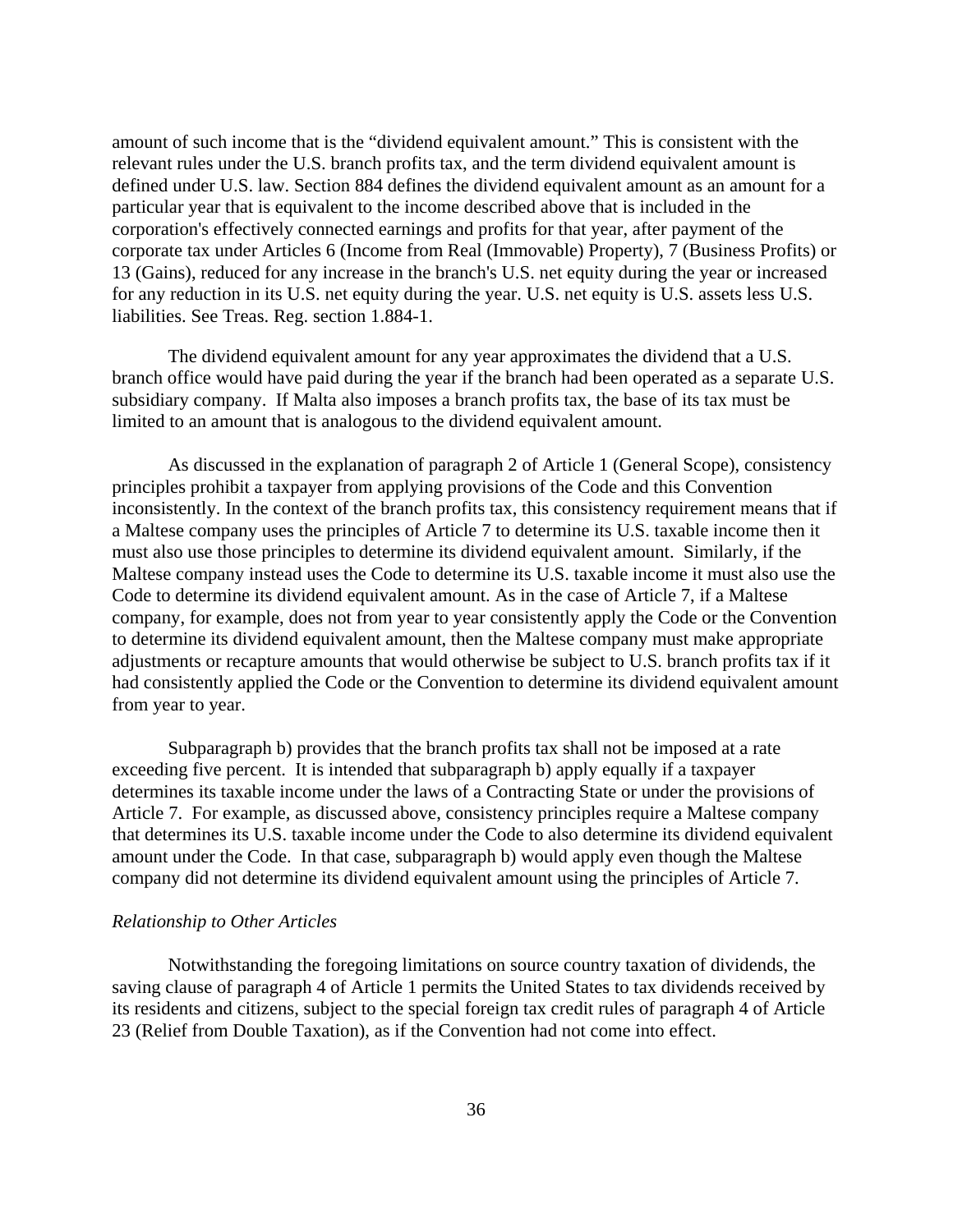The benefits of this Article are also subject to the provisions of Article 22 (Limitation on Benefits). Thus, if a resident of the other Contracting State is the beneficial owner of dividends paid by a U.S. corporation, the shareholder must qualify for treaty benefits under at least one of the tests of Article 22 in order to receive the benefits of this Article.

# **ARTICLE 11 (INTEREST)**

Article 11 provides rules for the taxation of interest arising in one Contracting State and paid to a beneficial owner that is a resident of the other Contracting State..

# *Paragraph 1*

Paragraph 1 grants to the State of residence the non-exclusive right to tax interest beneficially owned by its residents and arising in the other Contracting State.

The term "beneficial owner" is not defined in the Convention, and is, therefore, defined under the internal law of the State granting treaty benefits (i.e., the source State). The beneficial owner of the interest for purposes of Article 11 is the person to which the income is attributable under the laws of the source State. Thus, if interest arising in a Contracting State is received by a nominee or agent that is a resident of the other State on behalf of a person that is not a resident of that other State, the interest is not entitled to the benefits of Article 11. However, interest received by a nominee on behalf of a resident of that other State would be entitled to benefits. These limitations are confirmed by paragraph 9 of the OECD Commentary to Article 11.

#### *Paragraph 2*

Paragraph 2 provides that the State of source also may tax interest beneficially owned by a resident of the other Contracting State, but the rate of tax shall be limited to 10 percent of the gross amount of the interest.

# *Paragraph 3*

Paragraph 3 provides anti-abuse exceptions to paragraphs 1 and 2 for two classes of interest payments.

The first class of interest, dealt with in subparagraph (a) is U.S.-source contingent interest of a type that does not qualify as portfolio interest under U.S. domestic law. The crossreference to the U.S. definition of contingent interest, which is found in section 871(h)(4) of the Code, is intended to ensure that the exceptions of section  $871(h)(4)(c)$  will be applicable. Any such interest may be taxed in the United States according to U.S. domestic law. If the beneficial owner is a resident of Malta, however, the gross amount of the interest may be taxed at a rate not exceeding 15 percent.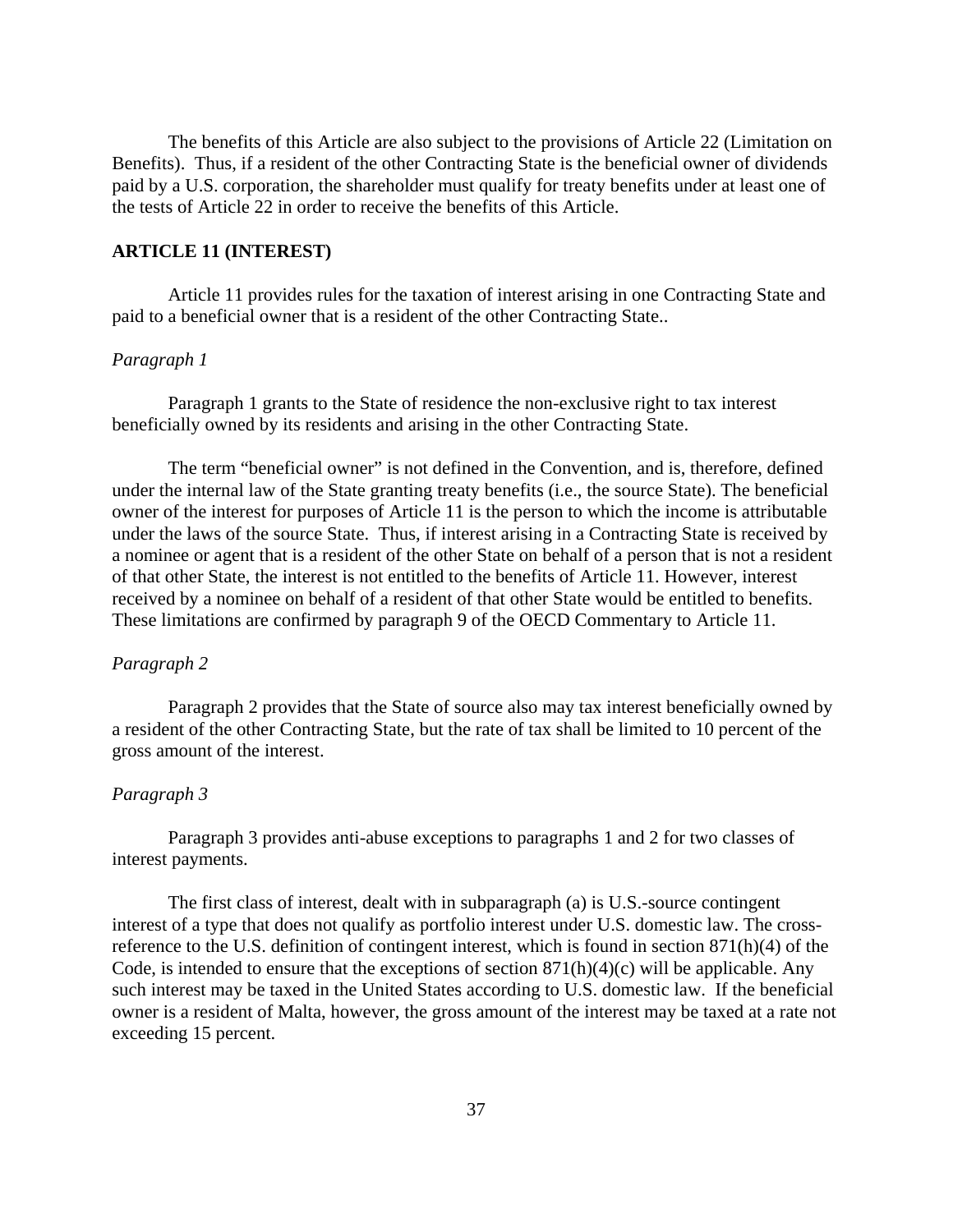The second class of interest is dealt with in subparagraph c) of paragraph 2. This exception is consistent with the policy of Code sections 860E(e) and 860G(b) that excess inclusions with respect to a real estate mortgage investment conduit (REMIC) should bear full U.S. tax in all cases. Without a full tax at source foreign purchasers of residual interests would have a competitive advantage over U.S. purchasers at the time these interests are initially offered. Also, absent this rule, the U.S. fisc would suffer a revenue loss with respect to mortgages held in a REMIC because of opportunities for tax avoidance created by differences in the timing of taxable and economic income produced by these interests.

# *Paragraph 4*

The term "interest" as used in Article 11 is defined in paragraph 4 to include, *inter alia*, income from debt claims of every kind, whether or not secured by a mortgage. Penalty charges for late payment are excluded from the definition of interest. Interest that is paid or accrued subject to a contingency is within the ambit of Article 11. This includes income from a debt obligation carrying the right to participate in profits. The term does not, however, include amounts that are treated as dividends under Article 10 (Dividends).

The term interest also includes amounts subject to the same tax treatment as income from money lent under the law of the State in which the income arises. Thus, for purposes of the Convention, amounts that the United States will treat as interest include (i) the difference between the issue price and the stated redemption price at maturity of a debt instrument (*i.e.*, original issue discount ("OID")), which may be wholly or partially realized on the disposition of a debt instrument (section 1273), (ii) amounts that are imputed interest on a deferred sales contract (section 483), (iii) amounts treated as interest or OID under the stripped bond rules (section 1286), (iv) amounts treated as original issue discount under the below-market interest rate rules (section 7872), (v) a partner's distributive share of a partnership's interest income (section 702), (vi) the interest portion of periodic payments made under a "finance lease" or similar contractual arrangement that in substance is a borrowing by the nominal lessee to finance the acquisition of property, (vii) amounts included in the income of a holder of a residual interest in a REMIC (section 860E), because these amounts generally are subject to the same taxation treatment as interest under U.S. tax law, and (viii) interest with respect to notional principal contracts that are re-characterized as loans because of a "substantial non-periodic payment."

#### *Paragraph 5*

Paragraph 5 provides a rule for taxing interest in cases where the beneficial owner of the interest carries on business through a permanent establishment in the State of source situated in that State and the interest is attributable to that permanent establishment. In such cases the provisions of Article 7 (Business Profits) will apply and the State of source will retain the right to impose tax on such interest income.

In the case of a permanent establishment that once existed in the State of source but that no longer exists, the provisions of paragraph 5 also apply, by virtue of paragraph 7 of Article 7,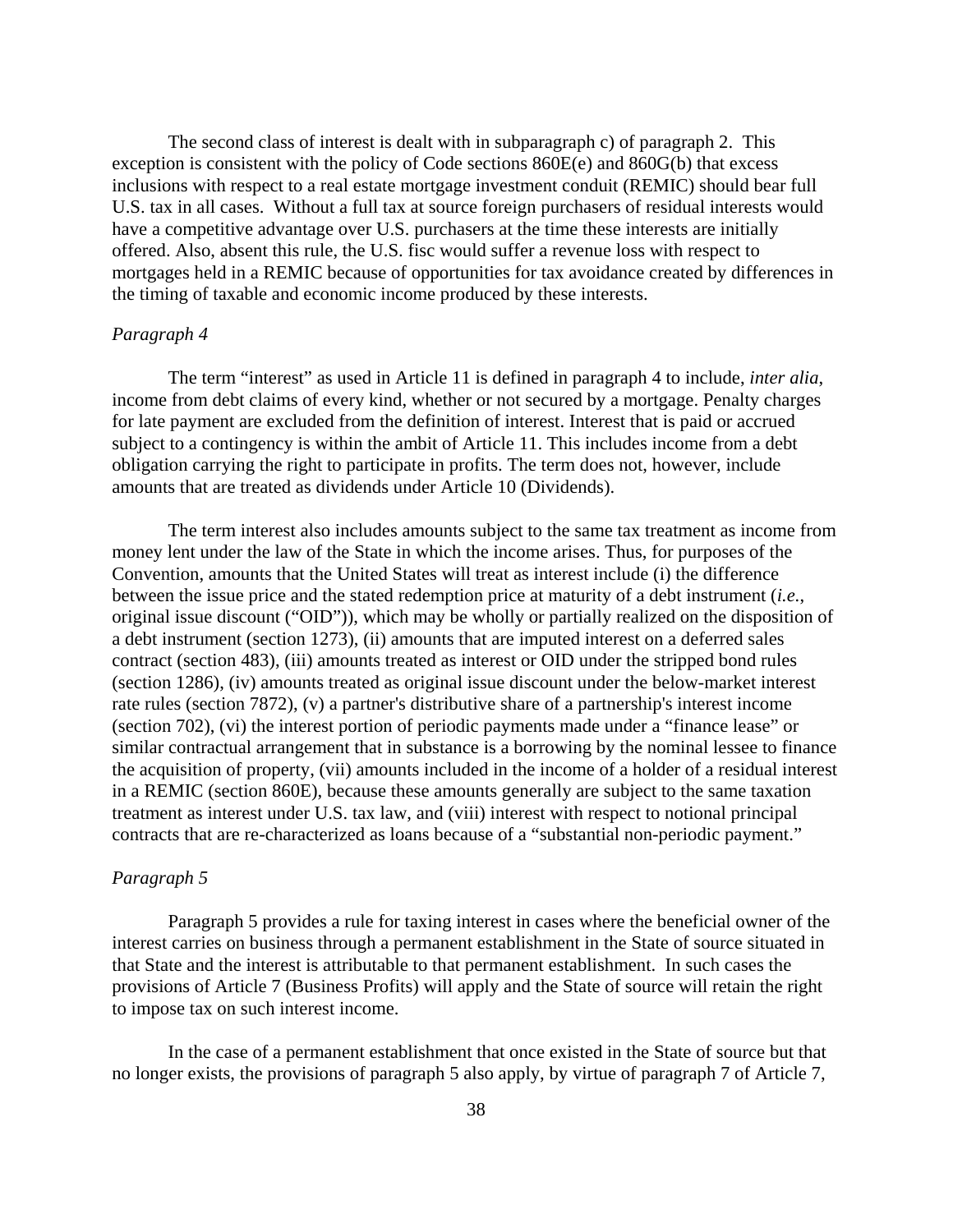to interest that would be attributable to such a permanent establishment or fixed base if it did exist in the year of payment or accrual. See the Technical Explanation of paragraph 7 of Article 7.

## *Paragraph 6*

Paragraph 6 provides a source rule for interest that is identical in substance to the interest source rule of the OECD Model. Interest is considered to arise in a Contracting State if paid by a resident of that State. As an exception, interest on a debt incurred in connection with a permanent establishment in one of the States and borne by the permanent establishment is deemed to arise in that State. For this purpose, interest is considered to be borne by a permanent establishment if it is allocable to taxable income of that permanent establishment

# *Paragraph 7*

Paragraph 7 provides that in cases involving special relationships between the payor and the beneficial owner of interest income, Article 11 applies only to that portion of the total interest payments that would have been made absent such special relationships (i.e., an arm'slength interest payment). Any excess amount of interest paid remains taxable according to the laws of the United States and Malta, respectively, with due regard to the other provisions of the Convention. Thus, if the excess amount would be treated under the source country's law as a distribution of profits by a corporation, such amount could be taxed as a dividend rather than as interest, but the tax would be subject, if appropriate, to the rate limitations of paragraph 2 of Article 10 (Dividends).

The term "special relationship" is not defined in the Convention. In applying this paragraph the United States considers the term to include the relationships described in Article 9, which in turn corresponds to the definition of "control" for purposes of section 482 of the Code.

This paragraph does not address cases where, owing to a special relationship between the payer and the beneficial owner or between both of them and some other person, the amount of the interest is less than an arm's-length amount. In those cases a transaction may be characterized to reflect its substance and interest may be imputed consistent with the definition of interest in paragraph 4. The United States would apply section 482 or 7872 of the Code to determine the amount of imputed interest in those cases.

#### *Paragraph 8*

Paragraph 8 permits the United States to impose its branch level interest tax on a corporation resident in Malta. The base of this tax is the excess, if any, of the interest deductible in the United States in computing the profits of the corporation that are subject to tax in the United States and either attributable to a permanent establishment in the United States or subject to tax in the United States under Article 6 (Income from Real Property) or paragraph 1 of Article 13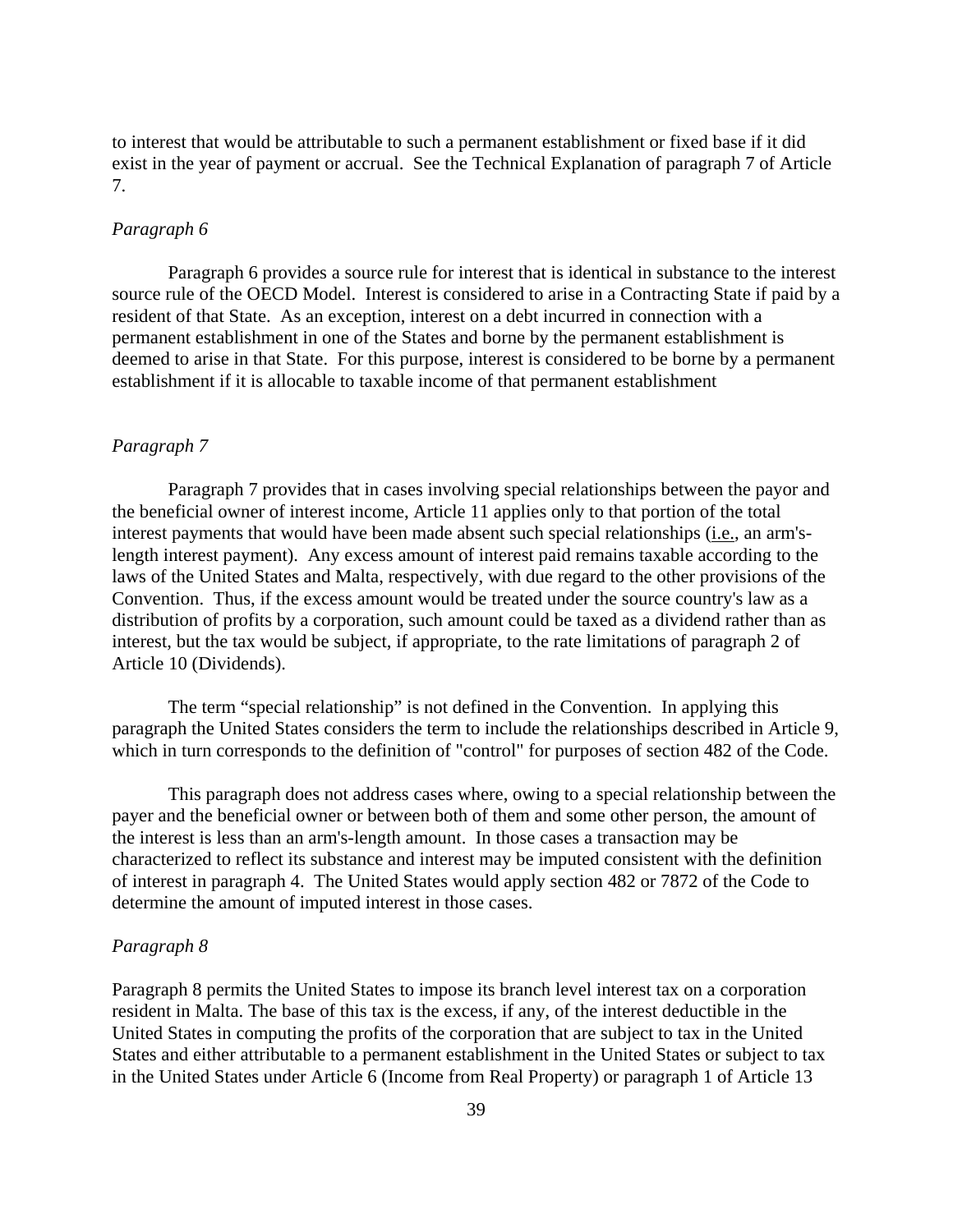(Alienation of Property) of the Convention over the interest paid by the permanent establishment or trade or business in the United States. Such excess interest may be taxed as if it were interest arising in the United States and beneficially owned by the corporation resident in Malta. Thus, such excess interest may be taxed by the United States at a rate not to exceed the 10 percent rate provided for in paragraph 2.

## *Relationship to Other Articles*

Notwithstanding the foregoing limitations on source country taxation of interest, the saving clause of paragraph 4 of Article 1 permits the United States to tax its residents and citizens, subject to the special foreign tax credit rules of paragraph 4 of Article 23 (Relief from Double Taxation), as if the Convention had not come into force.

As with other benefits of the Convention, the benefits of Article 11 are available to a resident of the other State only if that resident is entitled to those benefits under the provisions of Article 22 (Limitation on Benefits).

# **ARTICLE 12 (ROYALTIES)**

Article 12 provides rules for the taxation of royalties arising in one Contracting State and paid to a beneficial owner that is a resident of the other Contracting State.

#### *Paragraph 1*

Paragraph 1 grants to the State of residence the non-exclusive right to tax royalties beneficially owned by its residents and arising in the other Contracting State.

The term "beneficial owner" is not defined in the Convention, and is, therefore, defined under the internal law of the State granting treaty benefits (i.e., the source State). The beneficial owner of the royalty for purposes of Article 12 is the person to which the income is attributable under the laws of the source State. Thus, if a royalty arising in a Contracting State is received by a nominee or agent that is a resident of the other State on behalf of a person that is not a resident of that other State, the royalty is not entitled to the benefits of Article 12. However, a royalty received by a nominee on behalf of a resident of that other State would be entitled to benefits. These limitations are confirmed by paragraph 4 of the OECD Commentary to Article 12.

#### *Paragraph 2*

Paragraph 2 provides that the State of source also may tax royalties beneficially owned by a resident of the other Contracting State, but the rate of tax shall be limited to 10 percent of the gross amount of the royalties.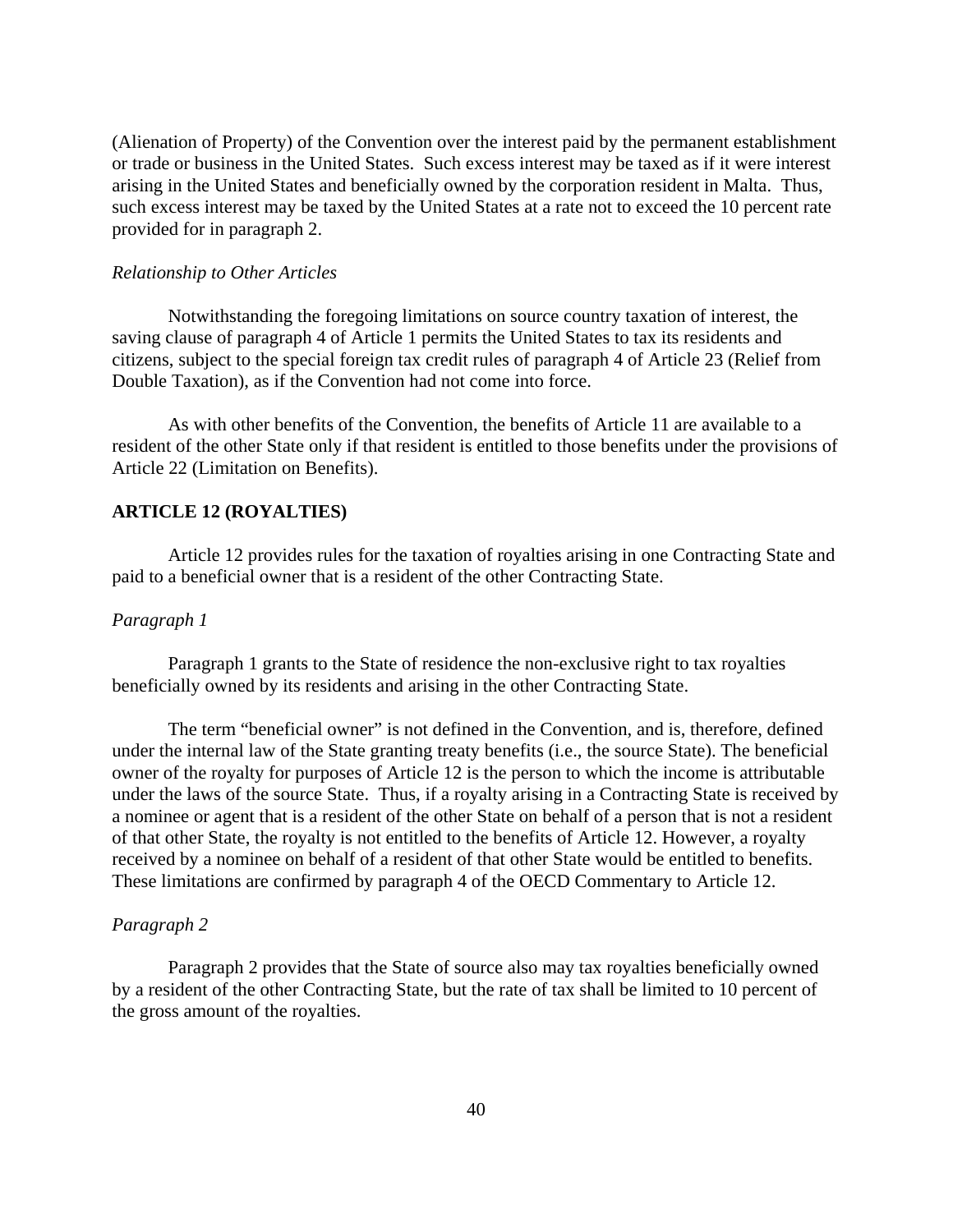## *Paragraph 3*

 Paragraph 3 defines the term "royalties," as used in Article 12, to include any consideration for the use of, or the right to use, any copyright of literary, artistic, scientific or other work (such as cinematographic films), any patent, trademark, design or model, plan, secret formula or process, or for information concerning industrial, commercial, or scientific experience. The term "royalties" also includes gain derived from the alienation of any right or property that would give rise to royalties, to the extent the gain is contingent on the productivity, use, or further alienation thereof. Gains that are not so contingent are dealt with under Article 13 (Gains). The term "royalties," however, does not include income from leasing personal property.

The term royalties is defined in the Convention and therefore is generally independent of domestic law. Certain terms used in the definition are not defined in the Convention, but these may be defined under domestic tax law. For example, the term "secret process or formulas" is found in the Code, and its meaning has been elaborated in the context of sections 351 and 367. See Rev. Rul. 55- 17, 1955-1 C.B. 388; Rev. Rul. 64-56, 1964-1 C.B. 133; Rev. Proc. 69- 19, 1969-2 C.B. 301.

Consideration for the use or right to use cinematographic films, or works on film, tape, or other means of reproduction in radio or television broadcasting is specifically included in the definition of royalties. It is intended that, with respect to any subsequent technological advances in the field of radio or television broadcasting, consideration received for the use of such technology will also be included in the definition of royalties.

If an artist who is resident in one Contracting State records a performance in the other Contracting State, retains a copyrighted interest in a recording, and receives payments for the right to use the recording based on the sale or public playing of the recording, then the right of such other Contracting State to tax those payments is governed by Article 12. See Boulez v. Commissioner, 83 T.C. 584 (1984), aff'd, 810 F.2d 209 (D.C. Cir. 1986). By contrast, if the artist earns in the other Contracting State income covered by Article 16 (Entertainers and Sportsmen), for example, endorsement income from the artist's attendance at a film screening, and if such income also is attributable to one of the rights described in Article 12 (*e.g.*, the use of the artist's photograph in promoting the screening), Article 16 and not Article 12 is applicable to such income.

Computer software generally is protected by copyright laws around the world. Under the Convention, consideration received for the use, or the right to use, computer software is treated either as royalties or as business profits, depending on the facts and circumstances of the transaction giving rise to the payment.

The primary factor in determining whether consideration received for the use, or the right to use, computer software is treated as royalties or as business profits is the nature of the rights transferred. See Treas. Reg. section 1.861-18. The fact that the transaction is characterized as a license for copyright law purposes is not dispositive. For example, a typical retail sale of "shrink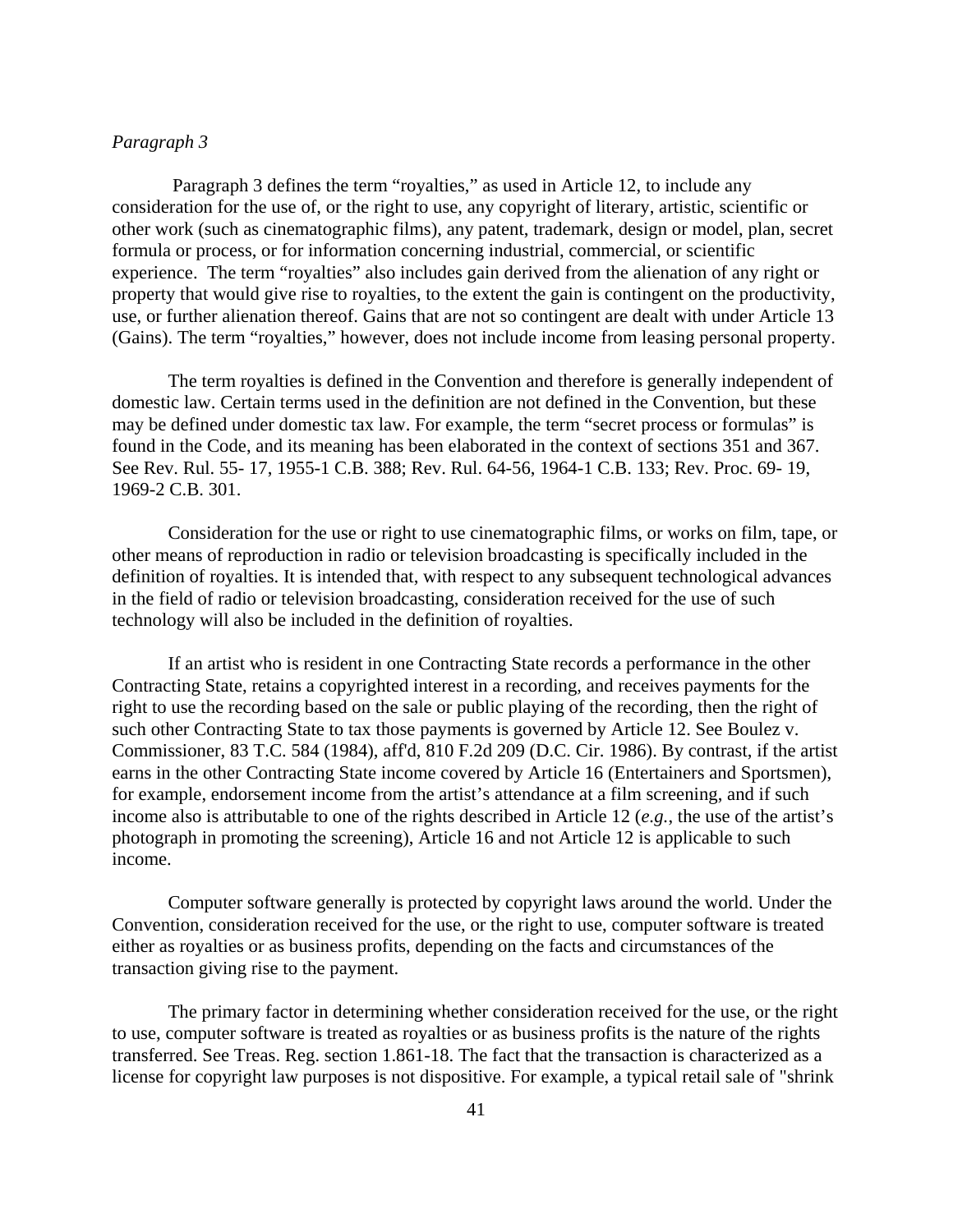wrap" software generally will not be considered to give rise to royalty income, even though for copyright law purposes it may be characterized as a license.

The means by which the computer software is transferred are not relevant for purposes of the analysis. Consequently, if software is electronically transferred but the rights obtained by the transferee are substantially equivalent to rights in a program copy, the payment will be considered business profits.

The term "industrial, commercial, or scientific experience" (sometimes referred to as "know-how") has the meaning ascribed to it in paragraph 11 *et seq.* of the Commentary to Article 12 of the OECD Model. Consistent with that meaning, the term may include information that is ancillary to a right otherwise giving rise to royalties, such as a patent or secret process.

Know-how also may include, in limited cases, technical information that is conveyed through technical or consultancy services. It does not include general educational training of the user's employees, nor does it include information developed especially for the user, such as a technical plan or design developed according to the user's specifications. Thus, as provided in paragraph 11.3 of the Commentary to Article 12 of the OECD Model, the term "royalties" does not include payments received as consideration for after-sales service, for services rendered by a seller to a purchaser under a warranty, or for pure technical assistance.

The term "royalties" also does not include payments for professional services (such as architectural, engineering, legal, managerial, medical, software development services). For example, income from the design of a refinery by an engineer (even if the engineer employed know-how in the process of rendering the design) or the production of a legal brief by a lawyer is not income from the transfer of know-how taxable under Article 12, but is income from services taxable under either Article 7 (Business Profits) or Article 14 (Income from Employment). Professional services may be embodied in property that gives rise to royalties, however. Thus, if a professional contracts to develop patentable property and retains rights in the resulting property under the development contract, subsequent license payments made for those rights would be royalties.

# *Paragraph 4*

This paragraph provides a rule for taxing royalties in cases where the beneficial owner of the royalties carries on business through a permanent establishment in the state of source and the royalties are attributable to that permanent establishment. In such cases the provisions of Article 7 will apply.

The provisions of paragraph 7 of Article 7 apply to this paragraph. For example, royalty income that is attributable to a permanent establishment and that accrues during the existence of the permanent establishment, but is received after the permanent establishment no longer exists, remains taxable under the provisions of Article 7, and not under this Article.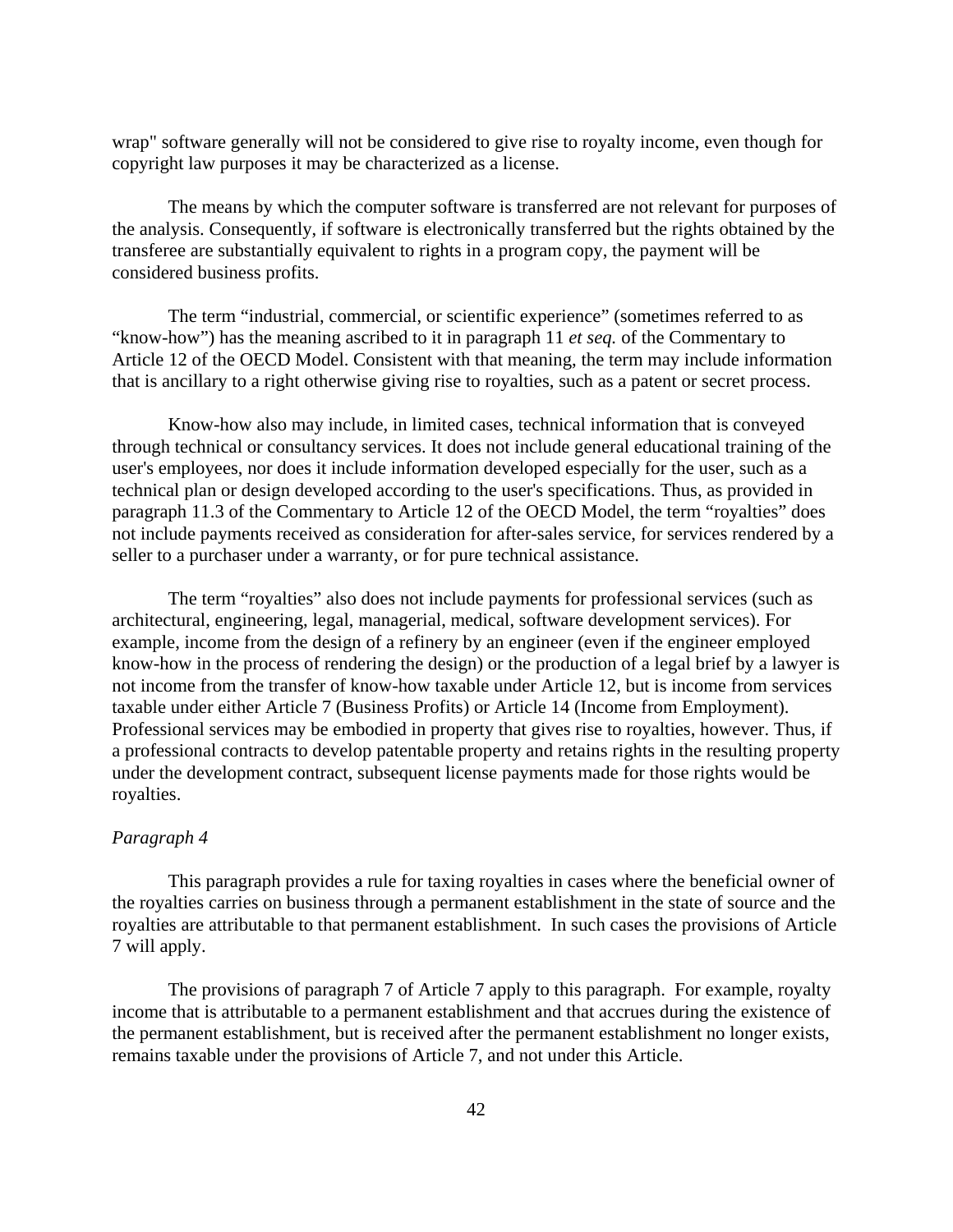# *Paragraph 5*

Paragraph 5 contains the source rule for royalties. Under paragraph 5, royalties are treated as arising in a Contracting State when they are in consideration for the use of, or the right to use, property, information or experience in that State. This source rule parallels the source rule in section 861(a)(4) of the Code.

# *Paragraph 6*

Paragraph 6 provides that in cases involving special relationships between the payor and beneficial owner of royalties, Article 12 applies only to the extent the royalties would have been paid absent such special relationships (i.e., an arm's-length royalty). Any excess amount of royalties paid remains taxable according to the laws of the two Contracting States, with due regard to the other provisions of the Convention. If, for example, the excess amount is treated as a distribution of corporate profits under domestic law, such excess amount will be taxed as a dividend rather than as royalties, but the tax imposed on the dividend payment will be subject to the rate limitations of paragraph 2 of Article 10 (Dividends).

#### *Relationship to Other Articles*

Notwithstanding the foregoing limitations on source country taxation of royalties, the saving clause of paragraph 4 of Article 1 (General Scope) permits the United States to tax its residents and citizens, subject to the special foreign tax credit rules of paragraph 4 of Article 23 (Relief from Double Taxation), as if the Convention had not come into force.

As with other benefits of the Convention, the benefits of Article 12 are available to a resident of the other State only if that resident is entitled to those benefits under Article 22 (Limitation on Benefits).

## **ARTICLE 13 (GAINS)**

Article 13 assigns either primary or exclusive taxing jurisdiction over gains from the alienation of property to the State of residence or the State of source.

# *Paragraph 1*

Paragraph 1 of Article 13 preserves the non-exclusive right of the State of source to tax gains attributable to the alienation of real property situated in that State. The paragraph therefore permits the United States to apply section 897 of the Code to tax gains derived by a resident of Malta that are attributable to the alienation of real property situated in the United States (as defined in paragraph 2). Gains attributable to the alienation of real property include gains from any other property that is treated as a real property interest within the meaning of paragraph 2.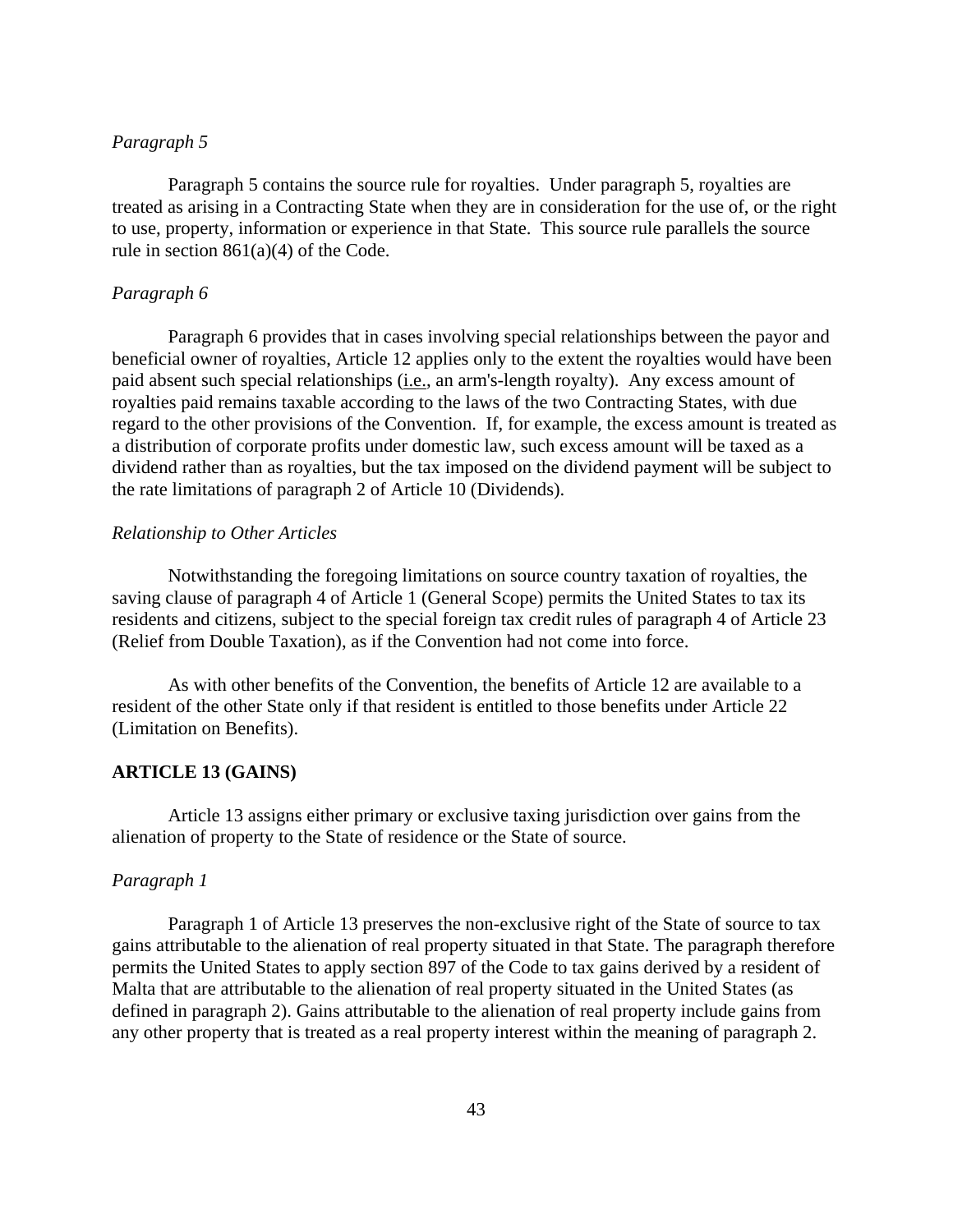Paragraph 1 refers to gains "attributable to the alienation of real (immovable) property" rather than the OECD Model phrase "gains from the alienation" to clarify that the United States will look through distributions made by a REIT and certain RICs. Accordingly, distributions made by a REIT or certain RICs are taxable under paragraph 1 of Article 13 (not under Article 10 (Dividends)) when they are attributable to gains derived from the alienation of real property.

## *Paragraph 2*

This paragraph defines the term "real (immovable) property situated in the other Contracting State." The term includes real (immovable) property referred to in Article 6 (i.e., an interest in the real (immovable) property itself), a "United States real property interest" (when the United States is the other Contracting State under paragraph 1), and an equivalent interest in real (immovable) property situated in Malta (when Malta is the other Contracting State under paragraph 1).

Under section 897(c) of the Code the term "United States real property interest" includes shares in a U.S. corporation that owns sufficient U.S. real property interests to satisfy an assetratio test on certain testing dates. The term also includes certain foreign corporations that have elected to be treated as U.S. corporations for this purpose. Section 897(i).

# *Paragraph 3*

Paragraph 3 of Article 13 deals with the taxation of certain gains from the alienation of movable property forming part of the business property of a permanent establishment that an enterprise of a Contracting State has in the other Contracting State. This also includes gains from the alienation of such a permanent establishment (alone or with the whole enterprise). Such gains may be taxed in the State in which the permanent establishment is located.

A resident of Malta that is a partner in a partnership doing business in the United States generally will have a permanent establishment in the United States as a result of the activities of the partnership, assuming that the activities of the partnership rise to the level of a permanent establishment. Rev. Rul. 91-32, 1991-1 C.B. 107. Further, under paragraph 3, the United States generally may tax a partner's distributive share of income realized by a partnership on the disposition of movable property forming part of the business property of the partnership in the United States.

The gains subject to paragraph 3 may be taxed in the State in which the permanent establishment is located, regardless of whether the permanent establishment exists at the time of the alienation. This rule incorporates the rule of section 864(c)(6) of the Code. Accordingly, income that is attributable to a permanent establishment, but that is deferred and received after the permanent establishment no longer exists, may nevertheless be taxed by the State in which the permanent establishment was located.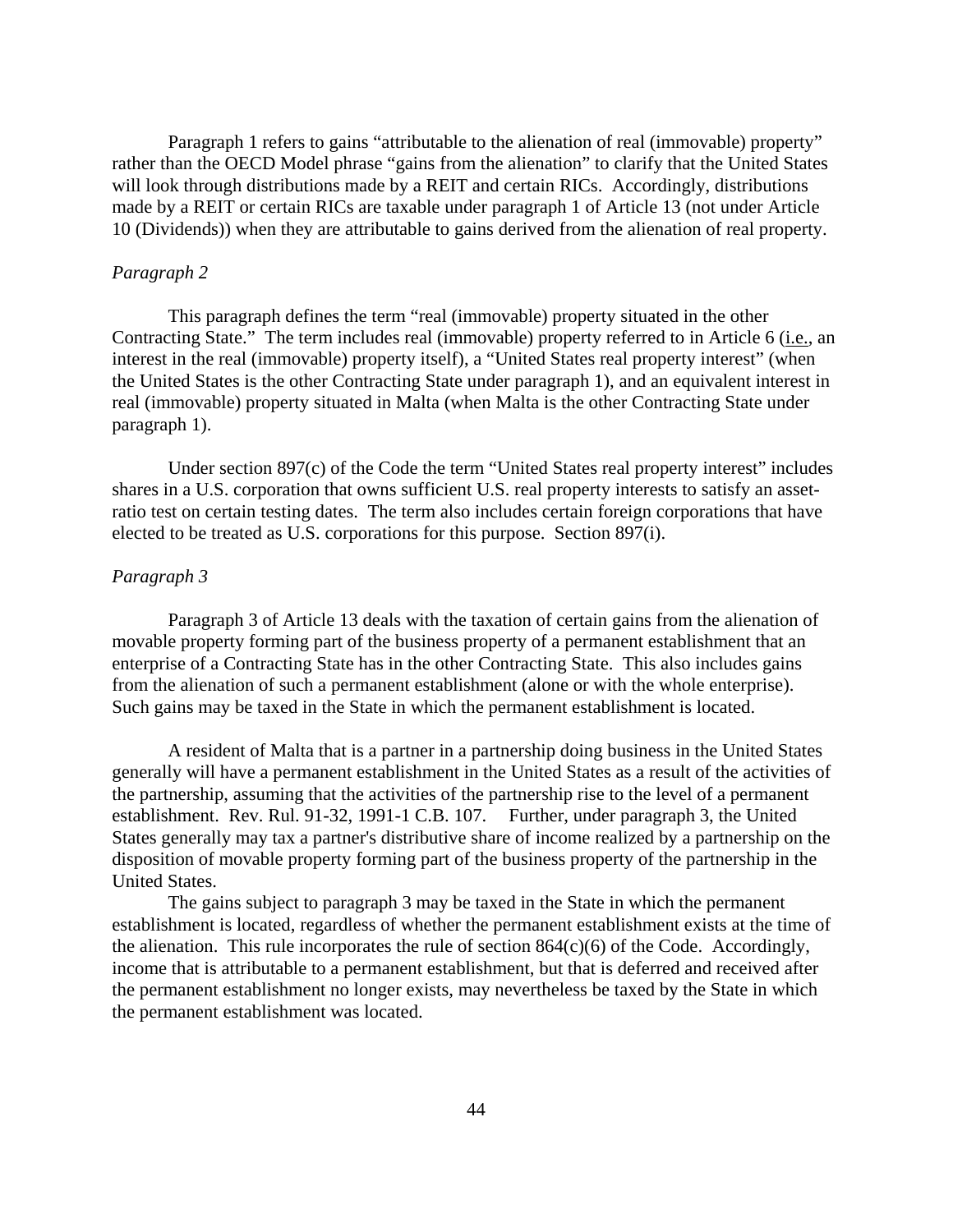# *Paragraph 4*

This paragraph limits the taxing jurisdiction of the State of source with respect to gains from the alienation of ships or aircraft operated in international traffic by the enterprise alienating the ship or aircraft and from property (other than real (immovable) property) pertaining to the operation or use of such ships, aircraft, or containers.

Under paragraph 4, such income is taxable only in the Contracting State in which the alienator is resident. Notwithstanding paragraph 3, the rules of this paragraph apply even if the income is attributable to a permanent establishment maintained by the enterprise in the other Contracting State. This result is consistent with the allocation of taxing rights under Article 8 (Shipping and Air Transport).

## *Paragraph 5*

Paragraph 5 provides a rule similar to paragraph 4 with respect to gains from the alienation of containers and related personal property. Such gains derived by an enterprise of a Contracting State shall be taxable only in that Contracting State unless the containers were used for the transport of goods or merchandise solely within the other Contracting State. The other Contracting State may not tax the gain, even if the gain is attributable to a permanent establishment maintained by the enterprise in that other Contracting State.

# *Paragraph 6*

Paragraph 6 grants to the State of residence of the alienator the exclusive right to tax gains from the alienation of property other than property referred to in paragraphs 1 through 5. For example, gain derived from shares, other than shares described in paragraphs 2 or 3, debt instruments and various financial instruments, may be taxed only in the State of residence, to the extent such income is not otherwise characterized as income taxable under another article (e.g., Article 10 (Dividends) or Article 11 (Interest)). Similarly gain derived from the alienation of tangible personal property, other than tangible personal property described in paragraph 3, may be taxed only in the State of residence of the alienator.

Gain derived from the alienation of any property, such as a patent or copyright, that produces income covered by Article 12 (Royalties) is governed by the rules of Article 12 and not by this article, provided that such gain is of the type described in paragraph 3(b) of Article 12 (i.e., it is contingent on the productivity, use, or disposition of the property).

Gains derived by a resident of a Contracting State from real (immovable) property located in a third state are not taxable in the other Contracting State, even if the sale is attributable to a permanent establishment located in the other Contracting State.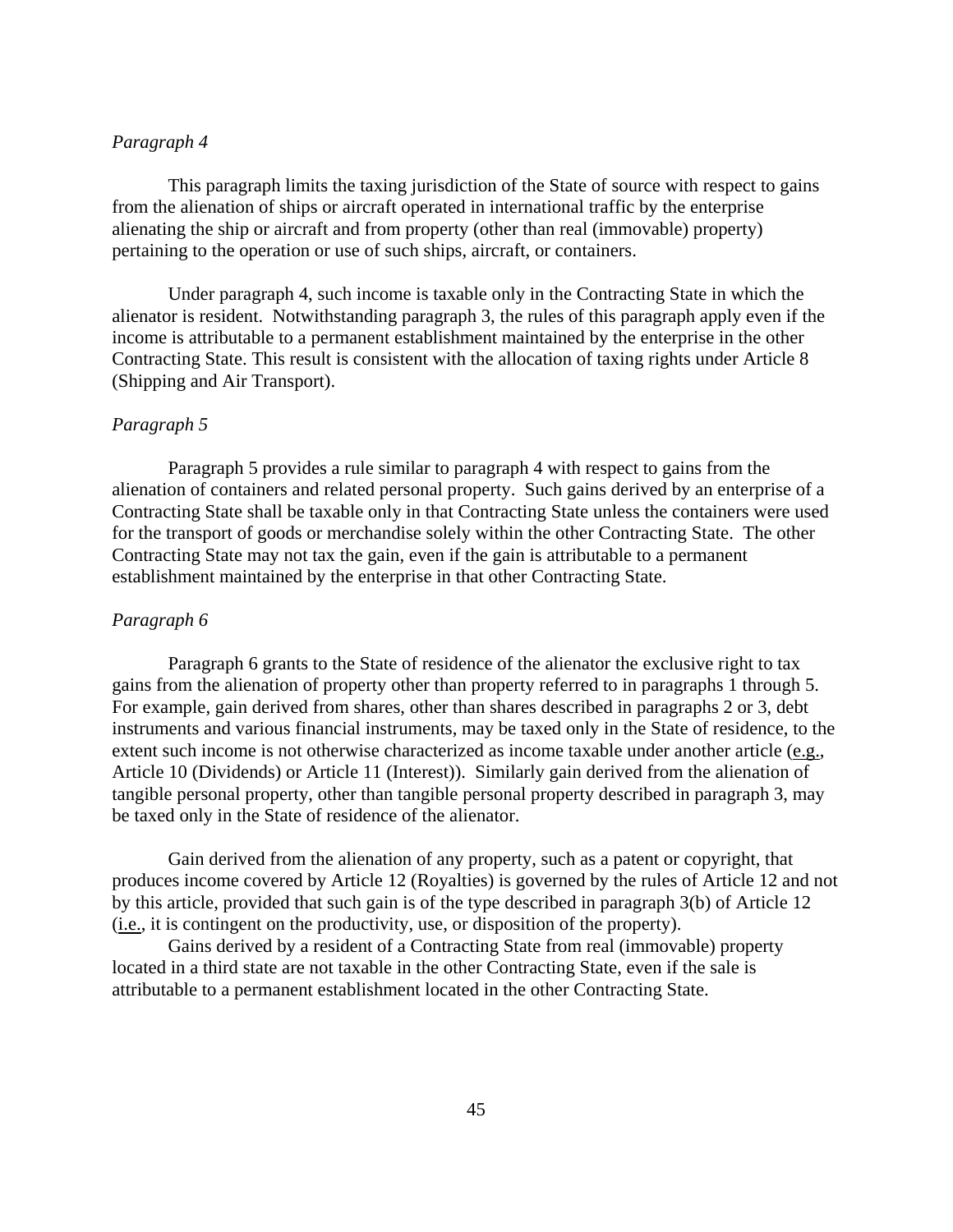#### *Relationship to Other Articles*

Notwithstanding the foregoing limitations on taxation of certain gains by the State of source, the saving clause of paragraph 4 of Article 1 (General Scope) permits the United States to tax its citizens and residents as if the Convention had not come into effect. Thus, any limitation in this Article on the right of the United States to tax gains does not apply to gains of a U.S. citizen or resident.

The benefits of this Article are also subject to the provisions of Article 22 (Limitation on Benefits). Thus, only a resident of a Contracting State that satisfies one of the conditions in Article 22 is entitled to the benefits of this Article.

## **ARTICLE 14 (INCOME FROM EMPLOYMENT)**

Article 14 apportions taxing jurisdiction over remuneration derived by a resident of a Contracting State as an employee between the States of source and residence.

#### *Paragraph 1*

The general rule of Article 14 is contained in paragraph 1. Remuneration derived by a resident of a Contracting State as an employee may be taxed by the State of residence, and the remuneration also may be taxed by the other Contracting State to the extent derived from employment exercised (*i.e.*, services performed) in that other Contracting State. Paragraph 1 also provides that the more specific rules of Articles 15 (Directors' Fees), 17 (Pensions, Social Security, Annuities, Alimony and Child Support), and 19 (Government Service) apply in the case of employment income described in one of those articles. Thus, even though the State of source has a right to tax employment income under Article 14, it may not have the right to tax that income under the Convention if the income is described, for example, in Article 17 and is not taxable in the State of source under the provisions of that article.

Article 14 applies to any form of compensation for employment, including payments in kind. Paragraph 1.1 of the Commentary to Article 16 of the OECD Model confirms that interpretation.

Consistent with section  $864(c)(6)$  of the Code, Article 14 also applies regardless of the timing of actual payment for services. Consequently, a person who receives the right to a future payment in consideration for services rendered in a Contracting State would be taxable in that State even if the payment is received at a time when the recipient is a resident of the other Contracting State. Thus, a bonus paid to a resident of a Contracting State with respect to services performed in the other Contracting State with respect to a particular taxable year would be subject to Article 14 for that year even if it was paid after the close of the year. An annuity received for services performed in a taxable year could be subject to Article 14 despite the fact that it was paid in subsequent years. In that case, it would be necessary to determine whether the payment constitutes deferred compensation, taxable under Article 14, or a qualified pension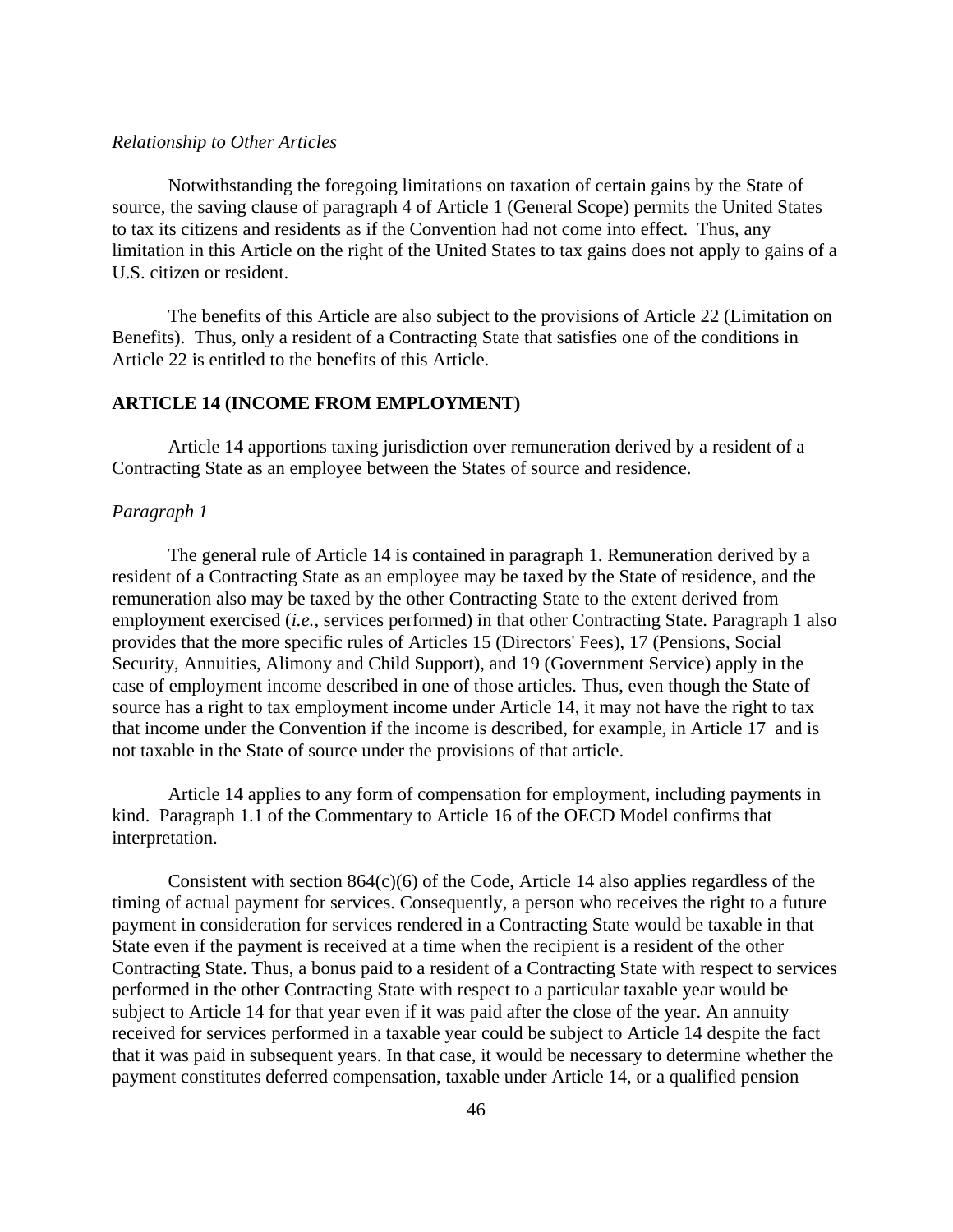subject to the rules of Article 17**.** Article 14 also applies to income derived from the exercise of stock options granted with respect to services performed in the host State, even if those stock options are exercised after the employee has left the source country. If Article 14 is found to apply, whether such payments were taxable in the State where the employment was exercised would depend on whether the tests of paragraph 2 were satisfied in the year in which the services to which the payment relates were performed.

#### *Paragraph 2*

Paragraph 2 sets forth an exception to the general rule that employment income may be taxed in the State where it is exercised. Under paragraph 2, the State where the employment is exercised may not tax the income from the employment if three conditions are satisfied: (a) the individual is present in the other Contracting State for a period or periods not exceeding 183 days in any 12-month period that begins or ends during the relevant taxable year (i.e., in the United States, the calendar year in which the services are performed); (b) the remuneration is paid by, or on behalf of, an employer who is not a resident of that other Contracting State; and (c) the remuneration is not borne as a deductible expense by a permanent establishment that the employer has in that other State. In order for the remuneration to be exempt from tax in the source State, all three conditions must be satisfied. This exception is identical to that set forth in the OECD Model.

The 183-day period in condition (a) is to be measured using the "days of physical presence" method. Under this method, the days that are counted include any day in which a part of the day is spent in the host country. (Rev. Rul. 56-24, 1956-1 C.B. 851.) Thus, days that are counted include the days of arrival and departure; weekends and holidays on which the employee does not work but is present within the country; vacation days spent in the country before, during or after the employment period, unless the individual's presence before or after the employment can be shown to be independent of his presence there for employment purposes; and time during periods of sickness, training periods, strikes, etc., when the individual is present but not working. If illness prevented the individual from leaving the country in sufficient time to qualify for the benefit, those days will not count. Also, any part of a day spent in the host country while in transit between two points outside the host country is not counted. If the individual is a resident of the host country for part of the taxable year concerned and a nonresident for the remainder of the year, the individual's days of presence as a resident do not count for purposes of determining whether the 183-day period is exceeded.

Conditions (b) and (c) are intended to ensure that a Contracting State will not be required to allow a deduction to the payor for compensation paid and at the same time to exempt the employee on the amount received. Accordingly, if a foreign person pays the salary of an employee who is employed in the host State, but a host State corporation or permanent establishment reimburses the payor with a payment that can be identified as a reimbursement, neither condition (b) nor (c), as the case may be, will be considered to have been fulfilled.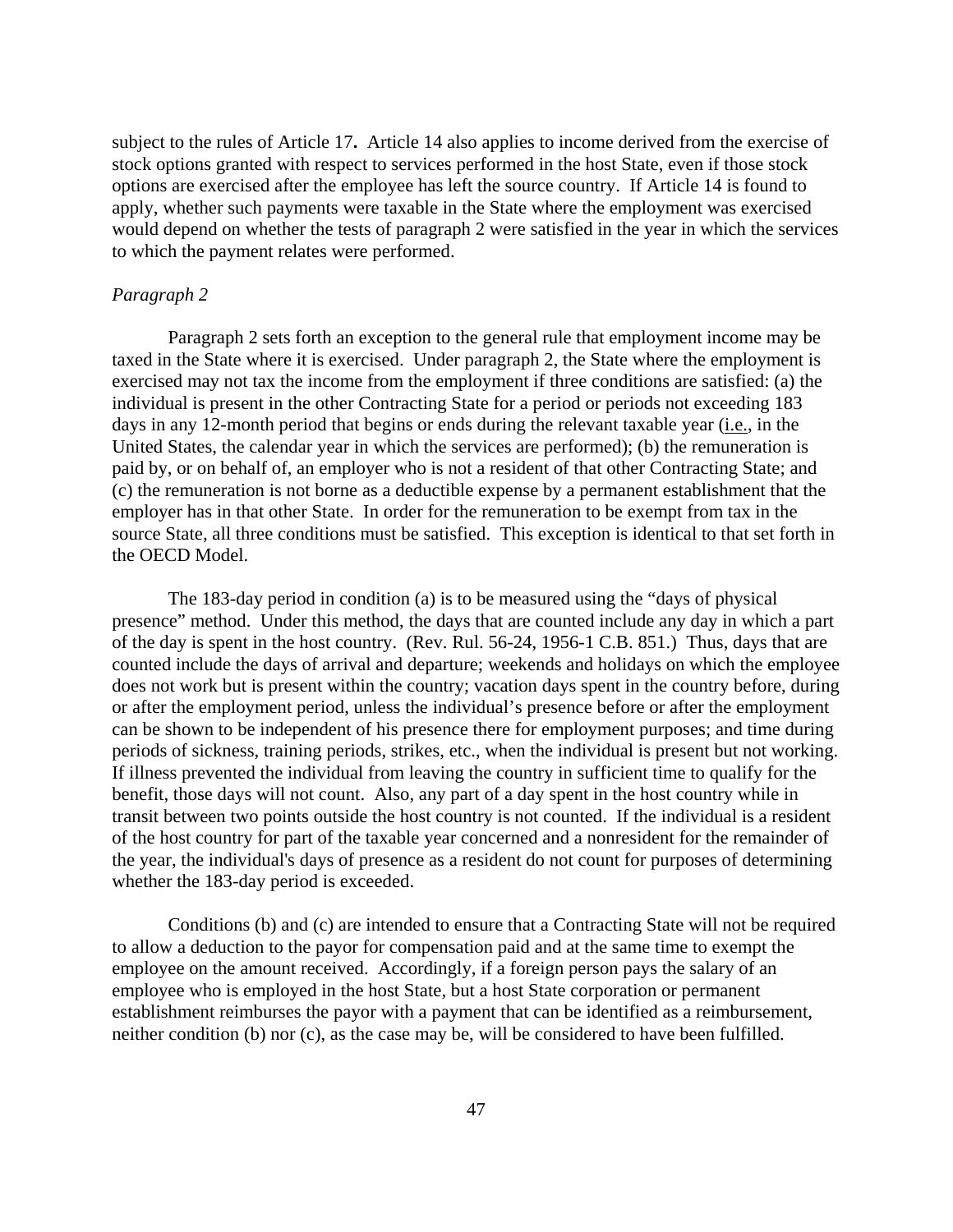The reference to remuneration "borne by" a permanent establishment is understood to encompass all expenses that economically are incurred and not merely expenses that are currently deductible for tax purposes. Accordingly, the expenses referred to include expenses that are capitalizable as well as those that are currently deductible. Further, salaries paid by residents that are exempt from income taxation may be considered to be borne by a permanent establishment notwithstanding the fact that the expenses will be neither deductible nor capitalizable since the payor is exempt from tax.

## *Paragraph 3*

Paragraph 3 contains a special rule applicable to remuneration for services performed by a resident of a Contracting State as an employee aboard a ship or aircraft operated in international traffic. Such remuneration may be taxed only in the State of residence of the employee if the services are performed as a member of the regular complement of the ship or aircraft. The "regular complement" includes the crew. In the case of a cruise ship, for example, it may also include others, such as entertainers, lecturers, etc., employed by the shipping company to serve on the ship throughout its voyage. The use of the term "regular complement" is intended to clarify that a person who exercises his employment as, for example, an insurance salesman while aboard a ship or aircraft is not covered by this paragraph.

If a U.S. citizen who is resident in Malta performs services as an employee in the United States and meets the conditions of paragraph 2 for source country exemption, he nevertheless is taxable in the United States by virtue of the saving clause of paragraph 4 of Article 1 (General Scope), subject to the special foreign tax credit rule of paragraph 4 of Article 23 (Relief from Double Taxation).

#### **ARTICLE 15 (DIRECTORS' FEES)**

This Article provides that a Contracting State may tax the fees and other compensation paid by a company that is a resident of that State for services performed in that State by a resident of the other Contracting State in his capacity as a director of the company. This rule is an exception to the more general rules of Articles 7 (Business Profits) and 14 (Income from Employment). Thus, for example, in determining whether a director's fee paid to a non-employee director is subject to tax in the country of residence of the corporation, it is not relevant to establish whether the fee is attributable to a permanent establishment in that State.

This Article is subject to the saving clause of paragraph 4 of Article 1 (General Scope). Thus, if a U.S. citizen who is a resident of Malta is a director of a U.S. corporation, the United States may tax his full remuneration regardless of where he performs his services.

# **ARTICLE 16 (ENTERTAINERS AND SPORTSMEN)**

This Article deals with the taxation in a Contracting State of entertainers and sportsmen resident in the other Contracting State from the performance of their services as such. The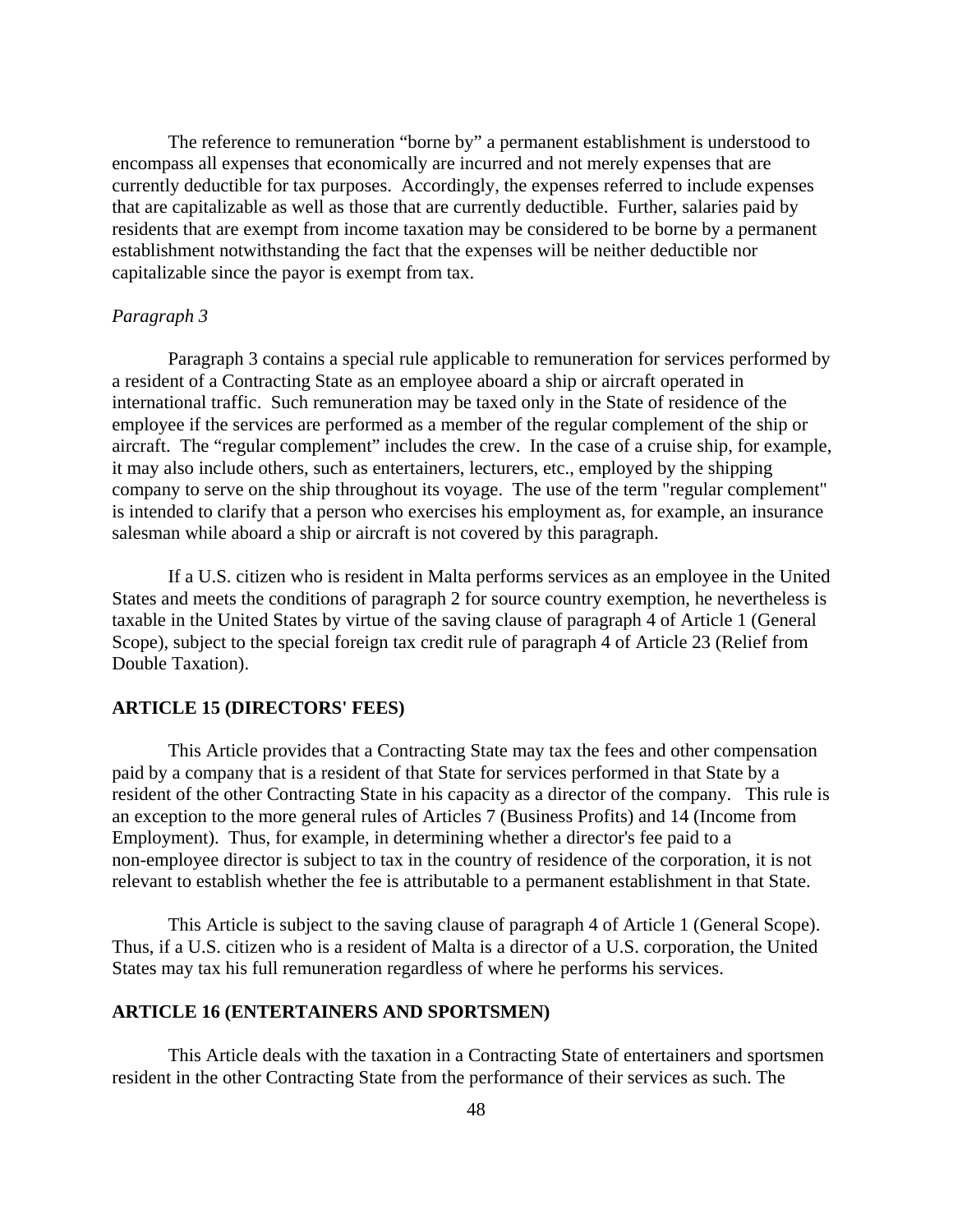Article applies both to the income of an entertainer or sportsman who performs services on his own behalf and one who performs services on behalf of another person, either as an employee of that person, or pursuant to any other arrangement. The rules of this Article take precedence, in some circumstances, over those of Articles 7 (Business Profits) and 14 (Income from Employment).

This Article applies only with respect to the income of entertainers and sportsmen. Others involved in a performance or athletic event, such as producers, directors, technicians, managers, coaches, etc., remain subject to the provisions of Articles 7 and 14. In addition, except as provided in paragraph 2, income earned by juridical persons is not covered by Article 16.

## *Paragraph 1*

Paragraph 1 describes the circumstances in which a Contracting State may tax the performance income of an entertainer or sportsman who is a resident of the other Contracting State. Under the paragraph, income derived by an individual resident of a Contracting State from activities as an entertainer or sportsman exercised in the other Contracting State may be taxed in that other State if the amount of the gross receipts derived by the performer exceeds \$20,000 (or its equivalent in Euros) for the taxable year. The \$20,000 includes expenses reimbursed to the individual or borne on his behalf. If the gross receipts exceed \$20,000, the full amount, not just the excess, may be taxed in the State of performance.

The Convention introduces this monetary threshold to distinguish between two groups of entertainers and athletes -- those who are paid relatively large sums of money for very short periods of service, and who would, therefore, normally be exempt from host country tax under the standard personal services income rules, and those who earn relatively modest amounts and are, therefore, not easily distinguishable from those who earn other types of personal service income.

Tax may be imposed under paragraph 1 even if the performer would have been exempt from tax under Article 7 or 14. On the other hand, if the performer would be exempt from hostcountry tax under Article 16, but would be taxable under either Article 7 or 14, tax may be imposed under either of those Articles. Thus, for example, if a performer derives remuneration from his activities in an independent capacity, and the performer does not have a permanent establishment in the host State, he may be taxed by the host State in accordance with Article 16 if his remuneration exceeds \$20,000 annually, despite the fact that he generally would be exempt from host State taxation under Article 7. However, a performer who receives less than the \$20,000 threshold amount and therefore is not taxable under Article 16 nevertheless may be subject to tax in the host country under Article 7 or 14 if the tests for host-country taxability under the relevant Article are met. For example, if an entertainer who is an independent contractor earns \$14,000 of income in a State for the calendar year, but the income is attributable to his permanent establishment in the State of performance, that State may tax his income under Article 7.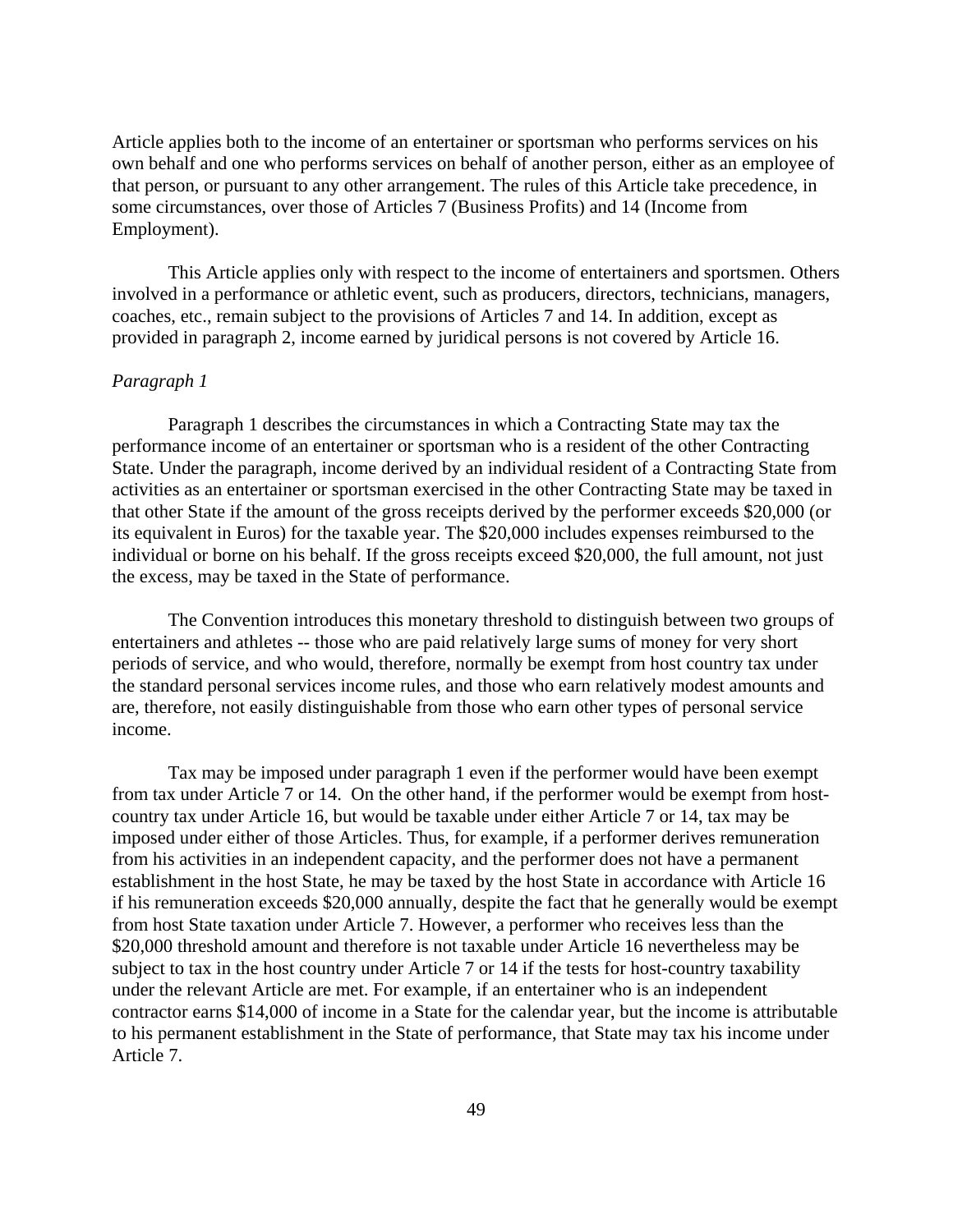Since it frequently is not possible to know until year-end whether the income an entertainer or sportsman derived from performances in a Contracting State will exceed \$20,000, nothing in the Convention precludes that Contracting State from withholding tax during the year and refunding it after the close of the year if the taxability threshold has not been met.

As explained in paragraph 9 of the Commentary to Article 17 of the OECD Model, Article 16 of the Convention applies to all income connected with a performance by the entertainer, such as appearance fees, award or prize money, and a share of the gate receipts. Income derived from a Contracting State by a performer who is a resident of the other Contracting State from other than actual performance, such as royalties from record sales and payments for product endorsements, is not covered by this Article, but by other articles of the Convention, such as Article 12 (Royalties) or Article 7. For example, if an entertainer receives royalty income from the sale of live recordings, the royalty income would be subject to the provisions of Article 12, even if the performance was conducted in the source country, although the entertainer could be taxed in the source country with respect to income from the performance itself under Article 16 if the dollar threshold is exceeded.

In determining whether income falls under Article 16 or another article, the controlling factor will be whether the income in question is predominantly attributable to the performance itself or to other activities or property rights. For instance, a fee paid to a performer for endorsement of a performance in which the performer will participate would be considered to be so closely associated with the performance itself that it normally would fall within Article 16. Similarly, a sponsorship fee paid by a business in return for the right to attach its name to the performance would be so closely associated with the performance that it would fall under Article 16 as well. As indicated in paragraph 9 of the Commentary to Article 17 of the OECD Model, however, a cancellation fee would not be considered to fall within Article 16 but would be dealt with under Article 7 or 14.

As indicated in paragraph 4 of the Commentary to Article 17 of the OECD Model, where an individual fulfills a dual role as performer and non-performer (such as a player-coach or an actor-director), but his role in one of the two capacities is negligible, the predominant character of the individual's activities should control the characterization of those activities. In other cases there should be an apportionment between the performance-related compensation and other compensation.

Consistent with Article 14, Article 16 also applies regardless of the timing of actual payment for services. Thus, a bonus paid to a resident of a Contracting State with respect to a performance in the other Contracting State during a particular taxable year would be subject to Article 16 for that year even if it was paid after the close of the year. The determination as to whether the \$20,000 threshold has been exceeded is determined separately with respect to each year of payment. Accordingly, if an actor who is a resident of one Contracting State receives residual payments over time with respect to a movie that was filmed in the other Contracting State, the payments do not have to be aggregated from one year to another to determine whether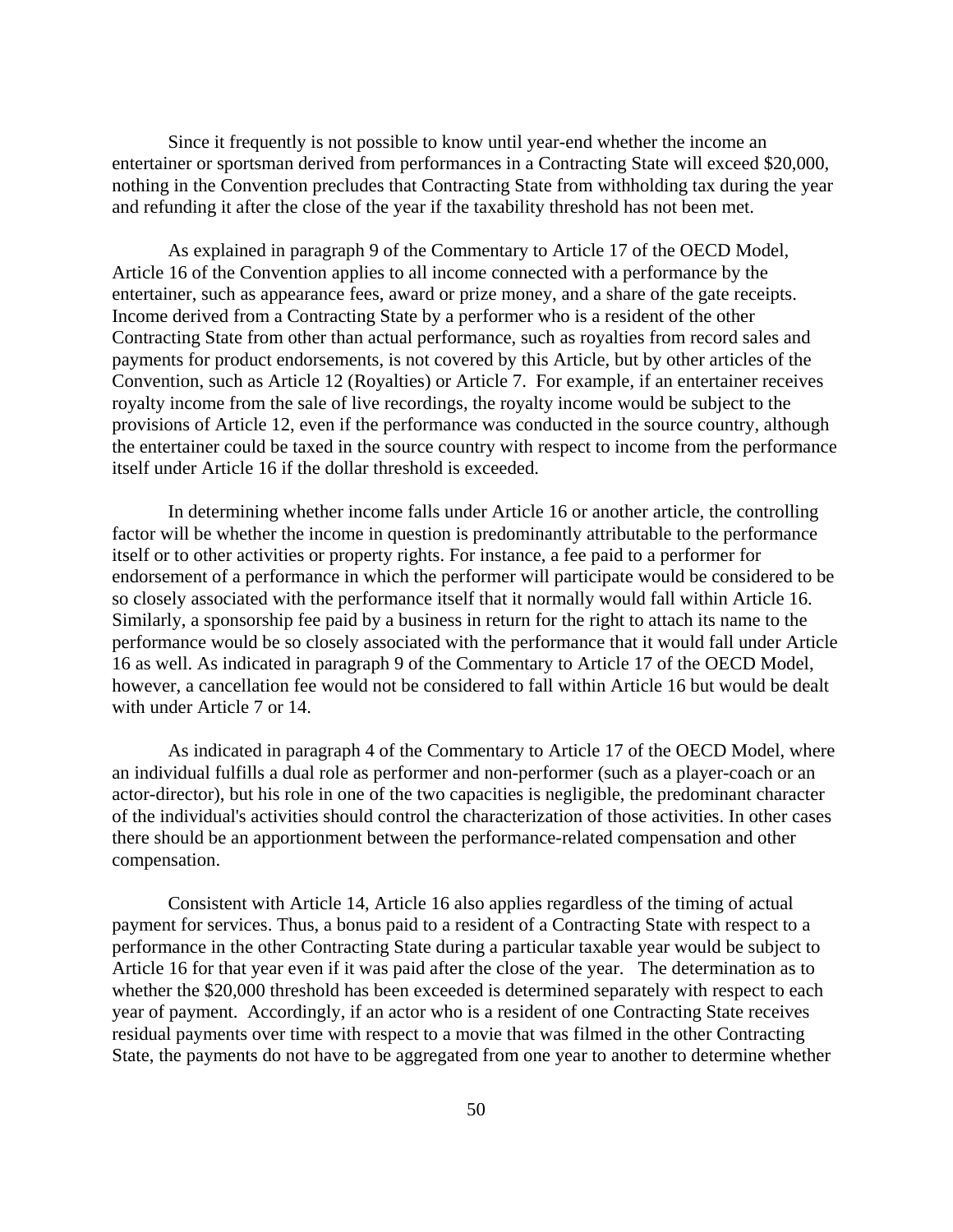the total payments have finally exceeded \$20,000. Otherwise, residual payments received many years later could retroactively subject all earlier payments to tax by the other Contracting State.

## *Paragraph 2*

Paragraph 2 is intended to address the potential for circumvention of the rule in paragraph 1 when a performer's income does not accrue directly to the performer himself, but to another person. Foreign performers frequently perform in the United States as employees of, or under contract with, a company or other person.

The relationship may truly be one of employee and employer, with no circumvention of paragraph 1 either intended or realized. On the other hand, the "employer" may, for example, be a company established and owned by the performer, which is merely acting as the nominal income recipient in respect of the remuneration for the performance (a "star company"). The performer may act as an "employee," receive a modest salary, and arrange to receive the remainder of the income from his performance from the company in another form or at a later time. In such case, absent the provisions of paragraph 2, the income arguably could escape hostcountry tax because the company earns business profits but has no permanent establishment in that country. The performer may largely or entirely escape host-country tax by receiving only a small salary, perhaps small enough to place him below the dollar threshold in paragraph 1. The performer might arrange to receive further payments in a later year, when he is not subject to host-country tax, perhaps as dividends or liquidating distributions.

Paragraph 2 seeks to prevent this type of abuse while at the same time protecting the taxpayers' rights to the benefits of the Convention when there is a legitimate employee-employer relationship between the performer and the person providing his services. Under paragraph 2, when the income accrues to a person other than the performer, the income may be taxed in the Contracting State where the performer's services are exercised, without regard to the provisions of the Convention concerning business profits (Article 7) or income from employment (Article 14), unless the contract pursuant to which the personal activities are performed allows the person other than the performer to designate the individual who is to perform the personal activities. This rule is based on the U.S. domestic law provision characterizing income from certain personal service contracts as foreign personal holding company income in the context of the foreign personal holding company provisions. See Code section  $954(c)(1)(H)$ . The premise of this rule is that, in a case where a performer is using another person in an attempt to circumvent the provisions of paragraph 1, the recipient of the services of the performer would contract with a person other than that performer (*i.e.*, a company employing the performer) only if the recipient of the services were certain that the performer himself would perform the services. If instead the person is allowed to designate the individual who is to perform the services, then likely the person is a service company not formed to circumvent the provisions of paragraph 1. The following example illustrates the operation of this rule:

Example. Company M, a resident of Malta, is engaged in the business of operating an orchestra. Company M enters into a contract with Company A pursuant to which Company M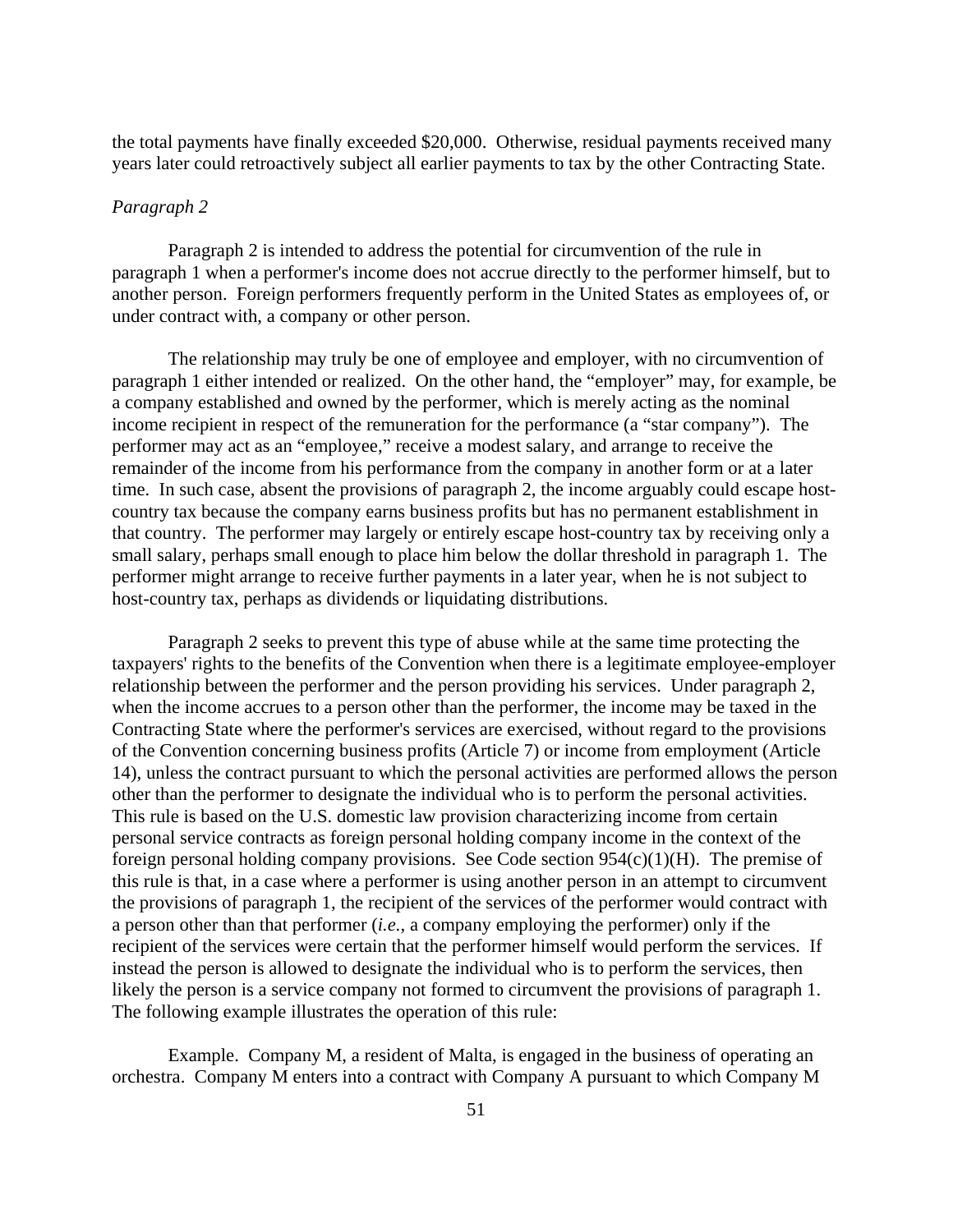agrees to carry out two performances in the United States in consideration of which Company A will pay Company M \$200,000. The contract designates two individuals, a conductor and a flautist, that must perform as part of the orchestra, and allows Company M to designate the other members of the orchestra. Because the contract does not give Company M any discretion to determine whether the conductor or the flautist perform personal services under the contract, the portion of the \$200,000 which is attributable to the personal services of the conductor and the flautist may be taxed by the United States pursuant to paragraph 2. The remaining portion of the \$200,000, which is attributable to the personal services of performers that Company M may designate, is not subject to tax by the United States pursuant to paragraph 2.

In cases where paragraph 2 is applicable, the income of the "employer" may be subject to tax in the host Contracting State even if it has no permanent establishment in the host country. Taxation under paragraph 2 is on the person providing the services of the performer. This paragraph does not affect the rules of paragraph 1, which apply to the performer himself. The income taxable by virtue of paragraph 2 is reduced to the extent of salary payments to the performer, which fall under paragraph 1.

For purposes of paragraph 2, income is deemed to accrue to another person (*i.e.*, the person providing the services of the performer) if that other person has control over, or the right to receive, gross income in respect of the services of the performer.

Pursuant to Article 1 (General Scope) the Convention only applies to persons who are residents of one of the Contracting States. Thus, income of a star company that is not a resident of one of the Contracting States would not be eligible for benefits of the Convention.

#### *Relationship to other Articles*

This Article is subject to the provisions of the saving clause of paragraph 4 of Article 1 (General Scope). Thus, if an entertainer or a sportsman who is resident in Malta is a citizen of the United States, the United States may tax all of his income from performances in the United States without regard to the provisions of this Article (subject to the special foreign tax credit provisions of paragraph 4 of Article 23 (Relief from Double Taxation)). In addition, benefits of this Article are subject to the provisions of Article 22 (Limitation on Benefits).

# **ARTICLE 17 (PENSIONS, SOCIAL SECURITY, ANNUITIES, ALIMONY, AND CHILD SUPPORT)**

This Article deals with the taxation of private (i.e., non-government service) pensions and annuities, social security benefits, alimony and child support payments.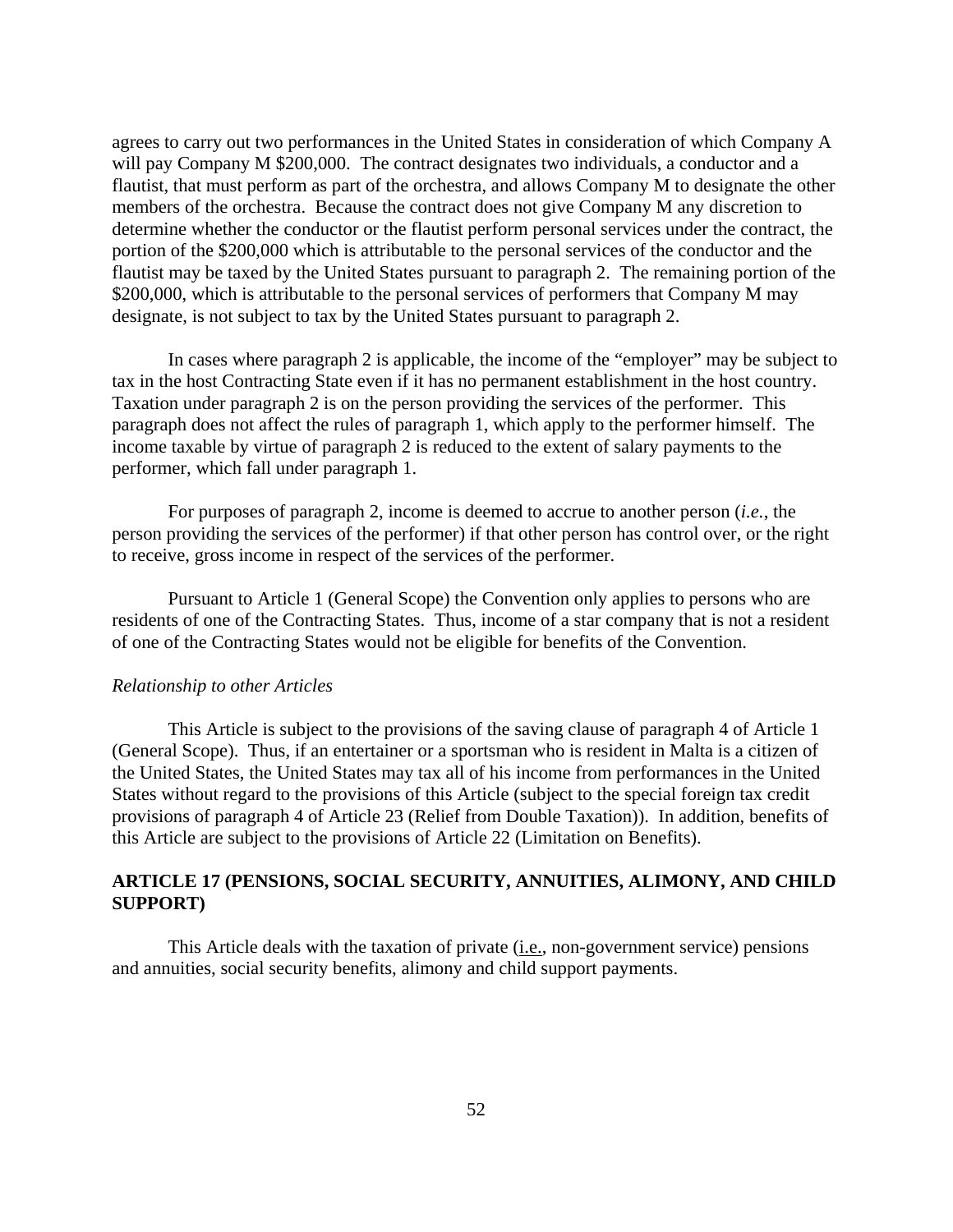# *Paragraph 1*

Paragraph 1 provides that distributions from pensions and other similar remuneration beneficially owned by a resident of a Contracting State in consideration of past employment are taxable only in the State of residence of the beneficiary. The term "pensions and other similar remuneration" includes both periodic and single sum payments.

The phrase "pensions and other similar remuneration" is intended to encompass payments made by qualified private retirement plans. In the United States, the plans encompassed by Paragraph 1 include: qualified plans under section 401(a), individual retirement plans (including individual retirement plans that are part of a simplified employee pension plan that satisfies section 408(k), individual retirement accounts and section 408(p) accounts), section 403(a) qualified annuity plans, and section 403(b) plans**.** Distributions from section 457 plans may also fall under Paragraph 1 if they are not paid with respect to government services covered by Article 19. The competent authorities may agree that distributions from other plans that generally meet similar criteria to those applicable to the listed plans also qualify for the benefits of Paragraph 1.

Pensions in respect of government services covered by Article 19 are not covered by this paragraph. They are covered either by paragraph 2 of this Article, if they are in the form of social security benefits, or by paragraph 2 of Article 19 (Government Service). Thus, Article 19 generally covers section  $457(g)$ ,  $401(a)$ ,  $403(a)$ , and  $403(b)$  plans established for government employees, including the Thrift Savings Plan (section 7701(j)).

Subparagraph (b) contains an exception to the State of residence's right to tax pensions and other similar remuneration under subparagraph (a). Under subparagraph (b), the State of residence must exempt from tax any amount of such pensions or other similar remuneration that would be exempt from tax in the Contracting State in which the pension fund is established if the recipient were a resident of that State. Thus, for example, a distribution from a U.S. "Roth IRA" to a resident of Malta would be exempt from tax in Malta to the same extent the distribution would be exempt from tax in the United States if it were distributed to a U.S. resident. The same is true with respect to distributions from a traditional IRA to the extent that the distribution represents a return of non-deductible contributions. Similarly, if the distribution were not subject to tax when it was "rolled over" into another U.S. IRA (but not, for example, to a pension fund in the other Contracting State), then the distribution would be exempt from tax in Malta.

## *Paragraph 2*

The treatment of social security benefits is dealt with in paragraph 2. This paragraph provides that, notwithstanding the provision of paragraph 1 under which private pensions are taxable exclusively in the State of residence of the beneficial owner, payments made by one of the Contracting States under the provisions of its social security or similar legislation to a resident of the other Contracting State or to a citizen of the United States will be taxable only in the Contracting State making the payment. The reference to U.S. citizens is necessary to ensure that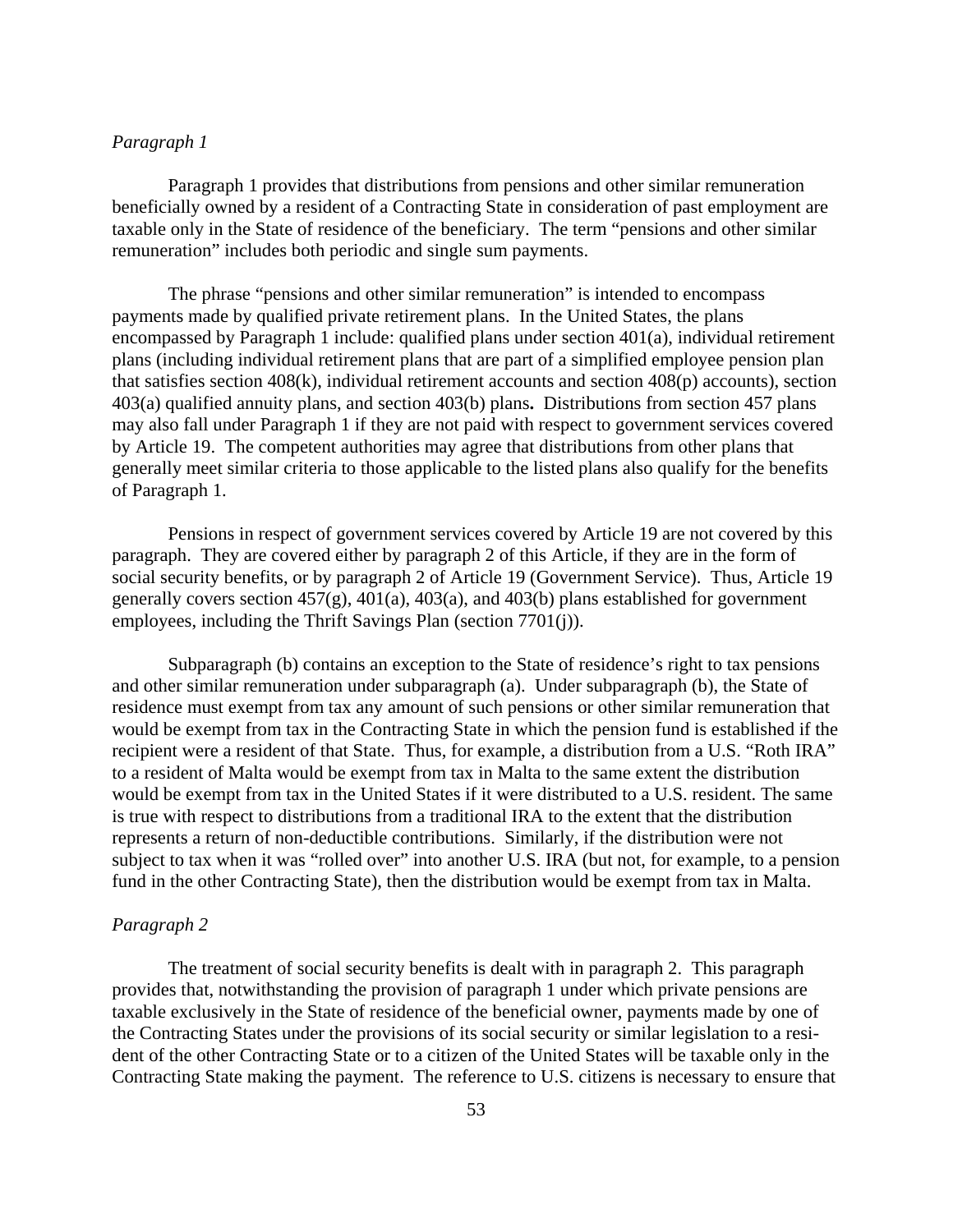a social security payment by Malta to a U.S. citizen who is not resident in the United States will not be taxable by the United States.

This paragraph applies to social security beneficiaries whether they have contributed to the system as private sector or Government employees. The phrase "similar legislation" is intended to refer to United States tier 1 Railroad Retirement benefits.

# *Paragraph 3*

Under paragraph 3, annuities that are derived and beneficially owned by a resident of a Contracting State are taxable only in that State. An annuity, as the term is used in this paragraph, means a stated sum paid periodically at stated times during a specified number of years or for life, under an obligation to make the payment in return for adequate and full consideration (other than for services rendered). An annuity received in consideration for services rendered would be treated as either deferred compensation that is taxable in accordance with Article 14 (Income from Employment) or a pension that is subject to the rules of paragraph 1.

#### *Paragraphs 4 and 5*

Paragraphs 4 and 5 deal with alimony and child support payments. Both alimony, under paragraph 4, and child support payments, under paragraph 5, are defined as periodic payments made pursuant to a written separation agreement or a decree of divorce, separate maintenance, or compulsory support. Paragraph 4, however, deals only with payments of that type that are taxable to the payee. Under that paragraph, alimony paid by a resident of a Contracting State to a resident of the other Contracting State is taxable under the Convention only in the State of residence of the recipient. Paragraph 5 deals with those periodic payments that are for the support of a child and that are not covered by paragraph 4. These types of payments by a resident of a Contracting State to a resident of the other Contracting State are taxable in neither Contracting State.

#### *Relationship to other Articles*

 the recipient the exclusive taxing right. Paragraphs 1(b), 2 and 5 are excepted from the saving Paragraphs 1 (a), 3 and 4 of Article 17 are subject to the saving clause of paragraph 4 of Article 1 (General Scope). Thus, a U.S. citizen who is resident in Malta and receives either a pension, annuity or alimony payment from the United States, may be subject to U.S. tax on the payment, notwithstanding the rules in those three paragraphs that give the State of residence of clause by virtue of subparagraph 5(a) of Article 1. Thus, the United States will not tax U.S. citizens and residents on the income described in those paragraphs even if such amounts otherwise would be subject to tax under U.S. law.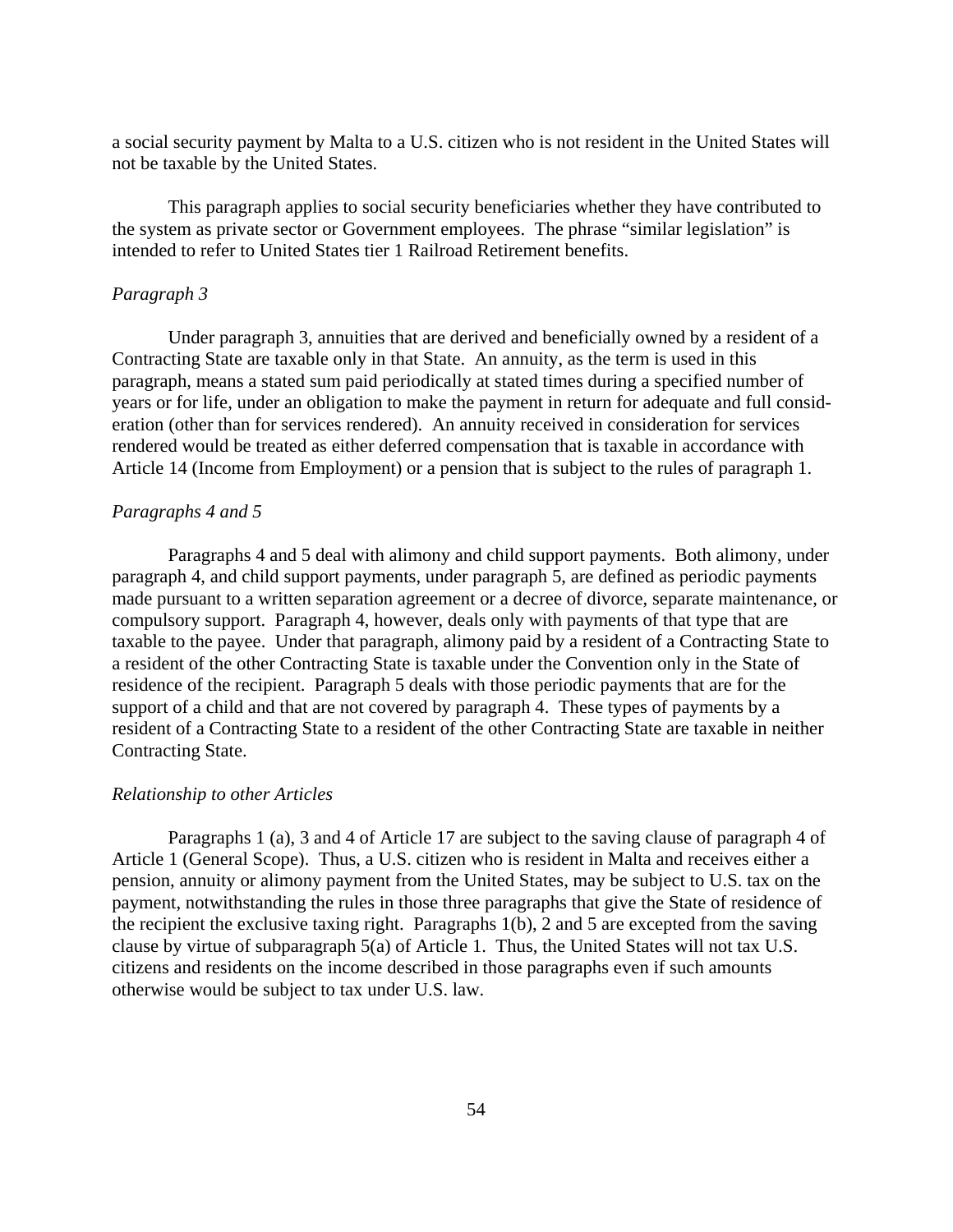# **ARTICLE 18 (PENSION FUNDS)**

This Article provides that, if a resident of a Contracting State participates in a pension fund established in the other Contracting State, the State of residence will not tax the income of the pension fund with respect to that resident until a distribution is made from the pension fund. Thus, for example, if a U.S. citizen contributes to a U.S. qualified plan while working in the United States and then establishes residence in Malta, this Article prevents Malta from taxing currently the plan's earnings and accretions with respect to that individual. When the resident receives a distribution from the pension fund, that distribution may be subject to tax in Malta, subject to paragraph 1 of Article 17 (Pensions, Social Security, Annuities, Alimony, and Child Support).

## *Relationship to other Articles*

Article 18 is excepted from the saving clause of paragraph 4 of Article 1 by virtue of paragraph 5(a) of Article 1. Thus, the United States will allow U.S. citizens and residents the benefits of Article 18.

# **ARTICLE 19 (GOVERNMENT SERVICE)**

## *Paragraph 1*

Subparagraphs (a) and (b) of paragraph 1 deal with the taxation of government compensation (other than a pension addressed in paragraph 2). Subparagraph (a) provides that remuneration paid to any individual who is rendering services to a Contracting State, political subdivision or local authority is exempt from tax by the other State. Under subparagraph (b), such payments are, however, taxable exclusively in the other State (i.e., the host State) if the services are rendered in that other State and the individual is a resident of that State who is either a national of that State or a person who did not become resident of that State solely for purposes of rendering the services. The paragraph applies to anyone performing services for a government, whether as a government employee, an independent contractor, or an employee of an independent contractor.

# *Paragraph 2*

Paragraph 2 deals with the taxation of pensions paid by, or out of funds created by, one of the States, or a political subdivision or a local authority thereof, to an individual in respect of services rendered to that State or subdivision or authority. Subparagraph (a) provides that such pensions are taxable only in that State. Subparagraph (b) provides an exception under which such pensions are taxable only in the other State if the individual is a resident of, and a national of, that other State.

Pensions paid to retired civilian and military employees of a Government of either State are intended to be covered under paragraph 2. When benefits paid by a State in respect of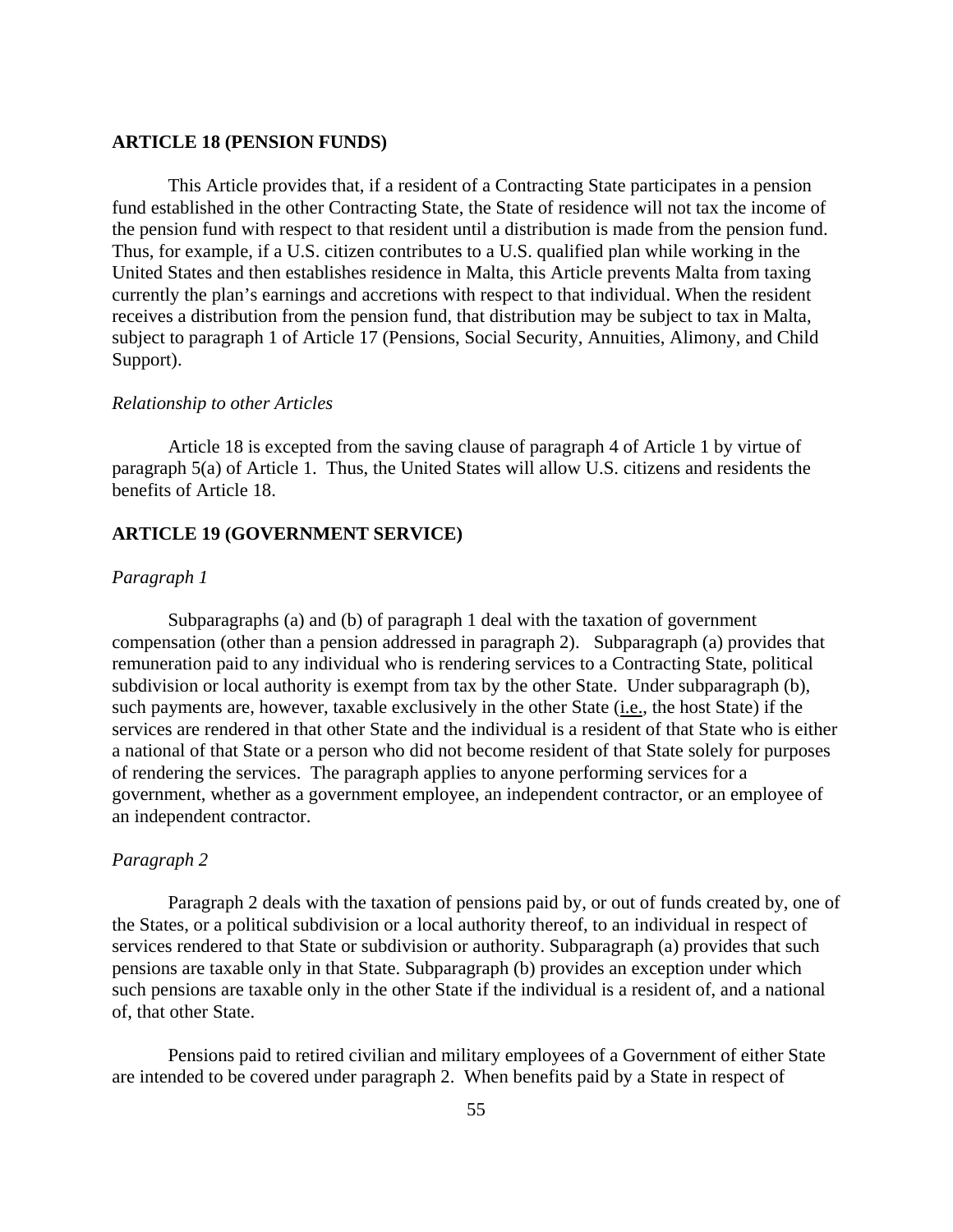services rendered to that State or a subdivision or authority are in the form of social security benefits, however, those payments are covered by paragraph 2 of Article 17 (Pensions, Social Security, Annuities, Alimony, and Child Support). As a general matter, the result will be the same whether Article 17 or 19 applies, since social security benefits are taxable exclusively by the source country and so are government pensions. The result will differ only when the payment is made to a citizen and resident of the other Contracting State, who is not also a citizen of the paying State. In such a case, social security benefits continue to be taxable at source while government pensions become taxable only in the residence country.

## *Paragraph 3*

Paragraph 3 provides that the remuneration described in paragraph 1 will be subject to the rules of Articles 14 (Income from Employment), 15 (Directors' Fees), 16 (Entertainers and Sportsmen) or 17 (Pensions, Social Security, Annuities, Alimony, and Child Support) if the recipient of the income is employed by a business conducted by a government.

## *Relationship to other Articles*

Under subparagraph 5(b) of Article 1 (General Scope), the saving clause of paragraph 4 of Article 1 does not apply to the benefits conferred by one of the States under Article 19 if the recipient of the benefits is neither a citizen of that State, nor a person who has been admitted for permanent residence there (i.e., in the United States, a "green card" holder). Thus, a resident of the United States who in the course of performing functions of a governmental nature becomes a resident of Malta (but not a permanent resident), would be entitled to the benefits of this Article. Similarly, an individual who receives a pension paid by the Government of Malta in respect of services rendered to the Government of Malta shall be taxable on this pension only in Malta unless the individual is a U.S. citizen or acquires a U.S. green card.

#### **ARTICLE 20 (STUDENTS AND TRAINEES)**

This Article provides rules for host-country taxation of visiting students and business trainees. Persons who meet the tests of the Article will be exempt from tax in the State that they are visiting with respect to designated classes of income. Several conditions must be satisfied in order for an individual to be entitled to the benefits of this Article.

First, the visitor must have been, either at the time of his arrival in the host State or immediately before, a resident of the other Contracting State.

Second, the purpose of the visit must be the full-time education or training of the visitor. Thus, if the visitor comes principally to work in the host State but also is a part-time student, he would not be entitled to the benefits of this Article, even with respect to any payments he may receive from abroad for his maintenance or education, and regardless of whether or not he is in a degree program. Whether a student is to be considered full-time will be determined by the rules of the educational institution at which he is studying.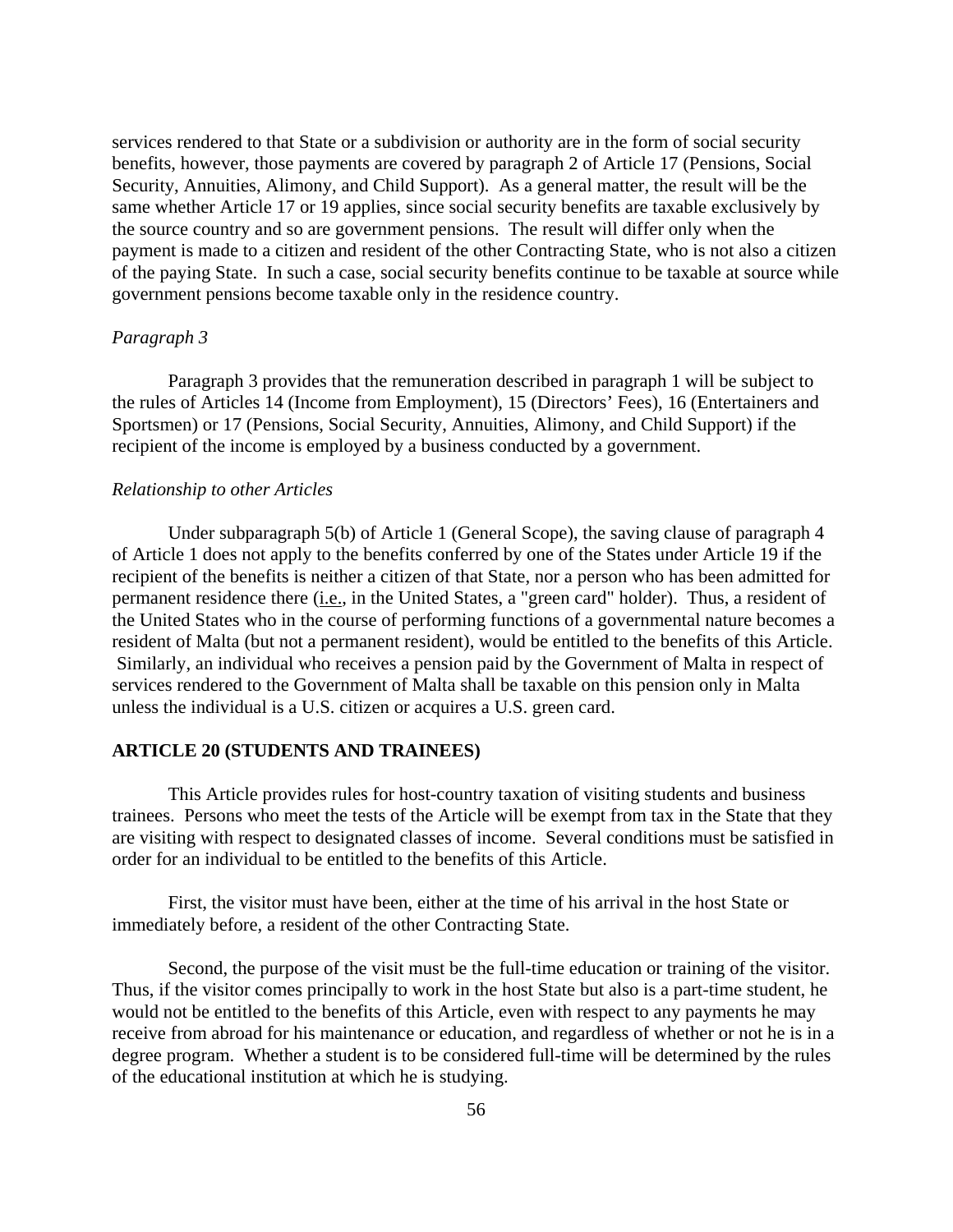The host-country exemption applies to payments received by the student or business trainee for the purpose of his maintenance, education or training that arise outside the host State. A payment will be considered to arise outside the host State if the payer is located outside the host State. Thus, if an employer from one of the Contracting States sends an employee to the other Contracting State for full-time training, the payments the trainee receives from abroad from his employer for his maintenance or training while he is present in the host State will be exempt from tax in the host State. Where appropriate, substance prevails over form in determining the identity of the payer. Thus, for example, payments made directly or indirectly by a U.S. person with whom the visitor is training, but which have been routed through a source outside the United States (*e.g.*, a foreign subsidiary), are not treated as arising outside the United States for this purpose.

The Article also provides a limited exemption for remuneration from personal services rendered in the host State with a view to supplementing the resources available to him for such purposes to the extent of \$9,000 United States dollars (or its equivalent in Euros) per taxable year. The specified amount is intended to equalize the position of a U.S. resident who is entitled to the standard deduction and the personal exemption with that of a student who files as a nonresident alien and therefore is not. Accordingly, the competent authorities are instructed to adjust this amount every five years, if necessary, to take into account changes in the amount of the U.S. standard deduction and personal exemption and in the Maltese personal tax rates.

In the case of a business trainee, the benefits of the Article will extend only for a period of one year from the time that the visitor first arrives in the host country. If, however, a trainee remains in the host country for a second year, thus losing the benefits of the Article, he would not retroactively lose the benefits of the Article for the first year. The term "business trainee" is defined as a person who is in the country temporarily for the purpose of securing training that is necessary to qualify to pursue a profession or professional specialty. Moreover, the person must be employed or under contract with a resident of the other Contracting State and must be receiving the training from someone who is not related to its employer. Thus, a business trainee might include a lawyer employed by a law firm in one Contracting State who works for one year as a *stagiaire* in an unrelated law firm in the other Contracting State. However, the term would not include a manager who normally is employed by a parent company in one Contracting State who is sent to the other Contracting State to run a factory owned by a subsidiary of the parent company.

## *Relationship to other Articles*

The saving clause of paragraph 4 of Article 1 (General Scope) does not apply to this Article with respect to an individual who is neither a citizen of the host State nor has been admitted for permanent residence there. The saving clause, however, does apply with respect to citizens and permanent residents of the host State. Thus, a U.S. citizen who is a resident of Malta and who visits the United States as a full-time student at an accredited university will not be exempt from U.S. tax on remittances from abroad that otherwise constitute U.S. taxable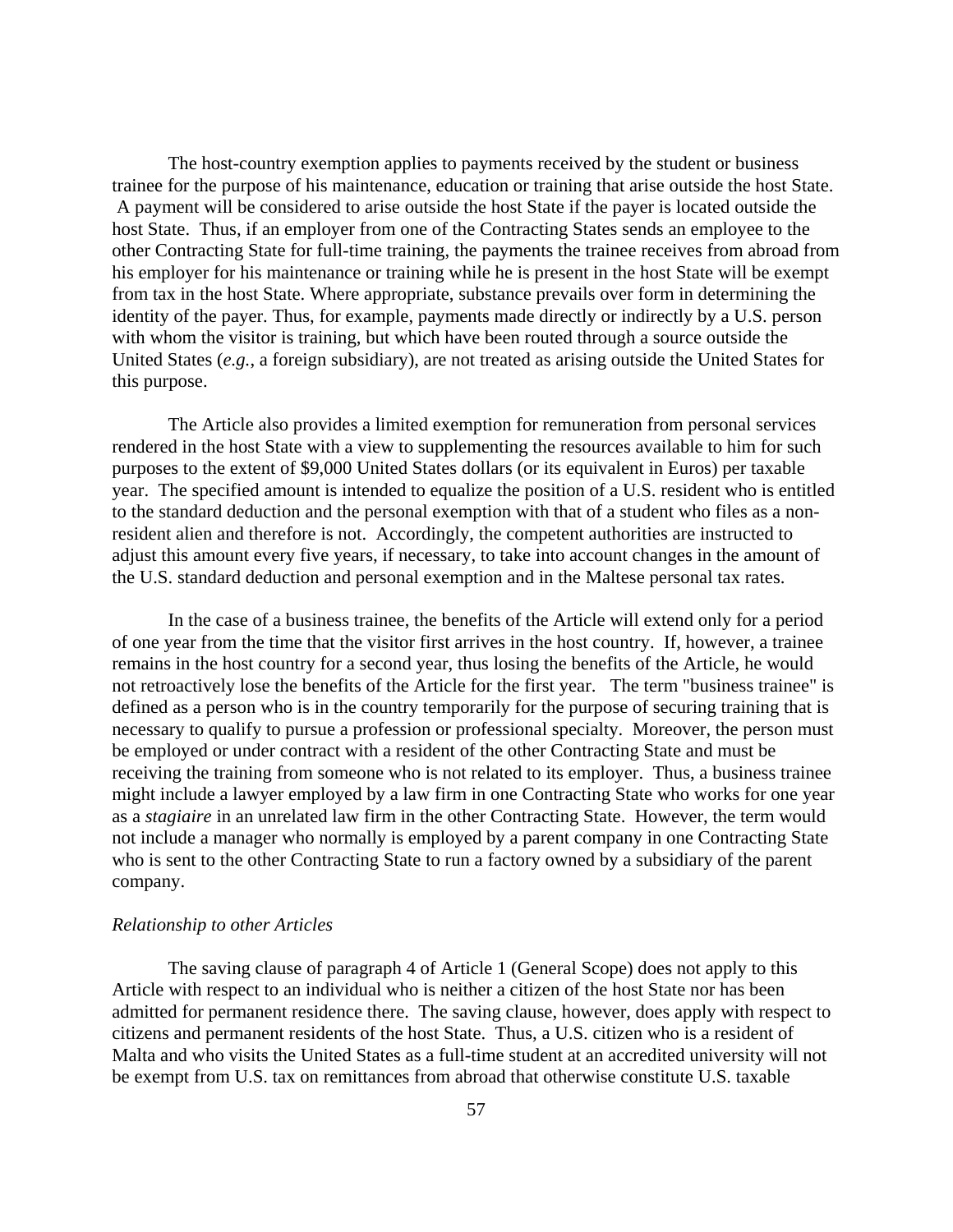income. A person, however, who is not a U.S. citizen, and who visits the United States as a student and remains long enough to become a resident under U.S. law, but does not become a permanent resident (i.e., does not acquire a green card), will be entitled to the full benefits of the Article.

# **ARTICLE 21 (OTHER INCOME)**

Article 21 assigns taxing jurisdiction over income not dealt with in the other articles (Articles 6 through 20) of the Convention. In order for an item of income to be "dealt with" in another article it must be the type of income described in the article and, in most cases, it must have its source in a Contracting State. For example, all royalty income that arises in a Contracting State and that is beneficially owned by a resident of the other Contracting State is "dealt with" in Article 12 (Royalties). However, profits derived in the conduct of a business are "dealt with" in Article 7 (Business Profits) whether or not they have their source in one of the Contracting States.

Examples of items of income covered by Article 21 include income from gambling, punitive (but not compensatory) damages and covenants not to compete. The article would also apply to income from a variety of financial transactions, where such income does not arise in the course of the conduct of a trade or business. For example, income from notional principal contracts and other derivatives would fall within Article 21 if derived by persons not engaged in the trade or business of dealing in such instruments, unless such instruments were being used to hedge risks arising in a trade or business. It would also apply to securities lending fees derived by an institutional investor. Further, in most cases guarantee fees paid within an intercompany group would be covered by Article 21, unless the guarantor were engaged in the business of providing such guarantees to unrelated parties.

Article 21 also applies to items of income that are not dealt with in the other articles because of their source or some other characteristic. For example, Article 11 (Interest) addresses only the taxation of interest arising in a Contracting State. Interest arising in a third State that is not attributable to a permanent establishment, therefore, is subject to Article 21.

Distributions from partnerships are not generally dealt with under Article 21 because partnership distributions generally do not constitute income. Under the Code, partners include in income their distributive share of partnership income annually, and partnership distributions themselves generally do not give rise to income. This would also be the case under U.S. law with respect to distributions from trusts. Trust income and distributions that, under the Code, have the character of the associated distributable net income would generally be covered by another article of the Convention. See Code section 641 et seq.

# *Paragraph 1*

The general rule of Article 21 is contained in paragraph 1. Items of income not dealt with in other articles and beneficially owned by a resident of a Contracting State will be taxable in the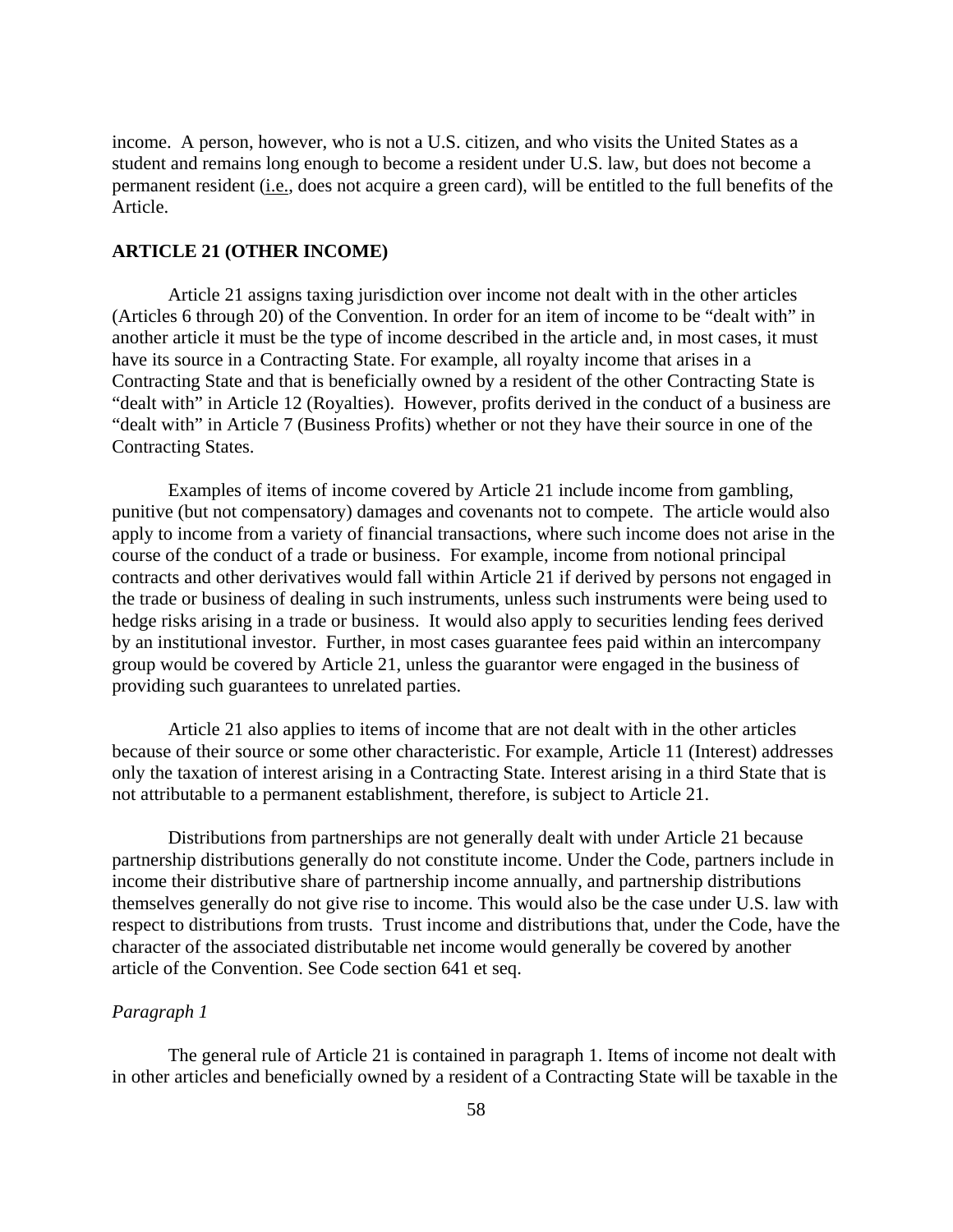State of residence. This right of taxation applies whether or not the residence State exercises its right to tax the income covered by the Article. As discussed in greater detail below, however, where such income arises in the other Contracting State, paragraph 3 permits limited source-State taxation.

The reference in this paragraph to "items of income beneficially owned by a resident of a Contracting State" rather than simply "items of income of a resident of a Contracting State," as in the OECD Model, is intended merely to make explicit the implicit understanding that the limits on source-State taxation provided by paragraphs 1 and 3 apply only when a resident of a Contracting State is the beneficial owner of the income. Thus, source taxation of income not dealt with in other articles of the Convention is not limited by paragraphs 1 and 3 if it is nominally paid to a resident of the other Contracting State, but is beneficially owned by a resident of a third State. However, income received by a nominee on behalf of a resident of that other State would be entitled to benefits.

The term "beneficially owned" is not defined in the Convention, and is, therefore, defined as under the internal law of the State granting treaty benefits (*i.e.*, the source State). The person who beneficially owns the income for purposes of Article 21 is the person to which the income is attributable for tax purposes under the laws of the source State.

# *Paragraph 2*

This paragraph provides an exception to the general rule of paragraph 1 for income that is attributable to a permanent establishment maintained in a Contracting State by a resident of the other Contracting State. The taxation of such income is governed by the provisions of Article 7 (Business Profits). Therefore, income arising outside the United States that is attributable to a permanent establishment maintained in the United States by a resident of Malta generally would be taxable by the United States under the provisions of Article 7. This would be true even if the income is sourced in a third State.

# *Paragraph 3*

This paragraph provides for limited source-State taxation of income not dealt with in the foregoing Articles of the Convention. Such income of a resident of one of the Contracting States from sources in the other State may be taxed in the source State, but the rate may not exceed 10 percent of the amount of such items. *Relationship to Other Articles* 

This Article is subject to the saving clause of paragraph 4 of Article 1 (General Scope). Thus, the United States may tax the income of a resident of the other Contracting State that is not dealt with elsewhere in the Convention, if that resident is a citizen of the United States. The Article is also subject to the provisions of Article 22 (Limitation on Benefits). Thus, if a resident of the other Contracting State earns income that falls within the scope of paragraph 1 of Article 21, but that is taxable by the United States under U.S. law, the income would be exempt from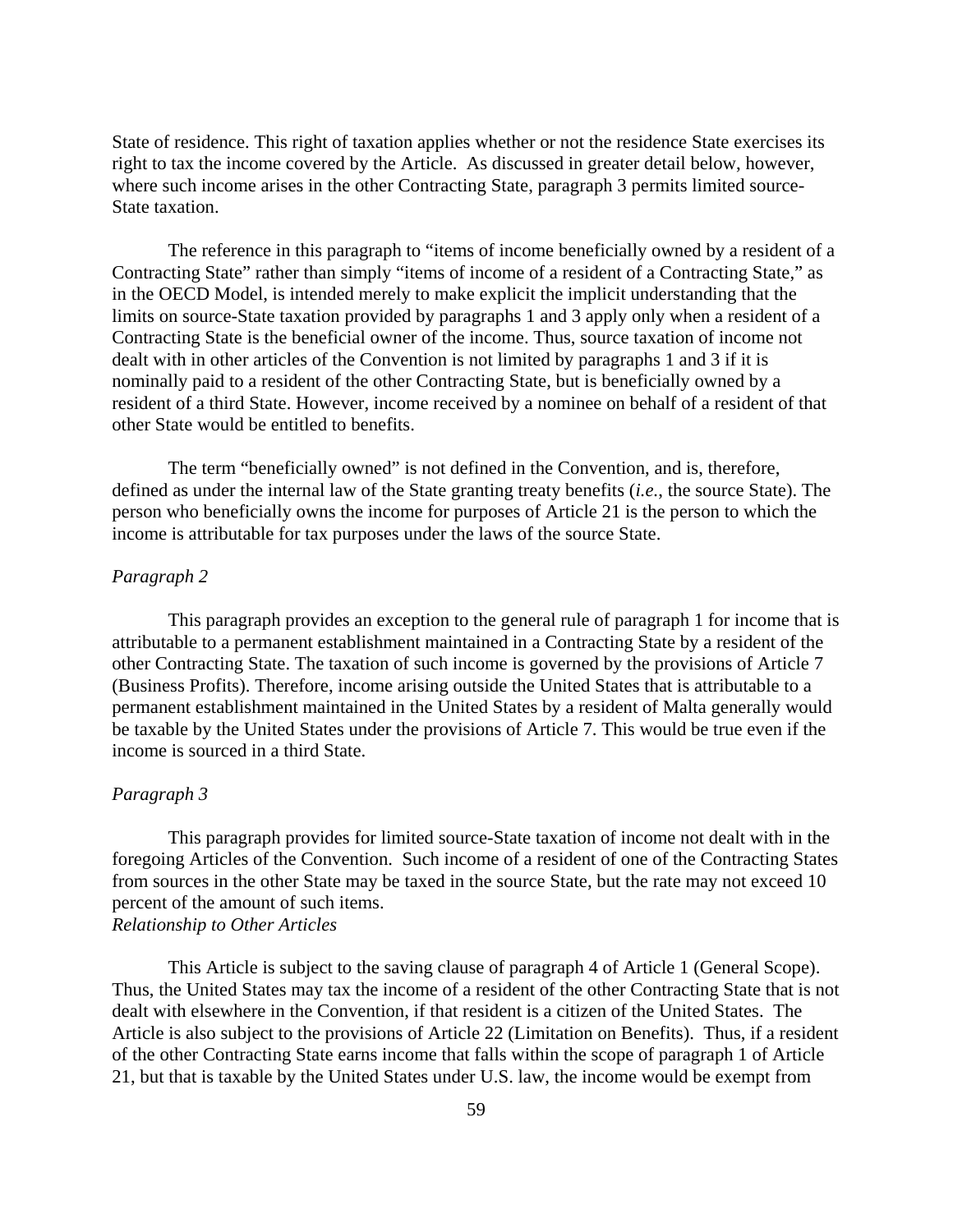U.S. tax under the provisions of Article 21 only if the resident satisfies one of the tests of Article 22 for entitlement to benefits.

# **ARTICLE 22 (LIMITATION ON BENEFITS)**

Article 22 contains anti-treaty-shopping provisions that are intended to prevent residents of third countries from benefiting from what is intended to be a reciprocal agreement between two countries. In general, the provision does not rely on a determination of purpose or intention but instead sets forth a series of objective tests. A resident of a Contracting State that satisfies one of the tests will receive benefits regardless of its motivations in choosing its particular business structure. However, the Exchange of Notes accompanying the Convention provides that a company resident in Malta that is an "international trading company," as defined in article 2 of the Income Tax Act of Malta, shall be entitled to receive only the benefits of the Convention (subject to all applicable conditions or limitations) other than the benefits of Articles 10 (Dividends), 11 (Interest), 12 (Royalties), and 21 (Other Income) of the Convention.

The structure of the Article is as follows: Paragraph 1 states the general rule that residents are entitled to benefits otherwise accorded to residents only to the extent provided in the Article. Paragraph 2 lists a series of attributes of a resident of a Contracting State, the presence of any one of which will entitle that person to all the benefits of the Convention. Paragraph 3 provides a so-called "derivative benefits" test under which certain categories of income may qualify for benefits. Paragraph 4 provides that, regardless of whether a person qualifies for benefits under paragraph 2, benefits may be granted to that person with regard to certain income earned in the conduct of an active trade or business. Paragraph 5 provides special rules for so-called "triangular cases," notwithstanding the other provisions of the Article. Paragraph 6 provides that benefits also may be granted if the competent authority of the State from which benefits are claimed determines that it is appropriate to provide benefits in that case. Paragraph 7 addresses the application of the Convention where a remittance system of taxation is used. Paragraph 8 defines certain terms used in the Article.

# *Paragraph 1*

Paragraph 1 provides that, except as otherwise provided, a resident of a Contracting State will be entitled to all the benefits otherwise accorded to residents of a Contracting State under the Convention only to the extent provided in the Article.

The benefits otherwise accorded to residents under the Convention include all limitations on source-based taxation under Articles 6 through 21, the treaty-based relief from double taxation provided by Article 23 (Relief from Double Taxation), and the protection afforded to residents of a Contracting State under Article 24 (Non-Discrimination). Some provisions do not require that a person be a resident in order to enjoy the benefits of those provisions. Article 25 (Mutual Agreement Procedure) is not limited to residents of the Contracting States, and Article 27 (Members of Diplomatic Missions and Consular Posts) applies to diplomatic agents or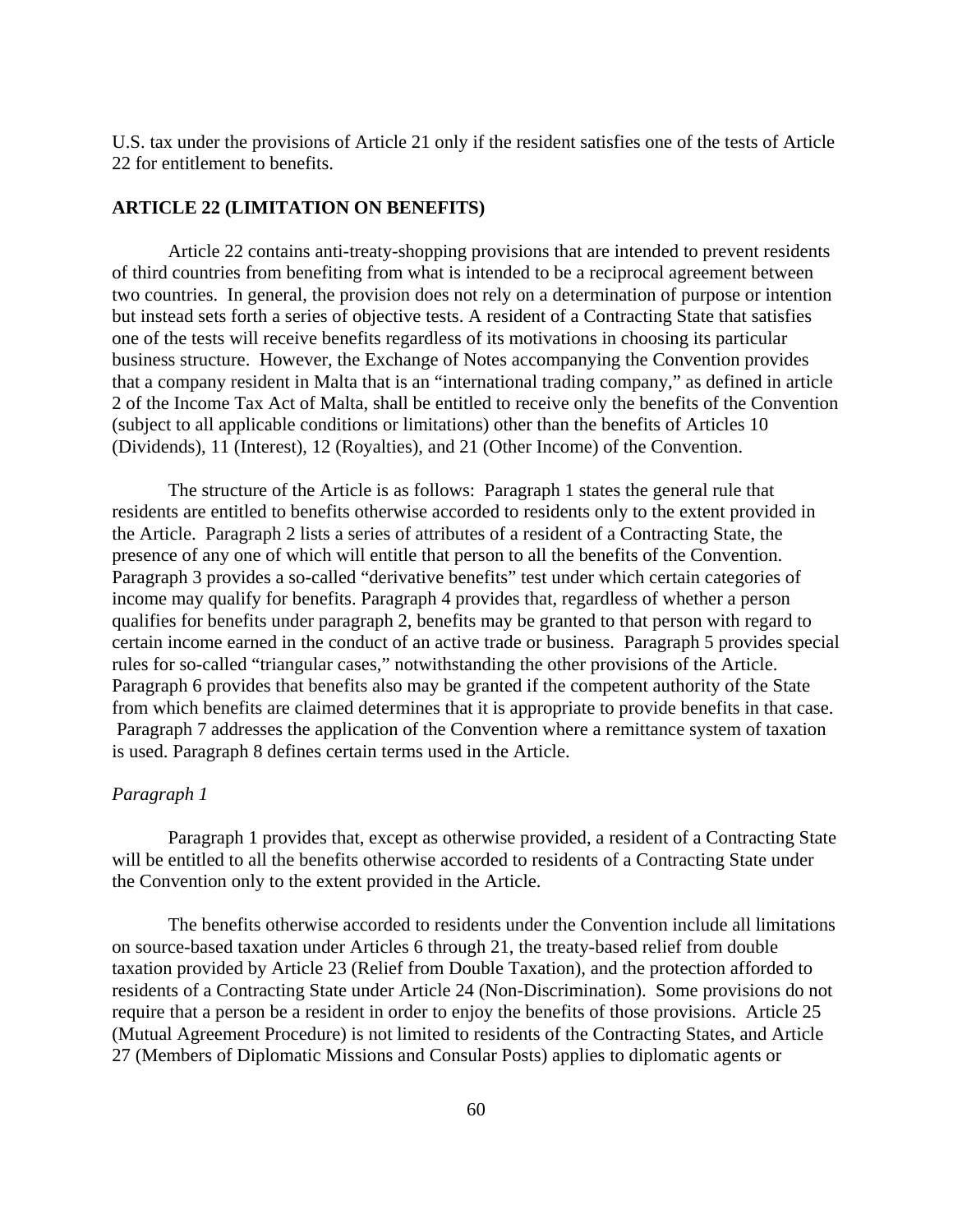consular officials regardless of residence. Article 22 accordingly does not limit the availability of treaty benefits under these provisions.

Article 22 and the anti-abuse provisions of domestic law complement each other, as Article 22 effectively determines whether an entity has a sufficient nexus to the Contracting State to be treated as a resident for treaty purposes, while domestic anti-abuse provisions (*e.g.*, business purpose, substance-over-form, step transaction or conduit principles) determine whether a particular transaction should be recast in accordance with its substance. Thus, internal law principles of the source Contracting State may be applied to identify the beneficial owner of an item of income, and Article 22 then will be applied to the beneficial owner to determine if that person is entitled to the benefits of the Convention with respect to such income.

# *Paragraph 2*

Paragraph 2 has six subparagraphs, each of which describes a category of residents that are entitled to all benefits of the Convention.

It is intended that the provisions of paragraph 2 will be self-executing. Unlike the provisions of paragraph 6, discussed below, claiming benefits under paragraph 2 does not require advance competent authority ruling or approval. The tax authorities may, of course, on review, determine that the taxpayer has improperly interpreted the paragraph and is not entitled to the benefits claimed.

## *Individuals -- Subparagraph 2(a)*

Subparagraph 2(a) provides that individual residents of a Contracting State will be entitled to all treaty benefits. If such an individual receives income as a nominee on behalf of a third country resident, benefits may be denied under the respective articles of the Convention by the requirement that the beneficial owner of the income be a resident of a Contracting State.

#### *Governments -- Subparagraph 2(b)*

Subparagraph 2(b) provides that the Contracting States and any political subdivision or local authority thereof will be entitled to all benefits of the Convention.

#### *Publicly-Traded Corporations -- Subparagraph 2(c)(i)*

Subparagraph 2(c) applies to two categories of companies: publicly traded companies and subsidiaries of publicly traded companies. A company resident in a Contracting State is entitled to all the benefits of the Convention under subparagraph  $2(c)(i)$  if (a) the principal class of its shares, and any disproportionate class of shares, is listed on a recognized stock exchange located in the company's State of residence, (b) the principal class of its shares, and any disproportionate class of shares, regularly traded on one or more recognized stock exchanges in the company's State of residence, (c) the principal class of its shares is primarily traded on one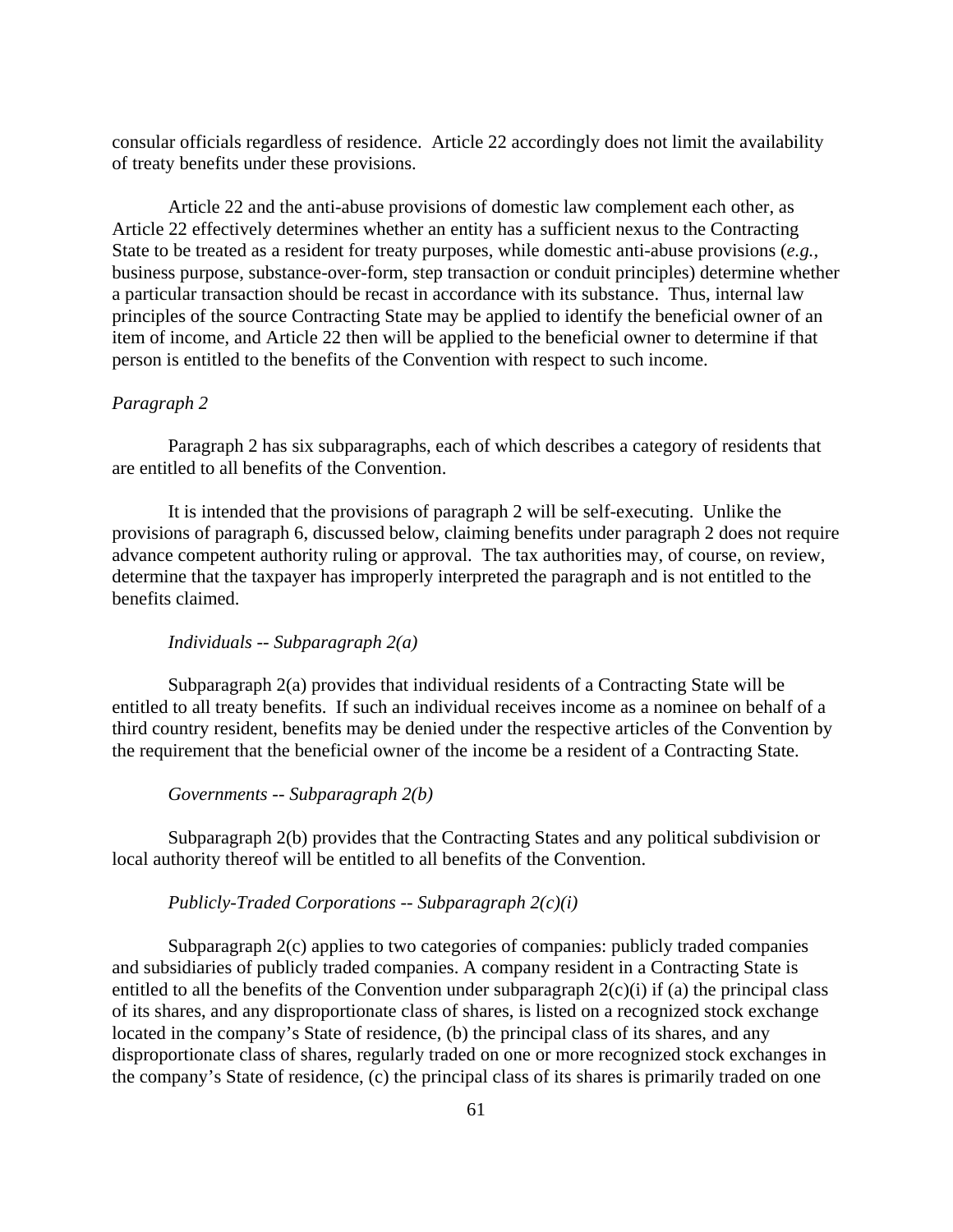ore more recognized stock exchanges located in company's State of residence, and (d) and the company satisfies the base erosion test of subparagraph 2(f)(ii).

The term "recognized stock exchange" is defined in subparagraph (a) of paragraph 8. It includes (i) the NASDAQ System and any stock exchange registered with the Securities and Exchange Commission as a national securities exchange for purposes of the Securities Exchange Act of 1934, (ii) the Malta Stock Exchange, and (iii) any other stock exchange agreed upon by the competent authorities of the Contracting States.

If a company has only one class of shares, it is only necessary to consider whether the shares of that class meet the relevant trading requirements. If the company has more than one class of shares, it is necessary as an initial matter to determine which class or classes constitute the "principal class of shares". The term "principal class of shares" is defined in subparagraph 8(b) to mean the ordinary or common shares of the company representing the majority of the aggregate voting power and value of the company. If the company does not have a class of ordinary or common shares representing the majority of the aggregate voting power and value of the company, then the "principal class of shares" is that class or any combination of classes of shares that represents, in the aggregate, a majority of the voting power and value of the company. Although in a particular case involving a company with several classes of shares it is conceivable that more than one group of classes could be identified that account for more than 50% of the shares, it is only necessary for one such group to satisfy the requirements of this subparagraph in order for the company to be entitled to benefits. Benefits would not be denied to the company even if a second, non-qualifying, group of shares with more than half of the company's voting power and value could be identified.

A company whose principal class of shares is regularly traded on a recognized stock exchange will nevertheless not qualify for benefits under subparagraph  $2(c)(i)$  if it has a disproportionate class of shares that is not regularly traded on a recognized stock exchange. The term "disproportionate class of shares" is defined in subparagraph 8(c). A company has a disproportionate class of shares if it has outstanding a class of shares which is subject to terms or other arrangements that entitle the holder to a larger portion of the company's income, profit, or gain in the other Contracting State than that to which the holder would be entitled in the absence of such terms or arrangements. Thus, for example, a company resident in Malta meets the test of subparagraph 8(c) if it has outstanding a class of "tracking stock" that pays dividends based upon a formula that approximates the company's return on its assets employed in the United States.

The following example illustrates this result.

Example. MCo is a corporation resident in Malta. MCo has two classes of shares: Common and Preferred. The Common shares are listed and regularly traded on the Malta Stock Exchange. The Preferred shares have no voting rights and are entitled to receive dividends equal in amount to interest payments that MCo receives from unrelated borrowers in the United States. The Preferred shares are owned entirely by a single investor that is a resident of a country with which the United States does not have a tax treaty. The Common shares account for more than 50 percent of the value of MCo and for 100 percent of the voting power. Because the owner of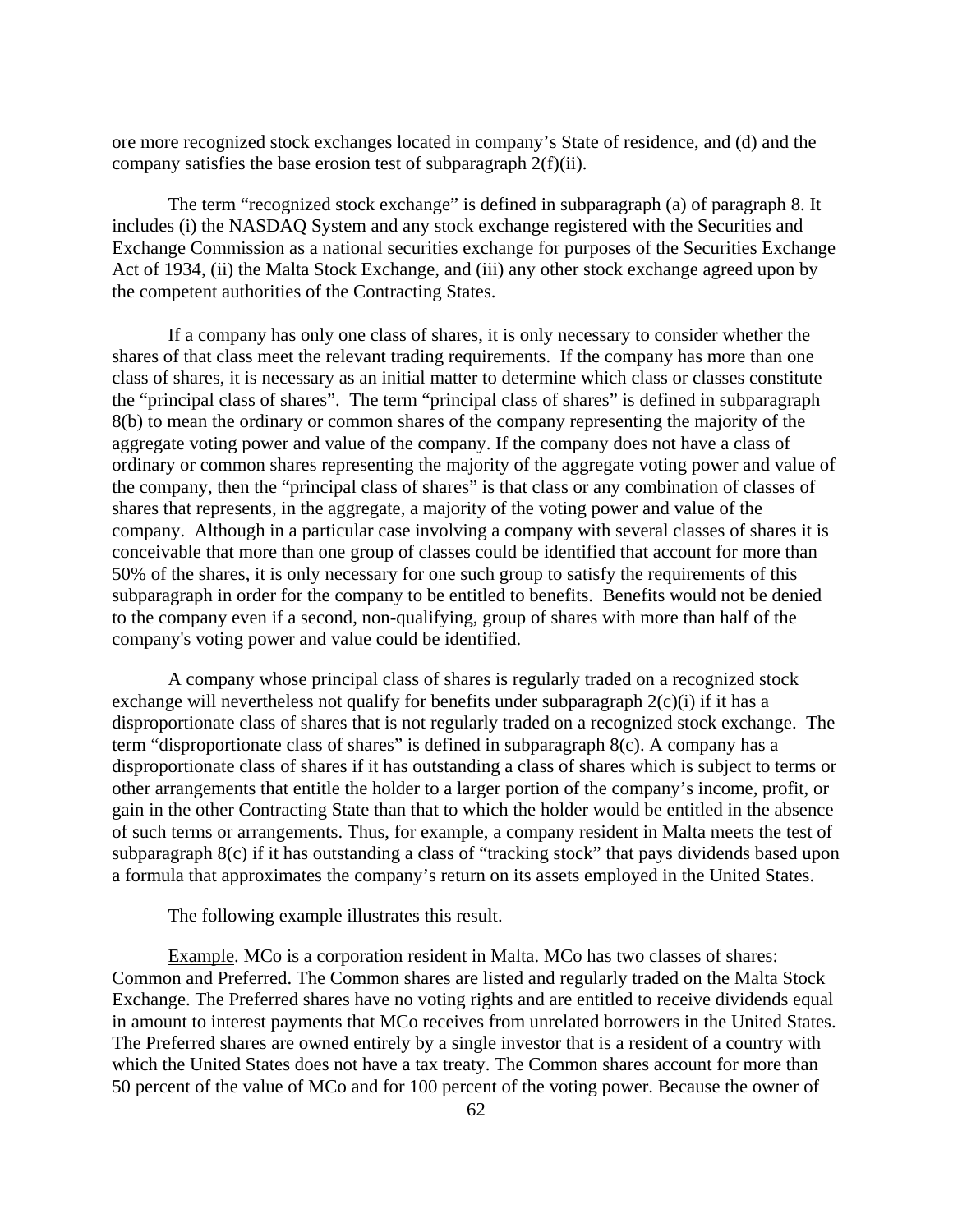the Preferred shares is entitled to receive payments corresponding to the U.S. source interest income earned by MCo, the Preferred shares are a disproportionate class of shares. Because the Preferred shares are not regularly traded on a recognized stock exchange, MCo will not qualify for benefits under subparagraph  $2(c)(i)$ .

The term "regularly traded" is not defined in the Convention. In accordance with paragraph 2 of Article 3 (General Definitions), this term will be defined by reference to the domestic tax laws of the State from which treaty benefits are sought. In the case of the United States, this term is understood to have the meaning it has under Treas. Reg. section 1.884- 5(d)(4)(i)(B), relating to the branch tax provisions of the Code. Under these regulations, a class of shares is considered to be "regularly traded" if two requirements are met: trades in the class of shares are made in more than de minimis quantities on at least 60 days during the taxable year, and the aggregate number of shares in the class traded during the year is at least 10 percent of the average number of shares outstanding during the year. Sections  $1.884-5(d)(4)(i)(A)$ , (ii) and (iii) will not be taken into account for purposes of defining the term "regularly traded" under the Convention.

The regular trading requirement can be met by trading on any recognized exchange or exchanges located in either State. Trading on one or more recognized stock exchanges may be aggregated for purposes of this requirement. Thus, a U.S. company could satisfy the regularly traded requirement through trading, in whole or in part, on a recognized stock exchange located in Malta. Authorized but unissued shares are not considered for purposes of this test.

The term "primarily traded" is not defined in the Convention. In accordance with paragraph 2 of Article 3, this term will have the meaning it has under the laws of the State concerning the taxes to which the Convention applies, generally the source State. In the case of the United States, this term is understood to have the meaning it has under Treas. Reg. section 1.884-5(d)(3), relating to the branch tax provisions of the Code. Accordingly, stock of a corporation is "primarily traded" if the number of shares in the company's principal class of shares that are traded during the taxable year on all recognized stock exchanges in the Contracting State of which the company is a resident exceeds the number of shares in the company's principal class of shares that are traded during that year on established securities markets in any other single foreign country.

#### *Subsidiaries of Publicly-Traded Corporations -- Subparagraph 2(c)(ii)*

A company resident in a Contracting State is entitled to all the benefits of the Convention under subparagraph  $2(c)(ii)$  if five or fewer publicly traded companies described in subparagraph 2(c)(i) are the direct or indirect owners of at least 75 percent of each class of the company's shares, and the company satisfies the base erosion test of subparagraph 2(f)(ii). If the publicly-traded companies are indirect owners, however, each of the intermediate companies must be a resident of the same Contracting State that is also entitled to benefits of the Convention under subparagraph  $2(c)(ii)$ .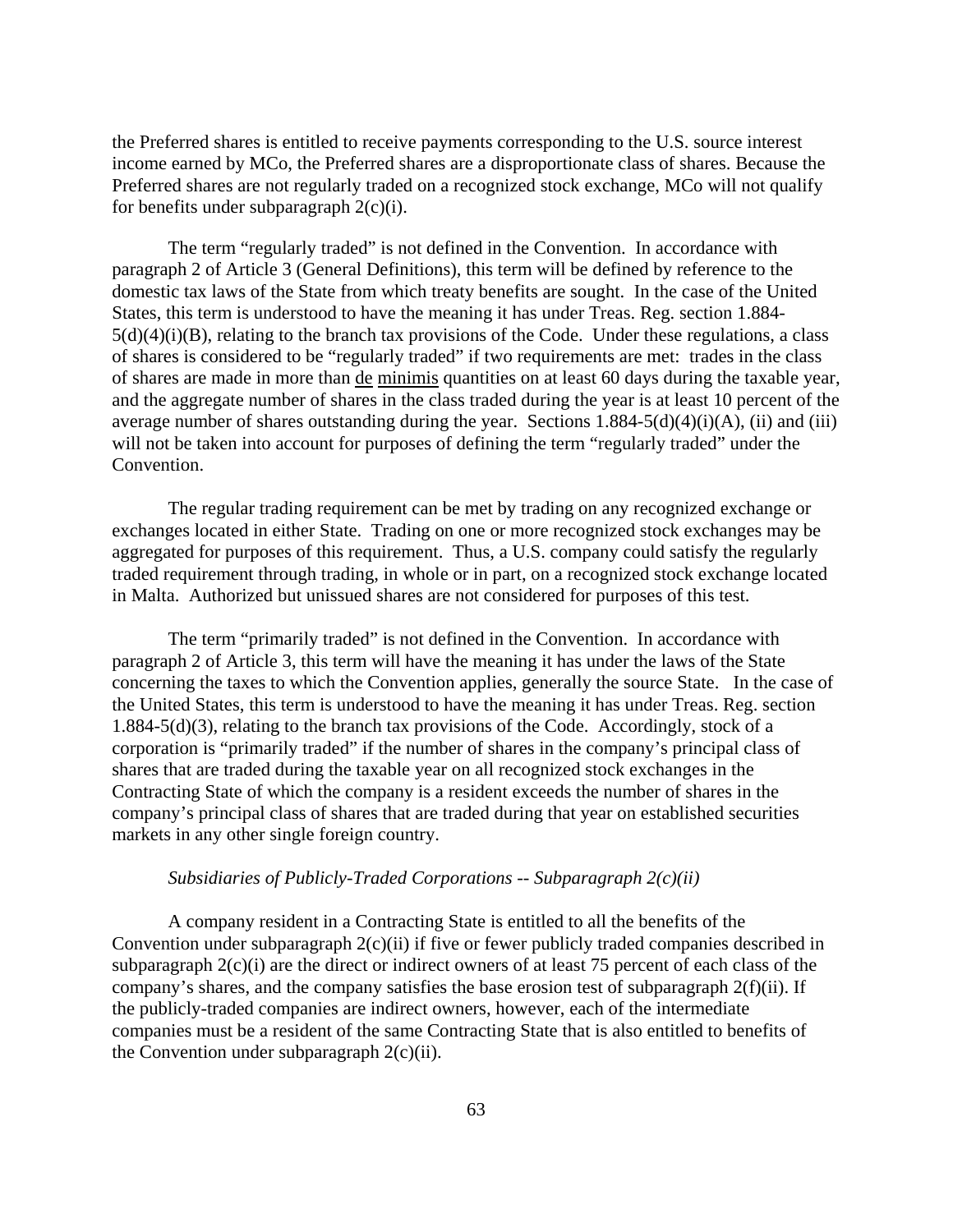Thus, for example, a company that is a resident of Malta, all the shares of which are owned by another company that is a resident of Malta, would qualify for benefits under subparagraph 2(c) if the principal class of shares (and any disproportionate classes of shares) of the parent company are regularly and primarily traded on the Malta Stock Exchange, and it satisfies the base erosion test of subparagraph 2(f)(ii). However, such a subsidiary would not qualify for benefits under clause (ii) if the publicly traded parent company were a resident of a third state. Furthermore, if a parent company in Malta indirectly owned the bottom-tier company through a chain of subsidiaries, each such subsidiary in the chain, as an intermediate owner, must be a resident of Malta entitled to the benefits of the convention under subparagraph  $2(c)(ii)$  in order for the subsidiary to meet the test in clause (ii).

# *Tax Exempt Organizations -- Subparagraph 2(d)*

Subparagraph 2(d) provides rules by which the tax exempt organizations described in subparagraph 2(b) of Article 4 (Resident) will be entitled to all the benefits of the Convention. Entities qualifying under this rule generally are those that are exempt from tax in their State of residence and that are organized and operated exclusively to fulfill religious, charitable, scientific, artistic, cultural, or educational purposes.

#### *Pension Funds – Subparagraph 2(e)*

A pension fund will qualify for benefits under subparagraph  $2(e)$  if more than 75 percent of the beneficiaries, members or participants of the pension fund are individuals resident in either Contracting State. For purposes of this provision, the term "beneficiaries" should be understood to refer to the persons receiving benefits from the organization.

#### *Ownership/Base Erosion -- Subparagraph 2(f)*

Subparagraph 2(f) provides an additional method to qualify for treaty benefits that applies to any form of legal entity that is a resident of a Contracting State. The test provided in subparagraph (e), the so-called ownership and base erosion test, is a two-part test. Both prongs of the test must be satisfied for the resident to be entitled to treaty benefits under subparagraph  $2(e)$ .

The ownership prong of the test, under clause (i), requires that 75 percent or more of each class of shares or other beneficial interests in the person is owned, directly or indirectly, on at least half the days of the person's taxable year by persons who are residents of the Contracting State of which that person is a resident and that are themselves entitled to treaty benefits under subparagraphs  $2(a)$ ,  $2(b)$ ,  $2(c)(i)$ ,  $2(d)$ , or  $2(e)$ . In the case of indirect owners, however, each of the intermediate owners must be a qualified person that is also a resident of that Contracting State.

Trusts may be entitled to benefits under this provision if they are treated as residents under Article 4 (Residence) and they otherwise satisfy the requirements of this subparagraph.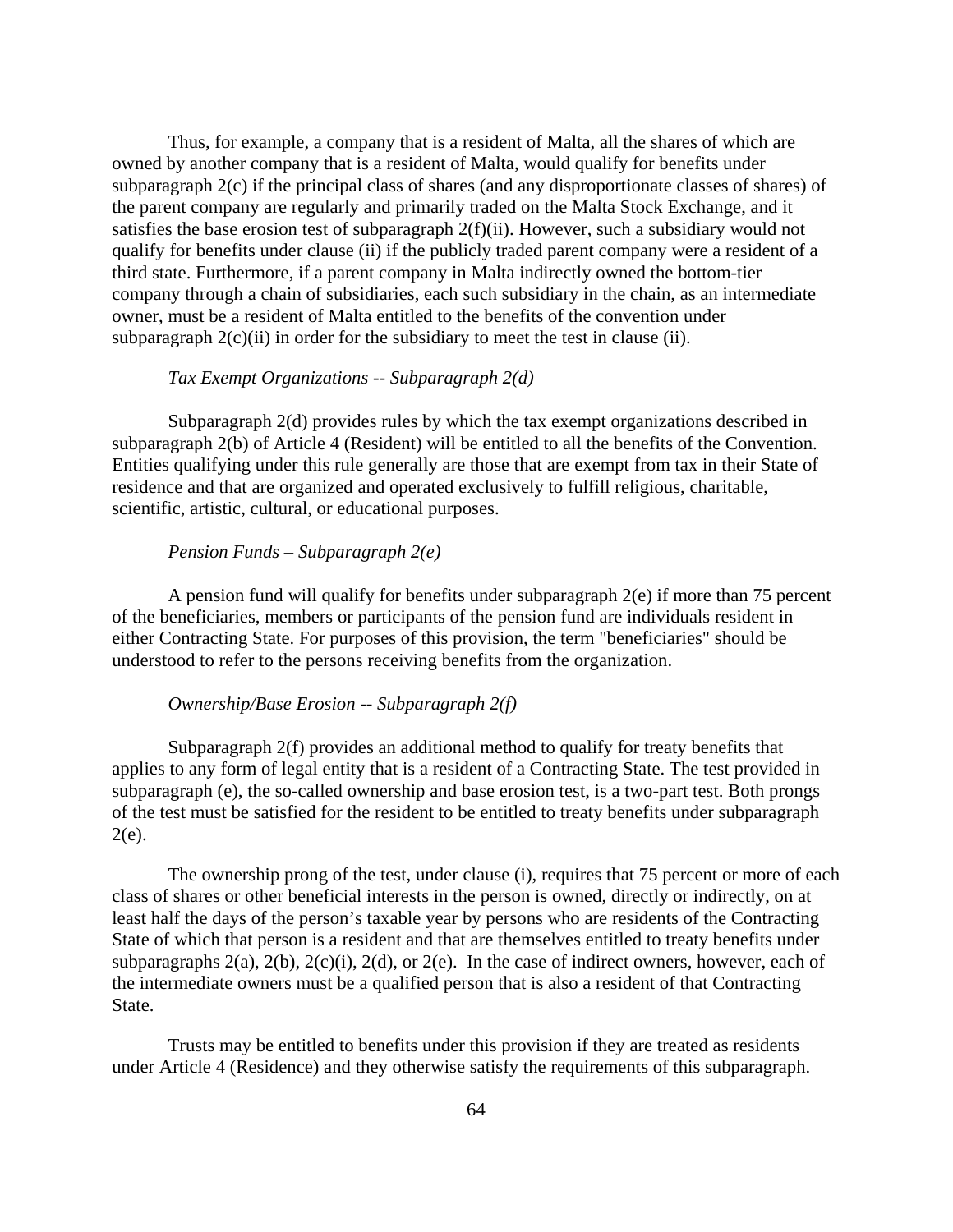For purposes of this subparagraph, the beneficial interests in a trust will be considered to be owned by its beneficiaries in proportion to each beneficiary's actuarial interest in the trust. The interest of a remainder beneficiary will be equal to 100 percent less the aggregate percentages held by income beneficiaries. A beneficiary's interest in a trust will not be considered to be owned by a person entitled to benefits under subparagraphs  $2(a)$ ,  $2(b)$ ,  $2(c)(i)$ ,  $2(d)$ , or  $2(e)$  if it is not possible to determine the beneficiary's actuarial interest. Consequently, if it is not possible to determine the actuarial interest of the beneficiaries in a trust, the ownership test under clause i) cannot be satisfied, unless all possible beneficiaries are persons entitled to benefits under subparagraphs 2(a), 2(b), 2(c)(i), 2(d), or 2(e).

The base erosion prong of clause (ii) of subparagraph (f) is satisfied with respect to a person if less than 25 percent of the person's gross income for the taxable year, as determined under the tax law in the person's State of residence, is paid or accrued, directly or indirectly, to persons who are not residents of either Contracting State entitled to benefits under subparagraphs  $2(a)$ ,  $2(b)$ ,  $2(c)(i)$ ,  $2(d)$ , or  $2(e)$ , other than in the form of arm's-length payments in the ordinary course of business for services or tangible property.

## *Paragraph 3*

Paragraph 3 sets forth a derivative benefits test that is potentially applicable to all treaty benefits, although the test is applied to individual items of income. In general, a derivative benefits test entitles a company that is a resident of a Contracting State to treaty benefits if the owner of the company would have been entitled to the same benefit had the income in question flowed directly to that owner. To qualify under this paragraph, the company must meet an ownership test and a base erosion test.

Subparagraph (a) sets forth the ownership test. Under this test at least 95 percent of each class of shares of the company must be owned, directly or indirectly, by seven or fewer persons who are equivalent beneficiaries. The term "equivalent beneficiary" is defined in subparagraph 8(d). This definition may be met in two alternative ways, the first of which has two requirements.

Under the first alternative, a person may be an equivalent beneficiary because it is entitled to equivalent benefits under a treaty between the country of source and the country in which the person is a resident. This alternative has two requirements.

The first requirement is that the person must be a resident of a member state of the European Union, or of a European Economic Area state, or of Australia, or of a party to the North American Free Trade Agreement (collectively, "qualifying States").

The second requirement of the definition of "equivalent beneficiary" is that the person must be entitled to equivalent benefits under an applicable treaty. To satisfy the second requirement, the person must be entitled to all the benefits of a comprehensive treaty between the Contracting State from which benefits of the Convention are claimed and a qualifying State under provisions that are analogous to the rules in subparagraphs  $2(a)$ ,  $2(b)$ ,  $2(c)(i)$ ,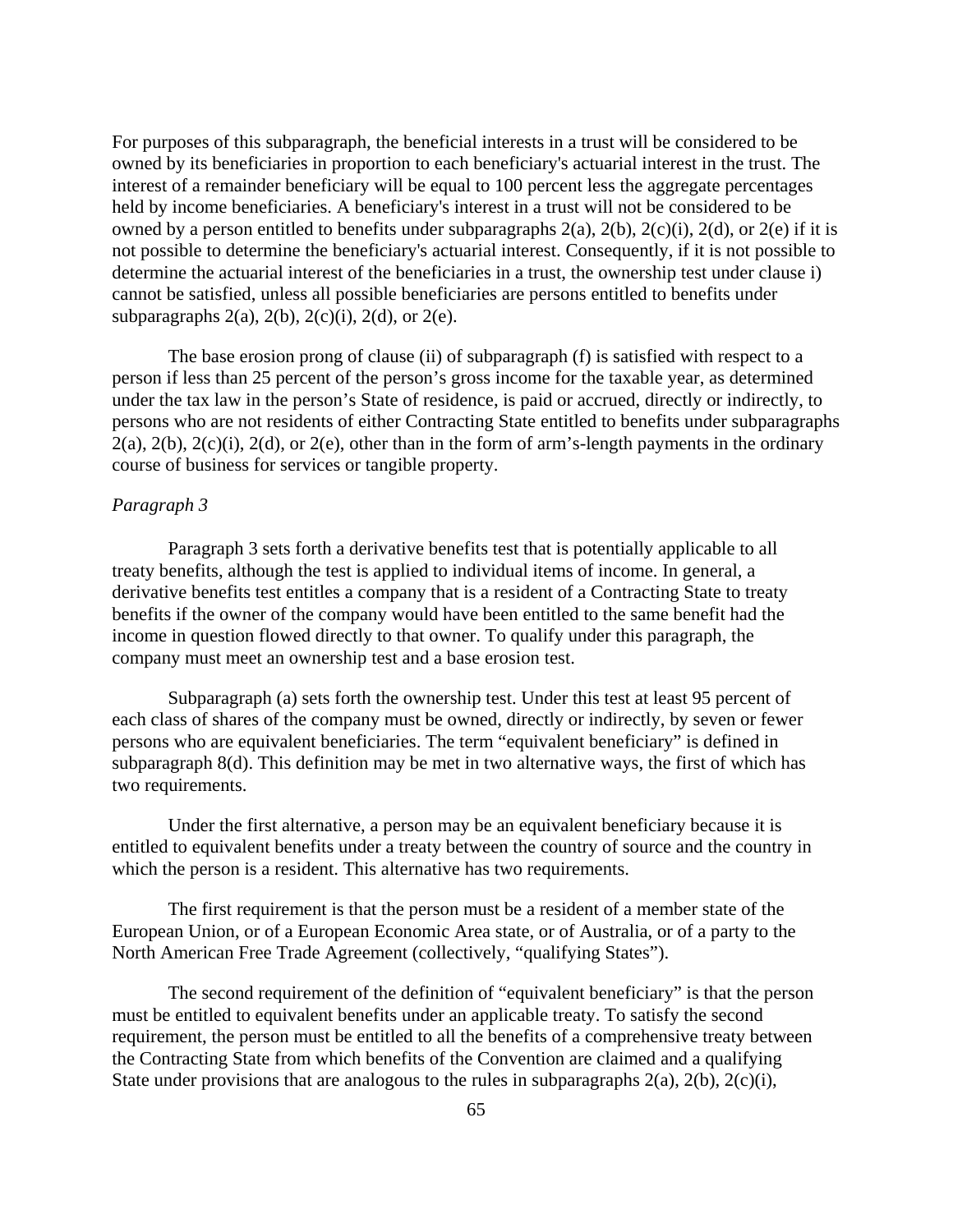2(d), or 2(e) of this Article. If the treaty in question does not have a comprehensive limitation on benefits article, this requirement is met only if the person would be entitled to treaty benefits under the tests in subparagraphs  $2(a)$ ,  $2(b)$ ,  $2(c)(i)$ ,  $2(d)$ , or  $2(e)$  of this Article if the person were a resident of one of the Contracting States.

In order to satisfy the second requirement necessary to qualify as an "equivalent beneficiary" under subparagraph 8(d)(i)(B) with respect to dividends, interest, royalties or branch tax, the person must be entitled to a rate of tax that is at least as low as the tax rate that would apply under the Convention to such income. Thus, the rates to be compared are: (1) the rate of tax that the source State would have imposed if a qualified resident of the other Contracting State was the beneficial owner of the income; and (2) the rate of tax that the source State would have imposed if the third State resident received the income directly from the source State. For example, USCo is a wholly owned subsidiary of MCo, a company resident in Malta. MCo is wholly owned by ICo, a corporation resident in Italy. Assuming MCo satisfied the requirements of paragraph 2 of Article 10 (Dividends), MCo would be eligible for a dividend withholding tax rate of 5 percent. The dividend withholding tax rate in the treaty between the United States and Italy is 5 percent. Thus, if ICo received the dividend directly from USCo, ICo would be subject to a 5 percent rate of withholding tax on the dividend. Because ICo would be entitled to a rate of withholding tax that is at least as low as the rate that would apply under the Convention to such income, ICo is treated as a resident of a member state of the European Union or a party to the North American Free Trade Agreement with respect to the withholding tax on dividends.

Subparagraph 8(e) provides a special rule to take account of the fact that withholding taxes on many inter-company dividends, interest and royalties are exempt within the European Union by reason of various EU directives, rather than by tax treaty. If a U.S. company receives such payments from a Maltese company, and that U.S. company is owned by a company resident in a member state of the European Union that would have qualified for an exemption from withholding tax if it had received the income directly, the parent company will be treated as an equivalent beneficiary. This rule is necessary because many European Union member countries have not re-negotiated their tax treaties to reflect the exemptions available under the directives.

The requirement that a person be entitled to "all the benefits" of a comprehensive tax treaty eliminates those persons that qualify for benefits with respect to only certain types of income. Accordingly, the fact that a French parent of a Maltese company is engaged in the active conduct of a trade or business in France and therefore would be entitled to the benefits of the U.S.-France treaty if it received dividends directly from a U.S. subsidiary of the Maltese company is not sufficient for purposes of this paragraph. Further, the French company cannot be an equivalent beneficiary if it itself qualifies for benefits only with respect to certain income as a result of a "derivative benefits" provision in the U.S.-France treaty. However, it would be possible to look through the French company to its parent company to determine whether the parent company is an equivalent beneficiary.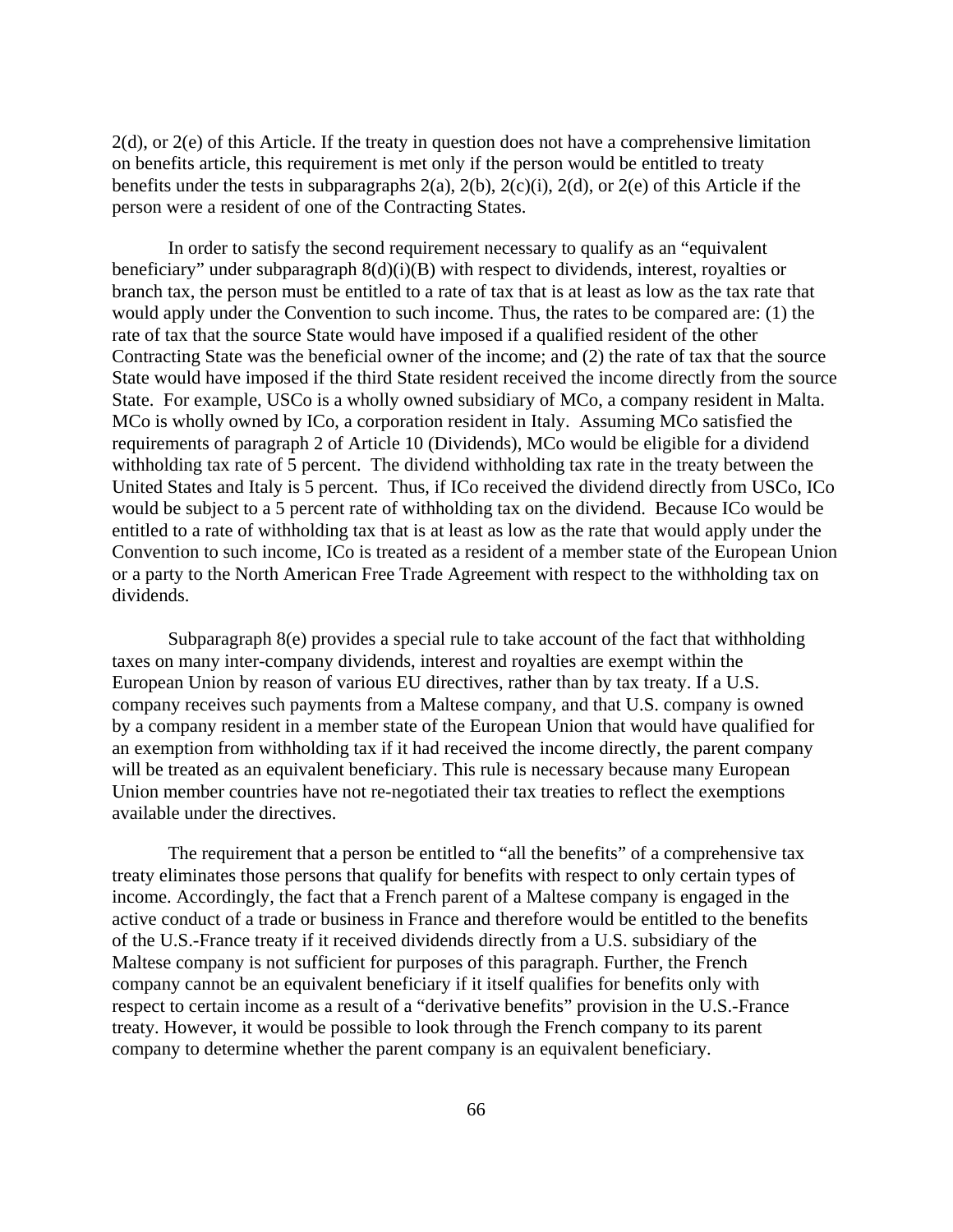The second alternative for satisfying the "equivalent beneficiary" test is available only to residents of one of the two Contracting States. U.S. or Maltese residents who are eligible for treaty benefits by reason of subparagraphs  $2(a)$ ,  $2(b)$ ,  $2(c)(i)$ ,  $2(d)$ , or  $2(e)$  are equivalent beneficiaries for purposes of the relevant tests in this Article. Thus, a Maltese individual will be an equivalent beneficiary without regard to whether the individual would have been entitled to receive the same benefits if it received the income directly. A resident of a third country cannot qualify for treaty benefits under these provisions by reason of those paragraphs or any other rule of the treaty, and therefore does not qualify as an equivalent beneficiary under this alternative. Thus, a resident of a third country can be an equivalent beneficiary only if it would have been entitled to equivalent benefits had it received the income directly.

The second alternative was included in order to clarify that ownership by certain residents of a Contracting State would not disqualify a U.S. or Maltese company under this paragraph. Thus, for example, if 90 percent of a Maltese company is owned by five companies that are resident in member states of the European Union who satisfy the requirements of subparagraph 8(d)(i), and 10 percent of the Maltese company is owned by a U.S. or Maltese individual, then the Maltese company still can satisfy the requirements of subparagraph 3(a).

Subparagraph 3(b) sets forth the base erosion test. A company meets this base erosion test if less than 25 percent of its gross income (as determined in the company's State of residence) for the taxable period is paid or accrued, directly or indirectly, to a person or persons who are not equivalent beneficiaries. These amounts do not include arm's-length payments in the ordinary course of business for services or tangible property. This test is the same as the base erosion test in subparagraph  $2(f)(ii)$ , except that the test in paragraph  $3(b)$ focuses on base-eroding payments to persons who are not equivalent beneficiaries.

#### *Paragraph 4*

Paragraph 4 sets forth an alternative test under which a resident of a Contracting State may receive treaty benefits with respect to certain items of income that are connected to an active trade or business conducted in its State of residence. A resident of a Contracting State may qualify for benefits under paragraph 4 whether or not it also qualifies under paragraph 2 or 3.

Subparagraph 4(a) sets forth the general rule that a resident of a Contracting State engaged in the active conduct of a trade or business in that State may obtain the benefits of the Convention with respect to an item of income derived in the other Contracting State. The item of income, however, must be derived in connection with or incidental to that trade or business. In addition, the resident must satisfy the base erosion test of clause (ii) of subparagraph 2(f).

The term "trade or business" is not defined in the Convention. Pursuant to paragraph 2 of Article 3 (General Definitions), when determining whether a resident of Malta is entitled to the benefits of the Convention under paragraph 4 of this Article with respect to an item of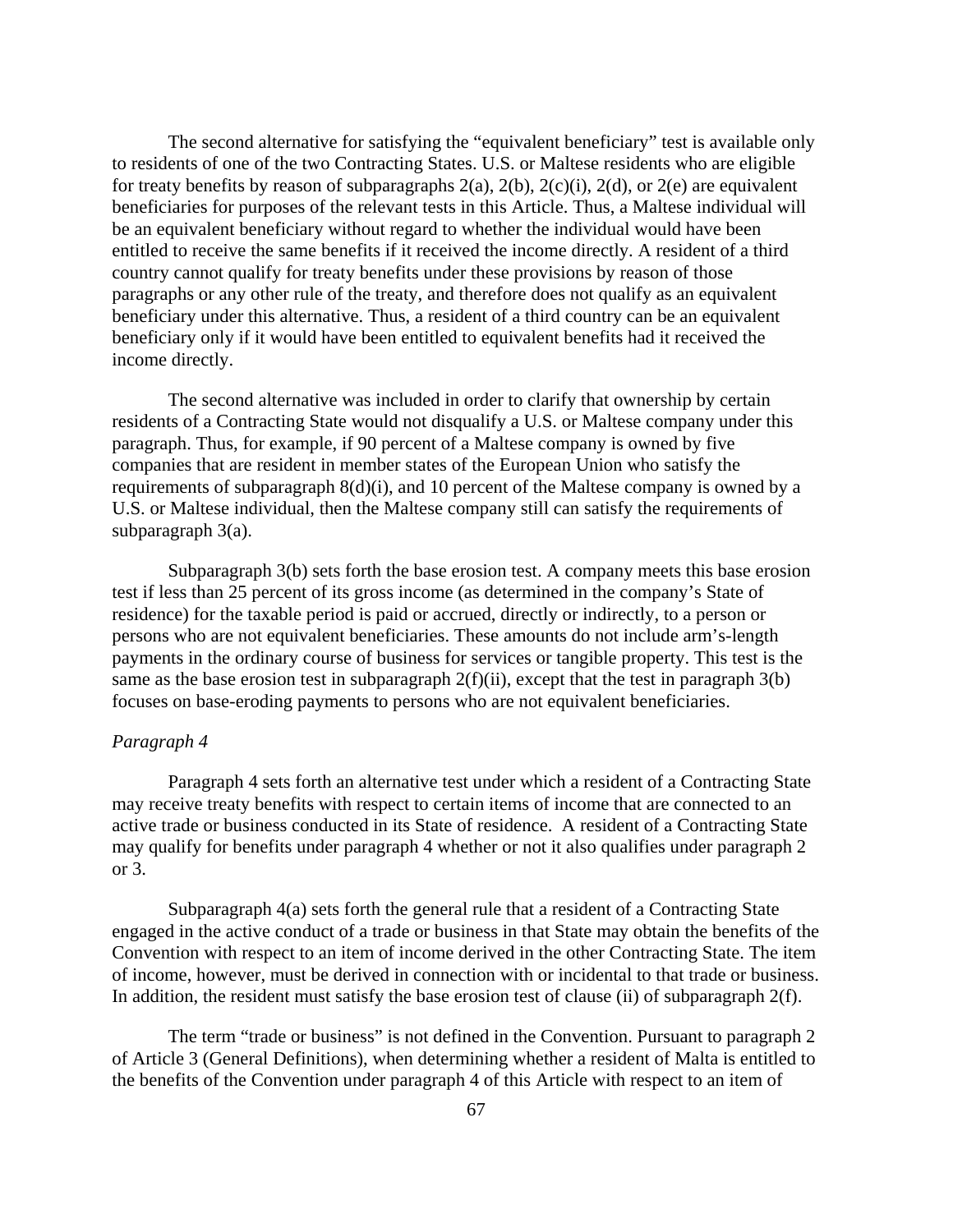income derived from sources within the United States, the United States will ascribe to this term the meaning that it has under the law of the United States. Accordingly, the U.S. competent authority will refer to the regulations issued under section 367(a) for the definition of the term "trade or business." In general, therefore, a trade or business will be considered to be a specific unified group of activities that constitute or could constitute an independent economic enterprise carried on for profit. Furthermore, a corporation generally will be considered to carry on a trade or business only if the officers and employees of the corporation conduct substantial managerial and operational activities.

The business of making or managing investments for the resident's own account will be considered to be a trade or business only when part of banking or insurance activities conducted by a bank or an insurance company. Such activities conducted by a person other than a bank or insurance company will not be considered to be the conduct of an active trade or business, nor would they be considered to be the conduct of an active trade or business if conducted by a bank or insurance company but not as part of the company's banking or insurance business. Because a headquarters operation is in the business of managing investments, a company that functions solely as a headquarters company will not be considered to be engaged in an active trade or business for purposes of paragraph 4.

An item of income is derived in connection with a trade or business if the incomeproducing activity in the State of source is a line of business that "forms a part of" or is "complementary" to the trade or business conducted in the State of residence by the income recipient.

A business activity generally will be considered to form part of a business activity conducted in the State of source if the two activities involve the design, manufacture or sale of the same products or type of products, or the provision of similar services. The line of business in the State of residence may be upstream, downstream, or parallel to the activity conducted in the State of source. Thus, the line of business may provide inputs for a manufacturing process that occurs in the State of source, may sell the output of that manufacturing process, or simply may sell the same sorts of products that are being sold by the trade or business carried on in the State of source.

Example 1. USCo is a corporation resident in the United States. USCo is engaged in an active manufacturing business in the United States. USCo owns 100 percent of the shares of MCo, a corporation resident in Malta. MCo distributes USCo products in Malta. Since the business activities conducted by the two corporations involve the same products, MCo's distribution business is considered to form a part of USCo's manufacturing business.

Example 2. The facts are the same as in Example 1, except that USCo does not manufacture. Rather, USCo operates a large research and development facility in the United States that licenses intellectual property to affiliates worldwide, including MCo. MCo and other USCo affiliates then manufacture and market the USCo-designed products in their respective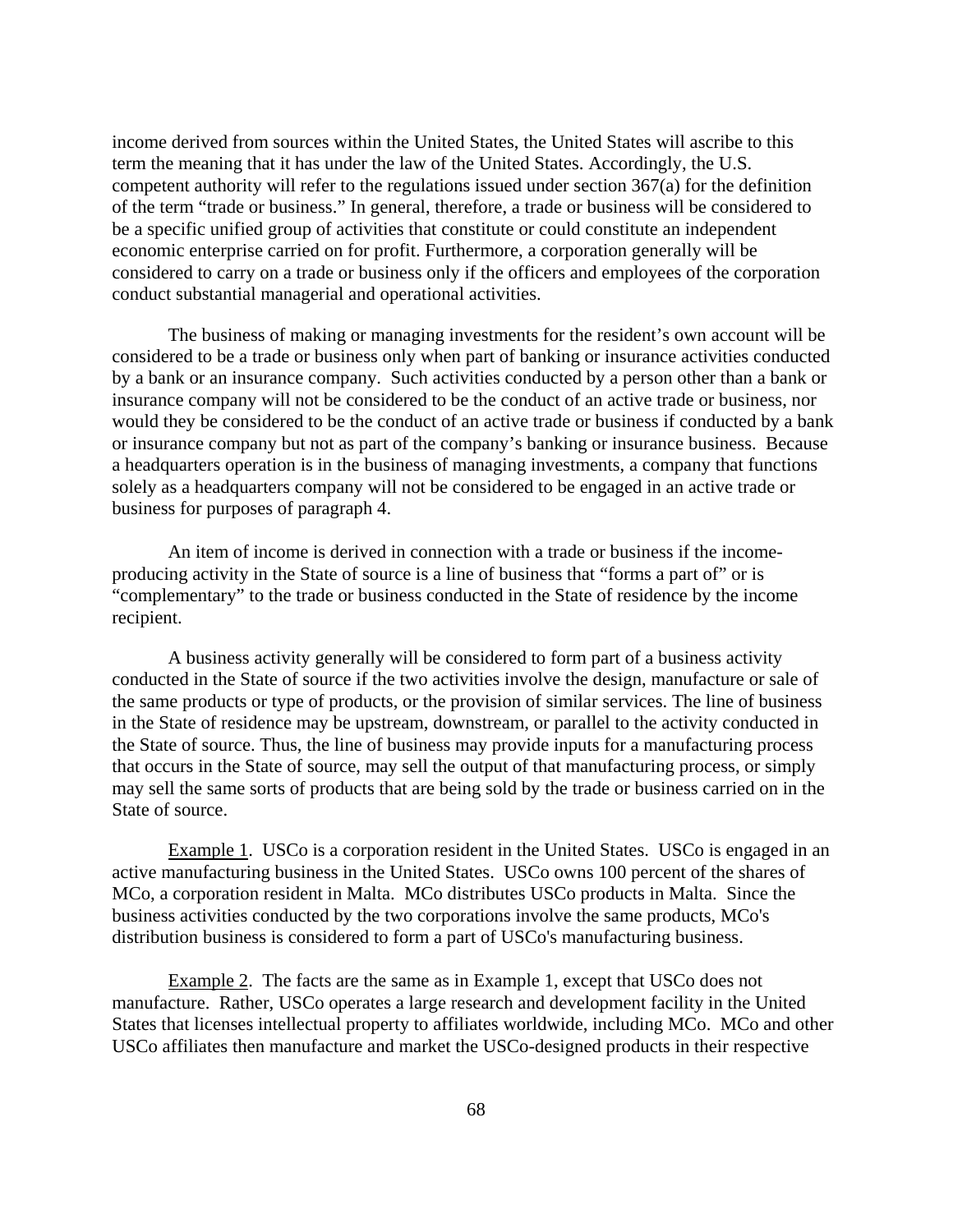markets. Since the activities conducted by MCo and USCo involve the same product lines, these activities are considered to form a part of the same trade or business.

For two activities to be considered to be "complementary," the activities need not relate to the same types of products or services, but they should be part of the same overall industry and be related in the sense that the success or failure of one activity will tend to result in success or failure for the other. Where more than one trade or business is conducted in the State of source and only one of the trades or businesses forms a part of or is complementary to a trade or business conducted in the State of residence, it is necessary to identify the trade or business to which an item of income is attributable. Royalties generally will be considered to be derived in connection with the trade or business to which the underlying intangible property is attributable. Dividends will be deemed to be derived first out of earnings and profits of the treaty-benefited trade or business, and then out of other earnings and profits. Interest income may be allocated under any reasonable method consistently applied. A method that conforms to U.S. principles for expense allocation will be considered a reasonable method.

Example 3. Americair is a corporation resident in the United States that operates an international airline. MSub is a wholly-owned subsidiary of Americair resident in Malta. MSub operates a chain of hotels in Malta that are located near airports served by Americair flights. Americair frequently sells tour packages that include air travel to Malta and lodging at MSub hotels. Although both companies are engaged in the active conduct of a trade or business, the businesses of operating a chain of hotels and operating an airline are distinct trades or businesses. Therefore MSub's business does not form a part of Americair's business. However, MSub's business is considered to be complementary to Americair's business because they are part of the same overall industry (travel) and the links between their operations tend to make them interdependent.

Example 4. The facts are the same as in Example 3, except that MSub owns an office building in Malta instead of a hotel chain. No part of Americair's business is conducted through the office building. MSub's business is not considered to form a part of or to be complementary to Americair's business. They are engaged in distinct trades or businesses in separate industries, and there is no economic dependence between the two operations.

Example 5. USFlower is a corporation resident in the United States. USFlower produces and sells flowers in the United States and other countries. USFlower owns all the shares of MHolding, a corporation resident in Malta. MHolding is a holding company that is not engaged in a trade or business. MHolding owns all the shares of three corporations that are resident in Malta: MFlower, MLawn, and MFish. MFlower distributes USFlower flowers under the USFlower trademark in Malta. MLawn markets a line of lawn care products in Malta under the USFlower trademark. In addition to being sold under the same trademark, MLawn and MFlower products are sold in the same stores and sales of each company's products tend to generate increased sales of the other's products. MFish imports fish from the United States and distributes it to fish wholesalers in Malta. For purposes of paragraph 4, the business of MFlower forms a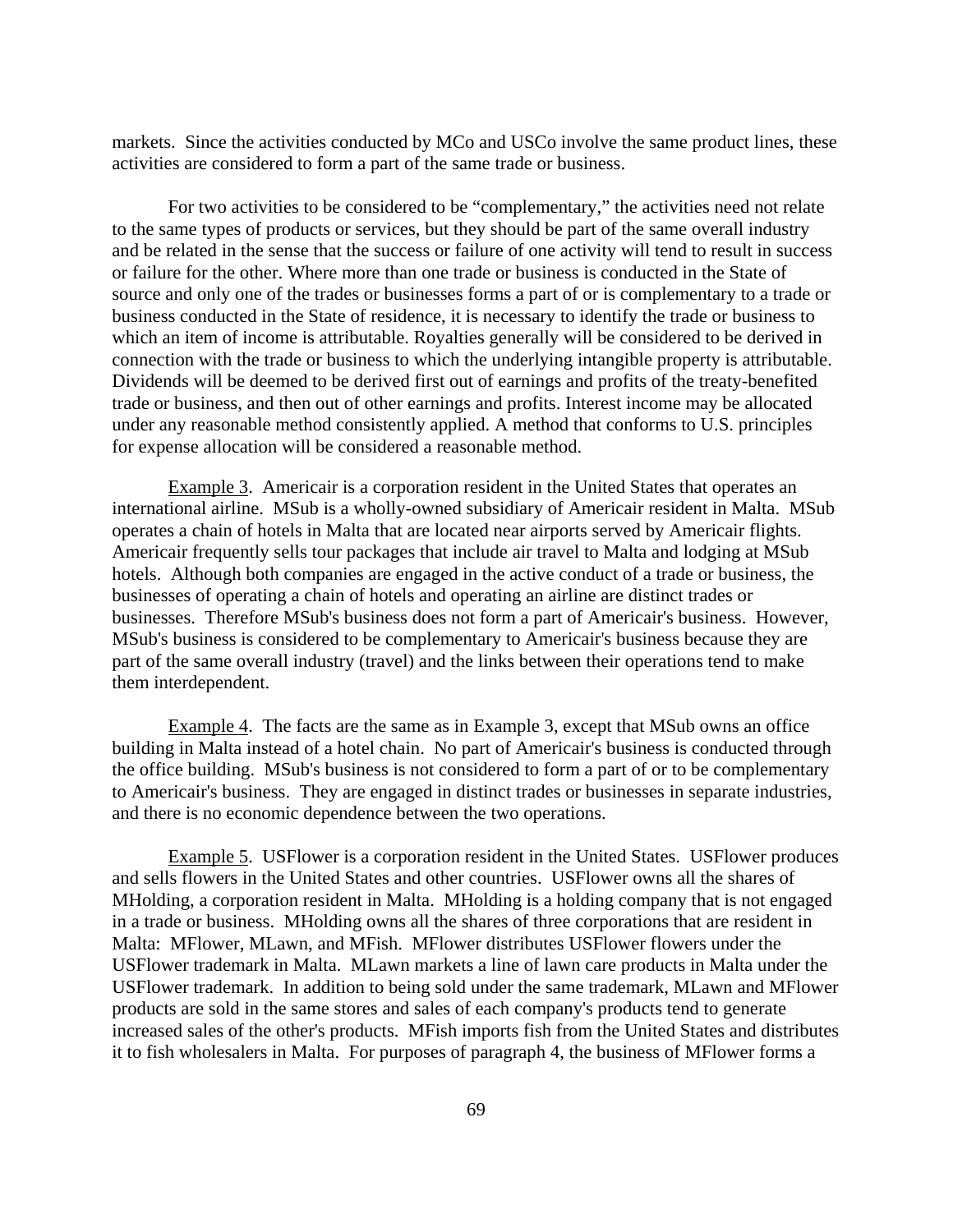part of the business of USFlower, the business of MLawn is complementary to the business of USFlower, and the business of MFish is neither part of nor complementary to that of USFlower.

An item of income derived from the State of source is "incidental to" the trade or business carried on in the State of residence if production of the item facilitates the conduct of the trade or business in the State of residence. An example of incidental income is the temporary investment of working capital of a person in the State of residence in securities issued by persons in the State of source.

Subparagraph 4(b) states a further condition to the general rule in clause (i) of subparagraph (a) in cases where the trade or business generating the item of income in question is carried on either by the person deriving the income or by any associated enterprises. Subparagraph 4(b) states that the trade or business carried on in the State of residence, under these circumstances, must be substantial in relation to the activity in the State of source. The substantiality requirement is intended to prevent a narrow case of treaty-shopping abuses in which a company attempts to qualify for benefits by engaging in de minimis connected business activities in the treaty country in which it is resident (*i.e.*, activities that have little economic cost or effect with respect to the company business as a whole).

A trade or business will be deemed substantial if, for each of the three preceding taxable years, the asset value, the gross income, and the payroll expense that are related to the trade or business in the first-mentioned Contracting State each equals at least 10 percent of the resident's (and any related parties') proportionate share of the asset value, gross income, and payroll expense, respectively, related to the activity that generated the income in the other Contracting State, and the average of the three ratios in each such year exceeds 15 percent.

The determination in subparagraph 4(b) is made separately for each item of income derived from the State of source. It therefore is possible that a person would be entitled to the benefits of the Convention with respect to one item of income but not with respect to another. If a resident of a Contracting State is entitled to treaty benefits with respect to a particular item of income under paragraph 4, the resident is entitled to all benefits of the Convention insofar as they affect the taxation of that item of income in the State of source.

The application of the substantiality requirement only to income from related parties focuses only on potential abuse cases, and does not hamper certain other kinds of non-abusive activities, even though the income recipient resident in a Contracting State may be very small in relation to the entity generating income in the other Contracting State. For example, if a small U.S. research firm develops a process that it licenses to a very large, unrelated, pharmaceutical manufacturer in Malta, the size of the U.S. research firm would not have to be tested against the size of the manufacturer. Similarly, a small U.S. bank that makes a loan to a very large unrelated company operating a business in Malta would not have to pass a substantiality test to receive treaty benefits under Paragraph 4.

Subparagraph 4(c) provides special attribution rules for purposes of applying the substantive rules of subparagraphs 4(a) and 4(b). Thus, these rules apply for purposes of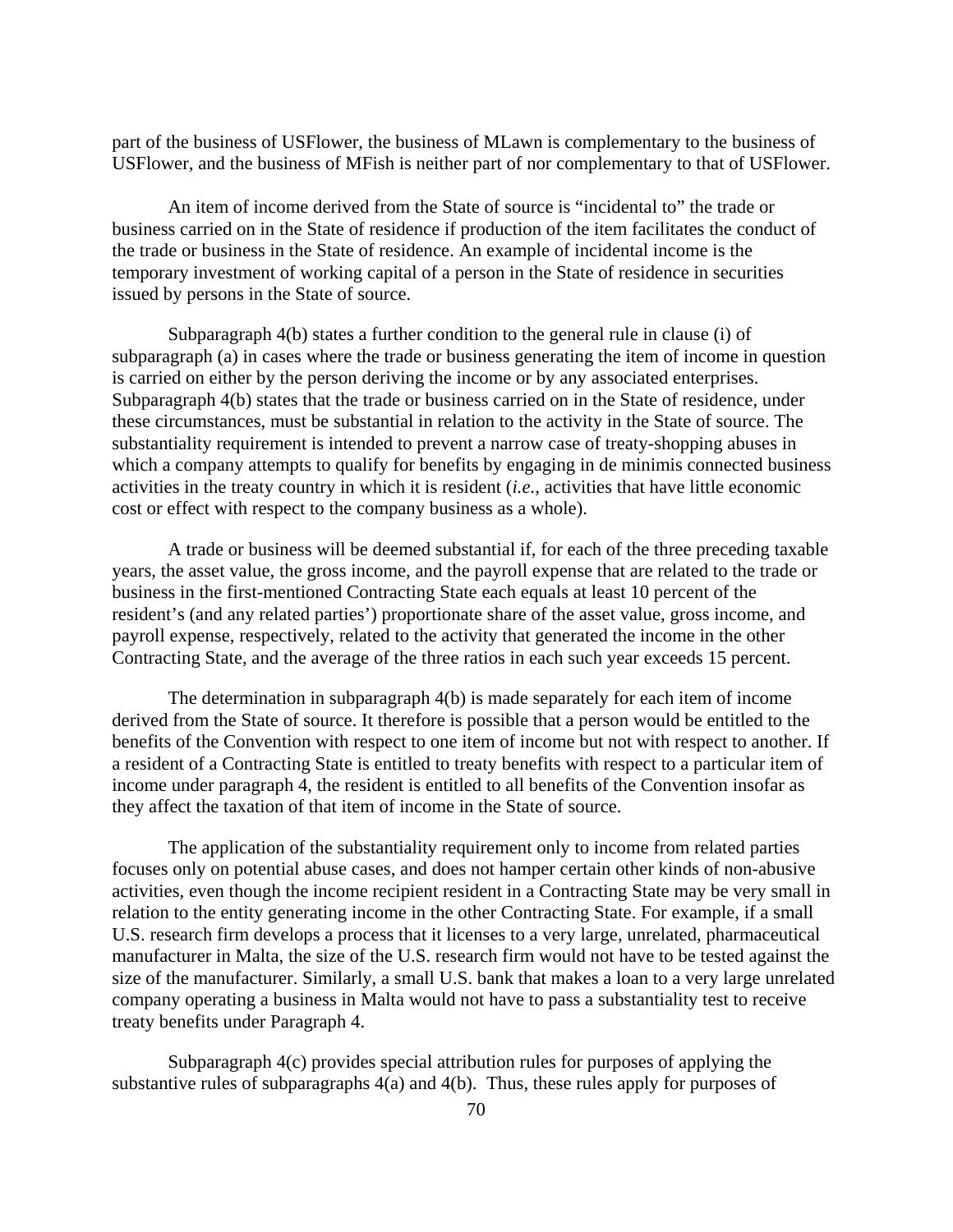determining whether a person meets the requirement in subparagraph  $4(a)(i)$  that it be engaged in the active conduct of a trade or business and that the item of income is derived in connection with that active trade or business, and for making the comparison required by the "substantiality" requirement in subparagraph 4(b). Subparagraph 4(c) attributes to a person activities conducted by persons "connected" to such person. A person ("X") is connected to another person ("Y") if X possesses 50 percent or more of the beneficial interest in Y (or if Y possesses 50 percent or more of the beneficial interest in X). For this purpose, X is connected to a company if X owns shares representing fifty percent or more of the aggregate voting power and value of the company or fifty percent or more of the beneficial equity interest in the company. X also is connected to Y if a third person possesses fifty percent or more of the beneficial interest in both X and Y. For this purpose, if X or Y is a company, the threshold relationship with respect to such company or companies is fifty percent or more of the aggregate voting power and value or fifty percent or more of the beneficial equity interest. Finally, X is connected to Y if, based upon all the facts and circumstances, X controls Y, Y controls X, or X and Y are controlled by the same person or persons.

# *Paragraph 5*

Paragraph 5 deals with the treatment of income in the context of a so-called "triangular case."

An example of a triangular case would be a structure under which a resident of Malta earns interest income from the United States. The resident of Malta, who is assumed to qualify for benefits under one or more of the provisions of this Article, sets up a permanent establishment in a third jurisdiction that imposes only a low rate of tax on the income of the permanent establishment. The Maltese resident lends funds into the United States through the permanent establishment. The permanent establishment, despite its third-jurisdiction location, is an integral part of a Maltese resident. Therefore the income that it earns on those loans, absent the provisions of paragraph 5, is entitled to a reduced rate of withholding tax under the Convention. Under a current Maltese income tax treaty with the host jurisdiction of the permanent establishment, the income of the permanent establishment is exempt from Maltese tax (alternatively, Malta may choose to exempt the income of the permanent establishment from Maltese income tax by statute). Thus, the interest income is exempt from U.S. tax, is subject to little tax in the host jurisdiction of the permanent establishment, and is exempt from Maltese tax.

Paragraph 5 applies reciprocally. However, the United States does not exempt the profits of a third-jurisdiction permanent establishment of a U.S. resident from U.S. tax, either by statute or by treaty.

Paragraph 5 provides that the tax benefits that would otherwise apply under the Convention will not apply to any item of income if the combined tax actually paid in the residence State and the third state is less than 60 percent of the tax that would have been payable in the residence State if the income were earned in that State by the enterprise and were not attributable to the permanent establishment in the third state. In the case of dividends, interest and royalties to which this paragraph applies, the withholding tax rates under the Convention are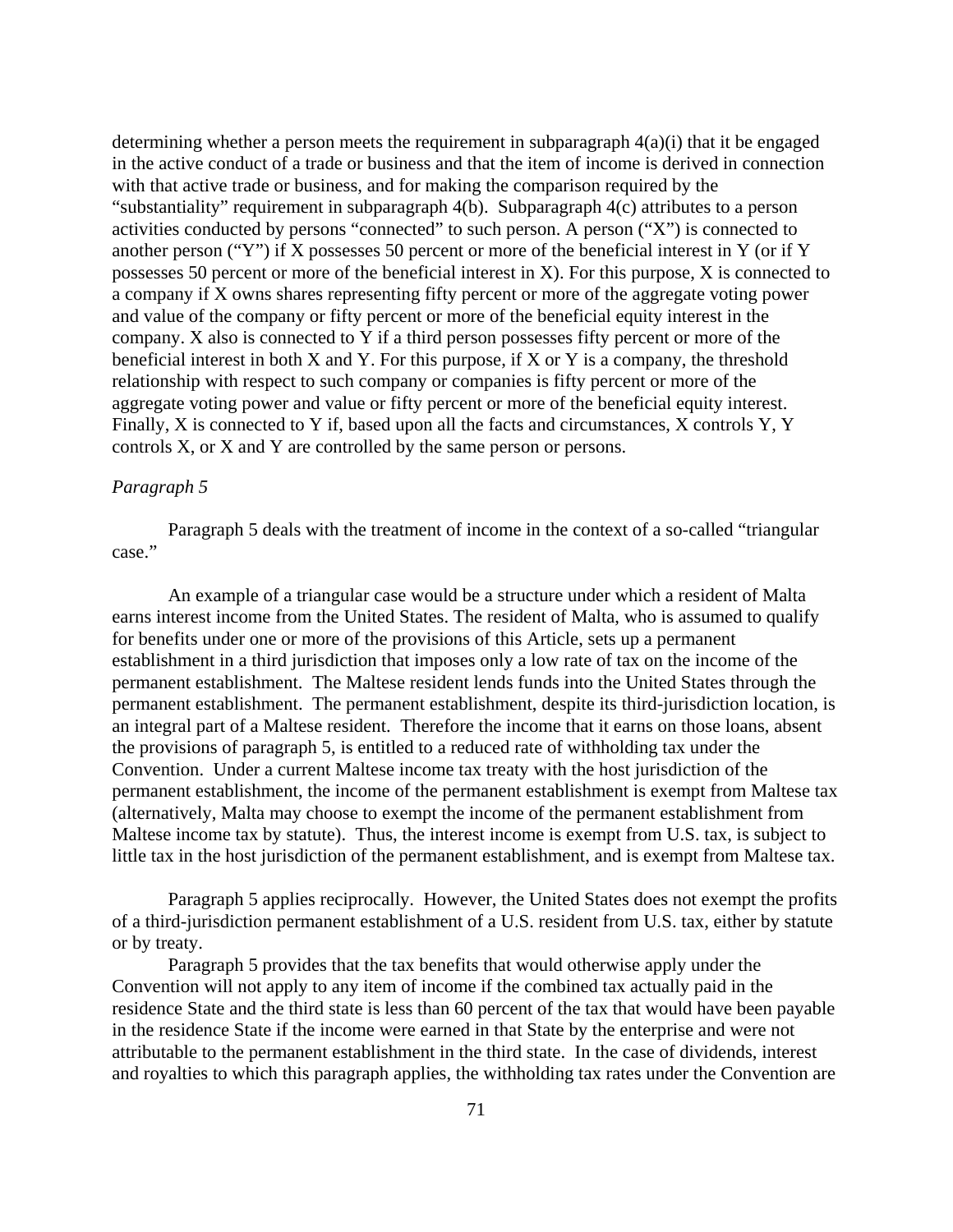replaced with a 15 percent withholding tax. Any other income to which the provisions of paragraph 5 apply is subject to tax under the domestic law of the source State, notwithstanding any other provisions of the Convention.

In general, the principles employed under Code section 954(b)(4) will be employed to determine whether the profits are subject to an effective rate of taxation that is above the specified threshold.

# *Paragraph 6*

Paragraph 6 provides that a resident of one of the States that is not entitled to the benefits of the Convention as a result of paragraphs 1 through 5 still may be granted benefits under the Convention at the discretion of the competent authority of the State from which benefits are claimed.

The competent authority's discretion is quite broad. It may grant all of the benefits of the Convention to the taxpayer making the request, or it may grant only certain benefits. For instance, it may grant benefits only with respect to a particular item of income in a manner similar to paragraph 4. Further, the competent authority may establish conditions, such as setting time limits on the duration of any relief granted.

For purposes of implementing paragraph 6, a taxpayer will be permitted to present his case to the relevant competent authority for an advance determination based on the facts. In these circumstances, it is also expected that, if the competent authority determines that benefits are to be allowed, they will be allowed retroactively to the time of entry into force of the relevant treaty provision or the establishment of the structure in question, whichever is later.

Finally, there may be cases in which a resident of a Contracting State may apply for discretionary relief to the competent authority of his State of residence. This would arise, for example, if the benefit it is claiming is provided by the residence country, and not by the source country. So, for example, if a company that is a resident of the United States would like to claim the benefit of the re-sourcing rule of paragraph 3 of Article 23, but it does not meet any of the objective tests of paragraphs 2 through 4, it may apply to the U.S. competent authority for discretionary relief.

#### *Paragraph 7*

Paragraph 7 is included in this Article because Malta continues to maintain a remittance system of taxation for individuals who are resident but not domiciled in Malta. Such persons are subject to tax in Malta on non-Maltese source income only to the extent that the income or gains are remitted to Malta. Under paragraph 7, such persons are entitled to the benefits of the Convention in order to reduce or eliminate tax only to the extent that the relevant income is remitted to or received in Malta. For example, if a Maltese resident who is not domiciled in Malta maintains a brokerage account in a third country into which is paid \$100 in U.S.-source dividend income, the U.S. may impose withholding tax at the statutory rate of 30 percent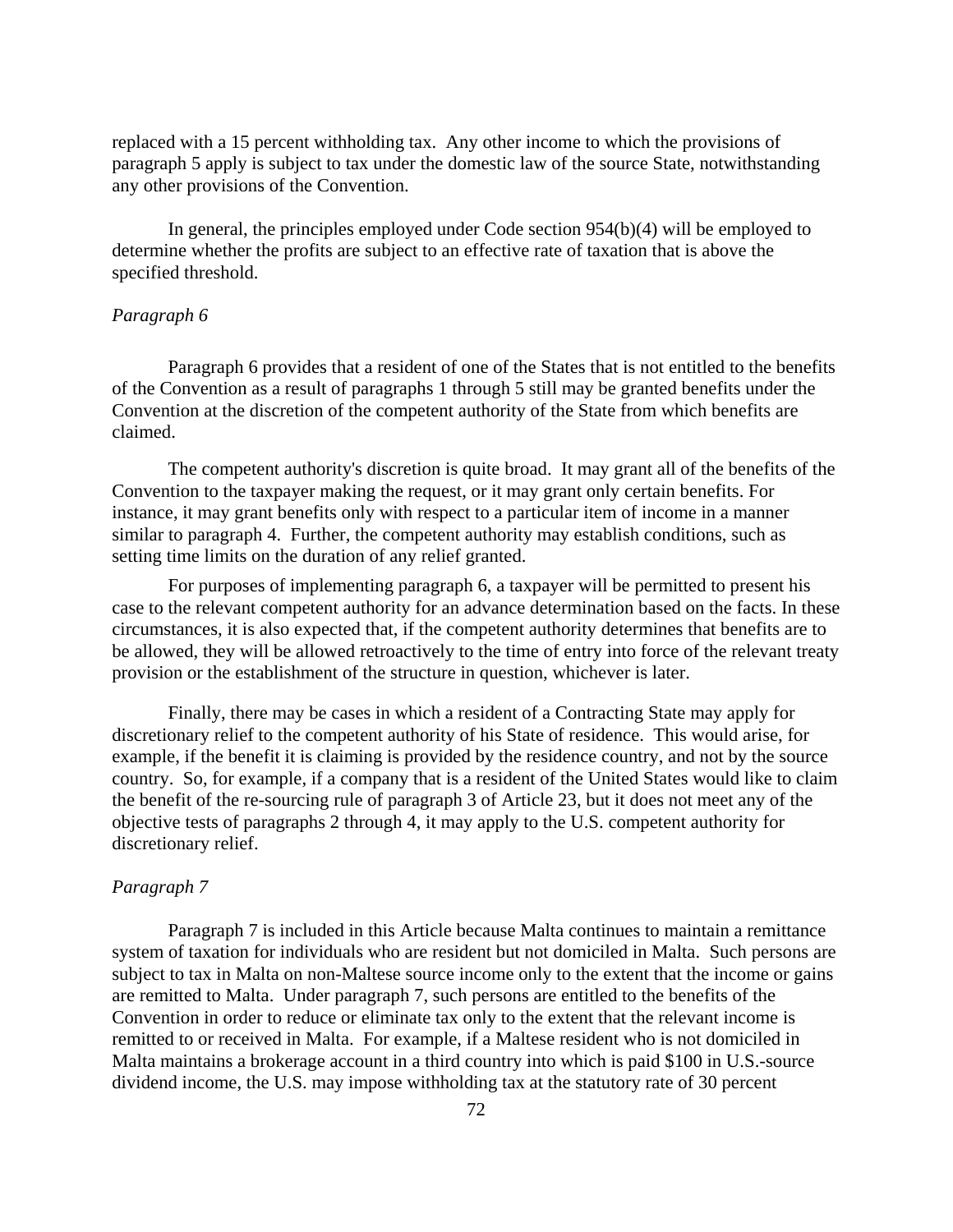because the dividend income will not be taxed in Malta as it has not been remitted to Malta. If the dividend income instead is paid into a brokerage account in Malta, the Maltese resident will be subject to tax in Malta and the United States will reduce the rate of withholding tax to 15 percent.

### *Paragraph 8*

Paragraph 5 defines several key terms for purposes of Article 22. Each of the defined terms is discussed above in the context in which it is used.

## **ARTICLE 23 (RELIEF FROM DOUBLE TAXATION)**

This Article describes the manner in which each Contracting State undertakes to relieve double taxation. The United States uses the foreign tax credit method under its internal law, and by treaty.

## *Paragraph 1*

The United States agrees, in paragraph 1, to allow to its citizens and residents a credit against U.S. tax for income taxes paid or accrued to Malta. Paragraph 1 also provides that Malta's covered taxes are income taxes for U.S. purposes. This provision is based on the Treasury Department's review of Malta's laws.

Subparagraph 1(b) provides for a deemed-paid credit, consistent with section 902 of the Code, to a U.S. corporation in respect of dividends received from a corporation resident in Malta of which the U.S. corporation owns at least 10 percent of the voting stock. This credit is for the tax paid by the corporation to Malta on the profits out of which the dividends are considered paid.

The credits allowed under paragraph 1 are allowed in accordance with the provisions and subject to the limitations of U.S. law, as that law may be amended over time, so long as the general principle of the Article, that is, the allowance of a credit, is retained. Thus, although the Convention provides for a foreign tax credit, the terms of the credit are determined by the provisions, at the time a credit is given, of the U.S. statutory credit.

Therefore, the U.S. credit under the Convention is subject to the various limitations of U.S. law (see, *e.g*., Code sections 901-908). For example, the credit against U.S. tax generally is limited to the amount of U.S. tax due with respect to net foreign source income within the relevant foreign tax credit limitation category (see Code section 904(a) and (d)), and the dollar amount of the credit is determined in accordance with U.S. currency translation rules (see, *e.g.*, Code section 986). Similarly, U.S. law applies to determine carryover periods for excess credits and other inter-year adjustments.

There is a typographical error in the flush language following paragraph subparagraph 1(b), which describes the taxes that will be considered income taxes for purposes of paragraph 1.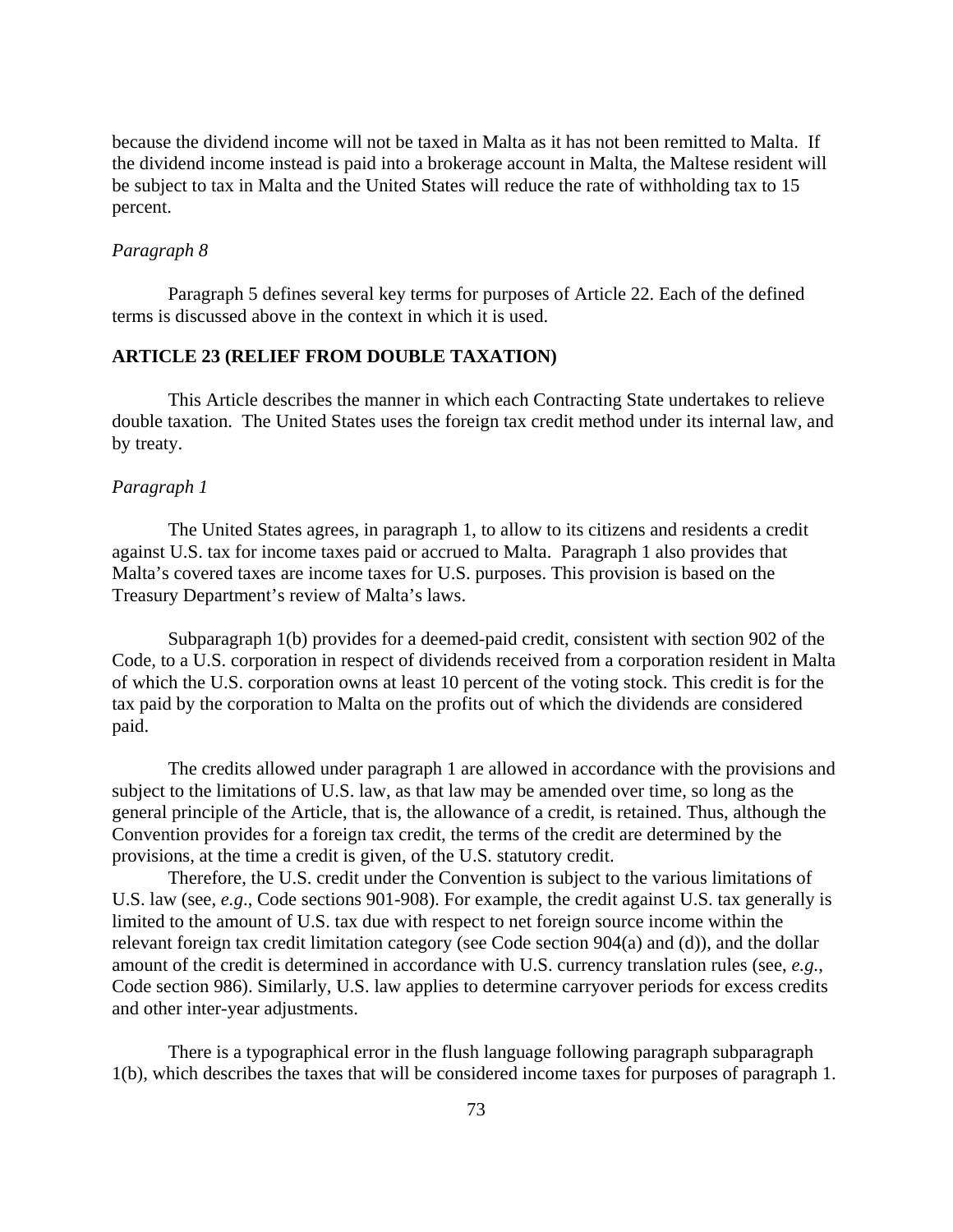The provision as drafted refers to subparagraph 3(a) of Article 2 (Taxes Covered), which describes the U.S. taxes covered by the Convention. It should refer instead to subparagraph 3(b).

### *Paragraph 2*

Paragraph 2 provides that Malta will provide relief from double taxation through the credit method. Malta agrees in subparagraph 2(a), in accordance with and subject to the provisions of the law of Malta, to allow a credit against Maltese tax for income taxes payable on U.S.-source income.

Subparagraph 2(b) applies where a Maltese company owns at least 10 percent of the voting stock of a U.S. company from which the Maltese company receives dividends that are included in a Malta assessment in accordance with the Convention. In such a case, the income tax paid or accrued to the United States by or on behalf of the payer with respect to the profits out of which the dividends are paid shall, if those profits are included in a Malta assessment, be allowed as a credit against the relative Malta tax payable thereon.

## *Paragraph 3*

Paragraph 3 provides a re-sourcing rule for gross income covered by paragraph 1. Paragraph 3 is intended to ensure that a U.S. resident can obtain an appropriate amount of U.S. foreign tax credit for income taxes paid to Malta when the Convention assigns to Malta primary taxing rights over an item of gross income.

Accordingly, if the Convention allows Malta to tax an item of gross income (as defined under U.S. law) derived by a resident of the United States, the United States will treat that item of gross income as gross income from sources within Malta for U.S. foreign tax credit purposes. In the case of a U.S.-owned foreign corporation, however, section  $904(g)(10)$  may apply for purposes of determining the U.S. foreign tax credit with respect to income subject to this resourcing rule. Section  $904(g)(10)$  generally applies the foreign tax credit limitation separately to re-sourced income. Furthermore, the paragraph 3 re-sourcing rule applies to gross income, not net income. Accordingly, U.S. expense allocation and apportionment rules, see, *e.g.*, Treas. Reg. section 1.861-9, continue to apply to income resourced under paragraph 3.

### *Paragraph 4*

Paragraph 4 provides special rules for the tax treatment in both States of certain types of income derived from U.S. sources by U.S. citizens who are residents of Malta. Since U.S. citizens, regardless of residence, are subject to United States tax at ordinary progressive rates on their worldwide income, the U.S. tax on the U.S. source income of a U.S. citizen resident in Malta may exceed the U.S. tax that may be imposed under the Convention on an item of U.S. source income derived by a resident of Malta who is not a U.S. citizen. The provisions of paragraph 4 ensure that Malta does not bear the cost of U.S. taxation of its citizens who are residents of Malta.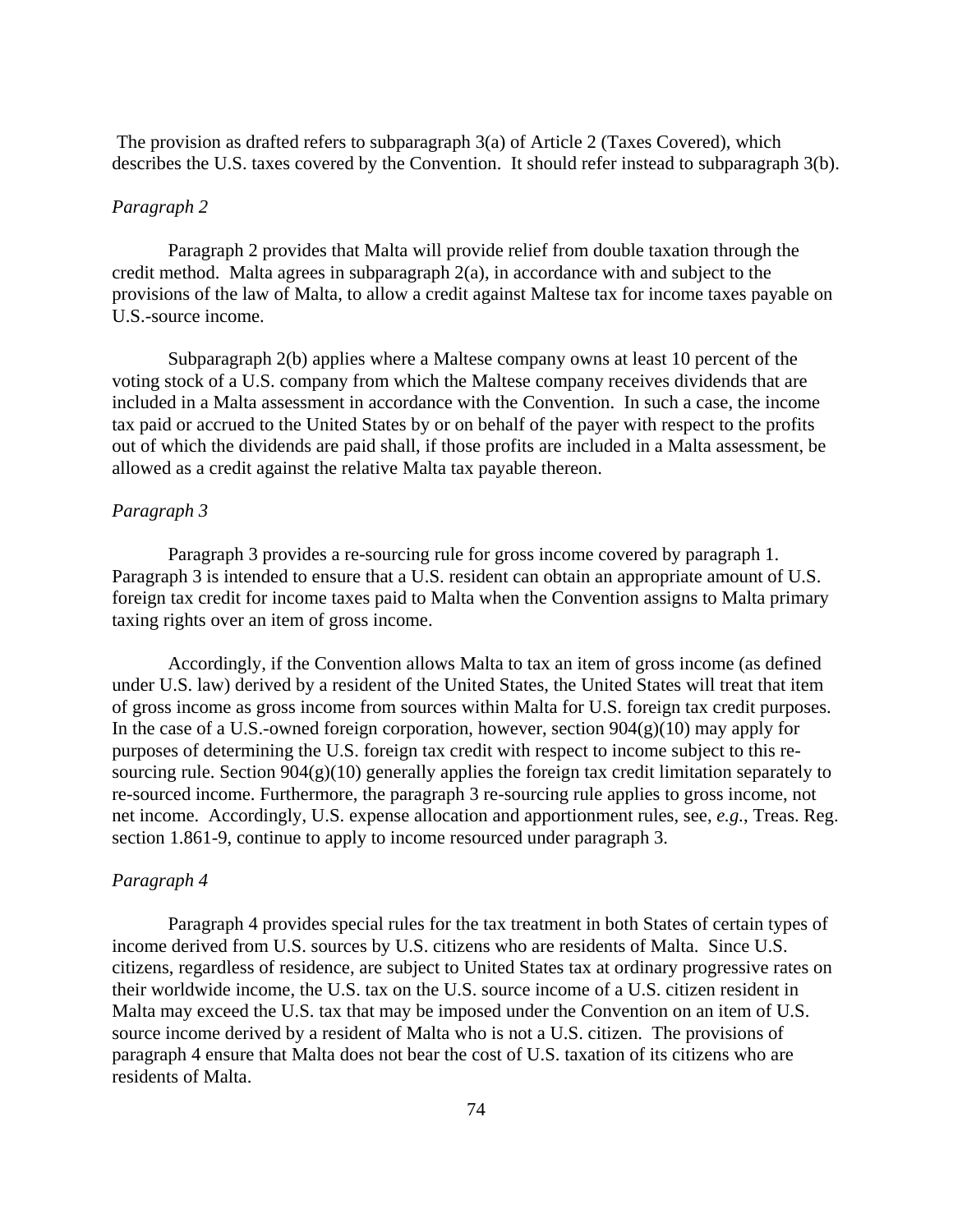Subparagraph 4(a) provides, with respect to items of income from sources within the United States, special credit rules for Malta. These rules apply to items of U.S.-source income that would be either exempt from U.S. tax or subject to reduced rates of U.S. tax under the provisions of the Convention if they had been received by a resident of Malta who is not a U.S. citizen. The tax credit allowed under paragraph 4 with respect to such items need not exceed the U.S. tax that may be imposed under the Convention, other than tax imposed solely by reason of the U.S. citizenship of the taxpayer under the provisions of the saving clause of paragraph 4 of Article 1 (General Scope).

For example, if a U.S. citizen resident in Malta receives a payment of royalties from sources within the United States, the foreign tax credit granted by Malta would be limited to 10 percent of the gross amount of the royalties – the U.S. tax that may be imposed under paragraph 2 of Article 12 (Royalties) – even if the shareholder is subject to U.S. net income tax because of his U.S. citizenship.

Subparagraph 4(b) eliminates the potential for double taxation that can arise because subparagraph 4(a) provides that Malta need not provide full relief for the U.S. tax imposed on its citizens resident in Malta. Subparagraph 4(b) provides that the United States will credit the income tax paid or accrued to Malta, after the application of subparagraph 4(a). It further provides that in allowing the credit, the United States will not reduce its tax below the amount that is taken into account in Malta in applying subparagraph 4(a).

Since the income described in subparagraph 4(a) generally will be U.S. source income, special rules are required to re-source some of the income to Malta in order for the United States to be able to credit the tax paid to Malta. This re-sourcing is provided for in subparagraph 4(c), which deems the items of income referred to in subparagraph  $4(a)$  to be from foreign sources to the extent necessary to avoid double taxation under paragraph 4(b). Clause (iii) of subparagraph 3(c) of Article 25 (Mutual Agreement Procedure) provides a mechanism by which the competent authorities can resolve any disputes regarding whether income is from sources within the United States.

The following two examples illustrate the application of paragraph 4 in the case of U.S. source royalties received by a U.S. citizen resident in Malta. In both examples, the U.S. rate of tax on residents of Malta, under paragraph 2 of Article 12 (Royalties) of the Convention, is 10 percent. In both examples, the U.S. income tax rate on the U.S. citizen is 35 percent. In example 1, the rate of income tax imposed in Malta on its resident (the U.S. citizen) is 25 percent (below the U.S. rate), and in example 2, the rate imposed on its resident is 40 percent (above the U.S. rate).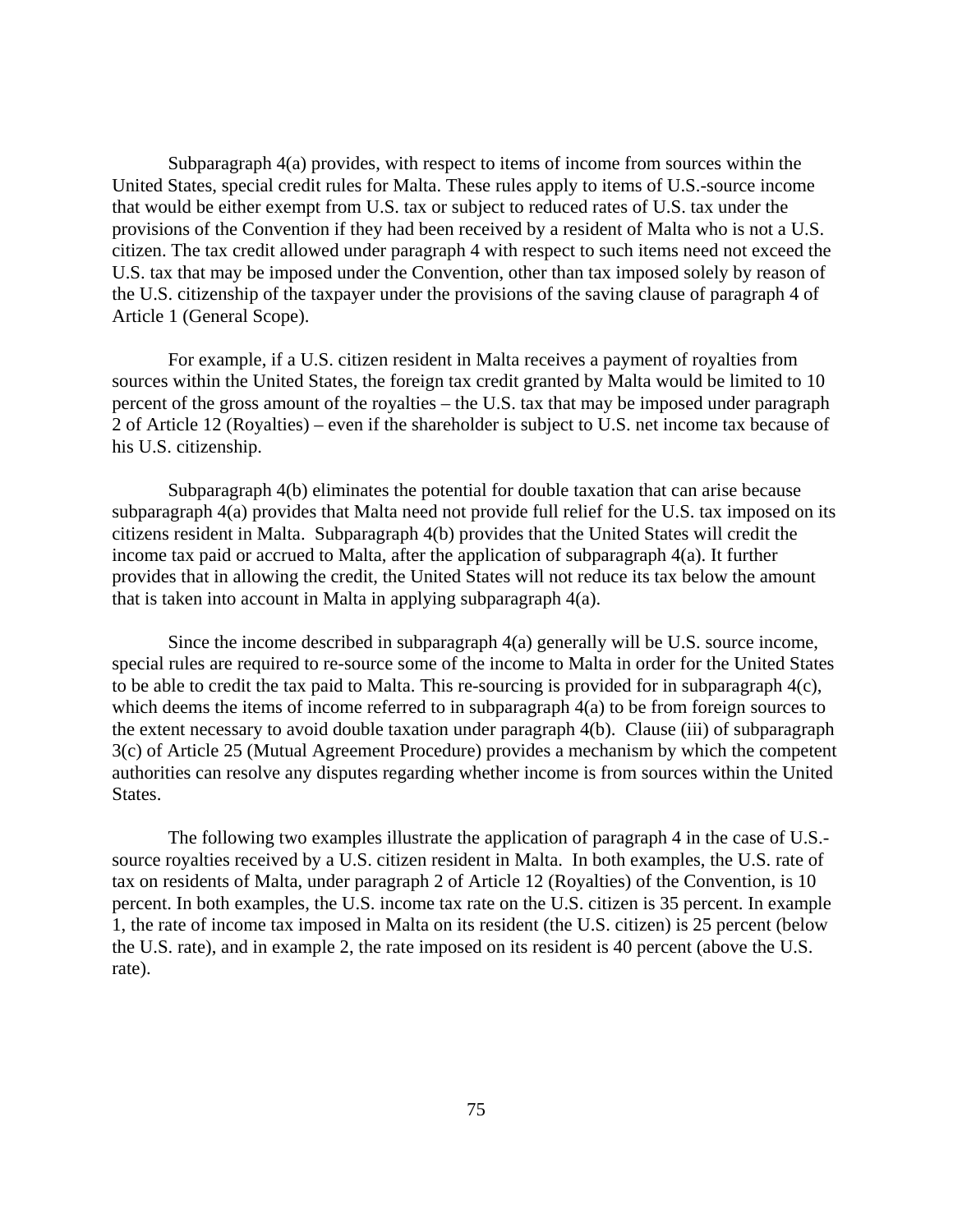|                                                           | Example 1 | <b>Example 2</b> |
|-----------------------------------------------------------|-----------|------------------|
| Subparagraph (a)                                          |           |                  |
| U.S.-source royalty payment                               | \$100.00  | \$100.00         |
| Notional U.S. withholding tax (Article $10(2)(a)$ )       | 10.00     | 10.00            |
| Taxable income in Malta                                   | 100.00    | 100.00           |
| Maltese tax before credit                                 | 25.00     | 40.00            |
| Less: tax credit for notional U.S. with holding tax       | 10.00     | 10.00            |
| Net post-credit tax paid to Malta                         | 15.00     | 30.00            |
|                                                           | \$100.00  | \$100.00         |
| U.S. pre-tax income                                       |           |                  |
| U.S. pre-credit citizenship tax                           | 35.00     | 35.00            |
| Notional U.S. withholding tax                             | 10.00     | 10.00            |
| U.S. tax eligible to be offset by credit                  | 25.00     | 25.00            |
| Tax paid to Malta                                         | 15.00     | 30.00            |
| Income re-sourced from U.S. to foreign source (see below) | 42.86     | 71.43            |
| U.S. pre-credit tax on re-sourced income                  | 15.00     | 25.00            |
| U.S. credit for tax paid to Malta                         | 15.00     | 25.00            |
| Net post-credit U.S. tax                                  | 10.00     | 0.00             |
| Total U.S. tax                                            | 20.00     | 10.00            |

In both examples, in the application of subparagraph (a), Malta credits a 10 percent U.S. tax against its residence tax on the U.S. citizen. In the first example, the net tax paid to Malta after the foreign tax credit is \$15.00; in the second example, it is \$30.00. In the application of subparagraphs (b) and (c), from the U.S. tax due before credit of \$35.00, the United States subtracts the amount of the U.S. source tax of \$10.00, against which no U.S. foreign tax credit is allowed. This subtraction ensures that the United States collects the tax that it is due under the Convention as the State of source.

In both examples, given the 35 percent U.S. tax rate, the maximum amount of U.S. tax against which credit for the tax paid to Malta may be claimed is \$25 (\$35 U.S. tax minus \$10 U.S. withholding tax). Initially, all of the income in both examples was from sources within the United States. For a U.S. foreign tax credit to be allowed for the full amount of the tax paid to Malta, an appropriate amount of the income must be treated as foreign-source income under subparagraph (c).

The amount that must be re-sourced depends on the amount of tax for which the U.S. citizen is claiming a U.S. foreign tax credit. In example 1, the tax paid to Malta was \$15. For this amount to be creditable against U.S. tax, \$42.86 (\$15 tax divided by 35 percent U.S. tax rate) must be resourced as foreign-source income. When the tax is credited against the \$15 of U.S. tax on this resourced income, there is a net U.S. tax of \$10 due after credit (\$25 U.S. tax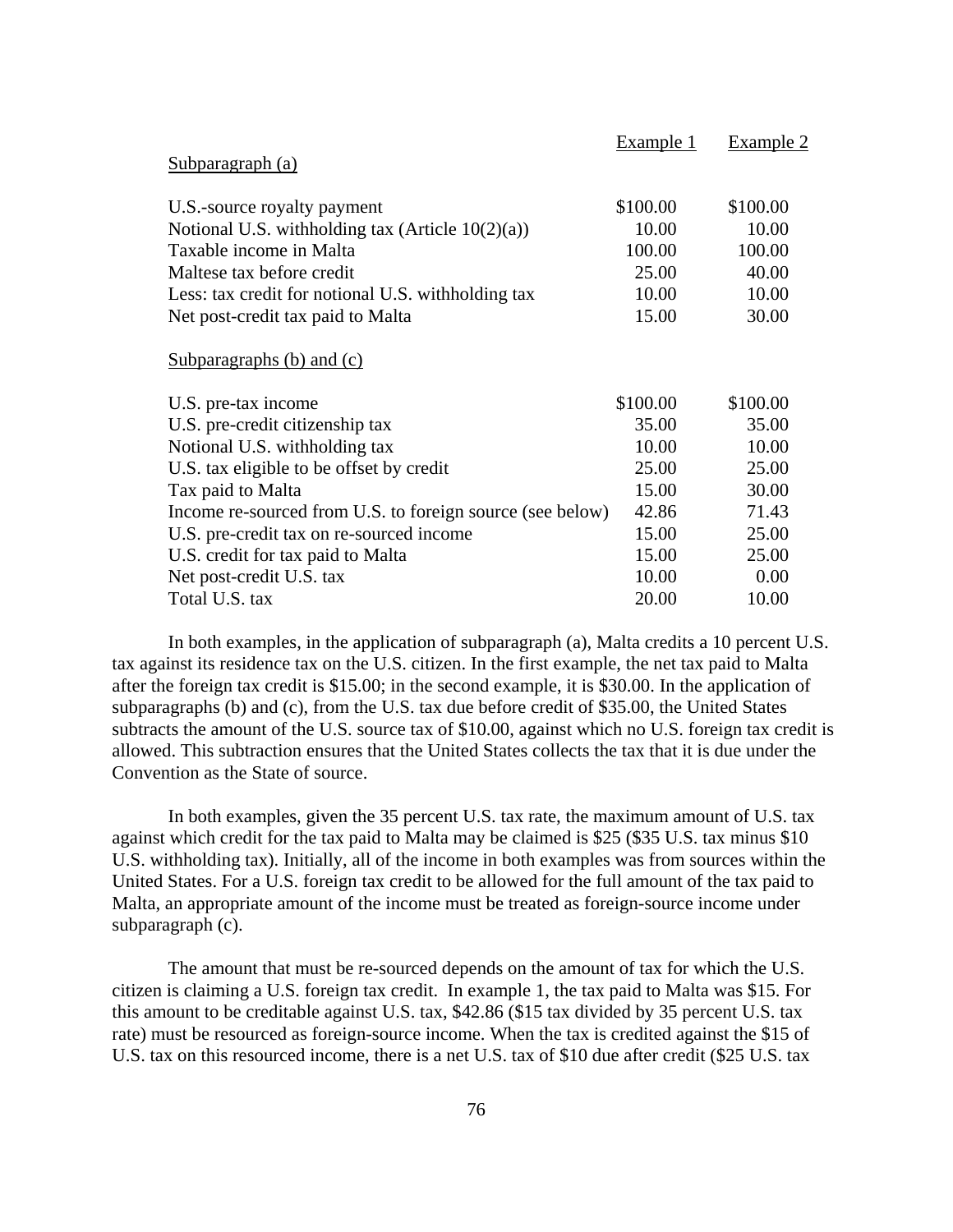eligible to be offset by credit, minus \$15 tax paid to Malta). Thus, in example 1, there is a total of \$20 in U.S. tax (\$10 U.S. withholding tax plus \$10 residual U.S. tax).

In example 2, the tax paid to Malta was \$30, but, because the United States subtracts the U.S. withholding tax of \$10 from the total U.S. tax of \$35, only \$25 of U.S. taxes may be offset by taxes paid to Malta. Accordingly, the amount that must be resourced to Malta is limited to the amount necessary to ensure a U.S. foreign tax credit for \$25 of tax paid to Malta, or \$71.43 (\$25 tax paid to the other Contracting State divided by 35 percent U.S. tax rate). When the tax paid to Malta is credited against the U.S. tax on this re-sourced income, there is no residual U.S. tax (\$25 U.S. tax minus \$30 tax paid to Malta, subject to the U.S. limit of \$25). Thus, in example 2, there is a total of \$10 in U.S. tax (\$10 U.S. withholding tax plus \$0 residual U.S. tax). Because the tax paid to Malta was \$30 and the U.S. tax eligible to be offset by credit was \$25, there is \$5 of excess foreign tax credit available for carryover.

#### *Relationship to other Articles*

By virtue of subparagraph (a) of paragraph 5 of Article 1 (General Scope), Article 23 is not subject to the saving clause of paragraph 4 of Article 1. Thus, the United States will allow a credit to its citizens and residents in accordance with the Article, even if such credit were to provide a benefit not available under the Code (such as the re-sourcing provided by paragraph 3 and subparagraph 4(c)).

#### **ARTICLE 24 (NON-DISCRIMINATION)**

 This Article ensures that nationals of a Contracting State, in the case of paragraph 1, and residents of a Contracting State, in the case of paragraphs 2 through 5, will not be subject, directly or indirectly, to discriminatory taxation in the other Contracting State. Not all differences in tax treatment, either as between nationals of the two States, or between residents of the two States, are violations of the prohibition against discrimination. Rather, the nondiscrimination obligations of this Article apply only if the nationals or residents of the two States are comparably situated.

Each of the relevant paragraphs of the Article provides that two persons that are comparably situated must be treated similarly. Although the actual words differ from paragraph to paragraph (*e.g.*, paragraph 1 refers to two nationals "in the same circumstances," paragraph 2 refers to two enterprises "carrying on the same activities" and paragraph 4 refers to two enterprises that are "similar"), the common underlying premise is that if the difference in treatment is directly related to a tax-relevant difference in the situations of the domestic and foreign persons being compared, that difference is not to be treated as discriminatory (i.e*.*, if one person is taxable in a Contracting State on worldwide income and the other is not, or tax may be collectible from one person at a later stage, but not from the other, distinctions in treatment would be justified under paragraph 1). Other examples of such factors that can lead to nondiscriminatory differences in treatment are noted in the discussions of each paragraph.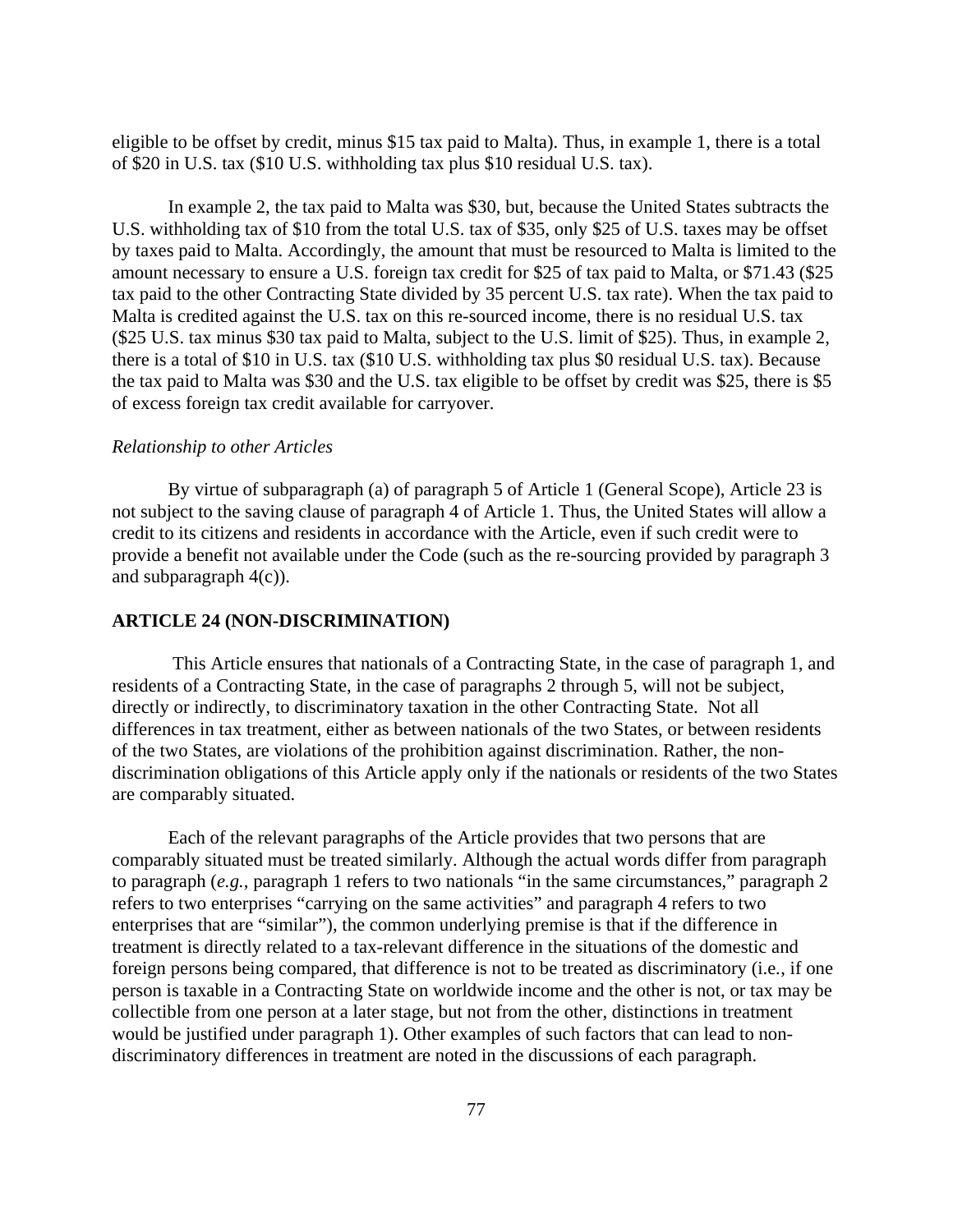The operative paragraphs of the Article also use different language to identify the kinds of differences in taxation treatment that will be considered discriminatory. For example, paragraphs 1 and 4 speak of "any taxation or any requirement connected therewith that is more burdensome," while paragraph 2 specifies that a tax "shall not be less favorably levied." Regardless of these differences in language, only differences in tax treatment that materially disadvantage the foreign person relative to the domestic person are properly the subject of the Article.

### *Paragraph 1*

Paragraph 1 provides that a national of one Contracting State may not be subject to taxation or connected requirements in the other Contracting State that are more burdensome than the taxes and connected requirements imposed upon a national of that other State in the same circumstances. The OECD Model prohibits taxation that is "other than or more burdensome" than that imposed on U.S. persons. This Convention omits the reference to taxation that is "other than" that imposed on U.S. persons because the only relevant question under this provision should be whether the requirement imposed on a national of the other Contracting State is more burdensome. A requirement may be different from the requirements imposed on U.S. nationals without being more burdensome.

The term "national" in relation to a Contracting State is defined in subparagraph  $1(i)$  of Article 3 (General Definitions). The term includes both individuals and juridical persons. A national of a Contracting State is afforded protection under this paragraph even if the national is not a resident of either Contracting State. Thus, a U.S. citizen who is resident in a third country is entitled, under this paragraph, to the same treatment in Malta as a national of Malta who is in similar circumstances (i.e., presumably one who is resident in a third State).

As noted above, whether or not the two persons are both taxable on worldwide income is a significant circumstance for this purpose. For this reason, paragraph 1 specifically states that the United States is not obligated to apply the same taxing regime to a national of Malta who is not resident in the United States as it applies to a U.S. national who is not resident in the United States. United States citizens who are not residents of the United States but who are, nevertheless, subject to United States tax on their worldwide income are not in the same circumstances with respect to United States taxation as citizens of Malta who are not United States residents. Thus, for example, Article 24 would not entitle a national of Malta resident in a third country to taxation at graduated rates on U.S. source dividends or other investment income that applies to a U.S. citizen resident in the same third country.

#### *Paragraph 2*

Paragraph 2 of the Article, provides that a Contracting State may not tax a permanent establishment of an enterprise of the other Contracting State less favorably than an enterprise of that first-mentioned State that is carrying on the same activities.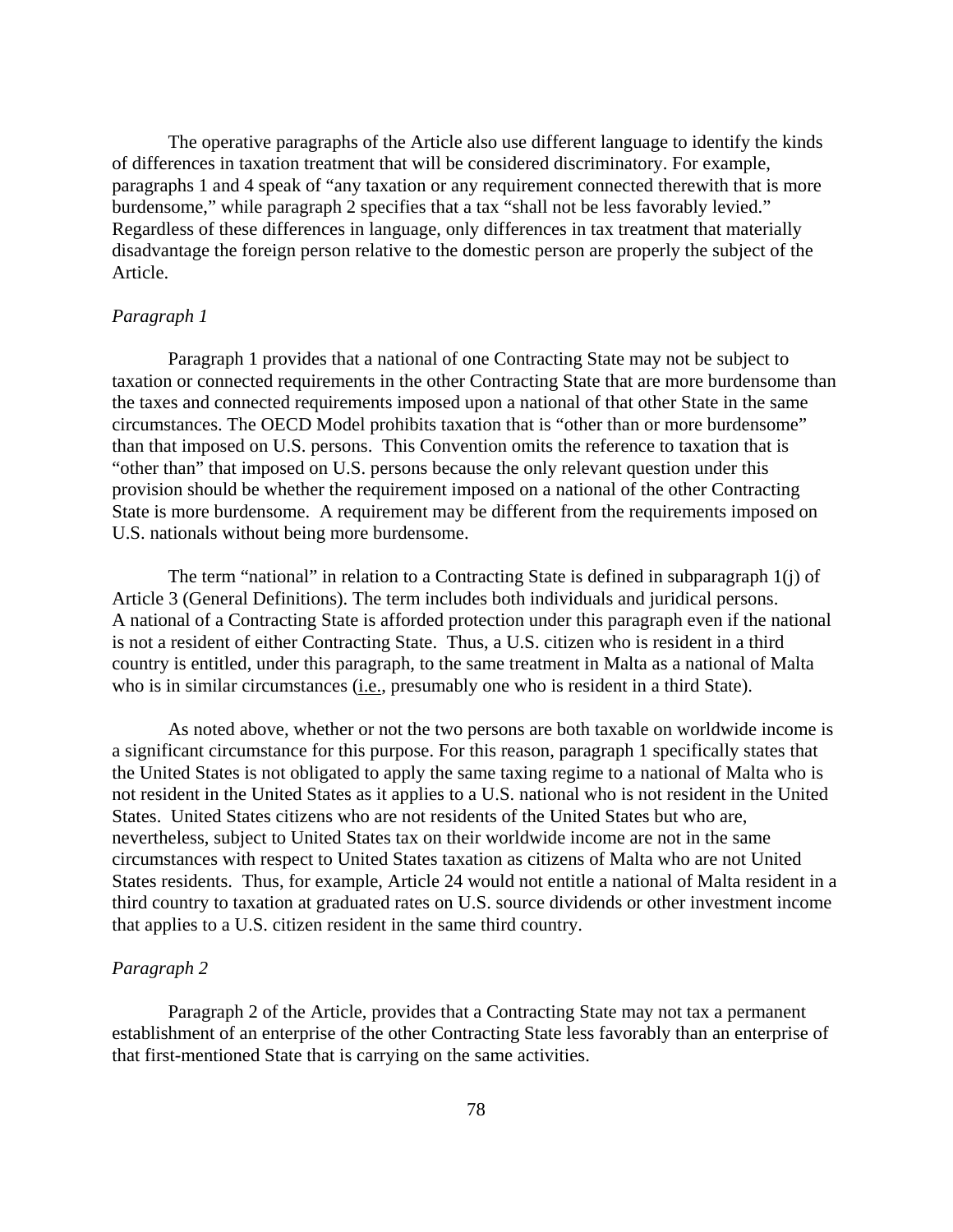The fact that a U.S. permanent establishment of an enterprise of Malta is subject to U.S. tax only on income that is attributable to the permanent establishment, while a U.S. corporation engaged in the same activities is taxable on its worldwide income is not, in itself, a sufficient difference to provide different treatment for the permanent establishment. There are cases, however, where the two enterprises would not be similarly situated and differences in treatment may be warranted. For instance, it would not be a violation of the non-discrimination protection of paragraph 2 to require the foreign enterprise to provide information in a reasonable manner that may be different from the information requirements imposed on a resident enterprise, because information may not be as readily available to the Internal Revenue Service from a foreign as from a domestic enterprise. Similarly, it would not be a violation of paragraph 2 to impose penalties on persons who fail to comply with such a requirement (see, *e.g.*, sections  $874(a)$  and  $882(c)(2)$ ). Further, a determination that income and expenses have been attributed or allocated to a permanent establishment in conformity with the principles of Article 7 (Business Profits) implies that the attribution or allocation was not discriminatory.

Section 1446 of the Code imposes on any partnership with income that is effectively connected with a U.S. trade or business the obligation to withhold tax on amounts allocable to a foreign partner. In the context of the Convention, this obligation applies with respect to a share of the partnership income of a partner resident in Malta, and attributable to a U.S. permanent establishment. There is no similar obligation with respect to the distributive shares of U.S. resident partners. It is understood, however, that this distinction is not a form of discrimination within the meaning of paragraph 2 of the Article. No distinction is made between U.S. and non-U.S. partnerships, since the law requires that partnerships of both U.S. and non-U.S. domicile withhold tax in respect of the partnership shares of non-U.S. partners. Furthermore, in distinguishing between U.S. and non-U.S. partners, the requirement to withhold on the non-U.S. but not the U.S. partner's share is not discriminatory taxation, but, like other withholding on nonresident aliens, is merely a reasonable method for the collection of tax from persons who are not continually present in the United States, and as to whom it otherwise may be difficult for the United States to enforce its tax jurisdiction. If tax has been over-withheld, the partner can, as in other cases of over-withholding, file for a refund.

#### *Paragraph 3*

Paragraph 3 makes clear that the provisions of paragraphs 1 and 2 do not obligate a Contracting State to grant to a resident of the other Contracting State any tax allowances, reliefs, etc., that it grants to its own residents on account of their civil status or family responsibilities. Thus, if a sole proprietor who is a resident of Malta has a permanent establishment in the United States, in assessing income tax on the profits attributable to the permanent establishment, the United States is not obligated to allow to the resident of Malta the personal allowances for himself and his family that he would be permitted to take if the permanent establishment were a sole proprietorship owned and operated by a U.S. resident, despite the fact that the individual income tax rates would apply.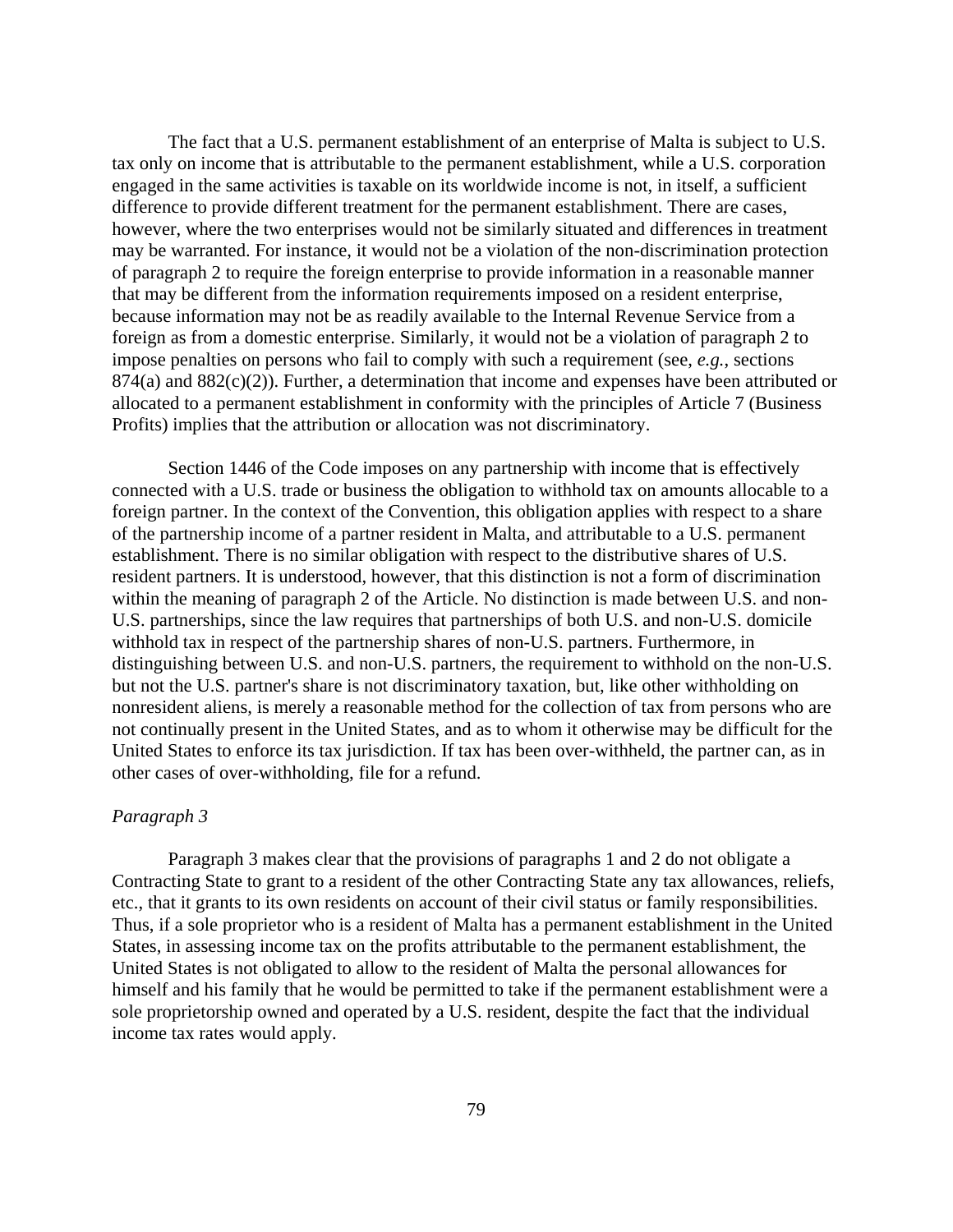### *Paragraph 4*

Paragraph 4 prohibits discrimination in the allowance of deductions. When a resident or an enterprise of a Contracting State pays interest, royalties or other disbursements to a resident of the other Contracting State, the first-mentioned Contracting State must allow a deduction for those payments in computing the taxable profits of the resident or enterprise as if the payment had been made under the same conditions to a resident of the first-mentioned Contracting State. Paragraph 4, however, does not require a Contracting State to give nonresidents more favorable treatment than it gives to its own residents. Consequently, a Contracting State does not have to allow nonresidents a deduction for items that are not deductible under its domestic law (for example, expenses of a capital nature).

The term "other disbursements" is understood to include a reasonable allocation of executive and general administrative expenses, research and development expenses and other expenses incurred for the benefit of a group of related persons that includes the person incurring the expense.

An exception to the rule of paragraph 4 is provided for cases where the provisions of paragraph 1 of Article 9 (Associated Enterprises), paragraph 7 of Article 11 (Interest) or paragraph 6 of Article 12 (Royalties) apply. All of these provisions permit the denial of deductions in certain circumstances in respect of transactions between related persons. Neither State is forced to apply the non-discrimination principle in such cases. The exception with respect to paragraph 7 of Article 11 would include the denial or deferral of certain interest deductions under Code section 163(j).

Paragraph 4 also provides that any debts of an enterprise of a Contracting State to a resident of the other Contracting State are deductible in the first-mentioned Contracting State for purposes of computing the capital tax of the enterprise under the same conditions as if the debt had been contracted to a resident of the first-mentioned Contracting State. Even though, for general purposes, the Convention covers only income taxes, under paragraph 7 of this Article, the nondiscrimination provisions apply to all taxes levied in both Contracting States, at all levels of government. Thus, this provision may be relevant for both States. The other Contracting State may have capital taxes and in the United States such taxes frequently are imposed by local governments.

#### *Paragraph 5*

Paragraph 5 requires that a Contracting State not impose more burdensome taxation or connected requirements on an enterprise of that State that is wholly or partly owned or controlled, directly or indirectly, by one or more residents of the other Contracting State than the taxation or connected requirements that it imposes on other similar enterprises of that firstmentioned Contracting State. For this purpose it is understood that "similar" refers to similar activities or ownership of the enterprise.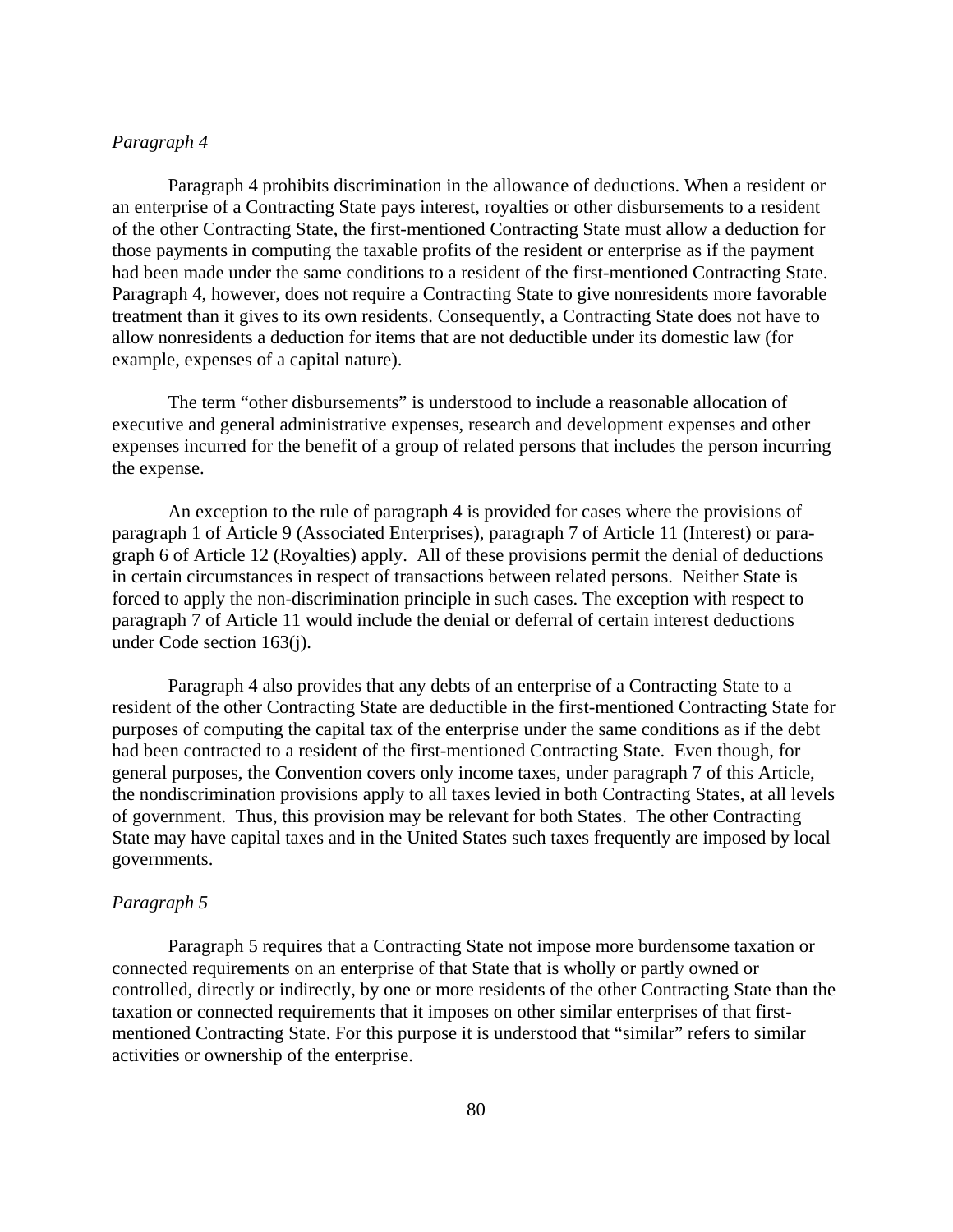This rule, like all non-discrimination provisions, does not prohibit differing treatment of entities that are in differing circumstances. Rather, a protected enterprise is only required to be treated in the same manner as other enterprises that, from the point of view of the application of the tax law, are in substantially similar circumstances both in law and in fact. The taxation of a distributing corporation under section 367(e) on an applicable distribution to foreign shareholders does not violate paragraph 5 of the Article because a foreign-owned corporation is not similar to a domestically-owned corporation that is accorded non-recognition treatment under sections 337 and 355.

For the reasons given above in connection with the discussion of paragraph 2 of the Article, it is also understood that the provision in section 1446 of the Code for withholding of tax on non-U.S. partners does not violate paragraph 5 of the Article.

It is further understood that the ineligibility of a U.S. corporation with nonresident alien shareholders to make an election to be an "S" corporation does not violate paragraph 5 of the Article. If a corporation elects to be an S corporation, it is generally not subject to income tax and the shareholders take into account their pro rata shares of the corporation's items of income, loss, deduction or credit. (The purpose of the provision is to allow an individual or small group of individuals the protections of conducting business in corporate form while paying taxes at individual rates as if the business were conducted directly.) A nonresident alien does not pay U.S. tax on a net basis, and, thus, does not generally take into account items of loss, deduction or credit. Thus, the S corporation provisions do not exclude corporations with nonresident alien shareholders because such shareholders are foreign, but only because they are not net-basis taxpayers. Similarly, the provisions exclude corporations with other types of shareholders where the purpose of the provisions cannot be fulfilled or their mechanics implemented. For example, corporations with corporate shareholders are excluded because the purpose of the provision to permit individuals to conduct a business in corporate form at individual tax rates would not be furthered by their inclusion.

Finally, it is understood that paragraph 5 does not require a Contracting State to allow foreign corporations to join in filing a consolidated return with a domestic corporation or to allow similar benefits between domestic and foreign enterprises.

## *Paragraph 6*

Paragraph 6 of the Article confirms that no provision of the Article will prevent either Contracting State from imposing the branch profits tax described in paragraph 8 of Article 10 (Dividends).

#### *Paragraph 7*

As noted above, notwithstanding the specification of taxes covered by the Convention in Article 2 (Taxes Covered) for general purposes, for purposes of providing nondiscrimination protection this Article applies to taxes of every kind and description imposed by a Contracting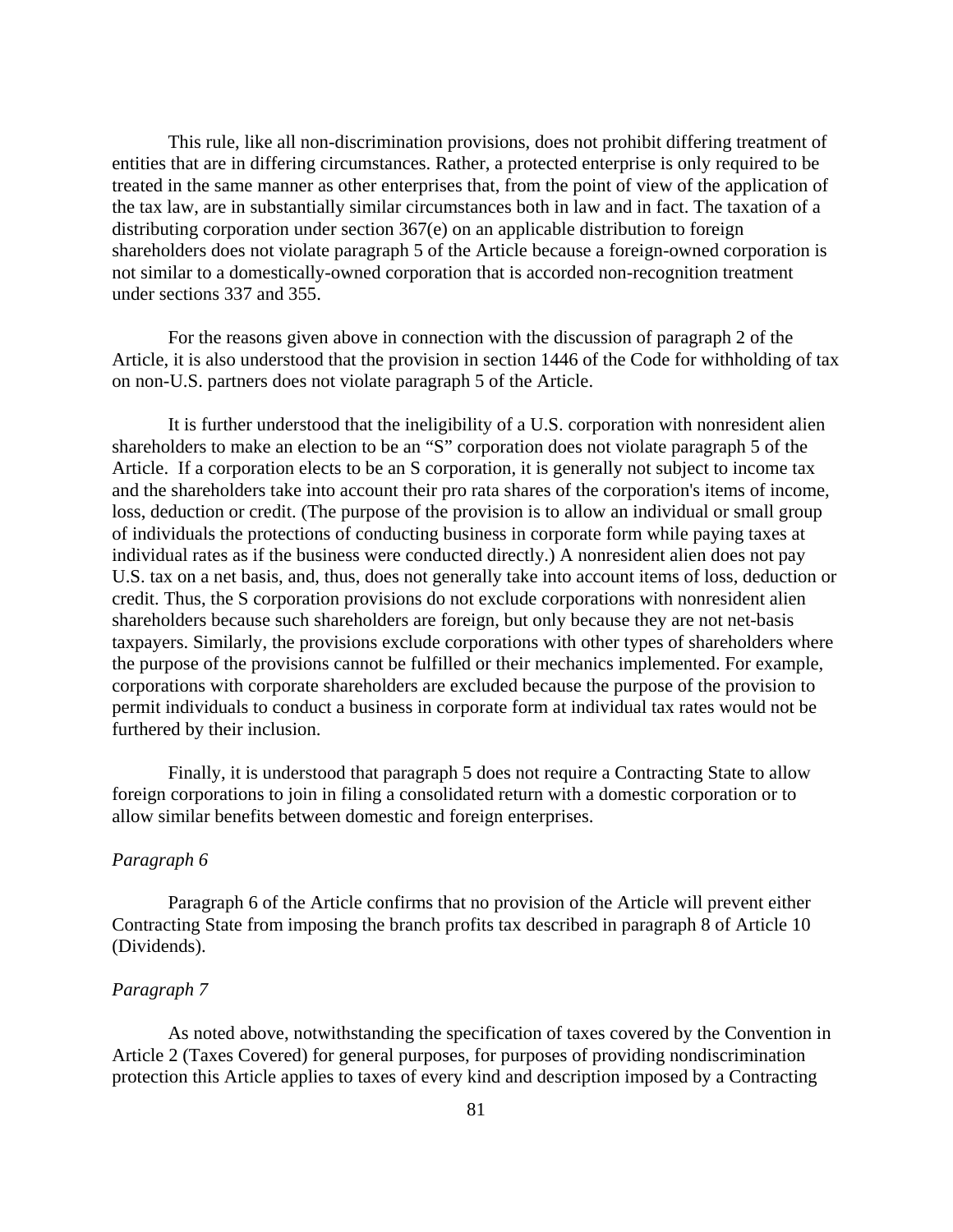State or a political subdivision or local authority thereof. Customs duties are not considered to be taxes for this purpose.

#### *Relationship to Other Articles*

The saving clause of paragraph 4 of Article 1 (General Scope) does not apply to this Article by virtue of the exceptions in paragraph 5(a) of Article 1. Thus, for example, a U.S. citizen who is a resident of Malta may claim benefits in the United States under this Article.

Nationals of a Contracting State may claim the benefits of paragraph 1 regardless of whether they are entitled to benefits under Article 22 (Limitation on Benefits), because that paragraph applies to nationals and not residents. They may not claim the benefits of the other paragraphs of this Article with respect to an item of income unless they are generally entitled to treaty benefits with respect to that income under a provision of Article 22.

#### **ARTICLE 25 (MUTUAL AGREEMENT PROCEDURE)**

This Article provides the mechanism for taxpayers to bring to the attention of competent authorities issues and problems that may arise under the Convention. It also provides the authority for cooperation between the competent authorities of the Contracting States to resolve disputes and clarify issues that may arise under the Convention and to resolve cases of double taxation not provided for in the Convention. The competent authorities of the two Contracting States are identified in paragraph 1(g) of Article 3 (General Definitions).

## *Paragraph 1*

This paragraph provides that where a resident of a Contracting State considers that the actions of one or both Contracting States will result in taxation that is not in accordance with the Convention he may present his case to the competent authority of either Contracting State. This rule is more generous than in most treaties, which generally allow taxpayers to bring competent authority cases only to the competent authority of their country of residence, or citizenship/nationality. Under this more generous rule, a U.S. permanent establishment of a corporation resident in Malta that faces inconsistent treatment in the two countries would be able to bring its request for assistance to the U.S. competent authority. If the U.S. competent authority can resolve the issue on its own, then the taxpayer need never involve the Maltese competent authority. Thus, the rule provides flexibility that might result in greater efficiency.

Although the typical cases brought under this paragraph will involve economic double taxation arising from transfer pricing adjustments, the scope of this paragraph is not limited to such cases. For example, a taxpayer could request assistance from the competent authority if one Contracting State determines that the taxpayer has received deferred compensation taxable at source under Article 14 (Income from Employment), while the taxpayer believes that such income should be treated as a pension that is taxable only in his country of residence pursuant to Article 17 (Pensions, Social Security, Annuities, Alimony, and Child Support).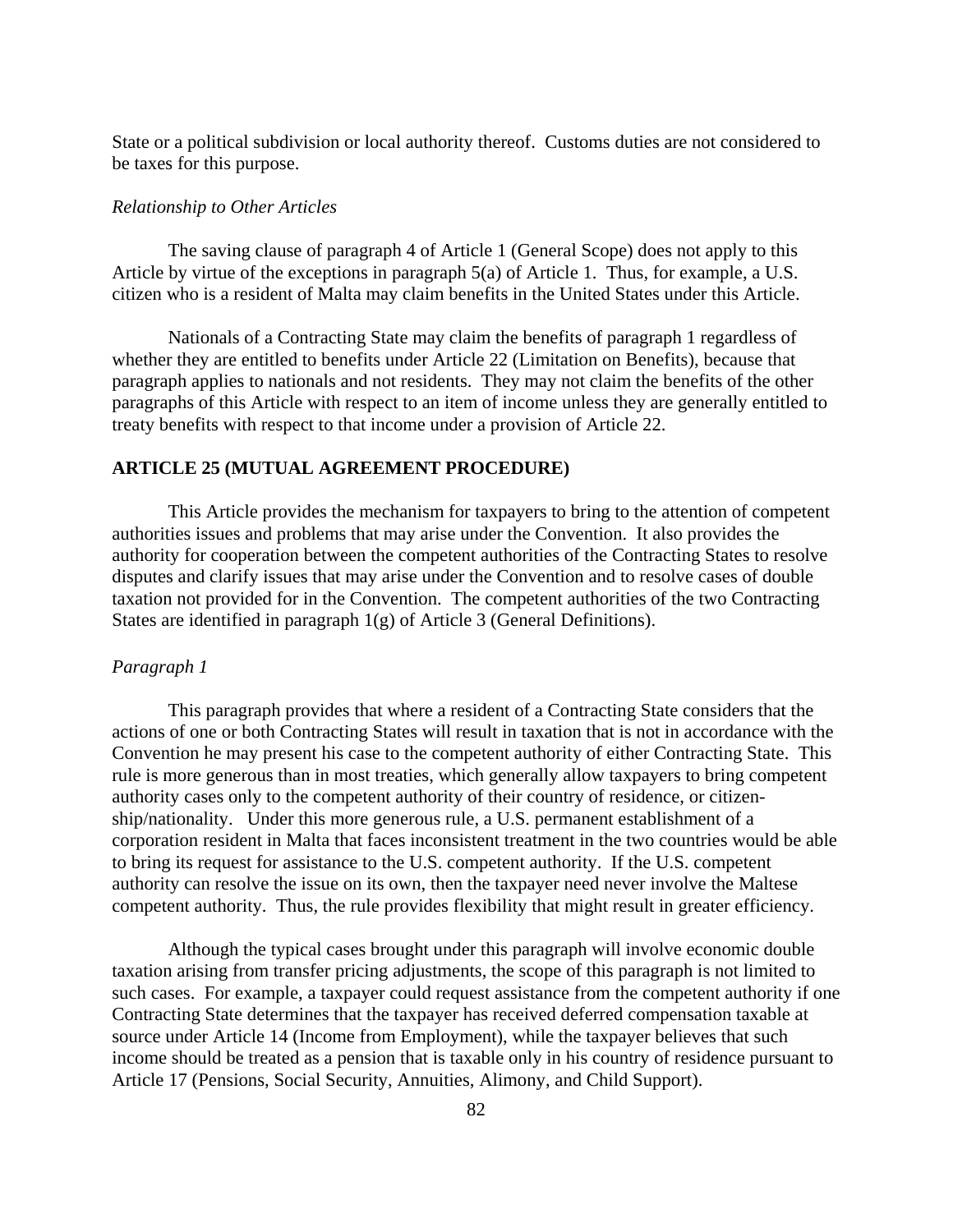It is not necessary for a person requesting assistance first to have exhausted the remedies provided under the national laws of the Contracting States before presenting a case to the competent authorities, nor does the fact that the statute of limitations may have passed for seeking a refund preclude bringing a case to the competent authority. Unlike the OECD Model, no time limit is provided within which a case must be brought.

#### *Paragraph 2*

Paragraph 2 sets out the framework within which the competent authorities will deal with cases brought by taxpayers under paragraph 1. It provides that, if the competent authority of the Contracting State to which the case is presented judges the case to have merit, and cannot reach a unilateral solution, it shall seek an agreement with the competent authority of the other Contracting State pursuant to which taxation not in accordance with the Convention will be avoided.

Any agreement is to be implemented even if such implementation otherwise would be barred by the statute of limitations or by some other procedural limitation, such as a closing agreement. Paragraph 2, however, does not prevent the application of domestic-law procedural limitations that give effect to the agreement (*e.g.*, a domestic-law requirement that the taxpayer file a return reflecting the agreement within one year of the date of the agreement).

 Where the taxpayer has entered a closing agreement (or other written settlement) with the United States before bringing a case to the competent authorities, the U.S. competent authority will endeavor only to obtain a correlative adjustment from Malta. *See* Rev. Proc. 2006- 54, 2006-49 I.R.B. 1035, § 7.05. Because, as specified in paragraph 2 of Article 1 (General Scope), the Convention cannot operate to increase a taxpayer's liability, temporal or other procedural limitations can be overridden only for the purpose of making refunds and not to impose additional tax.

#### *Paragraph 3*

Paragraph 3 authorizes the competent authorities to resolve difficulties or doubts that may arise as to the application or interpretation of the Convention. The paragraph includes a non- exhaustive list of examples of the kinds of matters about which the competent authorities may reach agreement. This list is purely illustrative; it does not grant any authority that is not implicitly present as a result of the introductory sentence of paragraph 3.

The competent authorities may, for example, agree to the same allocation of income, deductions, credits or allowances between an enterprise in one Contracting State and its permanent establishment in the other or between related persons. These allocations are to be made in accordance with the arm's length principle underlying Article 7 (Business Profits) and Article 9 (Associated Enterprises). Agreements reached under these subparagraphs may include agreement on a methodology for determining an appropriate transfer price, on an acceptable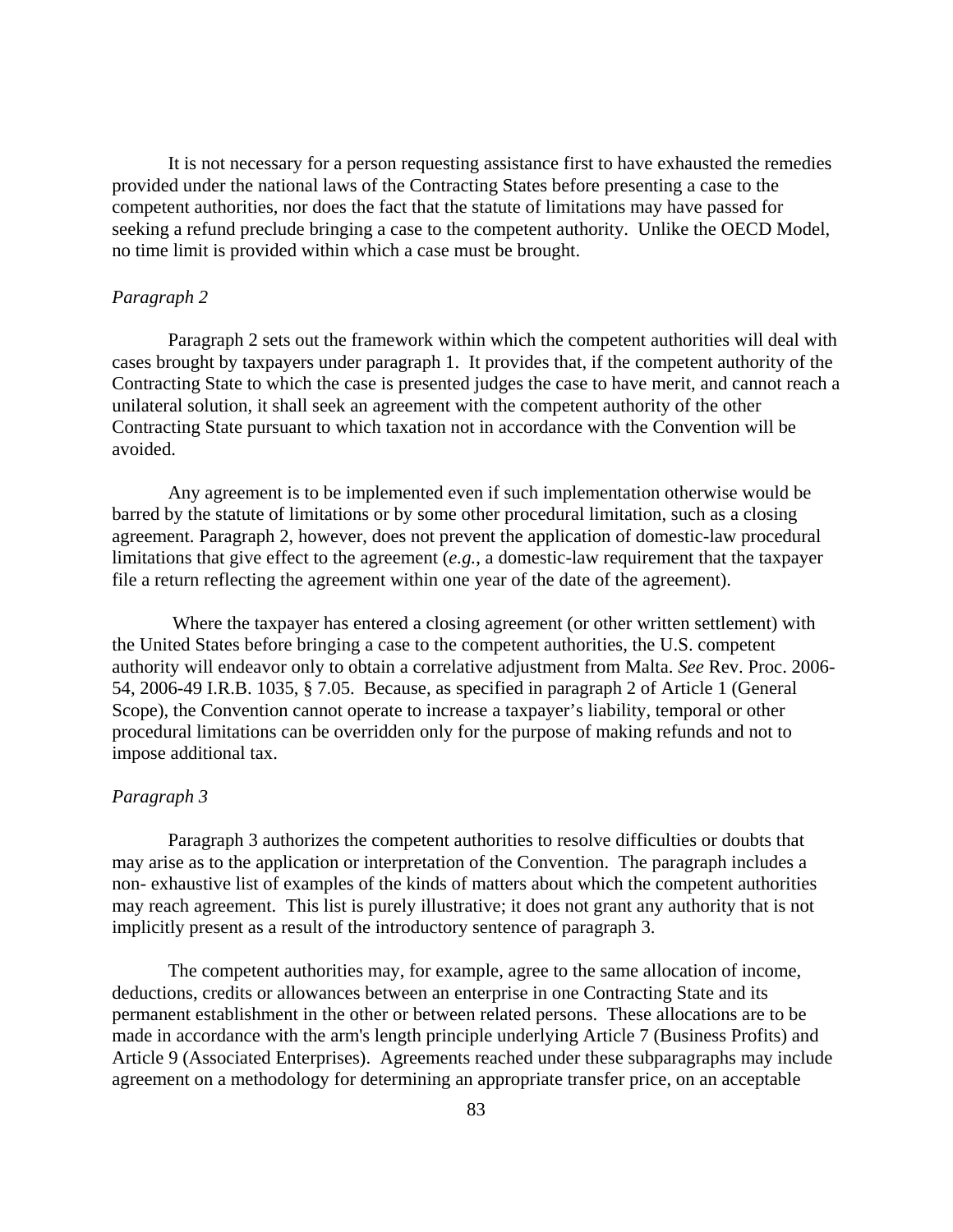range of results under that methodology, or on a common treatment of a taxpayer's cost sharing arrangement.

As indicated in subparagraph 3(c), the competent authorities also may agree to settle a variety of conflicting applications of the Convention. They may agree to settle conflicts regarding the characterization of particular items of income, the characterization of persons, the application of source rules to particular items of income, the meaning of a term, or the timing of an item of income.

The competent authorities also may agree as to advance pricing arrangements. They also may agree as to the application of the provisions of domestic law regarding penalties, fines, and interest in a manner consistent with the purposes of the Convention.

Since the list under paragraph 3 is not exhaustive, the competent authorities may reach agreement on issues not enumerated in paragraph 3 if necessary to avoid double taxation. For example, the competent authorities may seek agreement on a uniform set of standards for the use of exchange rates. Agreements reached by the competent authorities under paragraph 3 need not conform to the internal law provisions of either Contracting State.

Finally, paragraph 3 authorizes the competent authorities to consult for the purpose of eliminating double taxation in cases not provided for in the Convention and to resolve any difficulties or doubts arising as to the interpretation or application of the Convention. This provision is intended to permit the competent authorities to implement the treaty in particular cases in a manner that is consistent with its expressed general purposes. It permits the competent authorities to deal with cases that are within the spirit of the provisions but that are not specifically covered. An example of such a case might be double taxation arising from a transfer pricing adjustment between two permanent establishments of a third-country resident, one in the United States and one in Malta. Since no resident of a Contracting State is involved in the case, the Convention does not apply, but the competent authorities nevertheless may use the authority of this Article to prevent the double taxation of income. *Paragraph 4* 

Paragraph 4 authorizes the competent authorities to increase any dollar amounts referred to in the Convention to reflect economic and monetary developments. This refers only to Article 16 (Entertainers and Sportsmen); Article 20 (Students and Trainees) separately instructs the competent authorities to adjust the exemption amount for students and trainees in accordance with specified guidelines. The rule under paragraph 4 is intended to operate as follows: if, for example, after the Convention has been in force for some time, inflation rates have been such as to make the \$20,000 exemption threshold for entertainers unrealistically low in terms of the original objectives intended in setting the threshold, the competent authorities may agree to a higher threshold without the need for formal amendment to the treaty and ratification by the Contracting States. This authority can be exercised, however, only to the extent necessary to restore those original objectives. This provision can be applied only to the benefit of taxpayers (i.e., only to increase thresholds, not to reduce them).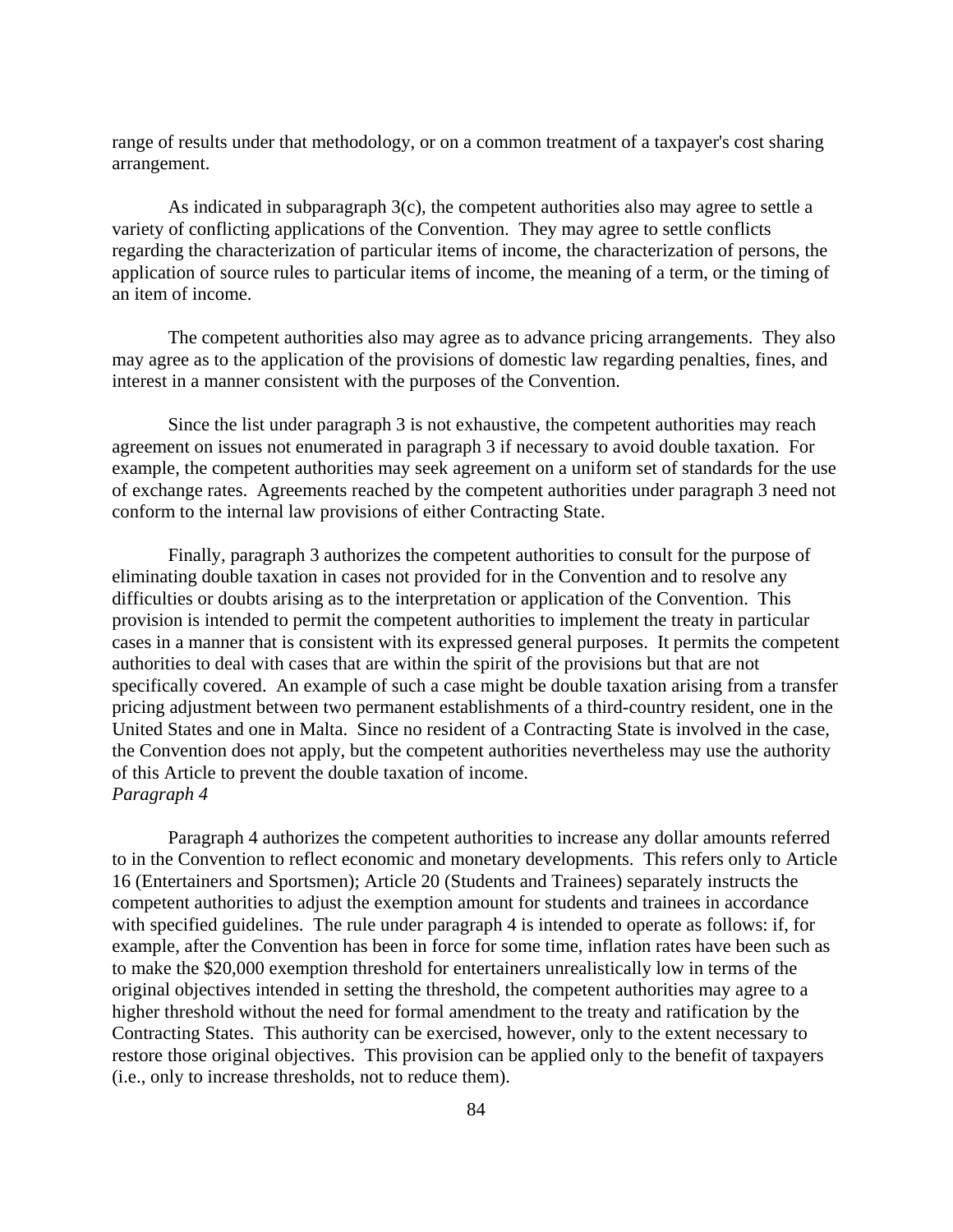## *Paragraph 5*

Paragraph 5 provides that the competent authorities may communicate with each other for the purpose of reaching an agreement. This makes clear that the competent authorities of the two Contracting States may communicate without going through diplomatic channels. Such communication may be in various forms, including, where appropriate, through face-to-face meetings of representatives of the competent authorities.

## *Treaty termination in relation to competent authority dispute resolution*

A case may be raised by a taxpayer after the Convention has been terminated with respect to a year for which a treaty was in force. In such a case the ability of the competent authorities to act is limited. They may not exchange confidential information, nor may they reach a solution that varies from that specified in its law.

#### *Triangular competent authority solutions*

International tax cases may involve more than two taxing jurisdictions (e.g., transactions among a parent corporation resident in country A and its subsidiaries resident in countries B and C). As long as there is a complete network of treaties among the three countries, it should be possible, under the full combination of bilateral authorities, for the competent authorities of the three States to work together on a three-sided solution. Although country A may not be able to give information received under Article 26 (Exchange of Information and Administrative Assistance) from country B to the authorities of country C, if the competent authorities of the three countries are working together, it should not be a problem for them to arrange for the authorities of country B to give the necessary information directly to the tax authorities of country C, as well as to those of country A. Each bilateral part of the trilateral solution must, of course, not exceed the scope of the authority of the competent authorities under the relevant bilateral treaty.

## *Relationship to Other Articles*

This Article is not subject to the saving clause of paragraph 4 of Article 1 (General Scope) by virtue of the exceptions in subparagraph 5(a) of that Article. Thus, rules, definitions, procedures, etc. that are agreed upon by the competent authorities under this Article may be applied by the United States with respect to its citizens and residents even if they differ from the comparable Code provisions. Similarly, as indicated above, U.S. law may be overridden to provide refunds of tax to a U.S. citizen or resident under this Article. A person may seek relief under Article 25 regardless of whether he is generally entitled to benefits under Article 22 (Limitation on Benefits). As in all other cases, the competent authority is vested with the discretion to decide whether the claim for relief is justified.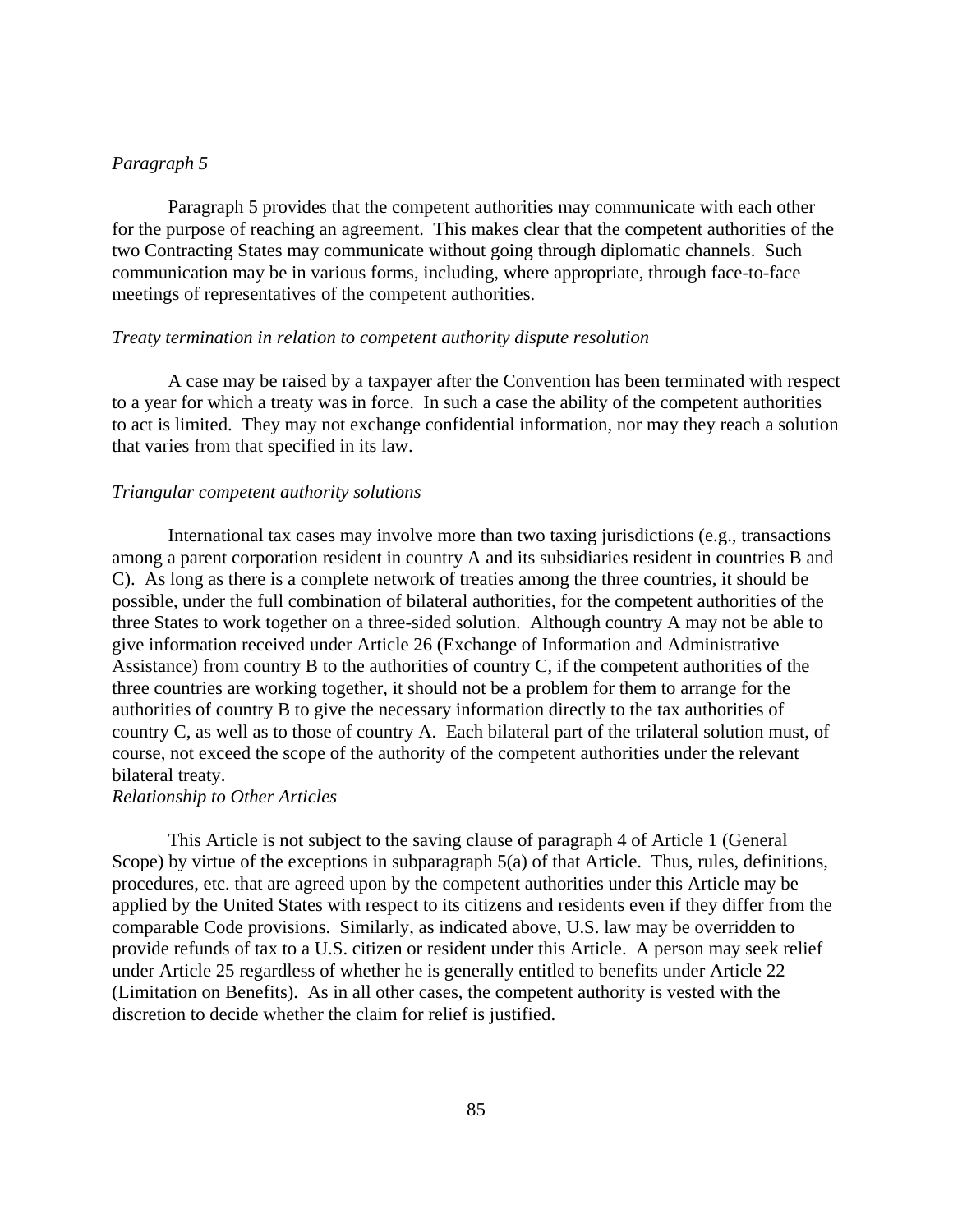# **ARTICLE 26 (EXCHANGE OF INFORMATION AND ADMINISTRATIVE ASSISTANCE)**

This Article provides for the exchange of information and administrative assistance between the competent authorities of the Contracting States.

## *Paragraph 1*

The obligation to obtain and provide information to the other Contracting State is set out in Paragraph 1. The information to be exchanged is that which may be relevant for carrying out the provisions of the Convention or the domestic laws of the United States or of the other Contracting State concerning taxes of every kind applied at the national level. This language incorporates the standard in 26 U.S.C. Section 7602 which authorizes the IRS to examine "any books, papers, records, or other data which may be relevant or material." (Emphasis added.) In United States v. Arthur Young & Co., 465 U.S. 805, 814 (1984), the Supreme Court stated that the language "may be" reflects Congress's express intention to allow the IRS to obtain "items of even potential relevance to an ongoing investigation, without reference to its admissibility." (Emphasis in original.) However, the language "may be" would not support a request in which a Contracting State simply asked for information regarding all bank accounts maintained by residents of that Contracting State in the other Contracting State, or even all accounts maintained by its residents with respect to a particular bank.

Exchange of information with respect to each State's domestic law is authorized to the extent that taxation under domestic law is not contrary to the Convention. Thus, for example, information may be exchanged with respect to a covered tax, even if the transaction to which the information relates is a purely domestic transaction in the requesting State and, therefore, the exchange is not made to carry out the Convention. An example of such a case is provided in paragraph 8(b) of the OECD Commentary: a company resident in one Contracting State and a company resident in the other Contracting State transact business between themselves through a third-country resident company. Neither Contracting State has a treaty with the third State. To enforce their internal laws with respect to transactions of their residents with the third-country company (since there is no relevant treaty in force), the Contracting States may exchange information regarding the prices that their residents paid in their transactions with the thirdcountry resident.

Paragraph 1 clarifies that information may be exchanged that relates to the assessment or collection of, the enforcement or prosecution in respect of, or the determination of appeals in relation to, the taxes covered by the Convention. Thus, the competent authorities may request and provide information for cases under examination or criminal investigation, in collection, on appeals, or under prosecution.

The taxes covered by the Convention for purposes of this Article constitute a broader category of taxes than those referred to in Article 2 (Taxes Covered). Exchange of information is authorized with respect to taxes of every kind imposed by a Contracting State at the national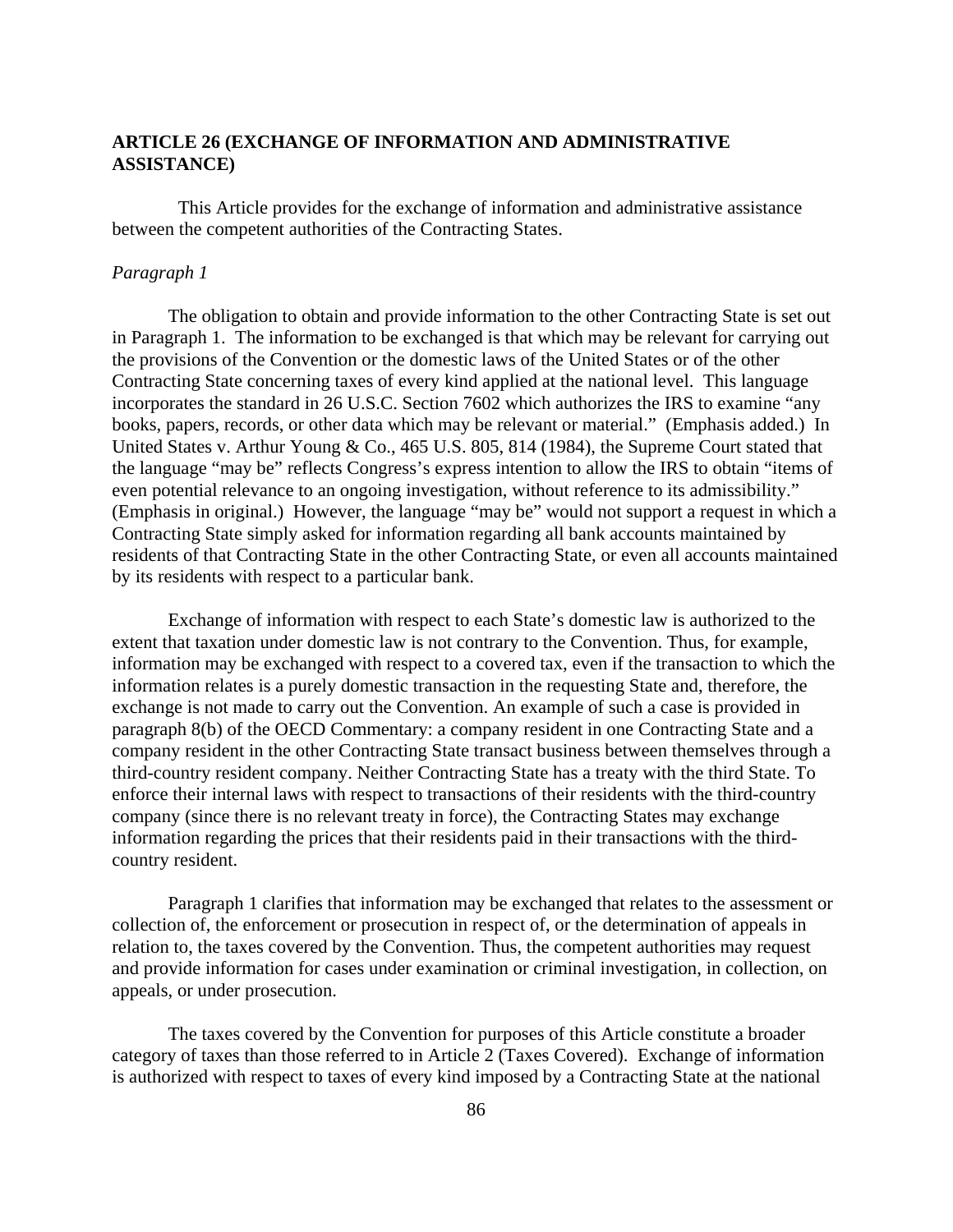level. Accordingly, information may be exchanged with respect to U.S. estate and gift taxes, excise taxes or, with respect to Malta, value added taxes.

Information exchange is not restricted by paragraph 1 of Article 1 (General Scope). Accordingly, information may be requested and provided under this article with respect to persons who are not residents of either Contracting State. For example, if a third-country resident has a permanent establishment in Malta, and that permanent establishment engages in transactions with a U.S. enterprise, the United States could request information with respect to that permanent establishment, even though the third-country resident is not a resident of either Contracting State. Similarly, if a third-country resident maintains a bank account in Malta, and the Internal Revenue Service has reason to believe that funds in that account should have been reported for U.S. tax purposes but have not been so reported, information can be requested from Malta with respect to that person's account, even though that person is not the taxpayer under examination.

Although the term "United States" does not encompass U.S. possessions for most purposes of the Convention, Section 7651 of the Code authorizes the Internal Revenue Service to utilize the provisions of the Internal Revenue Code to obtain information from the U.S. possessions pursuant to a proper request made under Article 26. If necessary to obtain requested information, the Internal Revenue Service could issue and enforce an administrative summons to the taxpayer, a tax authority (or a government agency in a U.S. possession), or a third party located in a U.S. possession.

#### *Paragraph 2*

Paragraph 2 provides assurances that any information exchanged will be treated as secret, subject to the same disclosure constraints as information obtained under the laws of the requesting State. Information received may be disclosed only to persons, including courts and administrative bodies, involved in the assessment, collection, or administration of, the enforcement or prosecution in respect of, or the determination of the of appeals in relation to, the taxes covered by the Convention. The information must be used by these persons in connection with the specified functions. Information may also be disclosed to legislative bodies, such as the tax-writing committees of Congress and the Government Accountability Office, engaged in the oversight of the preceding activities. Information received by these bodies must be for use in the performance of their role in overseeing the administration of U.S. tax laws. Information received may be disclosed in public court proceedings or in judicial decisions.

Paragraph 2 also provides that the competent authority of the Contracting State that receives information under this Article may, with the written consent of the other Contracting State, make that information available to be used for other purposes allowed under the provisions of an existing mutual legal assistance treaty between the Contracting States that allows for the exchange of tax information.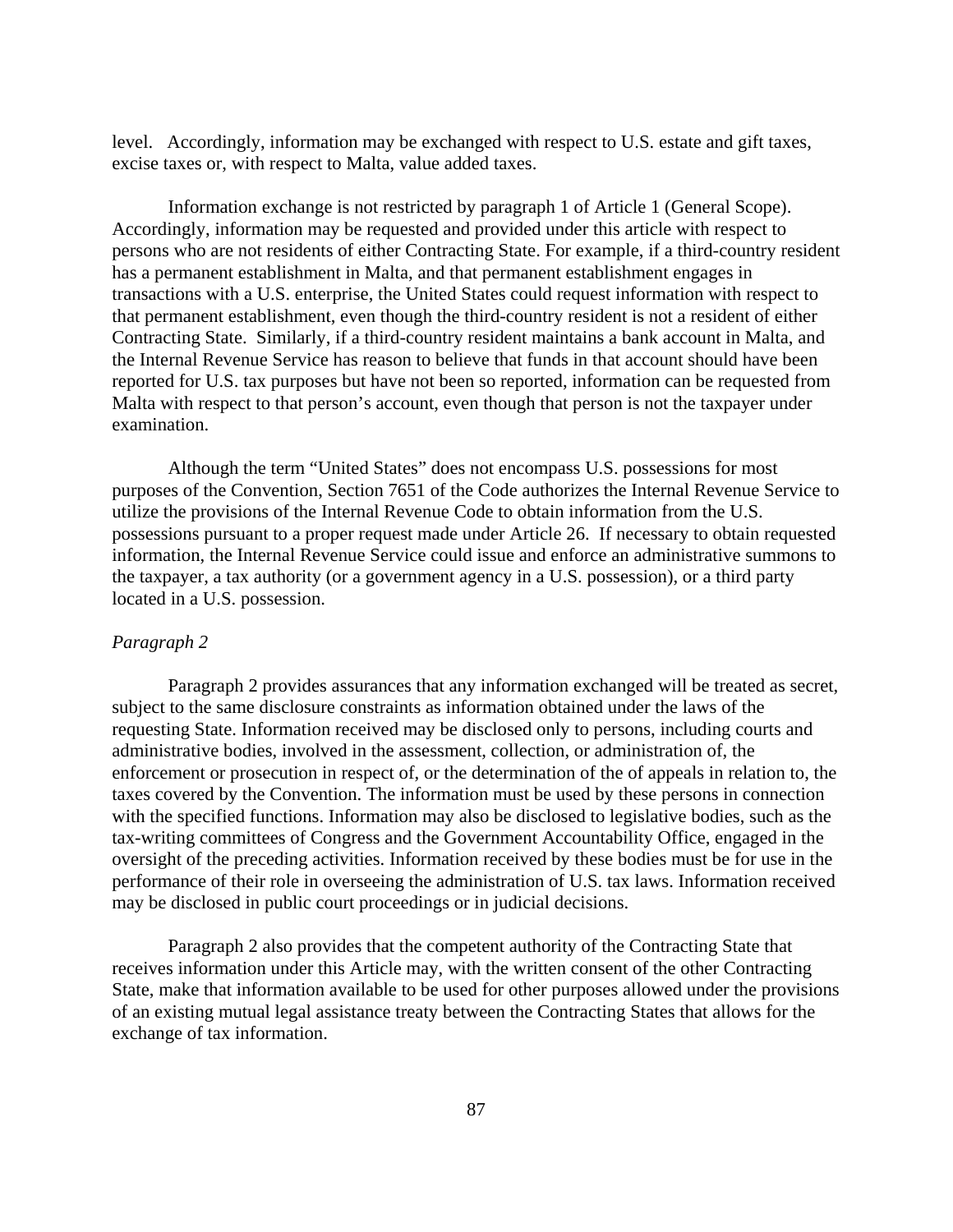## *Paragraph 3*

Paragraph 3 provides that the obligations undertaken in paragraphs 1 and 2 to exchange information do not require a Contracting State to carry out administrative measures that are at variance with the laws or administrative practice of either State. Nor is a Contracting State required to supply information not obtainable under the laws or administrative practice of either State, or to disclose trade secrets or other information, the disclosure of which would be contrary to public policy.

Thus, a requesting State may be denied information from the other State if the information would be obtained pursuant to procedures or measures that are broader than those available in the requesting State. However, the statute of limitations of the Contracting State making the request for information should govern a request for information. Thus, the Contracting State of which the request is made should attempt to obtain the information even if its own statute of limitations has passed. In many cases, relevant information will still exist in the business records of the taxpayer or a third party, even though it is no longer required to be kept for domestic tax purposes.

While paragraph 3 states conditions under which a Contracting State is not obligated to comply with a request from the other Contracting State for information, the requested State is not precluded from providing such information, and may, at its discretion, do so subject to the limitations of its internal law.

#### *Paragraph 4*

Paragraph 4 provides that when information is requested by a Contracting State in accordance with this Article, the other Contracting State is obligated to obtain the requested information as if the tax in question were the tax of the requested State, even if that State has no direct tax interest in the case to which the request relates. In the absence of such a paragraph, some taxpayers have argued that paragraph 3(a) prevents a Contracting State from requesting information from a bank or fiduciary that the Contracting State does not need for its own tax purposes. This paragraph clarifies that paragraph 3 does not impose such a restriction and that a Contracting State is not limited to providing only the information that it already has in its own files.

### *Paragraph 5*

Paragraph 5 provides that a Contracting State may not decline to provide information because that information is held by financial institutions, nominees or persons acting in an agency or fiduciary capacity. Thus, paragraph 5 would effectively prevent a Contracting State from relying on paragraph 3 to argue that its domestic bank secrecy laws (or similar legislation relating to disclosure of financial information by financial institutions or intermediaries) override its obligation to provide information under paragraph 1. This paragraph also requires the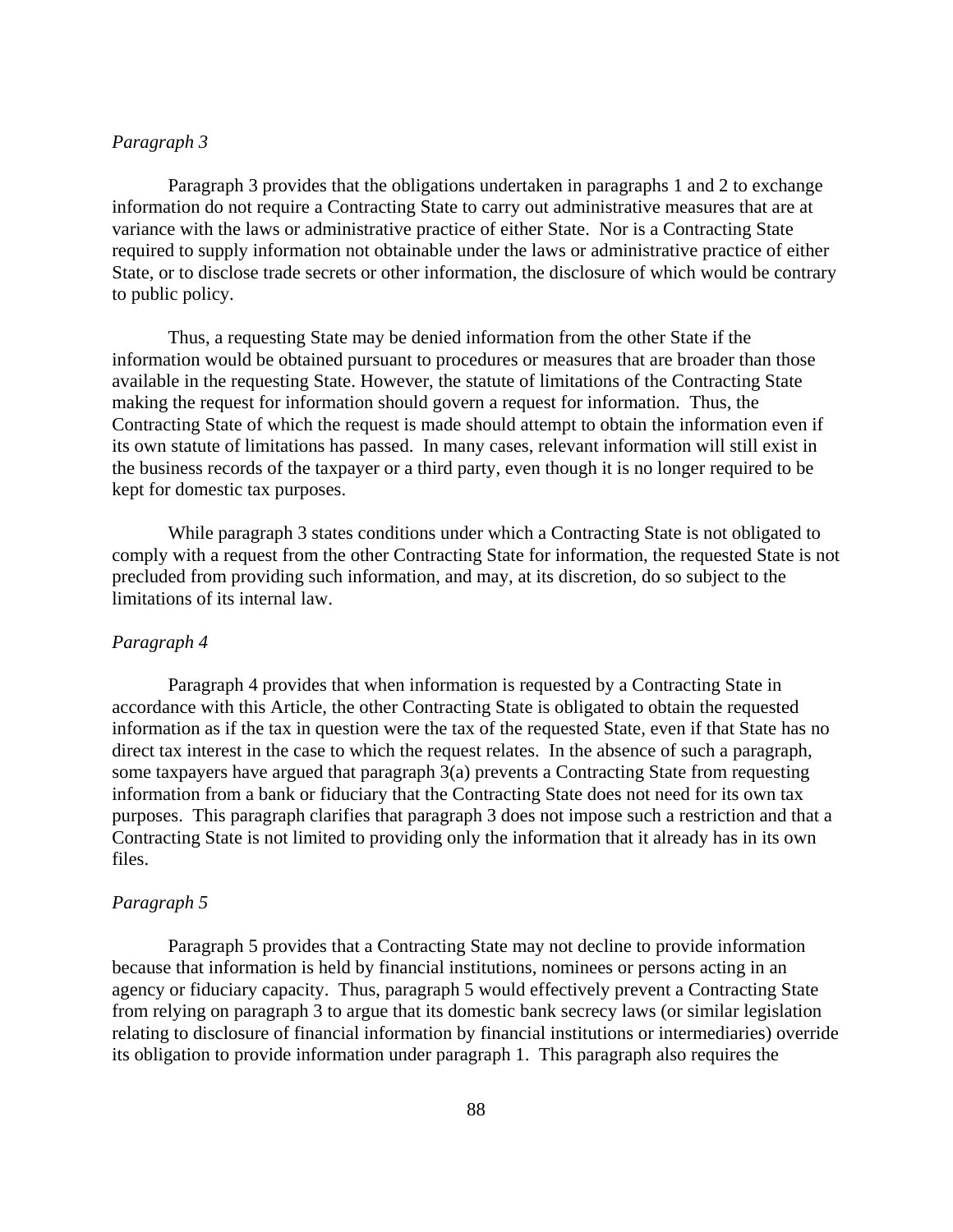disclosure of information regarding the beneficial owner of an interest in a person, such as the identity of a beneficial owner of bearer shares.

### *Paragraph 6*

Paragraph 6 provides that the requesting State may specify the form in which information is to be provided (e.g., depositions of witnesses and authenticated copies of original documents). The intention is to ensure that the information may be introduced as evidence in the judicial proceedings of the requesting State. The requested State should, if possible, provide the information in the form requested to the same extent that it can obtain information in that form under its own laws and administrative practices with respect to its own taxes.

## *Paragraph 7*

Paragraph 7 provides that the requested State shall allow representatives of the applicant State to enter the requested State to interview individuals and examine books and records with the consent of the persons subject to examination.

## *Paragraph 8*

Paragraph 8 states that the competent authorities of the Contracting States may develop an agreement upon the mode of application of the Article. The article authorizes the competent authorities to exchange information on a routine basis, on request in relation to a specific case, or spontaneously. It is contemplated that the Contracting States will utilize this authority to engage in all of these forms of information exchange, as appropriate.

The competent authorities may also agree on specific procedures and timetables for the exchange of information. In particular, the competent authorities may agree on minimum thresholds regarding tax at stake or take other measures aimed at ensuring some measure of reciprocity with respect to the overall exchange of information between the Contracting States.

## *Treaty effective dates and termination in relation to exchange of information*

Once the Convention is in force, the competent authority may seek information under the Convention with respect to a year prior to the entry into force of the Convention. Even if an earlier Convention with more restrictive provisions, or even no Convention, was in effect during the years in which the transaction at issue occurred, the exchange of information provisions of the Convention apply. In that case, the competent authorities have available to them the full range of information exchange provisions afforded under this Article. Paragraph 3 of Article 28 (Entry into Force) confirms this understanding with respect to the effective date of the Article.

A tax administration may also seek information with respect to a year for which a treaty was in force after the treaty has been terminated. In such a case the ability of the other tax administration to act is limited. The treaty no longer provides authority for the tax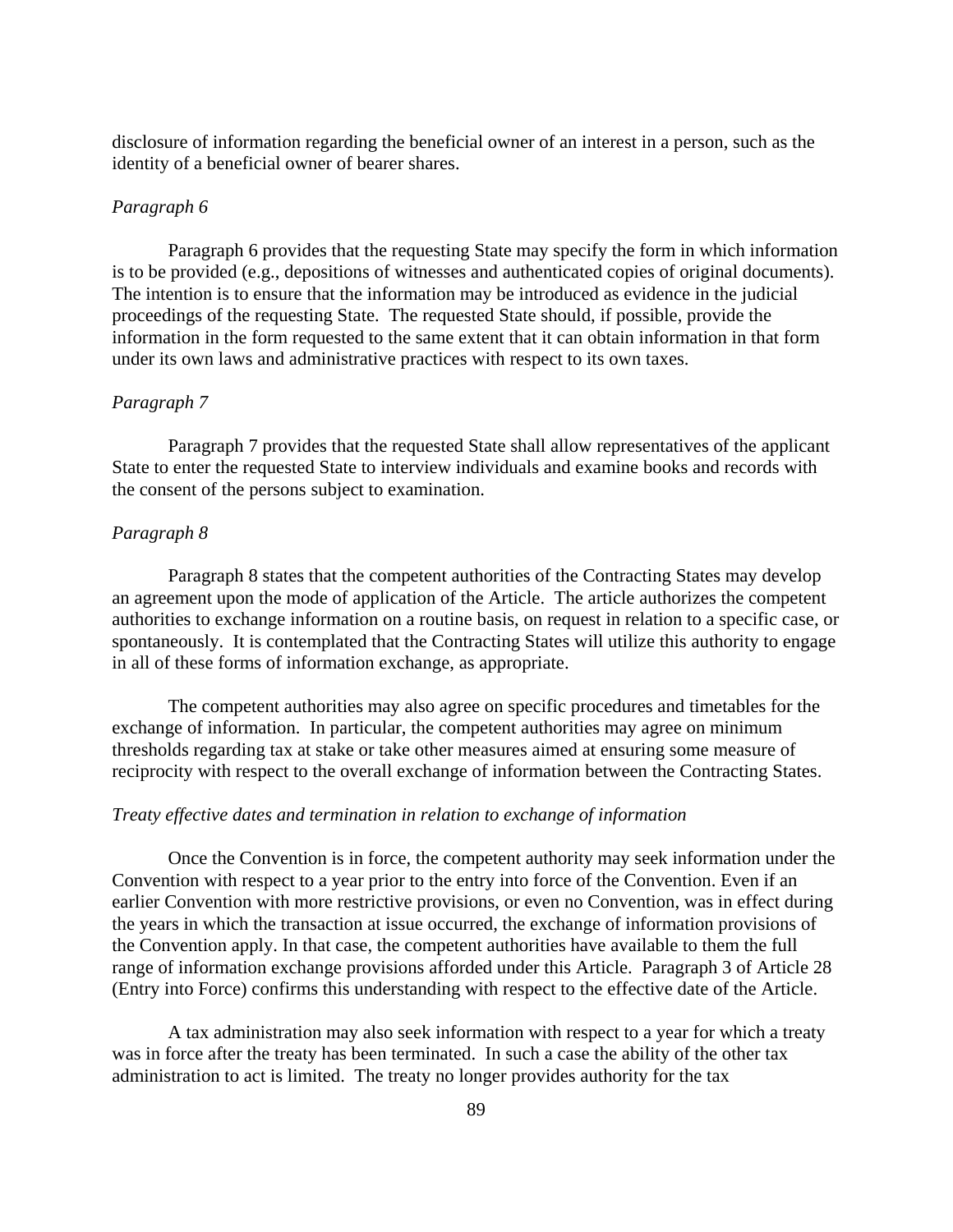administrations to exchange confidential information. They may only exchange information pursuant to domestic law or other international agreement or arrangement.

## **ARTICLE 27 (MEMBERS OF DIPLOMATIC MISSIONS AND CONSULAR POSTS)**

This Article confirms that any fiscal privileges to which diplomatic or consular officials are entitled under general provisions of international law or under special agreements will apply notwithstanding any provisions to the contrary in the Convention. The agreements referred to include any bilateral agreements, such as consular conventions, that affect the taxation of diplomats and consular officials and any multilateral agreements dealing with these issues, such as the Vienna Convention on Diplomatic Relations and the Vienna Convention on Consular Relations. The U.S. generally adheres to the latter because its terms are consistent with customary international law.

The Article does not independently provide any benefits to diplomatic agents and consular officers. Article 19 (Government Service) does so, as do Code section 893 and a number of bilateral and multilateral agreements. In the event that there is a conflict between the Convention and international law or such other treaties, under which the diplomatic agent or consular official is entitled to greater benefits under the latter, the latter laws or agreements shall have precedence. Conversely, if the Convention confers a greater benefit than another agreement, the affected person could claim the benefit of the tax treaty.

Pursuant to subparagraph 5(b) of Article 1 (General Scope), the saving clause of paragraph 4 of Article 1 does not apply to override any benefits of this Article available to an individual who is neither a citizen of the United States nor has immigrant status in the United States.

### **ARTICLE 28 (ENTRY INTO FORCE)**

This Article contains the rules for bringing the Convention into force and giving effect to its provisions.

## *Paragraph 1*

Paragraph 1 provides for the ratification of the Convention by both Contracting States according to their constitutional and statutory requirements. Instruments of ratification shall be exchanged as soon as possible.

In the United States, the process leading to ratification and entry into force is as follows: Once a treaty has been signed by authorized representatives of the two Contracting States, the Department of State sends the treaty to the President who formally transmits it to the Senate for its advice and consent to ratification, which requires approval by two-thirds of the Senators present and voting. Prior to this vote, however, it generally has been the practice for the Senate Committee on Foreign Relations to hold hearings on the treaty and make a recommendation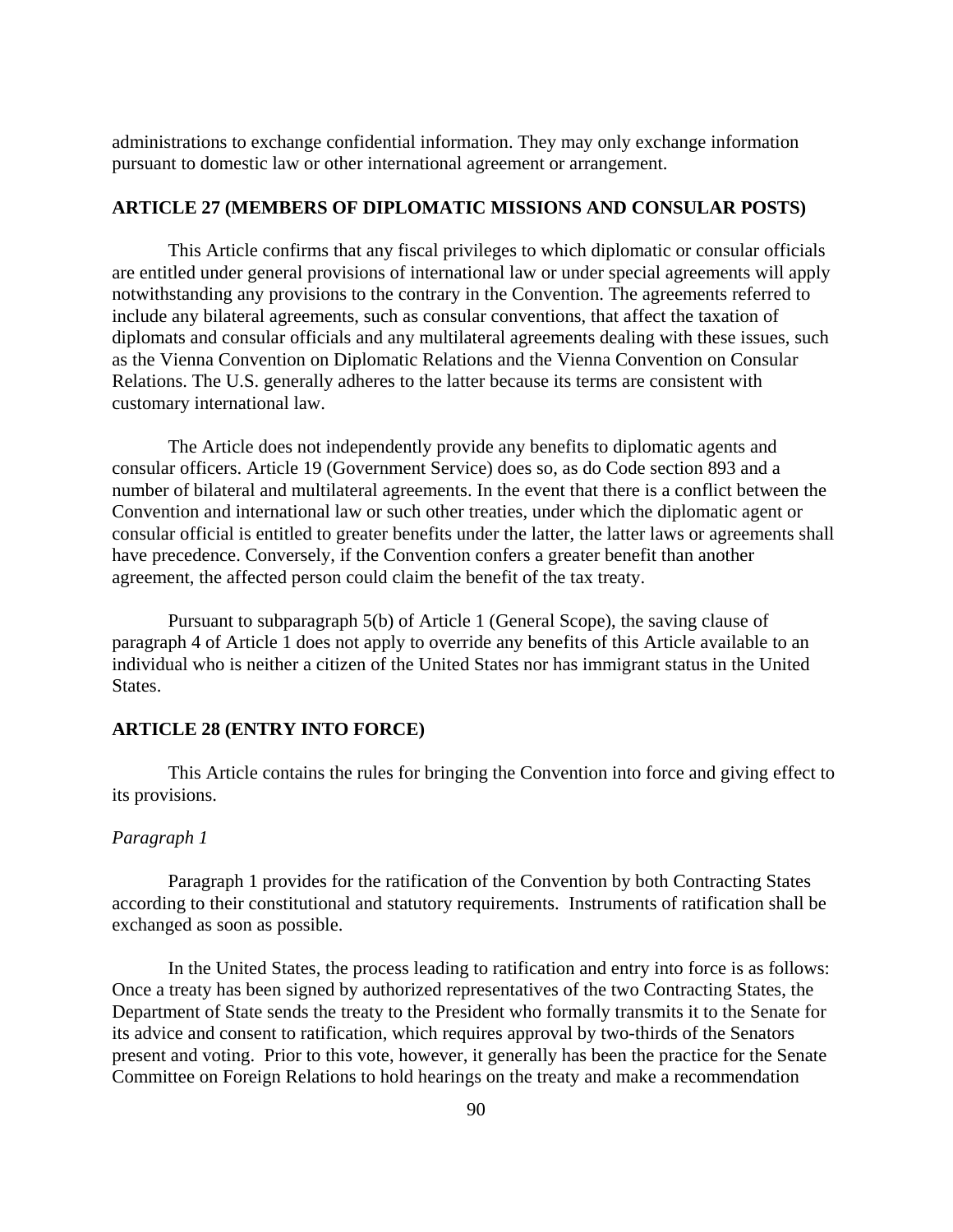regarding its approval to the full Senate. Both Government and private sector witnesses may testify at these hearings. After the Senate gives its advice and consent to ratification of the treaty, an instrument of ratification is drafted for the President's signature. The President's signature completes the process in the United States.

### *Paragraph 2*

Paragraph 2 provides that the Convention will enter into force upon the exchange of instruments of ratification. The date on which a treaty enters into force is not necessarily the date on which its provisions take effect. Paragraph 2, therefore, also contains rules that determine when the provisions of the treaty will have effect.

Under paragraph 2(a), the Convention will have effect with respect to taxes withheld at source (principally dividends, interest and royalties) for amounts paid or credited on or after the first day of the second month following the date on which the Convention enters into force. For example, if instruments of ratification are exchanged on April 25 of a given year, the withholding rates specified in paragraph 2 of Article 10 (Dividends) would be applicable to any dividends paid or credited on or after June 1 of that year. This rule allows the benefits of the withholding reductions to be put into effect as soon as possible, without waiting until the following year. The delay of one to two months is required to allow sufficient time for withholding agents to be informed about the change in withholding rates. If for some reason a withholding agent withholds at a higher rate than that provided by the Convention (perhaps because it was not able to re-program its computers before the payment is made), a beneficial owner of the income that is a resident of the other Contracting State may make a claim for refund pursuant to section 1464 of the Code.

For all other taxes, paragraph 2(b) specifies that the Convention will have effect for any taxable period beginning on or after January 1 of the year following entry into force.

## *Paragraph 3*

As discussed under Article 26 (Exchange of Information), the powers afforded the competent authority under that article apply from the date of entry into force of the Convention, regardless of the taxable period to which the matter relates.

## **ARTICLE 29 (TERMINATION)**

The Convention is to remain in effect indefinitely, unless terminated by one of the Contracting States in accordance with the provisions of Article 29. The Convention may be terminated at any time after the year in which the Convention enters into force. If notice of termination is given, the provisions of the Convention with respect to withholding at source will cease to have effect after the expiration of a period of 6 months beginning with the delivery of notice of termination. For other taxes, the Convention will cease to have effect as of taxable periods beginning after the expiration of this 6 month period.